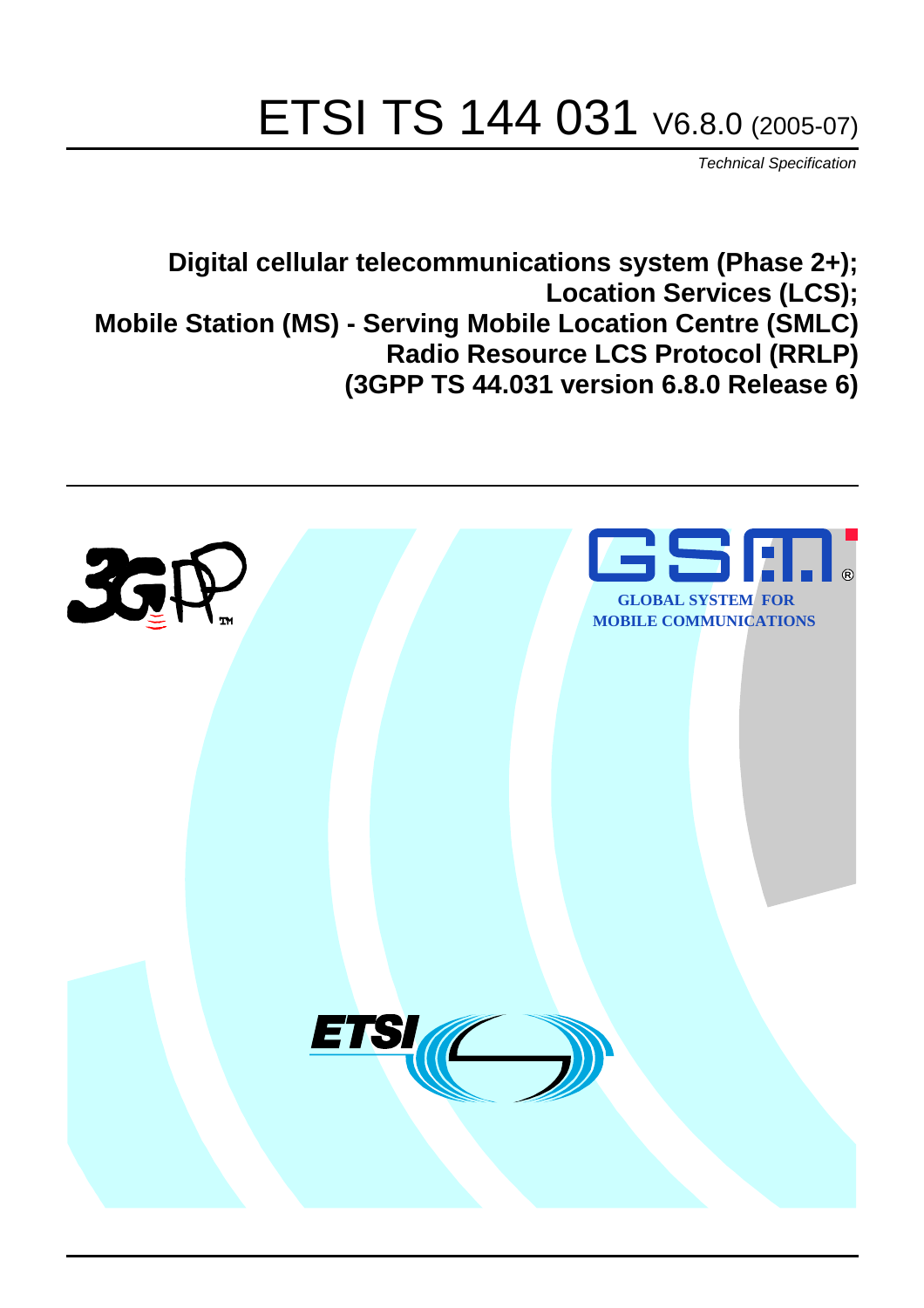Reference RTS/TSGG-0244031v680

> Keywords GSM

#### **ETSI**

#### 650 Route des Lucioles F-06921 Sophia Antipolis Cedex - FRANCE

Tel.: +33 4 92 94 42 00 Fax: +33 4 93 65 47 16

Siret N° 348 623 562 00017 - NAF 742 C Association à but non lucratif enregistrée à la Sous-Préfecture de Grasse (06) N° 7803/88

#### **Important notice**

Individual copies of the present document can be downloaded from: [http://www.etsi.org](http://www.etsi.org/)

The present document may be made available in more than one electronic version or in print. In any case of existing or perceived difference in contents between such versions, the reference version is the Portable Document Format (PDF). In case of dispute, the reference shall be the printing on ETSI printers of the PDF version kept on a specific network drive within ETSI Secretariat.

Users of the present document should be aware that the document may be subject to revision or change of status. Information on the current status of this and other ETSI documents is available at <http://portal.etsi.org/tb/status/status.asp>

If you find errors in the present document, please send your comment to one of the following services: [http://portal.etsi.org/chaircor/ETSI\\_support.asp](http://portal.etsi.org/chaircor/ETSI_support.asp)

#### **Copyright Notification**

No part may be reproduced except as authorized by written permission. The copyright and the foregoing restriction extend to reproduction in all media.

> © European Telecommunications Standards Institute 2005. All rights reserved.

**DECT**TM, **PLUGTESTS**TM and **UMTS**TM are Trade Marks of ETSI registered for the benefit of its Members. **TIPHON**TM and the **TIPHON logo** are Trade Marks currently being registered by ETSI for the benefit of its Members. **3GPP**TM is a Trade Mark of ETSI registered for the benefit of its Members and of the 3GPP Organizational Partners.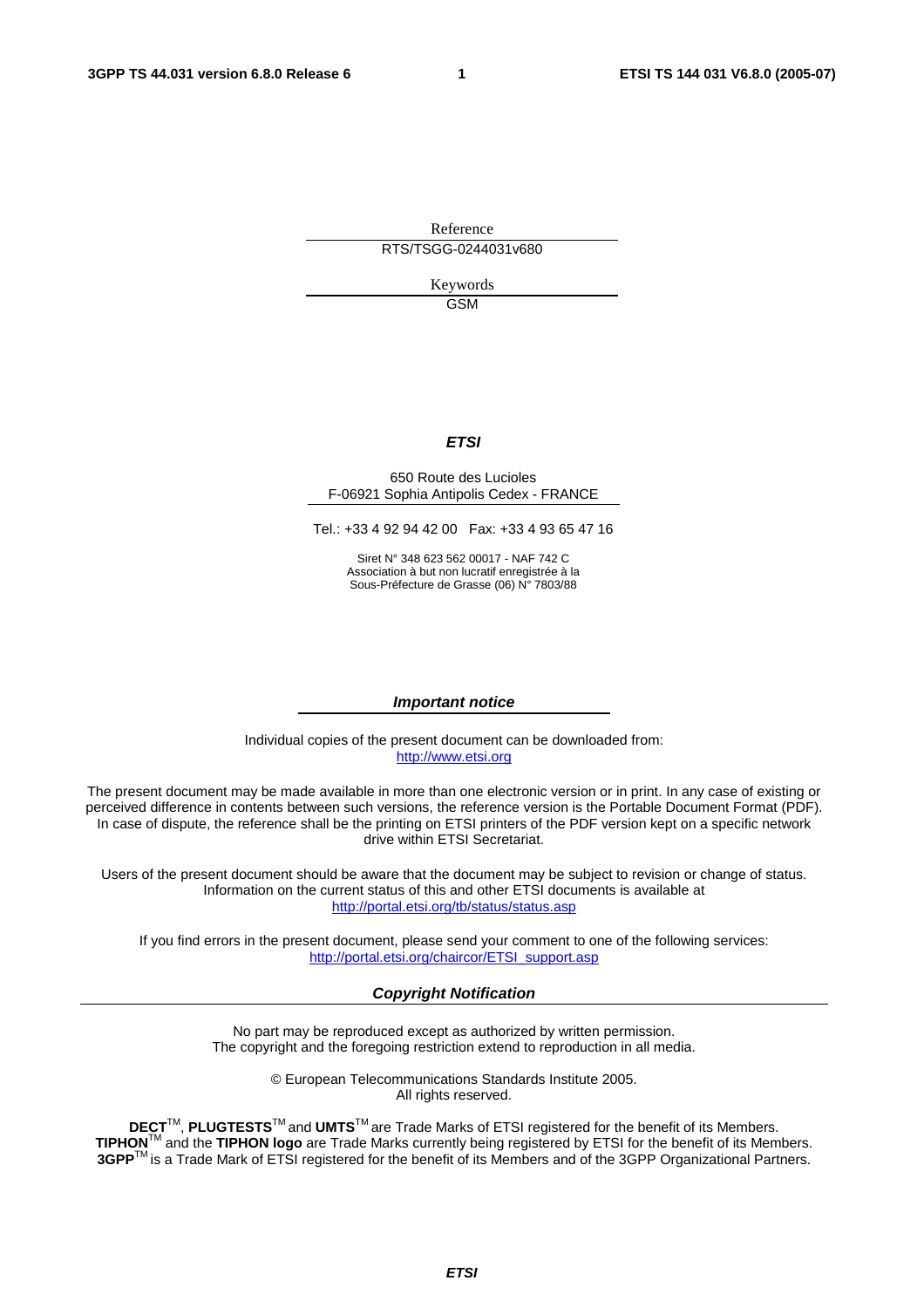# Intellectual Property Rights

IPRs essential or potentially essential to the present document may have been declared to ETSI. The information pertaining to these essential IPRs, if any, is publicly available for **ETSI members and non-members**, and can be found in ETSI SR 000 314: *"Intellectual Property Rights (IPRs); Essential, or potentially Essential, IPRs notified to ETSI in respect of ETSI standards"*, which is available from the ETSI Secretariat. Latest updates are available on the ETSI Web server ([http://webapp.etsi.org/IPR/home.asp\)](http://webapp.etsi.org/IPR/home.asp).

Pursuant to the ETSI IPR Policy, no investigation, including IPR searches, has been carried out by ETSI. No guarantee can be given as to the existence of other IPRs not referenced in ETSI SR 000 314 (or the updates on the ETSI Web server) which are, or may be, or may become, essential to the present document.

# Foreword

This Technical Specification (TS) has been produced by ETSI 3rd Generation Partnership Project (3GPP).

The present document may refer to technical specifications or reports using their 3GPP identities, UMTS identities or GSM identities. These should be interpreted as being references to the corresponding ETSI deliverables.

The cross reference between GSM, UMTS, 3GPP and ETSI identities can be found under <http://webapp.etsi.org/key/queryform.asp>.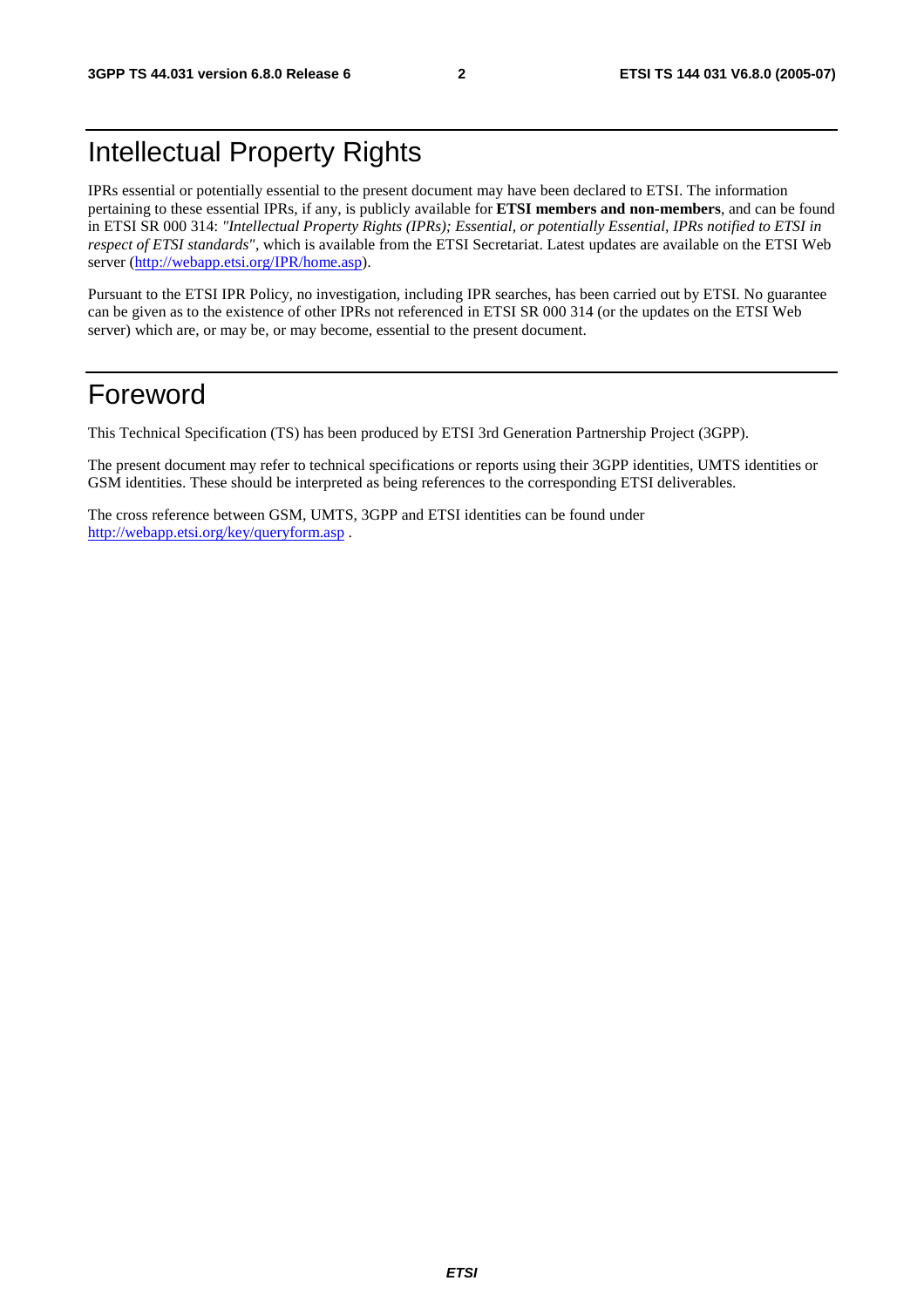$\mathbf{3}$ 

# Contents

| 1                   |                               |  |
|---------------------|-------------------------------|--|
| 1.1                 |                               |  |
| 1.2                 |                               |  |
| $\overline{2}$      |                               |  |
| 2.1                 |                               |  |
| 2.2                 |                               |  |
| 2.3                 |                               |  |
| 2.4                 |                               |  |
| 2.5                 |                               |  |
| 2.5.1               |                               |  |
| 2.5.1a              |                               |  |
| 2.5.2               |                               |  |
| 2.5.3               |                               |  |
| 2.5.4               |                               |  |
| 2.5.5               |                               |  |
| 2.5.6               |                               |  |
| 2.5.7               |                               |  |
| 2.5.8               |                               |  |
| 2.5.8a              |                               |  |
| 2.5.9               |                               |  |
| 3                   |                               |  |
| 3.1                 |                               |  |
| 3.2                 |                               |  |
| 3.3                 |                               |  |
| 4                   |                               |  |
| 4.1                 |                               |  |
| 4.2                 |                               |  |
| 4.3                 |                               |  |
| 4.4                 |                               |  |
| 4.5                 |                               |  |
| 5                   |                               |  |
| 5.1                 |                               |  |
|                     |                               |  |
| 6<br>6.1            |                               |  |
| 6.2                 |                               |  |
|                     |                               |  |
|                     | <b>Annex A (informative):</b> |  |
| A.1                 |                               |  |
| A.2                 |                               |  |
| A.2.1               |                               |  |
| A.2.2               |                               |  |
| A.2.2.1             |                               |  |
| A.2.2.2             |                               |  |
| A.2.2.3             |                               |  |
| A.2.2.4a            |                               |  |
| A.2.2.4b<br>A.2.2.4 |                               |  |
| A.2.2.5             |                               |  |
| A.3                 |                               |  |
|                     |                               |  |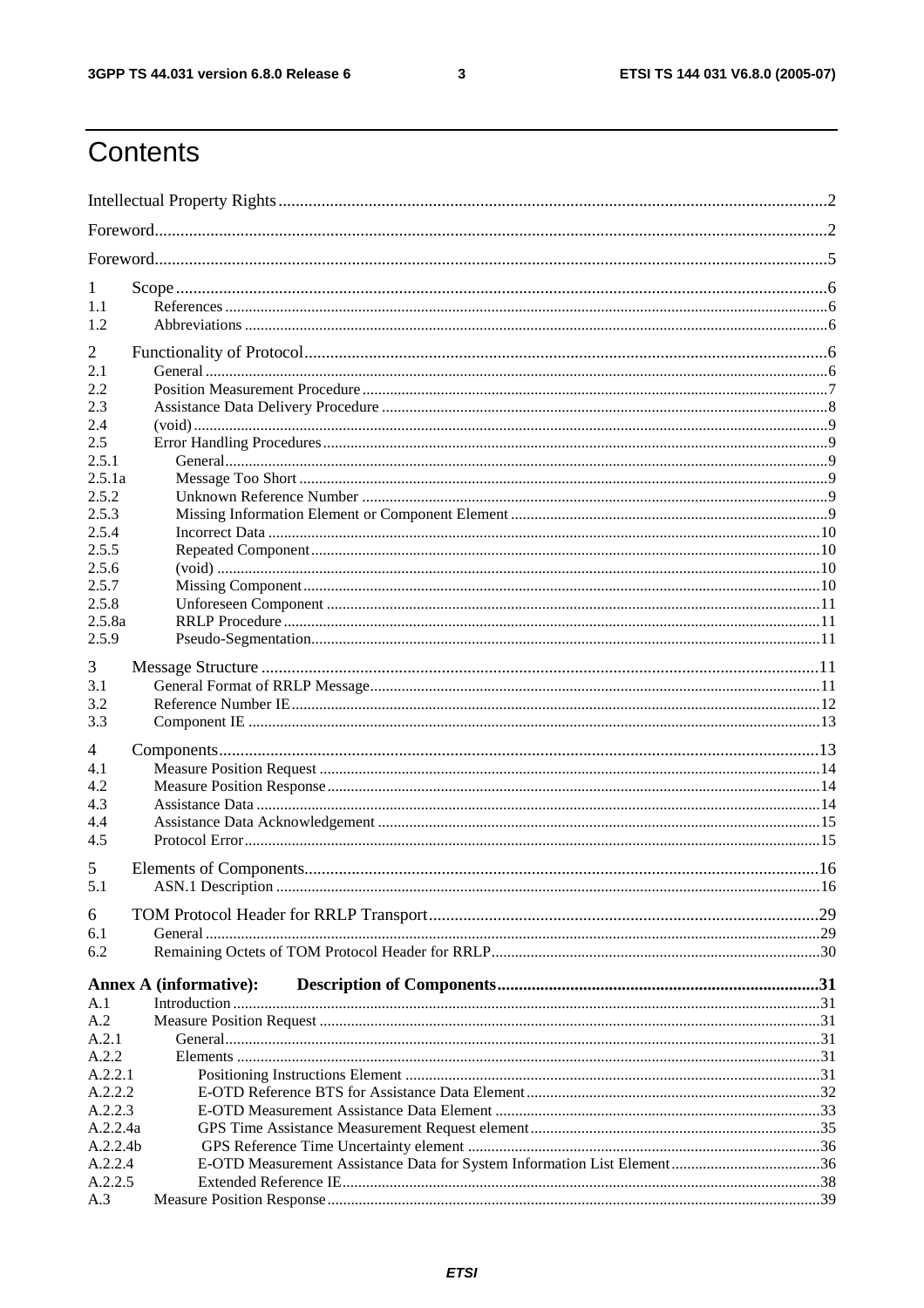| A.3.1<br>A.3.2 |                               |  |
|----------------|-------------------------------|--|
| A.3.2.1        |                               |  |
|                |                               |  |
| A.3.2.2        |                               |  |
| A.3.2.3        |                               |  |
| A.3.2.3a       |                               |  |
| A.3.2.4        |                               |  |
| A.3.2.5        |                               |  |
| A.3.2.6        |                               |  |
| A.3.2.6a       |                               |  |
| A.3.2.7        |                               |  |
| A.3.2.8        |                               |  |
| A.4            |                               |  |
| A.4.1          |                               |  |
| A.4.2          |                               |  |
| A.4.2.1        |                               |  |
| A.4.2.2        |                               |  |
| A.4.2.3        |                               |  |
| A.4.2.4        |                               |  |
| A.4.2.4a       |                               |  |
| A.4.2.4h       |                               |  |
| A.4.2.5        |                               |  |
| A.5            |                               |  |
| A.5.1          |                               |  |
| A.6            |                               |  |
| A.6.1          |                               |  |
| A.6.2          |                               |  |
|                | <b>Annex B</b> (informative): |  |
|                |                               |  |
|                |                               |  |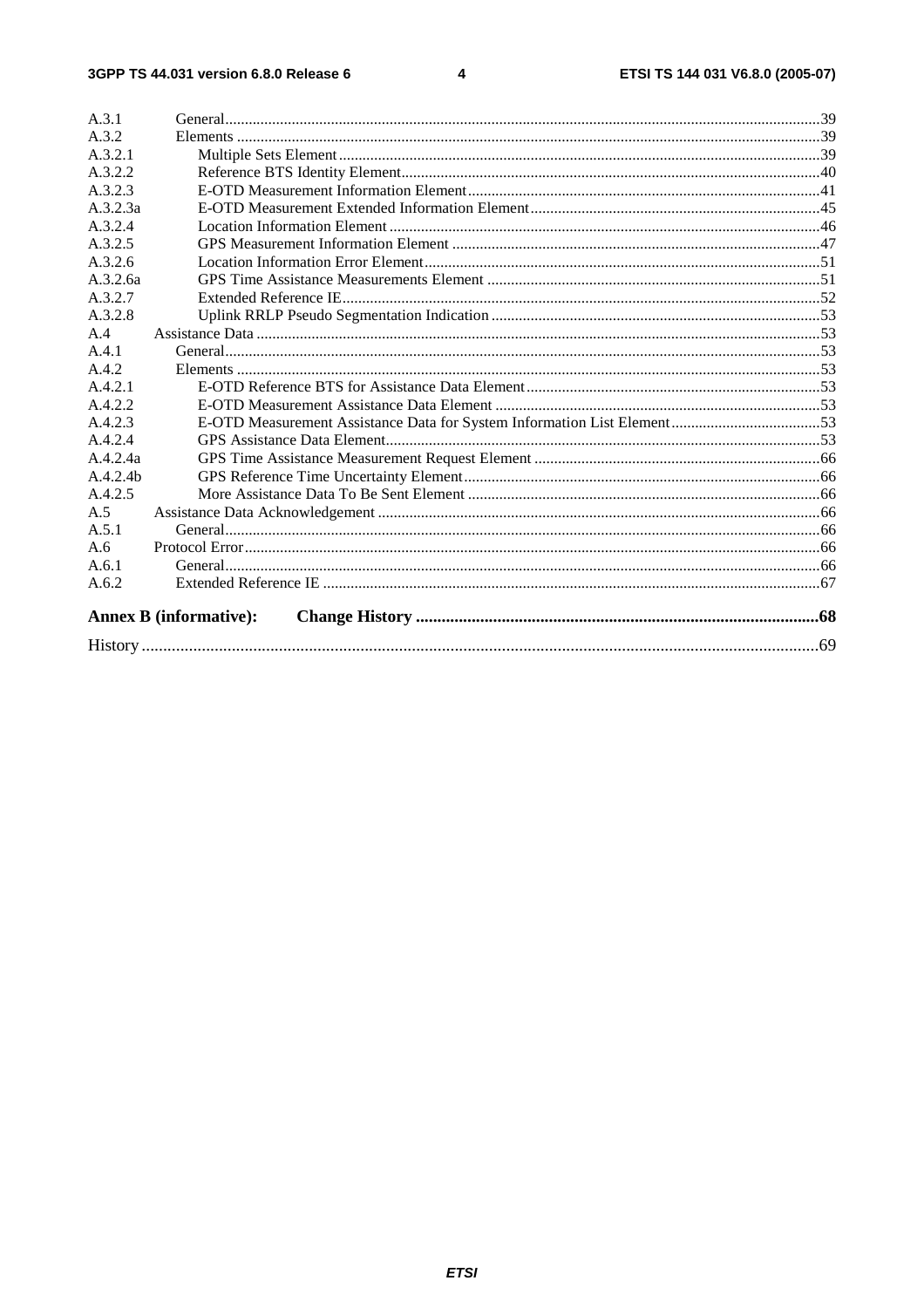# Foreword

This Technical Specification has been produced by the 3<sup>rd</sup> Generation Partnership Project (3GPP).

The contents of the present document are subject to continuing work within the TSG and may change following formal TSG approval. Should the TSG modify the contents of the present document, it will be re-released by the TSG with an identifying change of release date and an increase in version number as follows:

Version x.y.z

where:

- x the first digit:
	- 1 presented to TSG for information;
	- 2 presented to TSG for approval;
	- 3 or greater indicates TSG approved document under change control.
- y the second digit is incremented for all changes of substance, i.e. technical enhancements, corrections, updates, etc.
- z the third digit is incremented when editorial only changes have been incorporated in the document.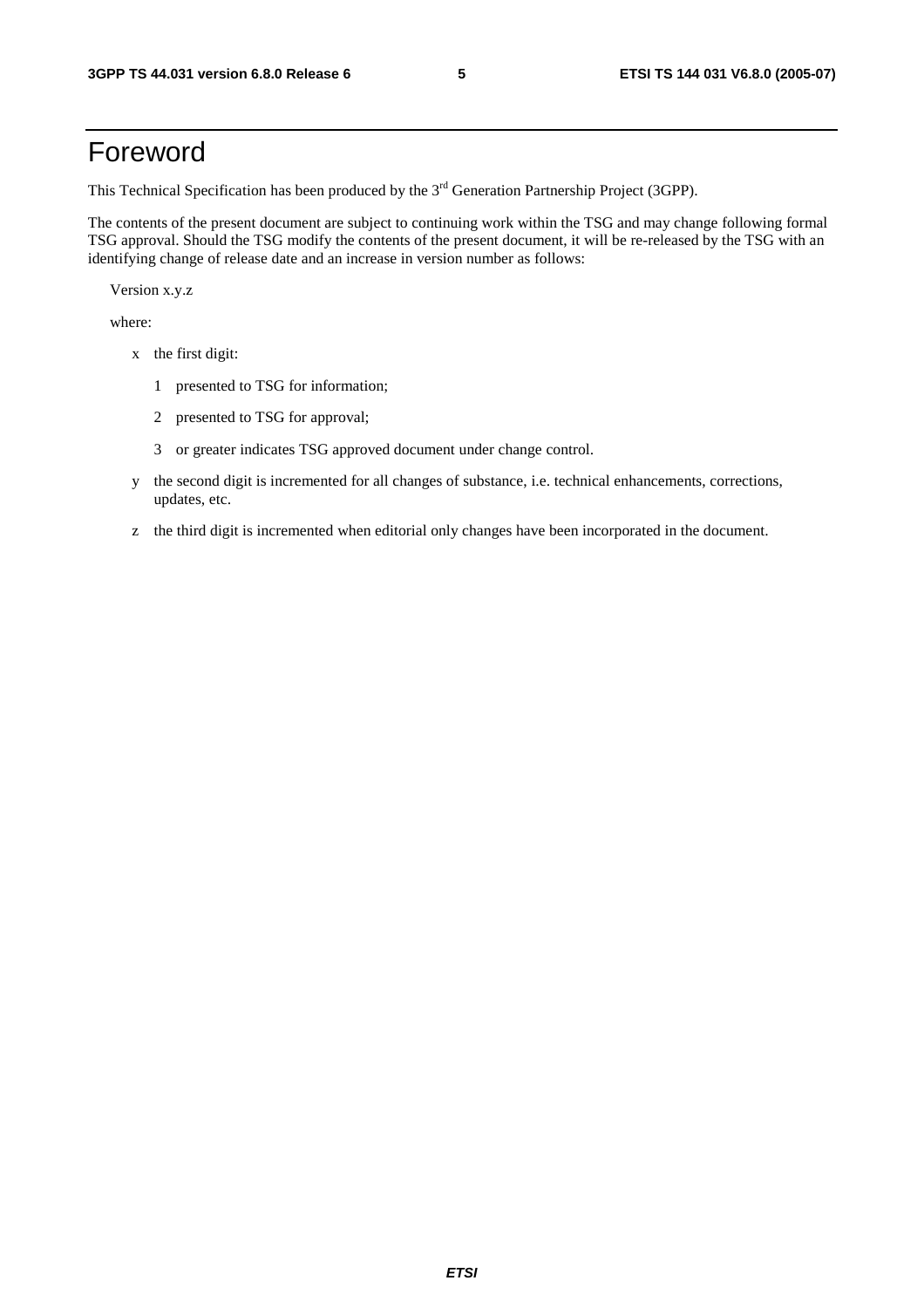# 1 Scope

The present document contains the definition of the Radio Resource LCS Protocol (RRLP) to be used between the Mobile Station (MS) and the Serving Mobile Location Centre (SMLC).

Clause 2 defines the functionality of the protocol. Clause 3 describes the message structure, and Clause 4 the structure of components. Clause 5 contains the ASN.1 description of the components.

# 1.1 References

The following documents contain provisions which, through reference in this text, constitute provisions of the present document.

- References are either specific (identified by date of publication, edition number, version number, etc.) or non-specific.
- For a specific reference, subsequent revisions do not apply.
- For a non-specific reference, the latest version applies. In the case of a reference to a 3GPP document (including a GSM document), a non-specific reference implicitly refers to the latest version of that document *in the same Release as the present document*.
- [1] 3GPP TR 21.905: "Vocabulary for 3GPP Specifications".
- [2] 3GPP TS 43.059: "Functional Stage 2 Description of Location Services in GERAN".
- [3] 3GPP TS 29.002: "Mobile Application Part (MAP) specification".
- [4] ITU-T Recommendation X.691: "Information technology ASN.1 encoding rules: Specification of Packed Encoding Rules (PER)".
- [5] ITU-T Recommendation X.680: "Information technology Abstract Syntax Notation One (ASN.1): Specification of basic notation".
- [6] 3GPP TS 23.032: "Universal Geographical Area Description (GAD)".
- [7] 3GPP TS 49.031: "Location Services (LCS); Base Station System Application Part LCS Extension (BSSAP-LE)".
- [8] ICD-GPS-200, Navstar GPS Space Segment/Navigation User Interfaces.
- [9] RTCM-SC104, RTCM Recommended Standards for Differential GNSS Service (v.2.2).
- [10] 3GPP TS 44.064: "General Packet Radio Service (GPRS); Mobile Station Serving GPRS Support Node (MS-SGSN); Logical Link Control (LLC) layer specification".

### 1.2 Abbreviations

For the purposes of the present document, the abbreviations given in 3GPP TR 21.905 or in 3GPP TS 43.059 apply.

# 2 Functionality of Protocol

# 2.1 General

The present document defines one generic RRLP message that is used to transfer Location Services (LCS) related information between the Mobile Station (MS) and the Serving Mobile Location Centre (SMLC). Usage of the RRLP protocol on a general level is described in 3GPP TS 43.059 that includes Stage 2 description of LCS.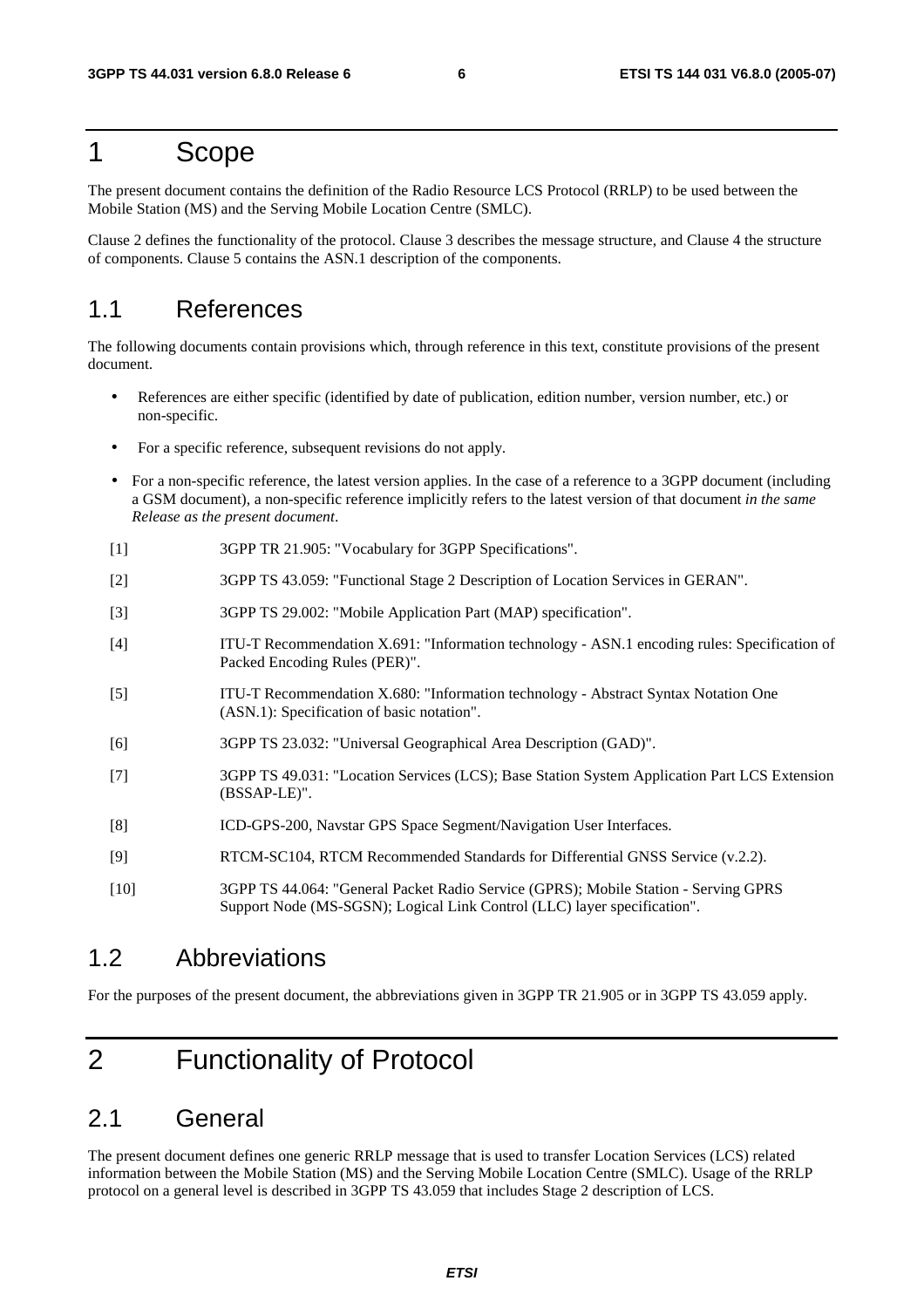One message includes one of the following components:

- Measure Position Request;
- Measure Position Response;
- Assistance Data:
- Assistance Data Acknowledgement;
- Protocol Error.

Next sub-clauses describe the usage of these components.

Delivery of components may be supported in the RRLP level using pseudo-segmentation by sending several shorter messages instead of one long message. Any assistance data that is successfully delivered to an MS and acknowledged prior to the interruption of the positioning procedure by an event like handover, or by any other event that causes an MS to terminate the positioning procedure or delivery of assistance data (see 3GPP TS 43.059), shall be retained by the MS and need not be resent by the SMLC when positioning or delivery of assistance data is again re-attempted.

The RRLP maximum PDU size is 242 octets. If the amount of data that needs to be sent is larger than RRLP maximum PDU size, the RRLP pseudo-segmentation shall be used. The RRLP pseudo-segmentation is the use of several RRLP components (one in each RRLP message) to deliver a large amount of information. For SMLC to MS messages, the Assistance Data component is the one that is sent several times in order to deliver the information. For MS to SMLC messages, the Measure Position Response component may be sent twice in order to deliver the information. Legacy MS and SMLC (3GPP Rel-4 or older) may send RRLP components that are larger than the RRLP maximum PDU size. In this case lower level segmentation will be used.

# 2.2 Position Measurement Procedure

This procedure is the same that is described on a more general level in the reference 3GPP TS 43.059 in the chapter "E-OTD and GPS Positioning Procedures". The purpose of this procedure is to enable the SMLC to request for position measurement data or location estimate from the MS, and the MS to respond to the request with measurements or location estimate.



**Figure 2.1: Position Measurement procedure** 

- 1. The Measure Position Request component may be preceded by an Assistance Data Delivery Procedure (see subclause 2.3) to deliver some or all of the entire set of assistance data that is needed by the subsequent positioning procedure (steps 2-4).
- 2. The SMLC sends the Measure Position Request component in a RRLP message to the MS. The component includes QoS, other instructions, and possible assistance data to the MS. The RRLP message contains a reference number and an extended reference ID of the request.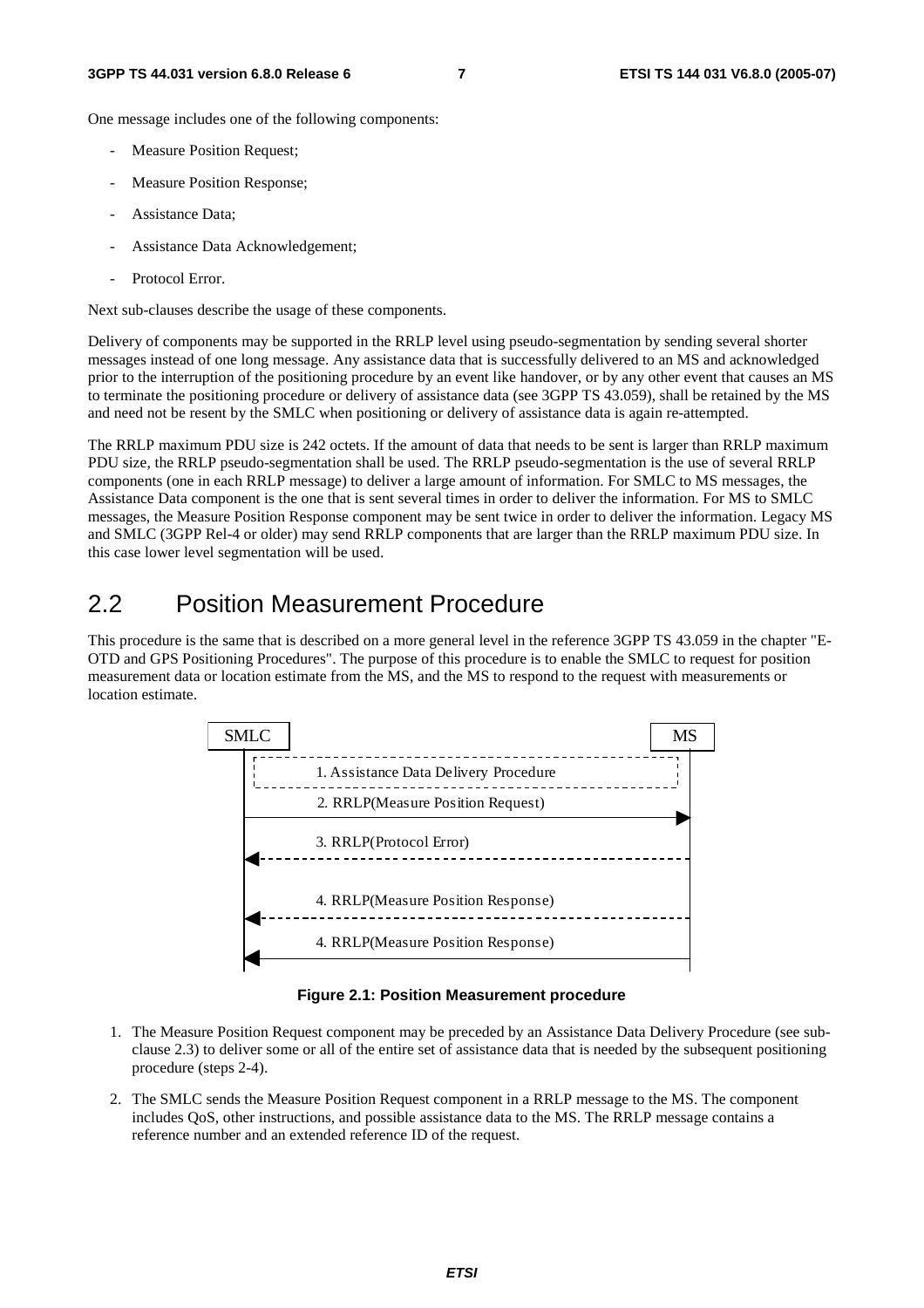- 3. The MS sends a RRLP message containing the Protocol Error component to the SMLC, if there is a problem that prevents the MS to receive a complete and understandable Measure Position Request component. The RRLP message contains the reference number and, if available, the extended reference ID included in the Measure Position Request received incomplete. The Protocol Error component includes a more specific reason. When the SMLC receives the Protocol Error component, it may try to resend the Measure Position Request (go back to the step 2), abort location, or start a new position measurement procedure (e.g. with updated assistance data).
- 4. The MS tries to perform the requested location measurements, and possibly calculates it own position. When the MS has location measurements, location estimate, or an error indication (measurements/location estimation not possible), it sends the results in the Measure Position Response component to the SMLC. The RRLP message contains the reference number and, if received, the extended reference ID of the request originally received in the step 2. The MS may optionally send one additional Measure Position Response component in a second RRLP message to the SMLC if the amount of information it needs to transfer to the SMLC is too large to fit into one single Measure Position Response component (uplink RRLP pseudo-segmentation). This RRLP message also contains the reference number and, if received, the extended reference ID of the request originally received in the step 2. If two components are sent, the MS shall indicate in the first component that it is the first of many components and in the second one that it is the second of many components. If there is a problem that prevents the SMLC to receive a complete and understandable Measure Position Response component, the SMLC may decide to abort location, or start a new position measurement procedure instead. If additional Measure Position Response components are received by the SMLC after the  $1<sup>st</sup>$  and optional  $2<sup>nd</sup>$  one, they shall be ignored.

# 2.3 Assistance Data Delivery Procedure

This procedure is the same that is described on a more general level in the reference 3GPP TS 43.059 in the sub-clause "E-OTD and GPS Positioning Procedures". The purpose of this procedure is to enable the SMLC to send assistance data to the MS related to position measurement and/or location calculation. Notice that RRLP protocol is not used by the MS to request assistance data, only to deliver it to the MS. The entire set of assistance data (i.e. the total amount of assistance data that the SMLC has decided to send in the current procedure) may be delivered in one or several Assistance Data components. In this case steps 1 and 3 below may be repeated several times by the SMLC. If several components are sent, the SMLC shall await the acknowledgement of each component before the next Assistance Data component is sent. If Assistance Data Delivery is used as part of the Position Measurement Procedure, as described in sub-clause 2.2, then some assistance data may be delivered in the final RRLP Measure Position Request.



**Figure 2.2: Assistance Data Delivery procedure** 

- 1. The SMLC sends the Assistance Data component to the MS. The component includes assistance data for location measurement and/or location calculation. The RRLP message contains a reference number and an extended reference ID of the delivery. The More Assistance Data To Be Sent Element in the Assistance Data component is used by the SMLC to indicate to the MS if either more Assistance Data components (in the current Assistance Data Delivery procedure) or a final RRLP Measure Position Request (if the Assistance Data Delivery Procedure forms part of a Position Measurement procedure as described in sub-clause 2.2) will be sent.
- 2. The MS sends a RRLP message containing the Protocol Error component to the SMLC, if there is a problem that prevents the MS to receive a complete and understandable Assistance Data component. The RRLP message contains the reference number and, if available, the extended reference ID included in the Assistance Data component received incomplete. The Protocol Error component includes a more specific reason. When the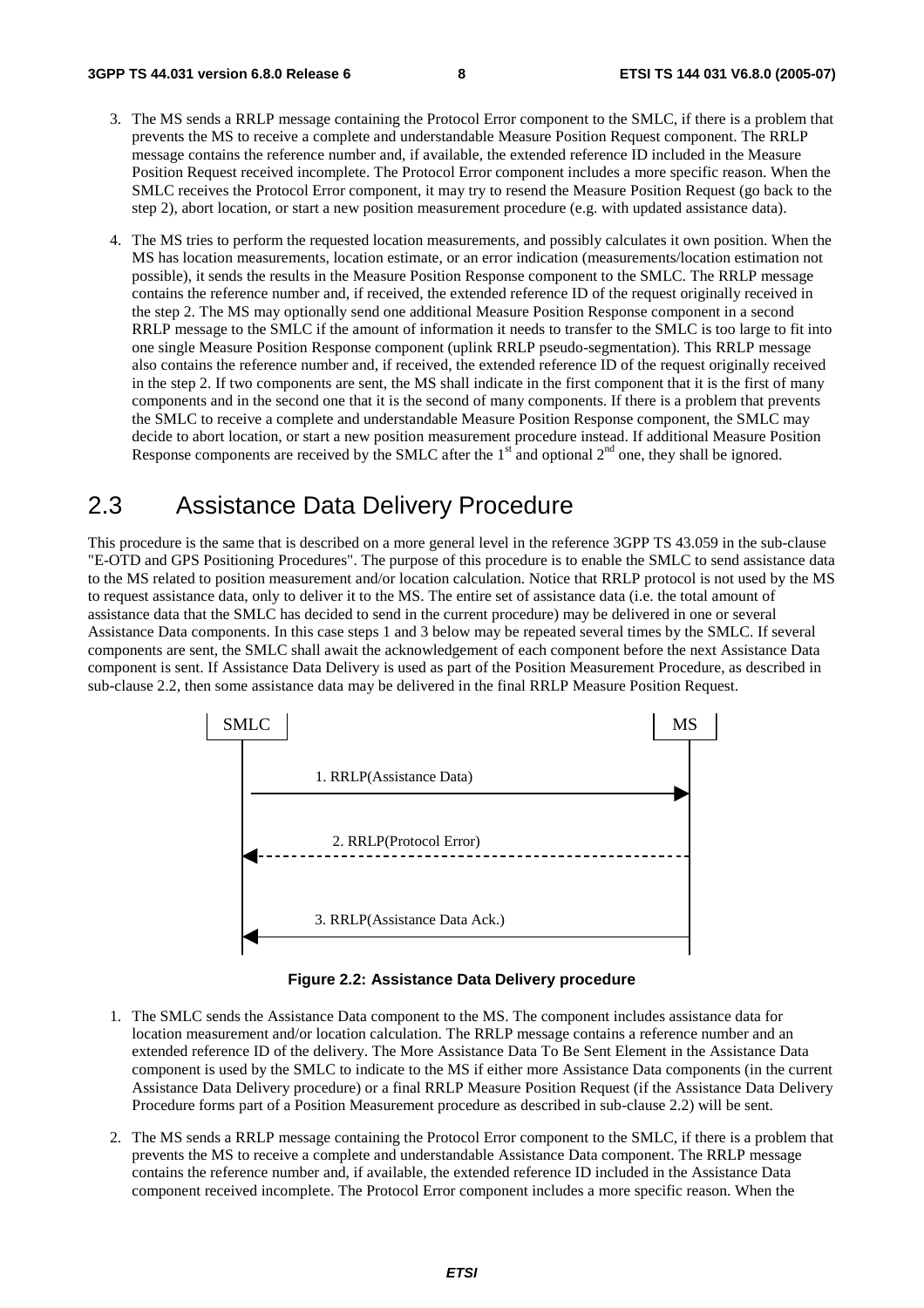SMLC receives the Protocol Error component, it may try to resend the Assistance Data component (go back to the step 1), send a new measure Assistance Data set (e.g. with updated assistance data), or abort the delivery.

3. When the MS has received a complete Assistance Data component, it send the Assistance Data Acknowledgement component to the SMLC. The RRLP message contains the reference number of the Assistance Data originally received in step 1.

# 2.4 (void)

# 2.5 Error Handling Procedures

### 2.5.1 General

In this sub-clause it is described how a receiving entity behaves in cases when it receives erroneous data or detects that certain data is missing.

### 2.5.1a Message Too Short

When MS receives a RRLP message, that is too short to contain all mandatory IEs, the MS sends a Protocol Error component with indication "Message Too Short". If the Reference Number can be found, it is included. If the Reference Number is not available, the Reference Number of the RRLP message carrying the Protocol Error component is set to '0'. If the Extended Reference IE can be found, it shall be included in the returned Protocol Error Component. If the Extended Reference IE is not available, an Extended Reference IE shall not be included. The original sending entity that receives the Protocol Error, may then resend the original message, or abort the procedure.

### 2.5.2 Unknown Reference Number

A SMLC detects that it has received a RRLP message with an unknown or invalid Reference Number, when one or more of the following conditions occur:

- a Measure Position Response, Assistance Data Acknowledgement, or Protocol Error component is received with a Reference Number that the SMLC has not sent in a Measure Position Request, or Assistance Data components during a pending Position Measurement or Assistance Data Delivery procedures.
- a Measure Position Response or Protocol Error component is received with an Extended Reference IE value that the SMLC has not sent in a Measure Position Request or Assistance Data component during a pending Position Measurement or Assistance Data Delivery procedures.
- a Measure Position Response or Protocol Error component is received with a Reference Number and an Extended Reference IE value that the SMLC has not sent together in the same Measure Position Request or the same Assistance data component during a pending Position Measurement or Assistance Data Delivery procedures.

The SMLC shall then discard the message. If the SMLC receives a Measure Position Response or a Protocol Error component containing no Extended Reference ID, then the SMLC shall assume that the target MS is for Release 4 or earlier and shall only verify the received Reference Number.

# 2.5.3 Missing Information Element or Component Element

When MS receives a RRLP message, that does not contain IEs or component elements expected to be present, the MS sends a Protocol Error component with indication "Missing Information Element or Component Element". If the Reference Number can be found, it is included. If the Reference Number is not available, the Reference Number of the RRLP message carrying the Protocol Error component is set to '0'. If the Extended Reference IE can be found, it shall be included in the returned Protocol Error Component. If the Extended Reference IE is not available, an Extended Reference IE shall not be included. The SMLC that receives the Protocol Error, may then resend the original message, or abort the procedure.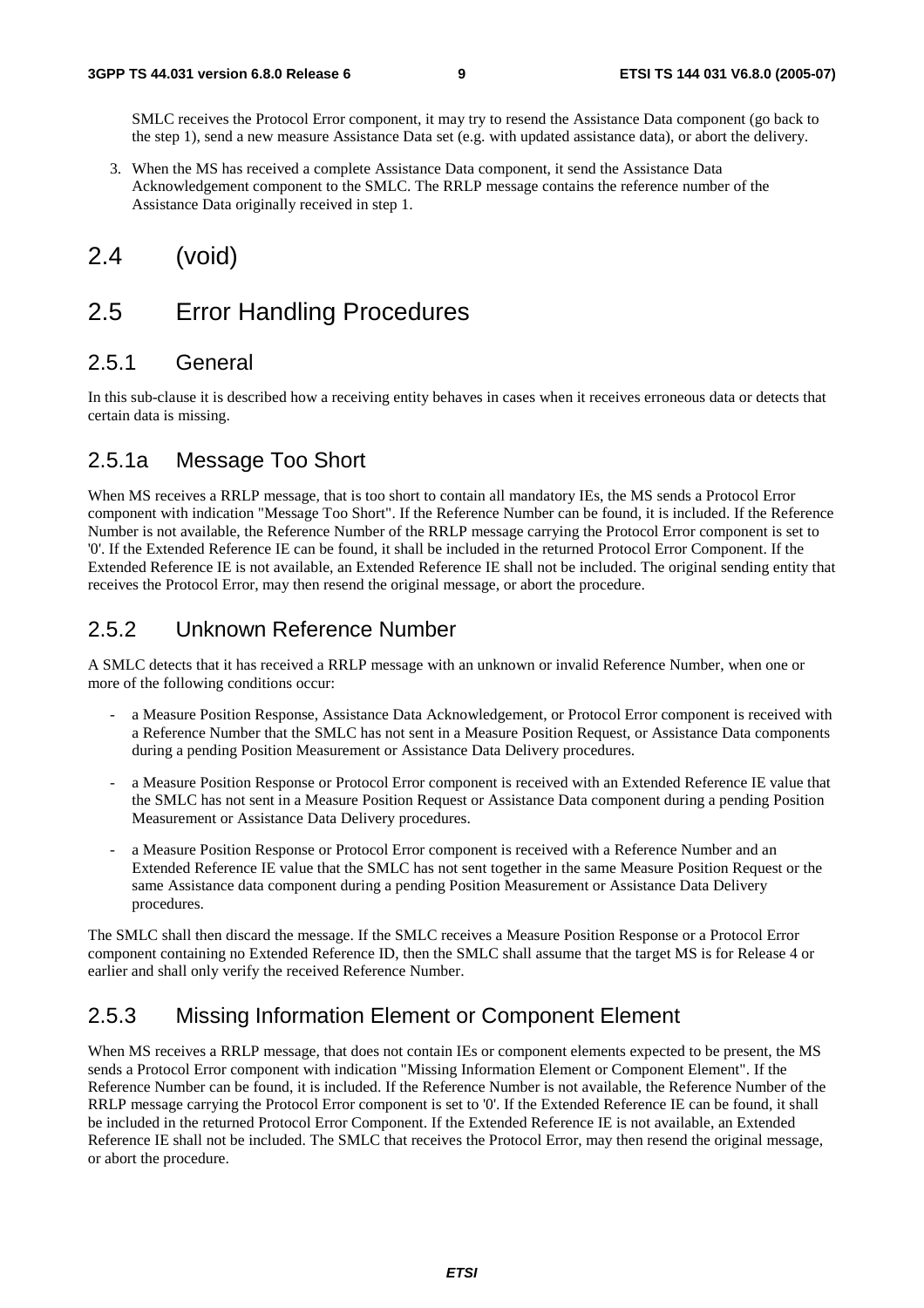# 2.5.4 Incorrect Data

When MS receives a RRLP message, that is contains IEs or elements of components that are syntactically incorrect, the MS sends a Protocol Error component with indication "Incorrect Data". If the Reference Number can be found, it is included. If the Reference Number is not available, the Reference Number of the RRLP message carrying the Protocol Error component is set to '0'. If the Extended Reference IE can be found, it shall be included in the returned Protocol Error Component. If the Extended Reference IE is not available, an Extended Reference IE shall not be included. The SMLC that receives the Protocol Error, may then resend the original message, or abort the procedure.

### 2.5.5 Repeated Component

When after the reception of a Measure Position Request component, but before responding with a Measure Position Response or a Protocol Error component, the MS receives a new RRLP message with the Measure Position Request component, it acts as follows:

- if the old and new Measure Position Request components have the same Reference Number and, if included, the same Extended Reference IE, the MS ignores the later component;
- if the old and new Measure Position Request components have different Reference Numbers or, if included, different Extended Reference IEs or if one Measure Position Request component (old or new) contains an Extended Reference IE but the other component does not, the MS aborts activity for the former component, and starts to acts according to the later component, and sends a response to that.

When after the reception of an Assistance Data component, but before responding with an Assistance Data Acknowledgement or a protocol Error component, the MS receives a new RRLP message with the Assistance Data component, it acts as follows:

- if the old and new an Assistance Data components have the same Reference Number and, if included, the same Extended Reference IE and if pseudo-segmentation does not apply (see sub-clause 2.5.9), the MS ignores the later component;
- if the old and new Assistance Data components have different Reference Numbers or, if included, different Extended Reference IEs or if one Assistance Data component (old or new) contains an Extended Reference IE but the other component does not, the MS ignores the former component and sends an acknowledgement to the latter component.

When after the reception of an Measure Position Response component, the SMLC receives a new RRLP message with the Measure Position Response component, it acts as follows:

if the old and new Measure Position Response components have the same Reference Number and, if included, the same Extended Reference IE values, the SMLC may ignore the later component;

### 2.5.6 (void)

### 2.5.7 Missing Component

When the SMLC sends a Measure Position Request component to the MS, it starts a timer. If the timer expires before the SMLC receives the last Measure Position Response component or a Protocol Error component from the MS with the same Reference Number and, if included, the same Extended Reference IE value as in the sent component, it may abort location attempt or send a new Measure Position Request.

When the SMLC receives a Measure Position Response component with the same Reference Number and, if included, the same Extended Reference IE value as in the sent component indicating that it is the second of many segments, but the first of the many segments was never received by the SMLC, it may abort location attempt or send a new Measure Position Request.

When the SMLC sends a Assistance Data component to the MS, it starts a timer. If the timer expires before the SMLC receives a Assistance Data Acknowledgement or Protocol Error component from the MS with the same Reference Number as in the sent component and, in the case of a Protocol Error component, either the same extended reference ID as in the sent component or no extended reference ID, it may abort delivery attempt or send a new Assistance Data.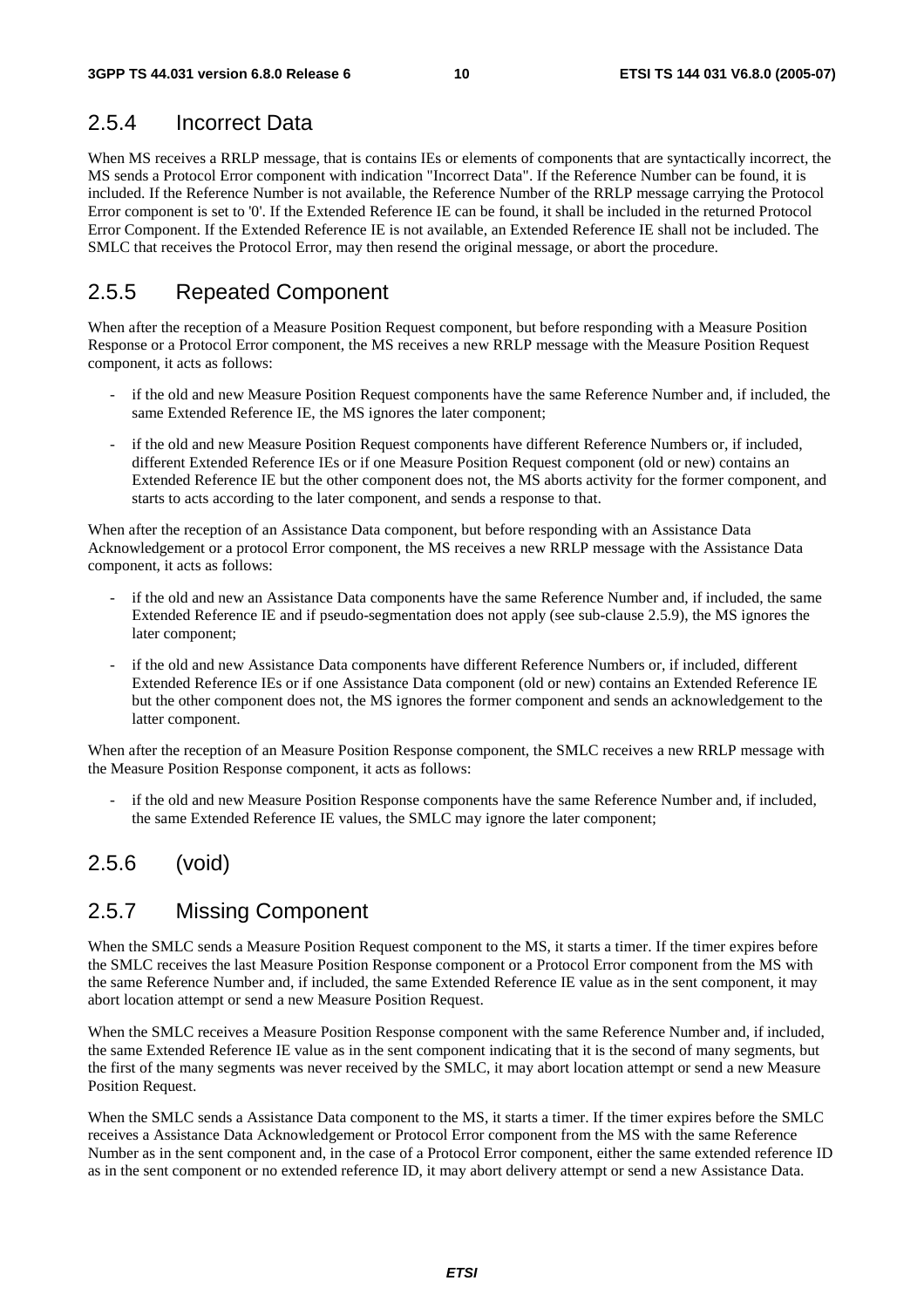### 2.5.8 Unforeseen Component

When the MS receives a complete Assistance Data pseudo-segmentation sequence or an Assistance Data component that was sent without pseudo-segmentation, that it is not expecting, MS may discard it.

### 2.5.8a RRLP Procedure

The MS and SMLC shall only support one RRLP procedure at a time for either positioning or delivery of assistance data. The normal sequence of events for either procedure is defined in sub-clause 2.2 or sub-clause 2.3, respectively. If the MS is engaged in an RRLP procedure and receives a correctly encoded RRLP message from the SMLC that starts a new procedure, the MS shall abort the first procedure without sending a response and start the second.

### 2.5.9 Pseudo-Segmentation

When the SMLC employs pseudo-segmentation to send an RRLP Measure Position Request message or an RRLP Assistance Data message, the SMLC shall send one or more RRLP Assistance Data components followed by:

- a final RRLP Measure Position Request component (see sub-clause 2.2) or
- a final RRLP Assistance Data component (see sub-clause 2.3).

The SMLC shall indicate in all but the final component (Measure Position Request or Assistance Data, respectively) that more components are on the way.

When an MS receives an Assistance Data component indicating that more components are on the way, the MS may store the contents of the component. If the MS receives a subsequent Assistance Data component or a final Measure Position Request component that is correctly encoded, the MS shall assume that the new component continues the pseudo-segmentation of the earlier component and may then store the contents of the new component. If the new component is an Assistance Data component indicating that no more components are on the way or if it is a Measure Position Request, the MS shall assume that pseudo-segmentation is complete. The MS may then employ the rules defined in sub-clause 2.5.5 to verify if the new message is a repeated duplicate of a previous message.

# 3 Message Structure

# 3.1 General Format of RRLP Message

The general format of the RRLP message is given below, and based on:

- ITU-T Recommendation X.680;
- ITU-T Recommendation X.691;

and is consistent with these ITU-T recommendations. Also further definitions in the present document are based on ASN.1/94 defined in ITU-T Recommendation X.680 (ASN.1 1994). BASIC-PER, unaligned variant is used. Both RRLP ASN.1 modules, RRLP-Messages and RRLP-Components, are based on recommendations presented above.

ASN.1 identifiers have the same name as the corresponding parameters (information elements of the RRLP message, components, elements of components, fields of component elements etc) in other parts of the present document, except for the differences required by the ASN.1 notation (blanks between words are removed, the first letter of the first word is lower-case and the first letter of the following words are capitalized, e.g. "Reference Number" is mapped to "referenceNumber"). In addition some words may be abbreviated as follows:

| msr | measure  |
|-----|----------|
| req | request  |
| rsp | response |
| nbr | number   |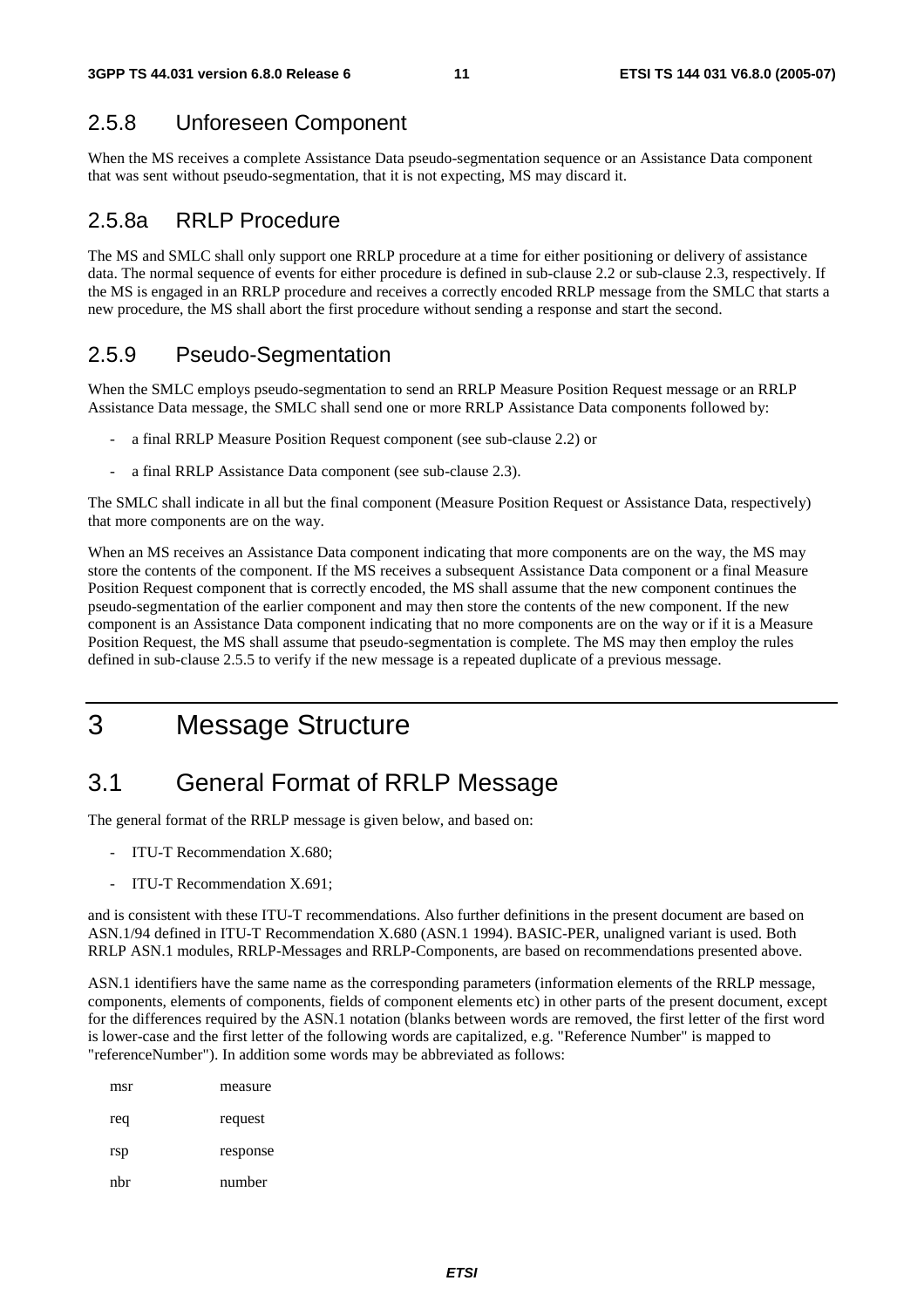ack acknowledgement

Ellipsis Notation shall be used in the same way as described in 3GPP TS 29.002 and shall be supported on the radio interface by the MS and the network for all operations defined in the present document.

| Table 3.1.a: RRLP Message Format |  |  |  |
|----------------------------------|--|--|--|
|----------------------------------|--|--|--|

```
RRLP-Messages 
-- { RRLP-messages } 
DEFINITIONS AUTOMATIC TAGS ::= 
BEGIN
IMPORTS 
     MsrPosition-Req, MsrPosition-Rsp, AssistanceData, 
     ProtocolError 
FROM 
     RRLP-Components -- { RRLP-Components } 
; 
PDU ::= SEQUENCE { 
     referenceNumber INTEGER (0..7), 
     component RRLP-Component 
} 
RRLP-Component ::= CHOICE {<br>msrPositionReq MsrPosition-Req.
   msrPositionReg msrPositionRsp MsrPosition-Rsp, 
    assistanceData AssistanceData, 
     assistanceDataAck NULL, 
    protocolError ProtocolError,
     ... 
} 
END
```
The message consists of two information elements, that are further described in the following sub-clauses.

# 3.2 Reference Number IE

This element is mandatory, and appears only once per RRLP message. It has the range from 0 to 7. Value 0 is reserved for indicating unknown Reference Number. Its ASN.1 definition is in sub-clause 3.1. This element contains the Reference Number that shall be used as follows:

- in the Position Measurement procedure the SMLC shall select any number within the range 1-7 that it is not already using with the particular MS. The Reference Number serves as an identification of the Measure Position request component that it sends to the MS. When the MS responds either with the Measure Position Response component, or the Protocol Error component, it shall use the same Reference Number value and, if an Extended Reference ID was included by the SMLC, the same Extended Reference ID to identify to which Measure Position Request it is responding, if the Reference Number has been obtained. If the MS has not been able to decode the Reference Number (e.g. IE missing), it shall use '0' as the Reference number in the response. This mechanism helps for example in the cases where the SMLC sends a Measure Position Request to the MS, and before it receives the Response, it needs to send another Request (e.g. assistance data changes). Then the SMLC can identify to which Request the Response is related to;
- in the Assistance Data Delivery procedure the SMLC shall select any number within the range  $1 7$  that it is not already using with the MS. The Reference Number serves as an identification of the Assistance Data component that it sends to the MS. When the MS responds either with the Assistance Data Acknowledgement component or the Protocol Error component, it shall use the same Reference Number value and, if an Extended Reference ID was included by the SMLC, the same Extended Reference ID to identify to which Assistance Data component it is responding, if the Reference Number has been obtained. If the MS has not been able to decode the Reference Number (e.g. IE missing), it shall use '0' as the Reference number in the response.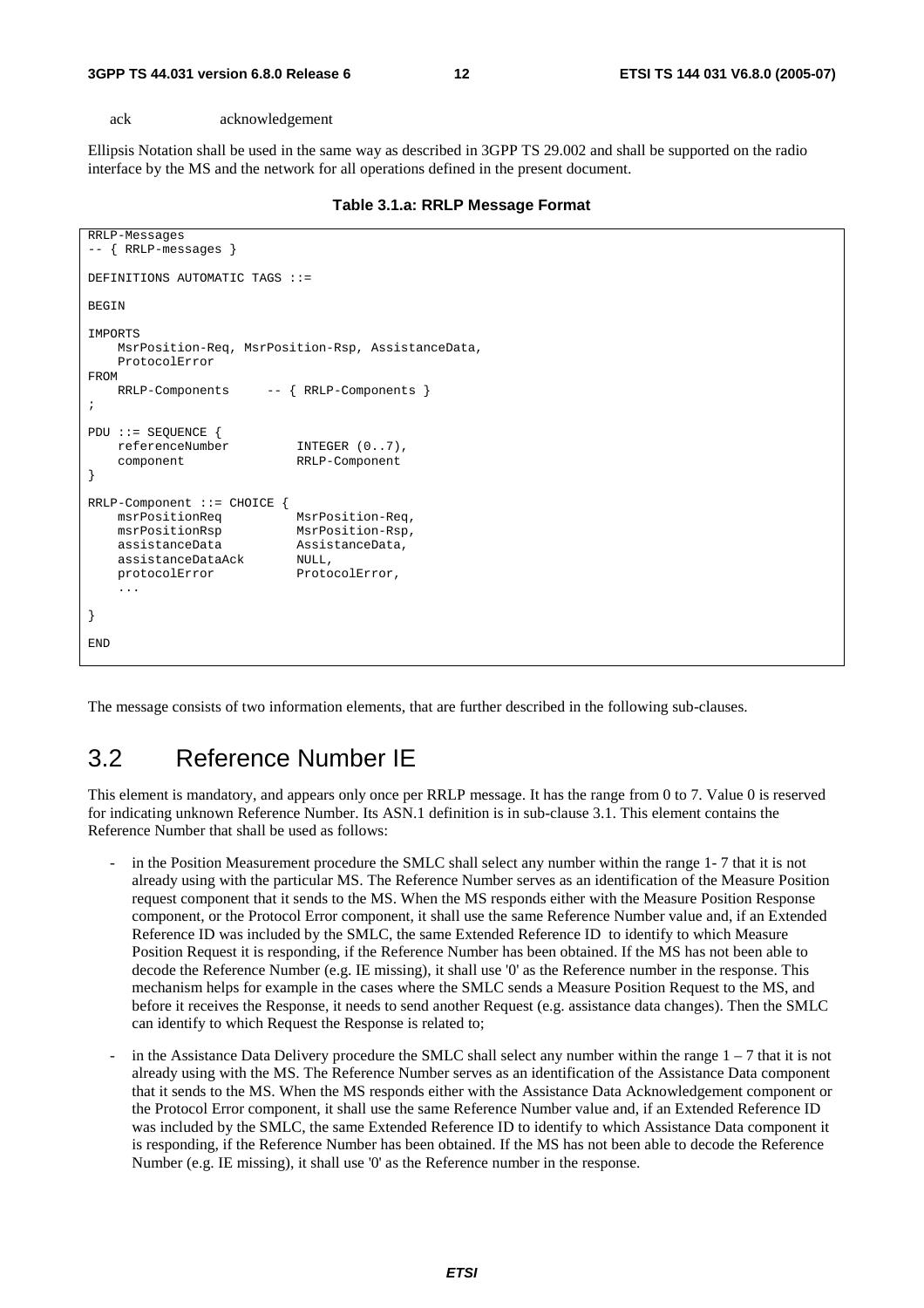- the SMLC shall use the same Reference Number and same Extended Reference ID to resend any RRLP component for which a response was not received from the MS.
- the SMLC shall use a different Reference Number to that in any RRLP component for which a response was not received from the MS if the SMLC aborts an existing RRLP procedure and starts a new procedure.
- the SMLC may use the same Reference Number and same Extended Reference ID or different Reference Numbers and Extended Reference IDs for different RRLP components within the same pseudo-segmentation sequence.

In a Measure Position Request, Measure Position Response, Assistance Data and Protocol Error component, the Reference Number IE shall be supplemented by an Extended Reference IE in order to distinguish valid from invalid RRLP responses at the SMLC and duplicate from non-duplicate RRLP commands at the MS. In order to remain backward compatible, the receiving entity shall be able to receive messages without the Extended Reference IE. The ASN.1 definition of the Extended Reference IE is given in sub-clause 5.1 and the procedures associated with sending and receiving it are given in clause 2 and in Annex A, sub-clauses A.2.2.5, A.3.2.7 and A.6.6.

# 3.3 Component IE

This element is mandatory, and appears only once per RRLP message. It contains the actual component to be transferred.

Different components are described further in Chapter 4. This IE contains only one component, i.e. it is not possible to include two or more components.

# 4 Components

This ASN.1 module contains the definitions of the components and datatypes defined in the components.

**Table 4.a: RRLP-Components format** 

```
RRLP-Components 
-- { RRLP-Components } 
DEFINITIONS AUTOMATIC TAGS ::= 
BEGIN 
IMPORTS 
     Ext-GeographicalInformation 
FROM 
     MAP-LCS-DataTypes { 
     ccitt identified-organization (4) etsi (0) mobileDomain (0) 
     gsm-Network (1) modules (3) map-LCS-DataTypes (25) version5 (5)} 
     ExtensionContainer 
FROM MAP-ExtensionDataTypes { 
     ccitt identified-organization (4) etsi (0) mobileDomain (0) 
     gsm-Network (1) modules (3) map-ExtensionDataTypes (21) version4 (4)} 
; 
-- Add here other ASN.1 definitions presented below 
-- in chapters 4 and 5. 
END
```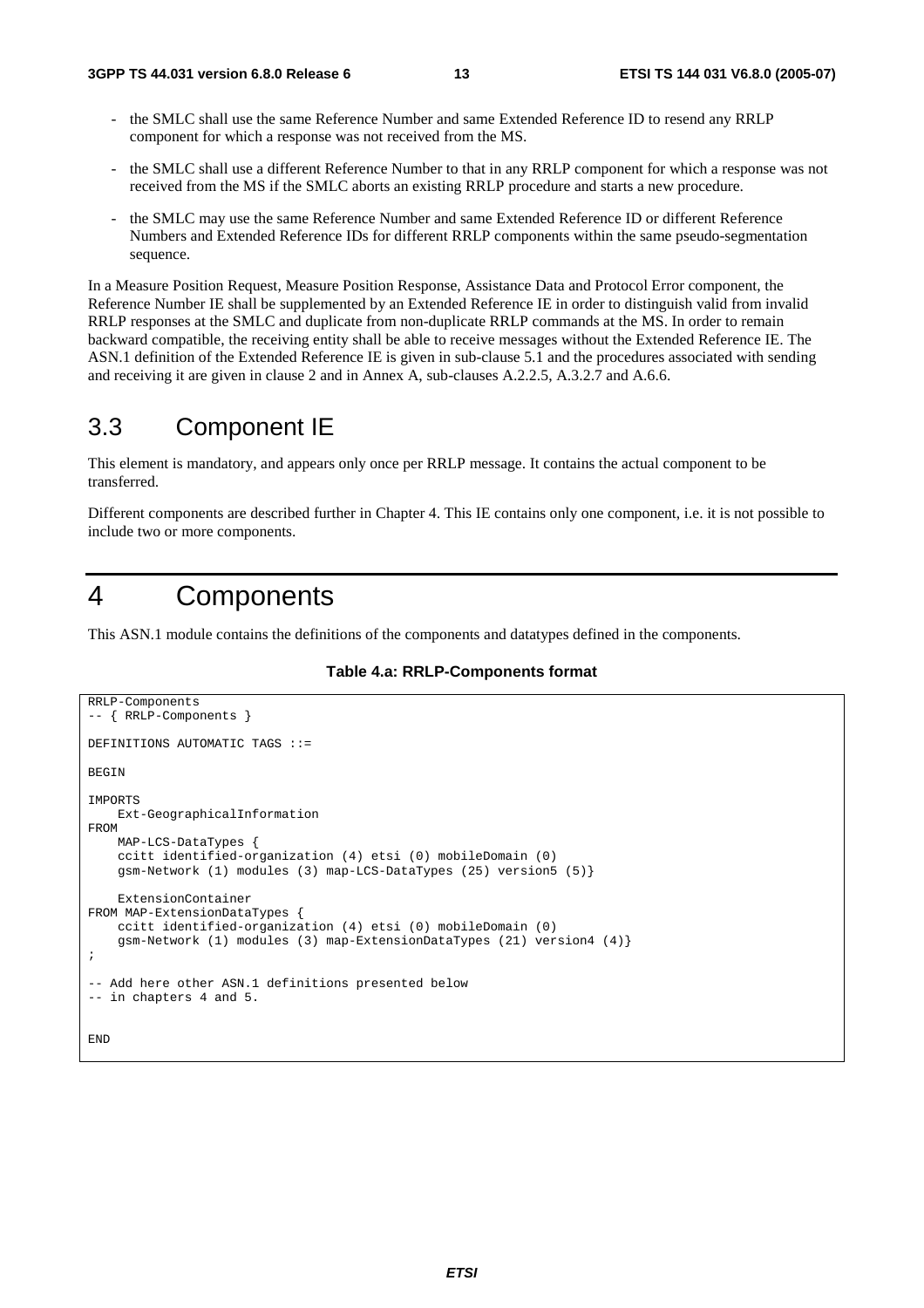# 4.1 Measure Position Request

This component is used by the SMLC to request location measurements or a location estimate from the MS. It includes QoS, other instructions, and possible assistance data to the MS. This component is defined as follows:

#### **Table 4.1.a: Measure Position Request**

```
-- add this definition to RRLP-Components module 
 -- Measurement Position request component 
MsrPosition-Req ::= SEQUENCE { 
    positionInstruct PositionInstruct, 
    referenceAssistData ReferenceAssistData OPTIONAL, 
                         MsrAssistData
    systemInfoAssistData SystemInfoAssistData OPTIONAL, 
    gps-AssistData GPS-AssistData OPTIONAL, 
    extensionContainer ExtensionContainer OPTIONAL, 
    ..., 
     -- Release 98 extension element 
rel98-MsrPosition-Req-extension Rel98-MsrPosition-Req-Extension OPTIONAL, 
    -- Release 5 extension element 
rel5-MsrPosition-Req-extension Rel5-MsrPosition-Req-Extension OPTIONAL 
}
```
The elements of this component are defined in clause 5.

# 4.2 Measure Position Response

This component is used by the MS to respond to a Measure Position Request from the SMLC with location measurements, a location estimate, or an error indication. This component is defined as follows:

#### **Table 4.2.a: Measure Position Response**

```
-- add this defintion to RRLP-Components module
-- Measurement Position response component 
MsrPosition-Rsp ::= SEQUENCE { 
   multipleSets MultipleSets OPTIONAL,<br>
referenceIdentity ReferenceIdentity OPTIONAL,
   referenceIdentity ReferenceIdentity OPTIONAL,<br>otd-MeasureInfo OTD-MeasureInfo OPTIONAL,
 otd-MeasureInfo OTD-MeasureInfo OPTIONAL, 
 locationInfo LocationInfo OPTIONAL, 
    gps-MeasureInfo GPS-MeasureInfo OPTIONAL, 
    locationError LocationError OPTIONAL, 
    extensionContainer ExtensionContainer OPTIONAL, 
...,
    -- Release extension here 
    rel-98-MsrPosition-Rsp-Extension 
                            Rel-98-MsrPosition-Rsp-Extension OPTIONAL, 
    rel-5-MsrPosition-Rsp-Extension 
                            Rel-5-MsrPosition-Rsp-Extension OPTIONAL 
     -- rel-5-MsrPosition-Rsp-Extension and other possible future extensions 
    -- are the only information elements that may be included in the 2nd 
    -- MsrPosition-Rsp component when RRLP pseudo-segmentation is used 
}
```
The elements of this component are defined in clause 5.

# 4.3 Assistance Data

This component is used by the SMLC to deliver assistance data for location measurement and/or location calculation. This component is defined as follows:

#### **Table 4.3.a: Assistance Data**

```
-- add this defintion to RRLP-Components module
```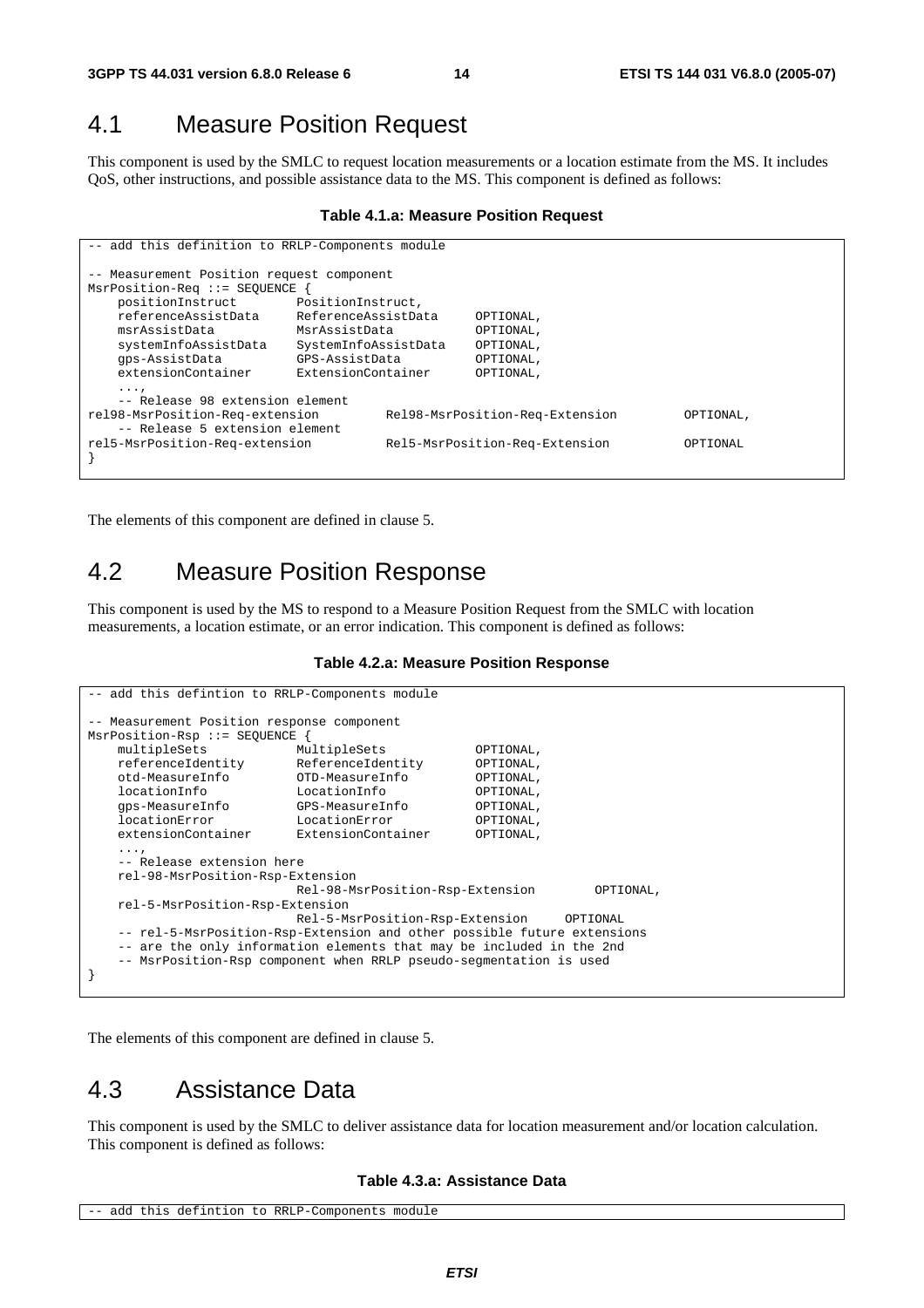| -- Assistance Data component<br>AssistanceData ::= SEOUENCE                                                               |                                                                                |                                                               |                                                                                                                                   |  |
|---------------------------------------------------------------------------------------------------------------------------|--------------------------------------------------------------------------------|---------------------------------------------------------------|-----------------------------------------------------------------------------------------------------------------------------------|--|
| referenceAssistData ReferenceAssistData<br>msrAssistData<br>systemInfoAssistData<br>qps-AssistData<br>moreAssDataToBeSent | MsrAssistData<br>SystemInfoAssistData<br>GPS-AssistData<br>MoreAssDataToBeSent | OPTIONAL,<br>OPTIONAL,<br>OPTIONAL,<br>OPTIONAL,<br>OPTIONAL, | -- If not present, interpret as only<br>-- Assistance Data component used to<br>-- deliver entire set of assistance<br>$--$ data. |  |
| extensionContainer                                                                                                        | ExtensionContainer                                                             | OPTIONAL,                                                     |                                                                                                                                   |  |
| $\cdots$<br>-- Release extension here<br>rel98-AssistanceData-Extension<br>rel5-AssistanceData-Extension                  | Rel98-AssistanceData-Extension<br>Rel5-AssistanceData-Extension                |                                                               | OPTIONAL,<br>OPTIONAL                                                                                                             |  |

The elements of this component are defined in clause 5.

# 4.4 Assistance Data Acknowledgement

This component does not have any information contents. It presence indicates that the MS has received the complete Assistance Data component.

# 4.5 Protocol Error

This component is used by the receiving entity (SMLC or MS) to indicate to the sending entity, that there is a problem that prevents the receiving entity to receive a complete and understandable component. This component is defined as follows:

#### **Table 4.5.a: Protocol Error**



The elements of this component are defined in clause 5.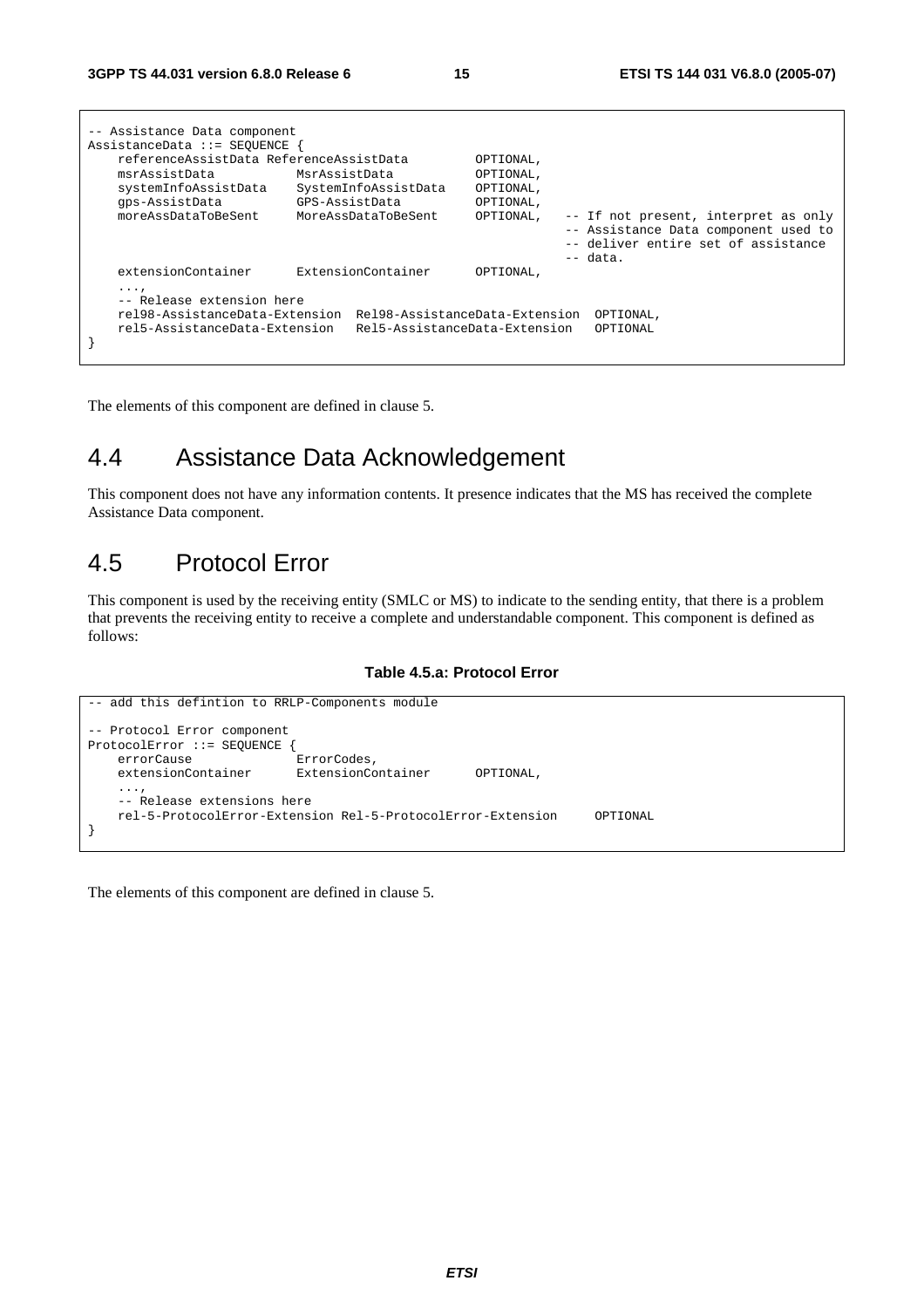# 5 Elements of Components

# 5.1 ASN.1 Description

The following ASN.1 code defines the elements of components. See the Annex A for further description of the contents of components and their elements.

**Table 5.1.a: ASN.1 Description** 

```
-- add these defintions to RRLP-Components module
-- Position instructions 
PositionInstruct ::= SEQUENCE { 
   -- Method type<br>methodType
methodType MethodType,
 positionMethod PositionMethod, 
 measureResponseTime MeasureResponseTime, 
 useMultipleSets UseMultipleSets, 
   useMultipleSets UseMultipleSets,<br>environmentCharacter EnvironmentCharacter OPTIONAL
} 
-- 
MethodType ::= CHOICE {<br>msAssisted AccuracyOpt,<br>msBased Accuracy
 msAssisted AccuracyOpt, -- accuracy is optional 
msBased Mccuracy, -- accuracy is mandatory
msBasedPref Accuracy, -- accuracy is mandatory
   msBasedPref Accuracy, -- accuracy is mandatory<br>msAssistedPref Accuracy -- accuracy is mandatory
} 
-- Accuracy of the location estimation 
AccuracyOpt ::= SEQUENCE { 
    accuracy Accuracy OPTIONAL 
} 
-- The values of this field are defined in 3GPP TS 23.032 (Uncertainty code) 
Accuracy ::= INTEGER (0..127) 
-- Position Method 
PositionMethod ::= ENUMERATED { 
    eotd (0), 
    gps (1), 
    gpsOrEOTD (2) 
} 
-- Measurement request response time 
MeasureResponseTime ::= INTEGER (0..7) 
-- useMultiple Sets, FFS! 
UseMultipleSets ::= ENUMERATED { 
   multipleSets (0), \qquad -\frac{1}{2} multiple sets are allowed
   oneSet (1) -- sending of multiple is not allowed
} 
-- Environment characterization 
EnvironmentCharacter ::= ENUMERATED {
 badArea (0), -- bad urban or suburban, heavy multipath and NLOS 
notBadArea (1), -- light multipath and NLOS
 mixedArea (2), -- not defined or mixed environment 
 ... 
} 
 -- E-OTD reference BTS for Assitance data IE 
ReferenceAssistData ::= SEQUENCE { 
   bcchCarrier BCCHCarrier, etc. The CCH carrier
bsic BSIC, and BSIC, the extent of the BSIC set of the BSIC set of the BSIC set of the BSIC
     timeSlotScheme TimeSlotScheme, -- Timeslot scheme 
    btsPosition BTSPosition OPTIONAL 
}
```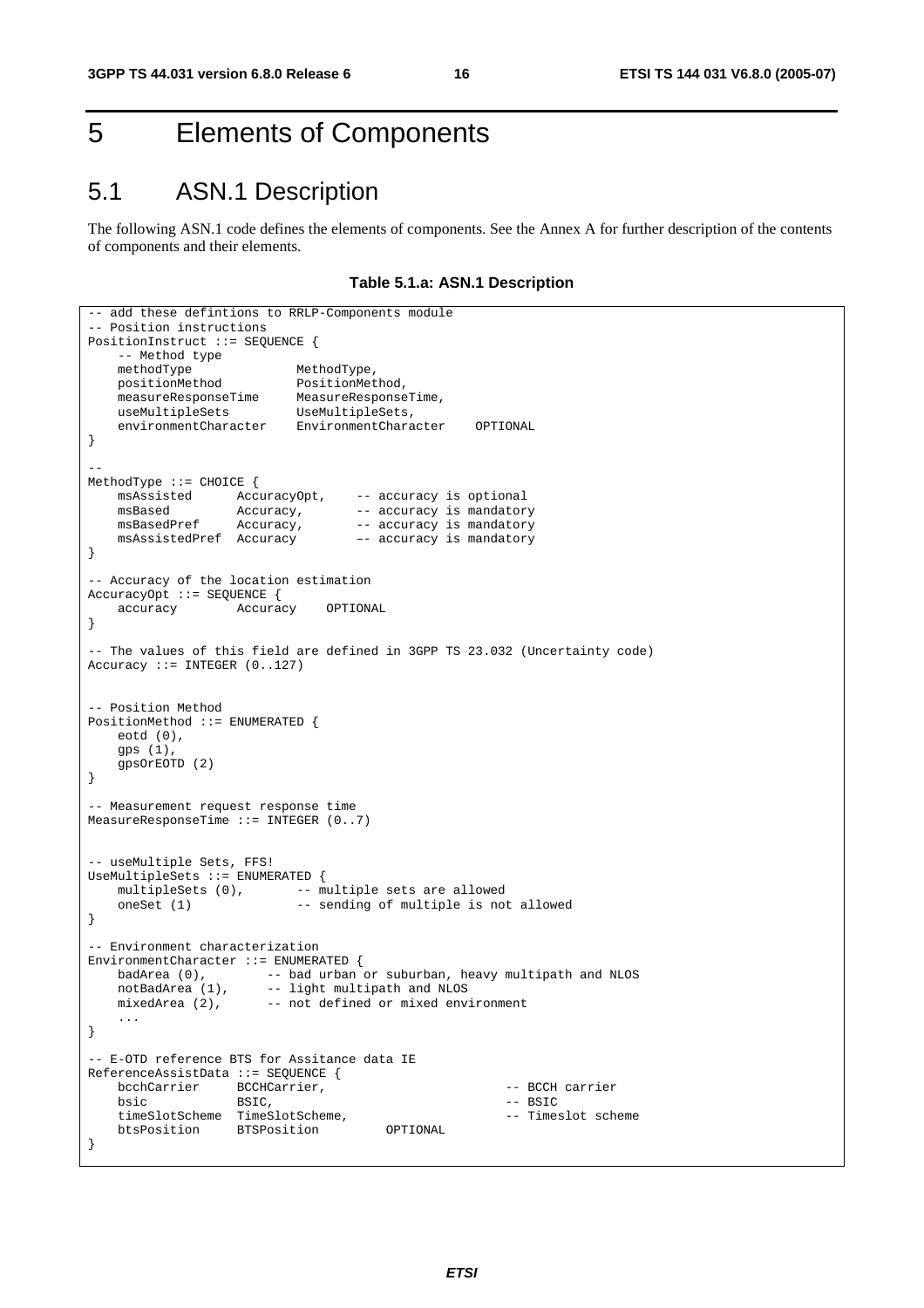```
-- ellipsoid point and 
 -- ellipsoid point with altitude and uncertainty ellipsoid shapes are supported 
BTSPosition ::= Ext-GeographicalInformation 
 -- RF channel number of BCCH 
BCCHCarrier ::= INTEGER (0..1023) 
 - Base station Identity Code
BSIC ::= INTEGER (0..63)-- Timeslot scheme 
TimeSlotScheme ::= ENUMERATED { 
    equalLength (0), 
    variousLength (1) 
} 
-- Time slot (modulo) 
ModuloTimeSlot ::= INTEGER (0..3) 
-- E-OTD measurement assistance data IE 
-- The total number of neighbors in this element (MsrAssistData) 
-- and in SystemInfoAssistData element (presented neighbors 
-- can be at a maximum 15!) 
MsrAssistData ::= SEQUENCE { 
     msrAssistList SeqOfMsrAssistBTS 
} 
SeqOfMsrAssistBTS ::= SEQUENCE (SIZE(1..15)) OF MsrAssistBTS 
MsrAssistBTS ::= SEQUENCE { 
   bcchCarrier BCCHCarrier, -- BCCH carrier
bsic BSIC, - - BSTC multiFrameOffset MultiFrameOffset, -- multiframe offset 
 timeSlotScheme TimeSlotScheme, -- Timeslot scheme 
   muitirrameoriset fuitirrameorise,<br>timeSlotScheme TimeSlotScheme, -- Timeslot scheme<br>roughRTD RoughRTD, -- rough RTD value
     -- Location Calculation Assistance data is moved here 
    calcAssistanceBTS CalcAssistanceBTS OPTIONAL 
} 
-- Multiframe offset 
MultiFrameOffset ::= INTEGER (0..51) 
-- The Multiframe Offset value 51 shall not be encoded by the transmitting entity and 
-- shall be treated by the receiving entity as 0. 
 -- Rough RTD value between one base station and reference BTS 
RoughRTD :: = INTEGR (0..1250)-- The RoughRTD value 1250 shall not be encoded by the transmitting entity and shall 
-- be treated by the receiving entity as 0. 
-- E-OTD Measurement assistance data for system information List IE 
-- The total number of base stations in this element (SystemInfoAssistData
-- presented neighbors) and in MsrAssistData element can be at a maximum 15. 
SystemInfoAssistData ::= SEQUENCE { 
    systemInfoAssistList SeqOfSystemInfoAssistBTS 
} 
SeqOfSystemInfoAssistBTS::= SEQUENCE (SIZE(1..32)) OF SystemInfoAssistBTS 
-- whether n.th is present or not ? 
SystemInfoAssistBTS ::= CHOICE { 
    notPresent NULL, 
    present AssistBTSData 
}
```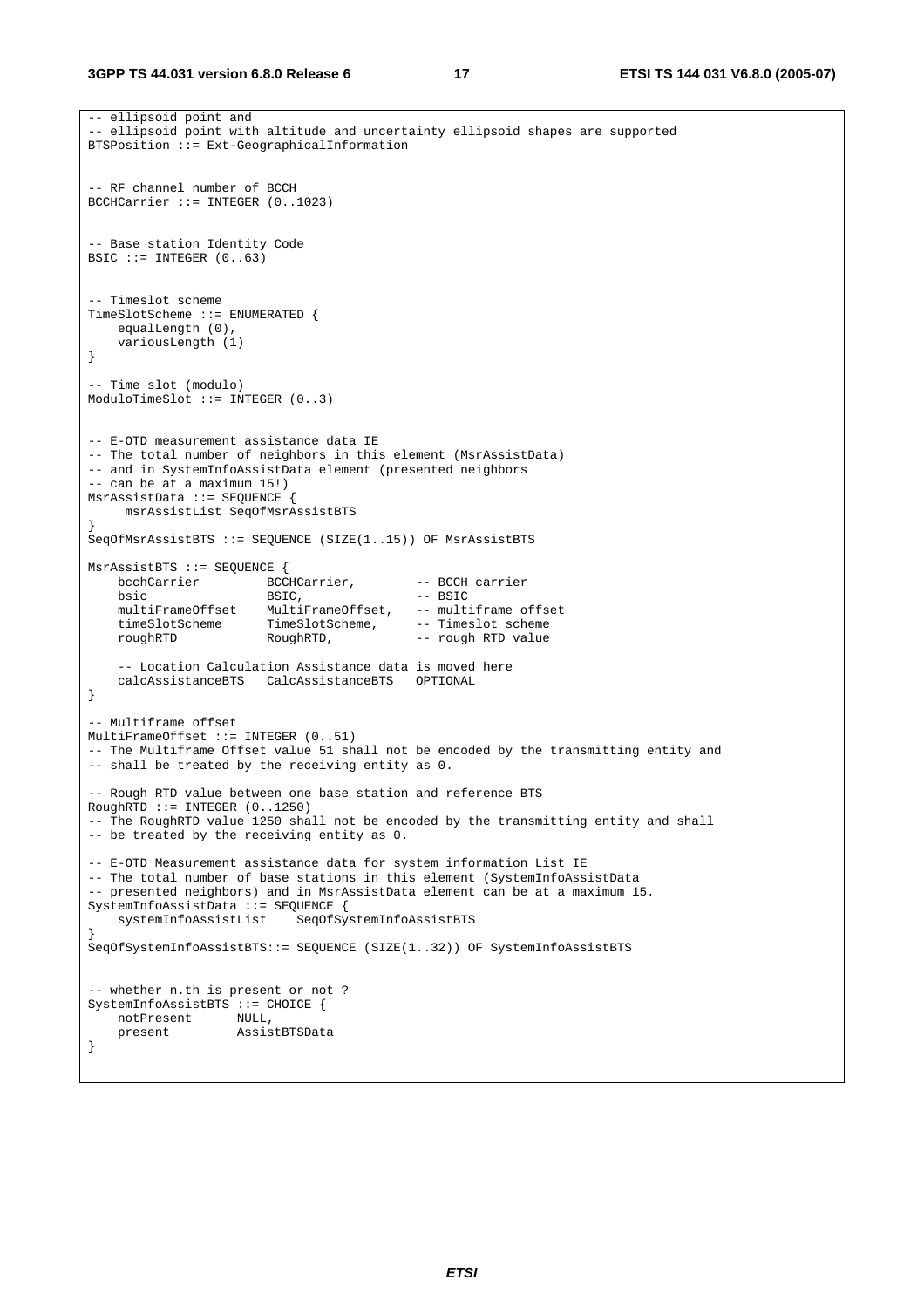**3GPP TS 44.031 version 6.8.0 Release 6 18 ETSI TS 144 031 V6.8.0 (2005-07)**

```
-- Actual assistance data for system information base station 
AssistBTSData ::= SEQUENCE { 
   \overrightarrow{B} BSIC, \overrightarrow{B} -- BSIC
    multiFrameOffset MultiFrameOffset, -- multiframe offset 
 timeSlotScheme TimeSlotScheme, -- Timeslot scheme 
 roughRTD RoughRTD, -- rough RTD value 
    -- Location Calculation Assistance data<br>calcAssistanceBTS CalcAssistanceBTS OPTIONAL
   calcAssistanceBTS CalcAssistanceBTS
} 
-- E-OTD Location calculation assistance data, 
-- CalcAssistanceBTS element is optional not subfields 
CalcAssistanceBTS ::= SEQUENCE {<br>fineRTD FineRTD,
   fineRTD FineRTD, -- fine RTD value between base stations<br>referenceWGS84 ReferenceWGS84 -- reference coordinates
                         ReferenceWGS84 -- reference coordinates
} 
-- Coordinates of neighbour BTS, WGS-84 ellipsoid 
ReferenceWGS84 ::= SEQUENCE {<br>relativeNorth RelDistance,<br>relativeEast RelDistance,
                                                   -- relative distance (south negative)
                                                   -- relative distance (west negative)
      -- Relative Altitude is not always known 
    relativeAlt RelativeAlt OPTIONAL -- relative altitude 
} 
 -- Fine RTD value between this BTS and the reference BTS 
FineRTD ::= INTEGER (0..255)-- Relative north/east distance 
RelDistance ::= INTEGER (-200000..200000) 
-- Relative altitude 
RelativeAlt ::= INTERER (-4000..4000)-- Measure position response IEs 
-- Reference Identity 
-- Multiple sets 
MultipleSets ::= SEQUENCE { 
   -- number of reference sets<br>nbrOfSets INTEGER
                         INTEGER (2..3),
     -- This field actually tells the number of reference BTSs 
    nbrOfReferenceBTSs INTEGER (1..3), 
     -- This field is conditional and included optionally only if 
    -- nbrOfSets is 3 and number of reference BTSs is 2.
    referenceRelation ReferenceRelation OPTIONAL 
} 
 -- Relation between refence BTSs and sets 
ReferenceRelation ::= ENUMERATED { 
 secondBTSThirdSet (0), -- 1st BTS related to 1st and 2nd sets 
 secondBTSSecondSet (1), -- 1st BTS related to 1st and 3rd sets 
     firstBTSFirstSet (2) -- 1st BTS related to 1st set 
} 
-- Reference BTS Identity, this element contains number of 
-- BTSs told nbrOfReferenceBTSs field in Multiple sets element) 
ReferenceIdentity ::= SEQUENCE {
     -- Reference BTS list 
     refBTSList SeqOfReferenceIdentityType 
} 
SeqOfReferenceIdentityType ::= SEQUENCE (SIZE(1..3)) OF ReferenceIdentityType
```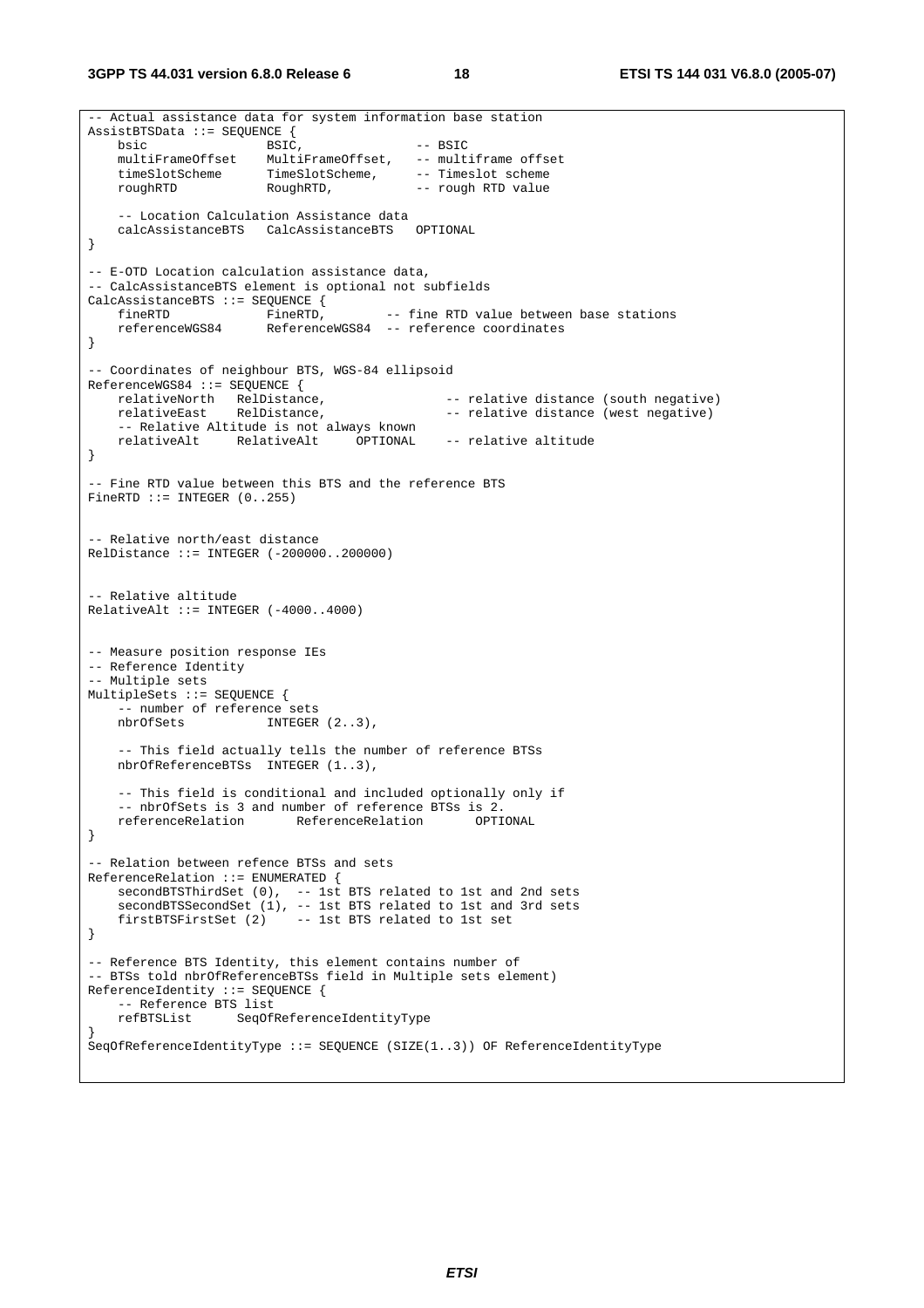**3GPP TS 44.031 version 6.8.0 Release 6 19 ETSI TS 144 031 V6.8.0 (2005-07)**

```
-- Cell identity 
ReferenceIdentityType ::= CHOICE { 
   bsicAndCarrier BSICAndCarrier,
   bsicAndCarrier BSIC and Carrier<br>ci CellID, -- BSIC and Carrier<br>ci CellID, -- Cell ID, LAC not needed<br>requestIndex RequestIndex, -- Index to Requested Neigh<br>wstemInfoIndow Quatury C
                                         -- Index to Requested Neighbor List
   systemInfoIndex SystemInfoIndex, -- Index to System info list, this type of ref. identity
                                          -- shall not be used by the MS unless it has received 
                                         -- the SystemInfoAssistData from the SMLC for this cell.<br>-- CI and LAC
   ciAndLAC CellIDAndLAC
} 
BSICAndCarrier ::= SEQUENCE { 
   carrier BCCHCarrier,<br>bsic BSIC
                bsic BSIC 
} 
RequestIndex ::= INTEGER (1..16) 
SystemInfoIndex ::= INTEGER (1..32) 
CellIDAndLAC ::= SEQUENCE {<br>referenceLAC LAC,
   referenceLAC LAC, -- Location area code<br>referenceCI CellID -- Cell identity
                                        -- Cell identity
} 
CellID ::= INTEGER (0..65535) 
LAC ::= INTEGER (0..65535)-- OTD-MeasureInfo 
OTD-MeasureInfo ::= SEQUENCE { 
    -- Measurement info elements, OTD-MsrElement is repeated number of times 
    -- told in nbrOfReferenceBTSs in MultipleSets, default value is 1 
                     OTD-MsrElementFirst,
     -- if more than one sets are present this element is repeated 
    -- NumberOfSets - 1 (-1 = first set) 
                       otd<br>SeqOfOTD-MsrElementRest OPTIONAL
} 
SeqOfOTD-MsrElementRest ::= SEQUENCE (SIZE(1..2)) OF OTD-MsrElementRest 
-- OTD measurent information for 1 set 
OTD-MsrElementFirst ::= SEQUENCE { 
 refFrameNumber INTEGER (0..42431), -- Frame number modulo 42432 
 referenceTimeSlot ModuloTimeSlot, 
    toaMeasurementsOfRef TOA-MeasurementsOfRef OPTIONAL, 
   stdResolution StdResolution,<br>taCorrection INTEGER (0..960)
                                                    OPTIONAL, -- TA correction
      -- measured neighbors in OTD measurements 
    otd-FirstSetMsrs SeqOfOTD-FirstSetMsrs OPTIONAL 
} 
SeqOfOTD-FirstSetMsrs ::= SEQUENCE (SIZE(1..10)) OF OTD-FirstSetMsrs 
 -- OTD measurent information 2 and 3 sets if exist 
OTD-MsrElementRest ::= SEQUENCE { 
 refFrameNumber INTEGER (0..42431), -- Frame number modulo 42432 
 referenceTimeSlot ModuloTimeSlot, 
 toaMeasurementsOfRef TOA-MeasurementsOfRef OPTIONAL, 
stdResolution StdResolution,
 taCorrection INTEGER (0..960) OPTIONAL, -- TA correction 
     -- measured neighbors in OTD measurements 
    otd-MsrsOfOtherSets SeqOfOTD-MsrsOfOtherSets OPTIONAL 
} 
SeqOfOTD-MsrsOfOtherSets ::= SEQUENCE (SIZE(1..10)) OF OTD-MsrsOfOtherSets
```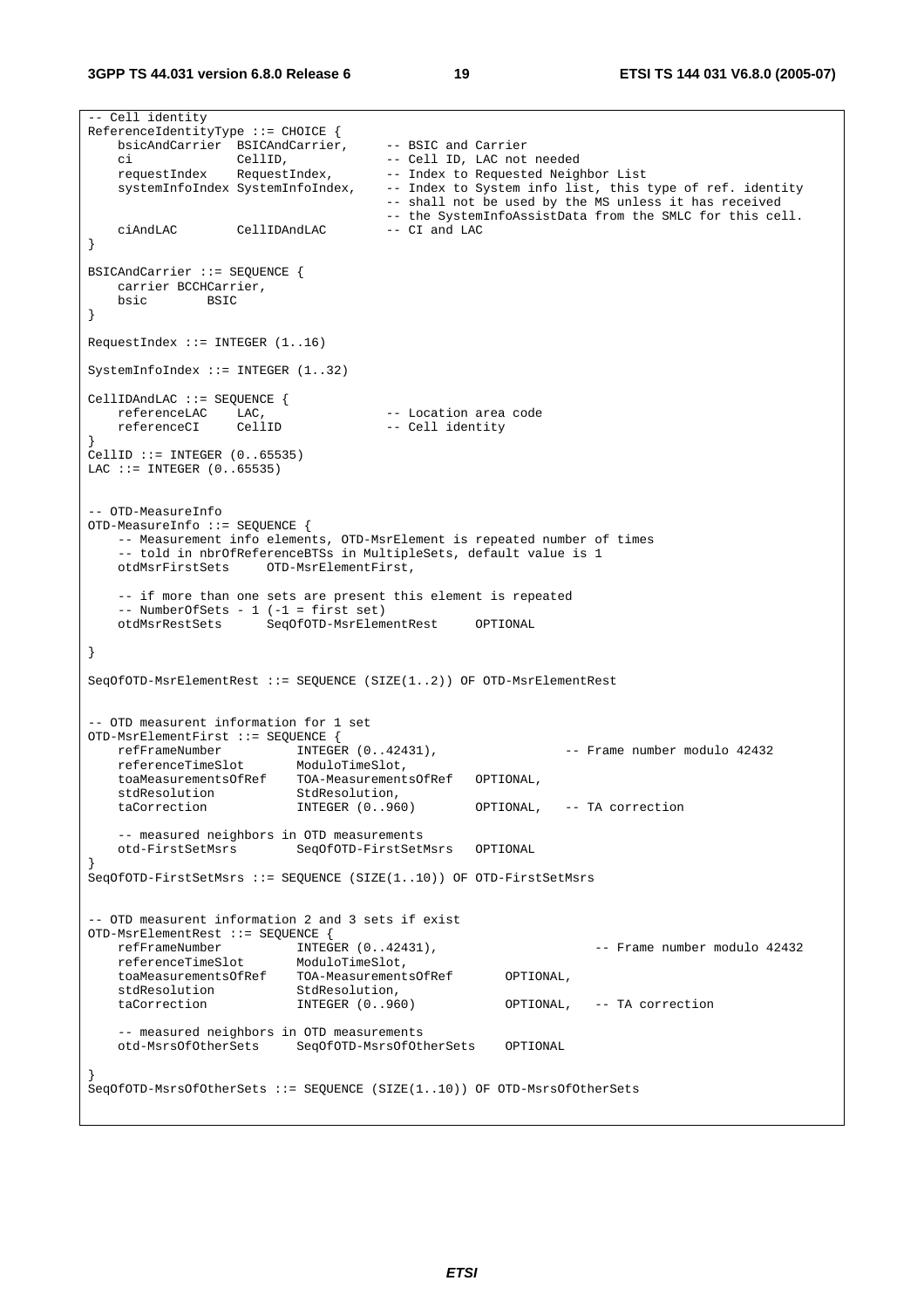**3GPP TS 44.031 version 6.8.0 Release 6 20 ETSI TS 144 031 V6.8.0 (2005-07)**

```
-- Standard deviation of the TOA measurements from the reference BTS 
TOA-MeasurementsOfRef ::= SEQUENCE {<br>refOuality RefOuality.
   refQuality RefQuality, 
    numOfMeasurements NumOfMeasurements 
} 
RefQuality ::= INTEGER (0..31) -- St Dev of TOA of reference as defined in annex 
NumOfMeasurements ::= INTEGER (0..7) -- No. of measurements for RefQuality as defined in annex 
StdResolution ::= INTEGER (0..3) -- Values of resolution are defined in annex
OTD-FirstSetMsrs ::= OTD-MeasurementWithID 
-- Neighbour info in OTD measurements 0-10 times in TD measurement info 
OTD-MsrsOfOtherSets ::= CHOICE { 
    identityNotPresent OTD-Measurement, 
    identityPresent OTD-MeasurementWithID 
} 
-- For this OTD measurement identity is same as the identity of BTS 
-- in the first set with same sequence number 
OTD-Measurement ::= SEQUENCE { 
 nborTimeSlot ModuloTimeSlot, 
 eotdQuality EOTDQuality, 
    otdValue OTDValue 
} 
-- This measurement contains the BTS identity and measurement 
OTD-MeasurementWithID ::=SEQUENCE { 
 neighborIdentity NeighborIdentity, 
nborTimeSlot ModuloTimeSlot,
 eotdQuality EOTDQuality, 
 otdValue OTDValue 
} 
EOTDQuality ::= SEQUENCE { 
  nbrOfMeasurements INTEGER (0..7),<br>stdOfEOTD INTEGER (0..31)
              INTER (0..31)} 
NeighborIdentity ::= CHOICE { 
  -<br>
bsicAndCarrier BSICAndCarrier, -- BSIC and Carrier<br>
ci -- Cell ID, LAC not needed
 ci CellID, -- Cell ID, LAC not needed 
 multiFrameCarrier MultiFrameCarrier, -- MultiFrameOffest and BSIC 
 requestIndex RequestIndex, -- Index to Requested Neighbor List 
 systemInfoIndex SystemInfoIndex, -- Index to System info list, this type of neighbour 
 -- identity shall not be used by the MS unless it has 
 -- received the SystemInfoAssistData from the SMLC for 
                                        -- this cell.<br>-- CI and LAC
   ciAndLAC CellIDAndLAC -- CI and LAC 
} 
-- Multiframe and carrier 
MultiFrameCarrier ::= SEQUENCE { 
  bcchCarrier accHCarrier,
    multiFrameOffset MultiFrameOffset 
} 
 -- OTD measurement value for neighbour 
OTDValue ::= INTEGER (0..39999)
```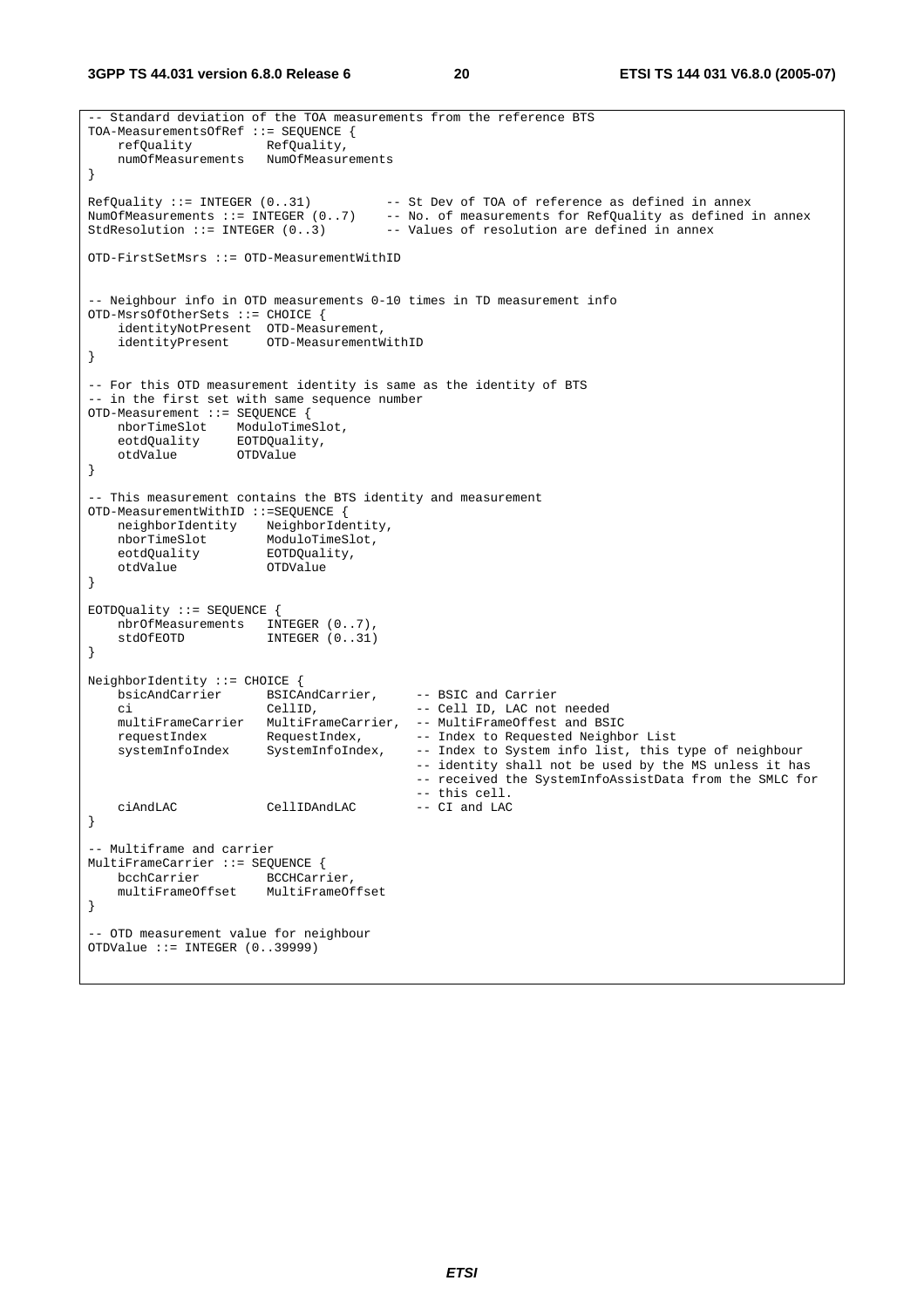#### **3GPP TS 44.031 version 6.8.0 Release 6 21 ETSI TS 144 031 V6.8.0 (2005-07)**

-- Location information IE LocationInfo ::= SEQUENCE {<br>refFrame INTEGER  $(0.65535)$ , -- Reference Frame number -- If refFrame is within (42432..65535), it shall be ignored by the receiver -- in that case the MS should provide GPS TOW if available gpsTOW INTEGER (0..14399999) OPTIONAL, -- GPS TOW fixType FixType, -- Note that applicable range for refFrame is 0 - 42431 -- Possible shapes carried in posEstimate are -- ellipsoid point, -- ellipsoid point with uncertainty circle -- ellipsoid point with uncertainty ellipse -- ellipsoid point with altitude and uncertainty ellipsoid posEstimate Ext-GeographicalInformation } FixType ::= INTEGER { twoDFix (0), threeDFix  $(1)$ } (0..1) -- GPS-Measurement information GPS-MeasureInfo ::= SEQUENCE { -- Measurement info elements -- user has to make sure that in this element is number of elements -- defined in reference BTS identity gpsMsrSetList SeqOfGPS-MsrSetElement } SeqOfGPS-MsrSetElement ::= SEQUENCE (SIZE(1..3)) OF GPS-MsrSetElement -- OTD measurent information 1-3 times in message GPS-MsrSetElement ::= SEQUENCE { refFrame INTEGER (0..65535) OPTIONAL, -- Reference Frame number<br>qpsTOW GPSTOW24b, -- GPS TOW GPSTOW24b, -- Note that applicable range for refFrame is 0 - 42431 --N\_SAT can be read from number of elements of gps-msrList gps-msrList SeqOfGPS-MsrElement } -- 24 bit presentation for GPSTOW GPSTOW24b ::= INTEGER (0..14399999) -- measured elements in measurement parameters field SeqOfGPS-MsrElement ::= SEQUENCE (SIZE(1..16)) OF GPS-MsrElement GPS-MsrElement ::= SEQUENCE { satelliteID SatelliteID, -- Satellite identifier cNo INTEGER (0..63), -- carrier noise ratio doppler INTEGER (-32768..32767), -- doppler, mulltiply by 0.2 wholeChips INTEGER (0..1022), -- whole value of the code phase measurement fracChips INTEGER (0..1024), -- fractional value of the code phase measurement -- a value of 1024 shall not be encoded by the sender -- the receiver shall consider a value of 1024 to be -- invalid data mpathIndic MpathIndic,<br>pseuRangeRMSErr INTEGER (0..63) -- index<br>-- index pseuRangeRMSErr INTEGER (0..63) } -- Multipath indicator MpathIndic ::= ENUMERATED { notMeasured (0), low (1), medium (2), high (3) }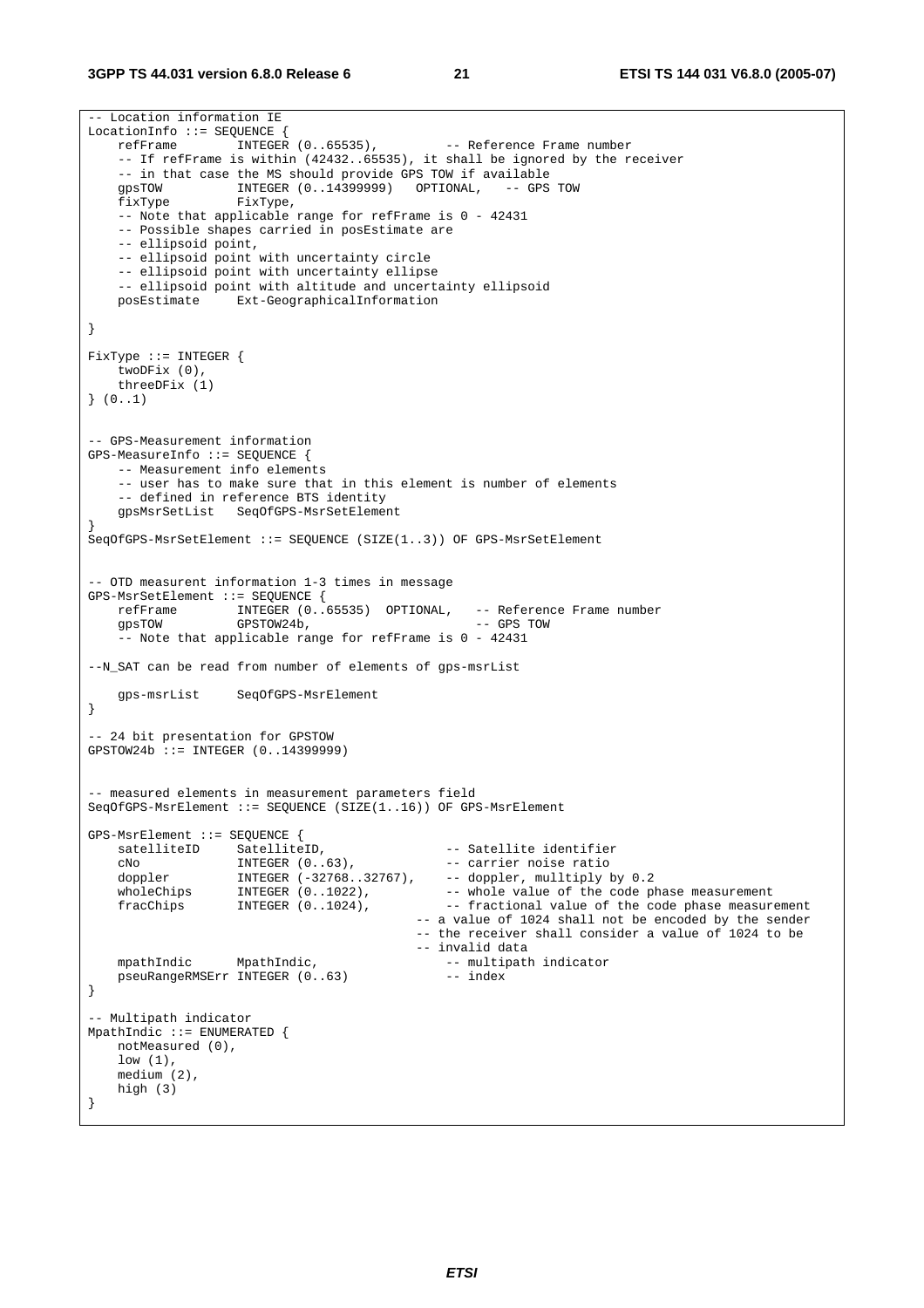```
-- Location error IE 
LocationError ::= SEQUENCE {<br>locErrorReason
                                   locErrorReason LocErrorReason, 
     additionalAssistanceData AdditionalAssistanceData OPTIONAL, 
 ... 
} 
LocErrorReason ::= ENUMERATED { 
    unDefined (0), 
     notEnoughBTSs (1), 
    notEnoughSats (2), 
    eotdLocCalAssDataMissing (3), 
     eotdAssDataMissing (4), 
    gpsLocCalAssDataMissing (5), 
    gpsAssDataMissing (6), 
    methodNotSupported (7), 
    notProcessed (8), 
     refBTSForGPSNotServingBTS (9), 
    refBTSForEOTDNotServingBTS (10), 
     ... 
} 
-- exception handling: 
-- an unrecognized value shall be treated the same as value 0
-- defines additional assistance data needed for any new location attempt 
-- MS shall retain any assistance data already received 
AdditionalAssistanceData ::= SEQUENCE { 
    gpsAssistanceData GPSAssistanceData OPTIONAL,<br>extensionContainer ExtensionContainer OPTIONAL,
                             ExtensionContainer OPTIONAL,
     ... 
} 
GPSAssistanceData ::= OCTET STRING (SIZE (1..maxGPSAssistanceData)) 
-- GPSAssistanceData has identical structure and encoding to octets 3 to n of the 
-- GPS Assistance Data IE in 3GPP TS 49.031 
maxGPSAssistanceData INTEGER ::= 40 
-- Protocol Error Causes 
ErrorCodes ::= ENUMERATED { 
     unDefined (0), 
missingComponet (1), 
incorrectData (2), 
missingIEorComponentElement (3), 
messageTooShort (4), 
unknowReferenceNumber (5), 
... 
} 
-- exception handling:
-- an unrecognized value shall be treated the same as value 0 
-- GPS assistance data IE 
GPS-AssistData ::= SEQUENCE { 
     controlHeader ControlHeader 
} 
-- More Assistance Data To Be Sent IE 
-- More Assistance Data Components On the Way indication for delivery of an entire set of assistance 
-- data in multiple Assistance Data components. 
MoreAssDataToBeSent ::= ENUMERATED {<br>noMoreMessages (0), -- T
                            -- This is the only or last Assistance Data message used to deliver
                                   -- the entire set of assistance data. 
     moreMessagesOnTheWay (1) -- The SMLC will send more Assistance Data messages or a final RRLP 
                                   -- Measure Position Request message to deliver the 
                                   -- the entire set of assistance data. 
}
```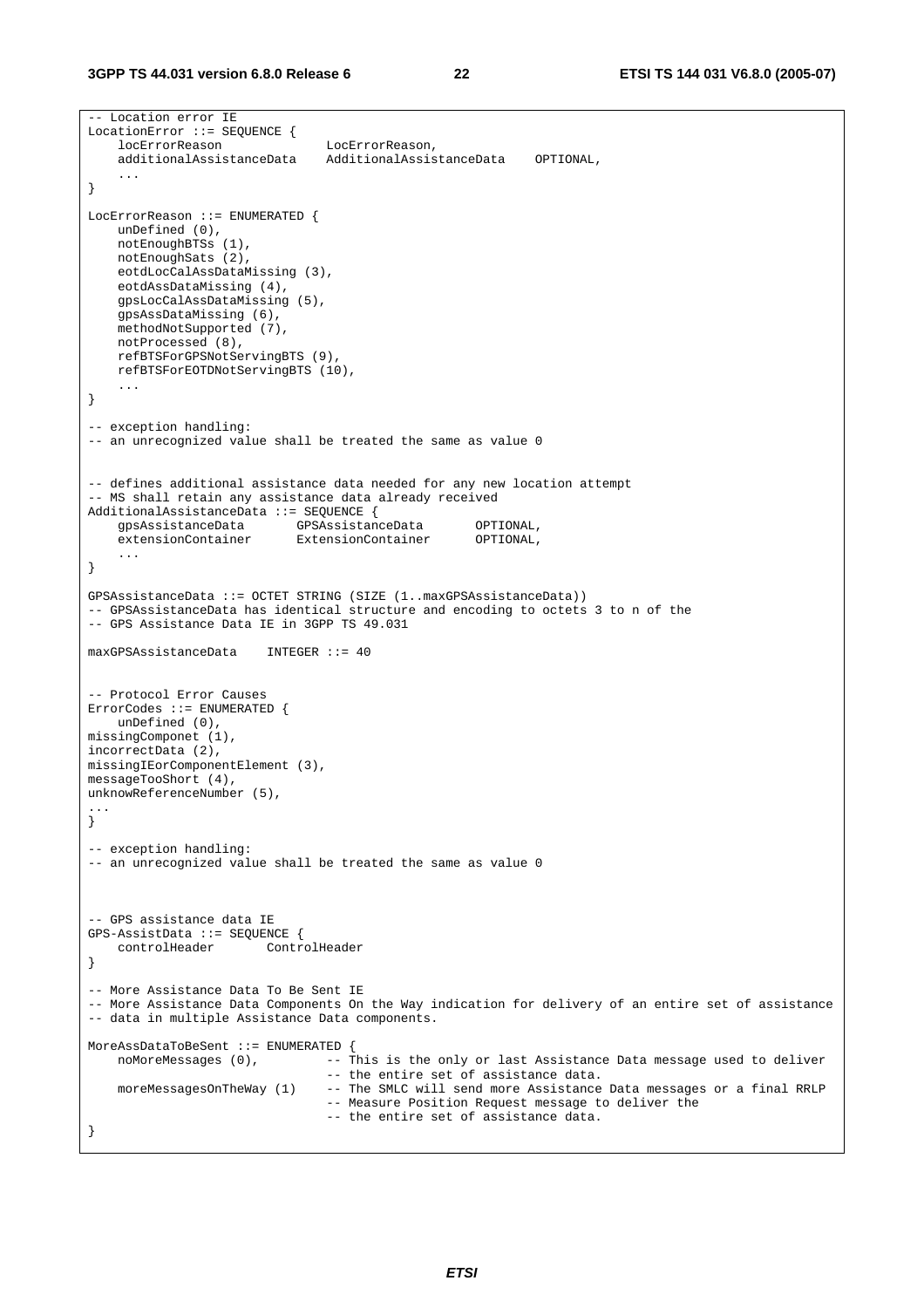```
-- Control header of the GPS assistance data 
ControlHeader ::= SEQUENCE { 
    -- Field type Present information 
   referenceTime ReferenceTime OPTIONAL,<br>
refLocation RefLocation OPTIONAL,
 refLocation RefLocation OPTIONAL, 
 dgpsCorrections DGPSCorrections OPTIONAL, 
 navigationModel NavigationModel OPTIONAL, 
 ionosphericModel IonosphericModel OPTIONAL, 
utcModel UTCModel OPTIONAL,
 almanac Almanac OPTIONAL, 
   almanac Almanac OPTIONAL,<br>acquisAssist AcquisAssist OPTIONAL,<br>acquisAssist OPTIONAL.
    realTimeIntegrity SeqOf-BadSatelliteSet OPTIONAL 
} 
ReferenceTime ::= SEQUENCE { 
gpsTime GPSTime,
gsmTime GSMTime GSMTime OPTIONAL,
    gpsTowAssist GPSTOWAssist OPTIONAL 
} 
-- GPS Time includes week number and time-of-week (TOW) 
GPSTime ::= SEQUENCE { 
   gpsTOW23b
    gpsWeek GPSWeek 
} 
-- GPSTOW, range 0-604799.92, resolution 0.08 sec, 23-bit presentation 
GPSTOW23b ::= INTEGER (0..7559999) 
-- GPS week number 
GPSWeek ::= INTEGER (0..1023) 
-- GPSTOWAssist consists of TLM message, Anti-spoof flag, Alert flag, and 2 reserved bits in TLM 
Word 
-- for each visible satellite. 
-- N_SAT can be read from number of elements in GPSTOWAssist 
GPSTOWAssist ::= SEQUENCE (SIZE(1..12)) OF GPSTOWAssistElement 
GPSTOWAssistElement ::= SEQUENCE { 
satelliteID SatelliteID,
 tlmWord TLMWord, 
   antiSpoof AntiSpoofFlag,
   alert AlertFlag,<br>tlmRsvdBits TLMReserve
                      TLMReservedBits
} 
-- TLM Word, 14 bits 
TLMWord ::= INTEGER (0..16383) 
-- Anti-Spoof flag 
AntiSpoofFlag := INTEGER (0..1)- Alert flag
AlertFlag ::= INTEGER (0..1) 
-- Reserved bits in TLM word, MSB occurs earlier in TLM Word transmitted by satellite 
TLMReservedBits ::= INTEGER (0..3) 
GSMTime ::= SEQUENCE { 
    bcchCarrier BCCHCarrier, -- BCCH carrier 
   bsic BSIC, -- BSIC<br>frameNumber FrameNumber,
                 FrameNumber,<br>TimeSlot,
   timeSlot<br>bitNumber
                  bitNumber BitNumber 
}
```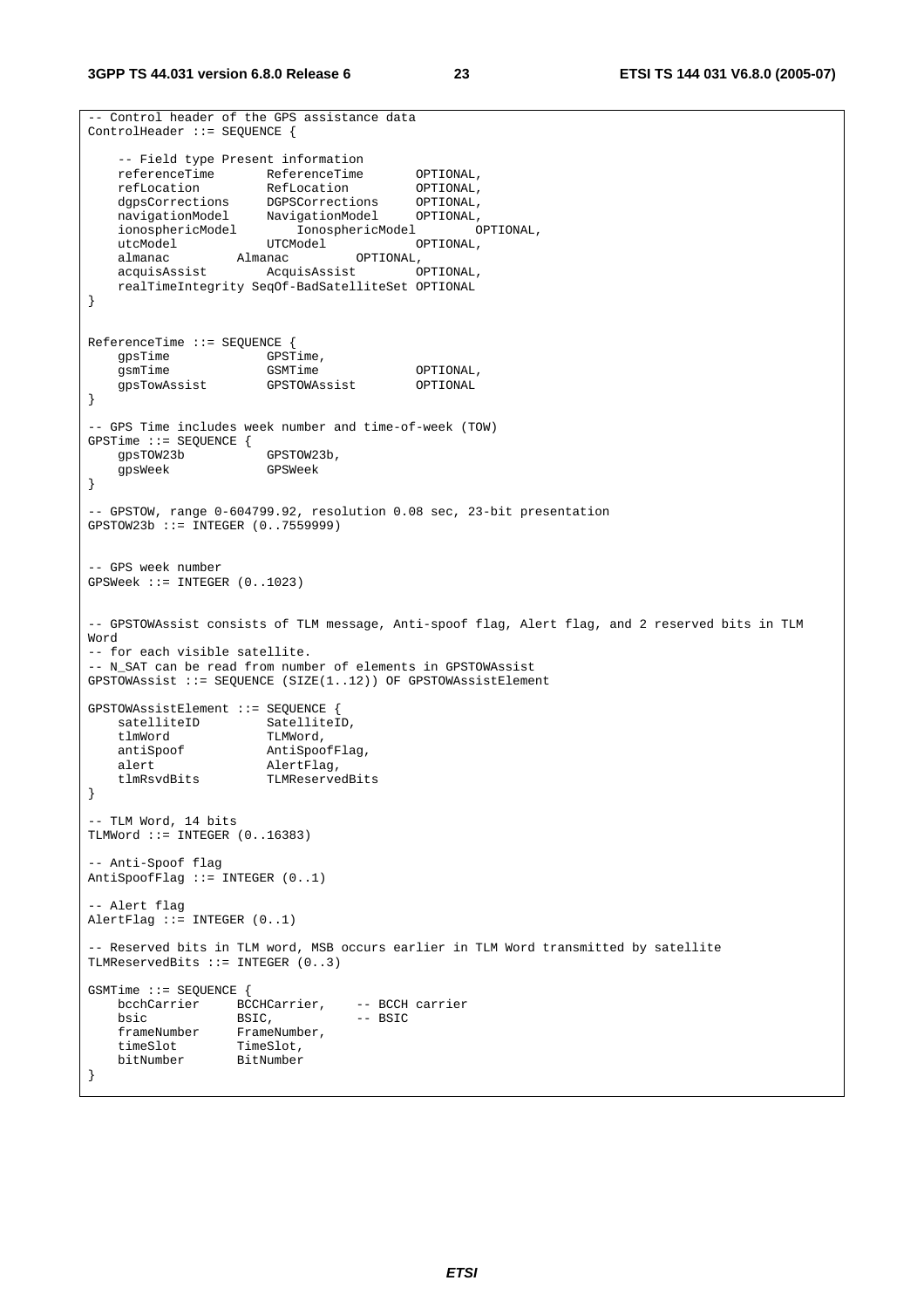-- Frame number

```
FrameNumber ::= INTEGER (0..2097151) 
-- Time slot number 
TimeSlot ::= INTEGER (0..7) 
-- Bit number 
BitNumber ::= INTEGER (0..156) 
-- Reference Location IE 
RefLocation ::= SEQUENCE { 
 threeDLocation Ext-GeographicalInformation 
} 
-- DGPS Corrections IE 
DGPSCorrections ::= SEQUENCE { 
    gpsTOW INTEGER (0..604799), -- DGPS reference time 
   status INTEGER (0..7),
     -- N_SAT can be read from number of elements of satList 
    satList SeqOfSatElement 
} 
SeqOfSatElement ::= SEQUENCE (SIZE (1..16)) OF SatElement 
-- number of correction for satellites 
SatElement ::= SEQUENCE { 
                   SatelliteID,
--- Sequence number for ephemeris 
    iode INTEGER (0..239), 
     -- User Differential Range Error 
   udre INTEGER (0..3),
    -- Pseudo Range Correction, range is 
    -- -655.04 - +655.04,pseudoRangeCor INTEGER (-2047..2047),
    -- Pseudo Range Rate Correction, range is 
    -- -4.064 - +4.064, rangeRateCor INTEGER (-127..127), 
-- Delta Pseudo Range Correction 2 
    deltaPseudoRangeCor2 INTEGER (-127..127), -- This IE shall be ignored by the receiver and 
                                                      -- set to zero by the sender 
   -- Delta Pseudo Range Correction 2<br>deltaRangeRateCor2      INTEGER (-7..7),
                                                     -- This IE shall be ignored by the receiver and
                                                      -- set to zero by the sender 
   -- Delta Pseudo Range Correction 3<br>deltaPseudoRangeCor3 INTEGER (-127..127),
                                                     -- This IE shall be ignored by the receiver and
                                                      -- set to zero by the sender 
   -- Delta Pseudo Range Correction 3<br>deltaRangeRateCor3      INTEGER (-7..7)
                                                     -- This IE shall be ignored by the receiver and
                                                      -- set to zero by the sender 
} 
SatelliteID ::= INTEGER (0..63) -- identifies satellite 
-- Navigation Model IE 
NavigationModel ::= SEQUENCE { 
    navModelList SeqOfNavModelElement 
} 
-- navigation model satellite list 
SeqOfNavModelElement ::= SEQUENCE (SIZE(1..16)) OF NavModelElement 
NavModelElement ::= SEQUENCE { 
 satelliteID SatelliteID, 
satStatus SatStatus -- satellite status
}
```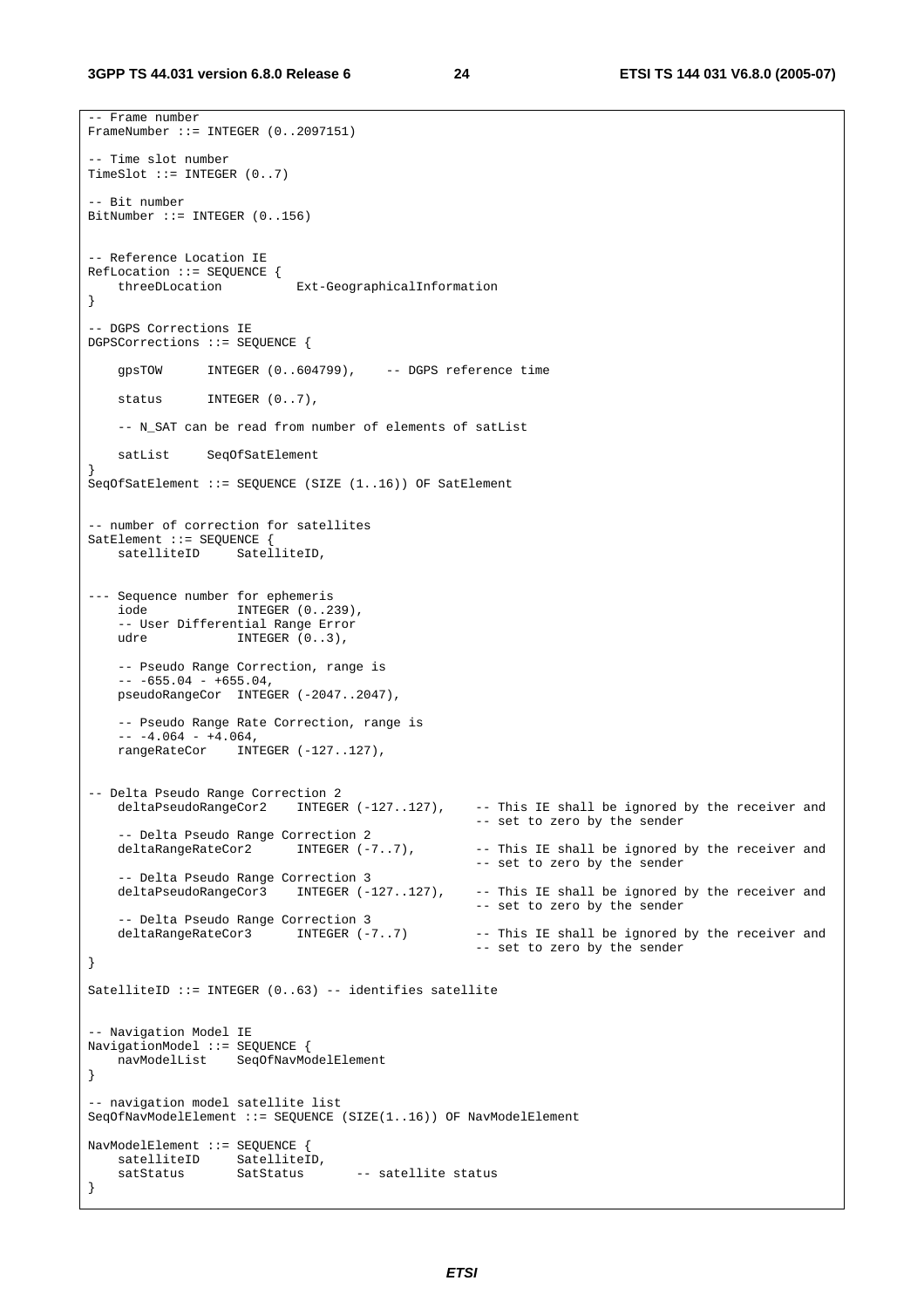#### **3GPP TS 44.031 version 6.8.0 Release 6 25 ETSI TS 144 031 V6.8.0 (2005-07)**

```
-- the Status of the navigation model 
SatStatus ::= CHOICE { 
    -- New satellite, new Navigation Model 
    newSatelliteAndModelUC UncompressedEphemeris, 
    -- Existing satellite, Existing Navigation Model 
    oldSatelliteAndModel NULL, 
   -- Existing satellite, new Navigation Model<br>newNaviModelUC UncompressedEphemer
                         UncompressedEphemeris,
 ... 
} 
-- Uncompressed satellite emhemeris and clock corrections 
UncompressedEphemeris ::= SEQUENCE { 
    ephemCodeOnL2 INTEGER (0..3), 
 ephemURA INTEGER (0..15), 
 ephemSVhealth INTEGER (0..63), 
 ephemIODC INTEGER (0..1023), 
 ephemL2Pflag INTEGER (0..1), 
 ephemSF1Rsvd EphemerisSubframe1Reserved, 
 ephemTgd INTEGER (-128..127), 
 ephemToc INTEGER (0..37799), 
ephemAF2 INTEGER (-128..127),
 ephemAF1 INTEGER (-32768..32767), 
 ephemAF0 INTEGER (-2097152..2097151), 
 ephemCrs INTEGER (-32768..32767), 
 ephemDeltaN INTEGER (-32768..32767), 
 ephemM0 INTEGER (-2147483648..2147483647), 
 ephemCuc INTEGER (-32768..32767), 
 ephemE INTEGER (0..4294967295), 
 ephemCus INTEGER (-32768..32767), 
    ephemAPowerHalf INTEGER (0..4294967295), 
 ephemToe INTEGER (0..37799), 
 ephemFitFlag INTEGER (0..1), 
 ephemAODA INTEGER (0..31), 
 ephemCic INTEGER (-32768..32767), 
 ephemOmegaA0 INTEGER (-2147483648..2147483647), 
 ephemCis INTEGER (-32768..32767), 
 ephemI0 INTEGER (-2147483648..2147483647), 
 ephemCrc INTEGER (-32768..32767), 
 ephemW INTEGER (-2147483648..2147483647), 
   ephemOmegaADot INTEGER (-8388608..8388607),
    ephemIDot INTEGER (-8192..8191) 
} 
-- Reserved bits in subframe 1 of navigation message 
EphemerisSubframe1Reserved ::= SEQUENCE { 
 reserved1 INTEGER (0..8388607), -- 23-bit field 
 reserved2 INTEGER (0..16777215), -- 24-bit field 
 reserved3 INTEGER (0..16777215), -- 24-bit field 
 reserved4 INTEGER (0..65535) -- 16-bit field 
} 
-- Ionospheric Model IE 
IonosphericModel ::= SEQUENCE { 
 alfa0 INTEGER (-128..127), 
 alfa1 INTEGER (-128..127), 
 alfa2 INTEGER (-128..127), 
 alfa3 INTEGER (-128..127), 
   beta0 <br>
beta1 <br>
INTEGER (-128..127),<br>
beta2 <br>
INTEGER (-128..127),
 beta1 INTEGER (-128..127), 
 beta2 INTEGER (-128..127), 
    beta3 INTEGER (-128..127) 
} 
 -- Universal Time Coordinate Model 
UTCModel ::= SEQUENCE { 
   utcA1 INTEGER (-8388608..8388607),
   utcA0 INTEGER (-2147483648..2147483647),<br>utcTot INTEGER (0..255),<br>utcWNt
utcTot INTEGER (0..255),
utcWNt INTEGER (0..255),
 utcDeltaTls INTEGER (-128..127), 
 utcWNlsf INTEGER (0..255), 
utcDN INTEGER (-128..127),
   utcDeltaTlsf INTEGER (-128..127)
}
```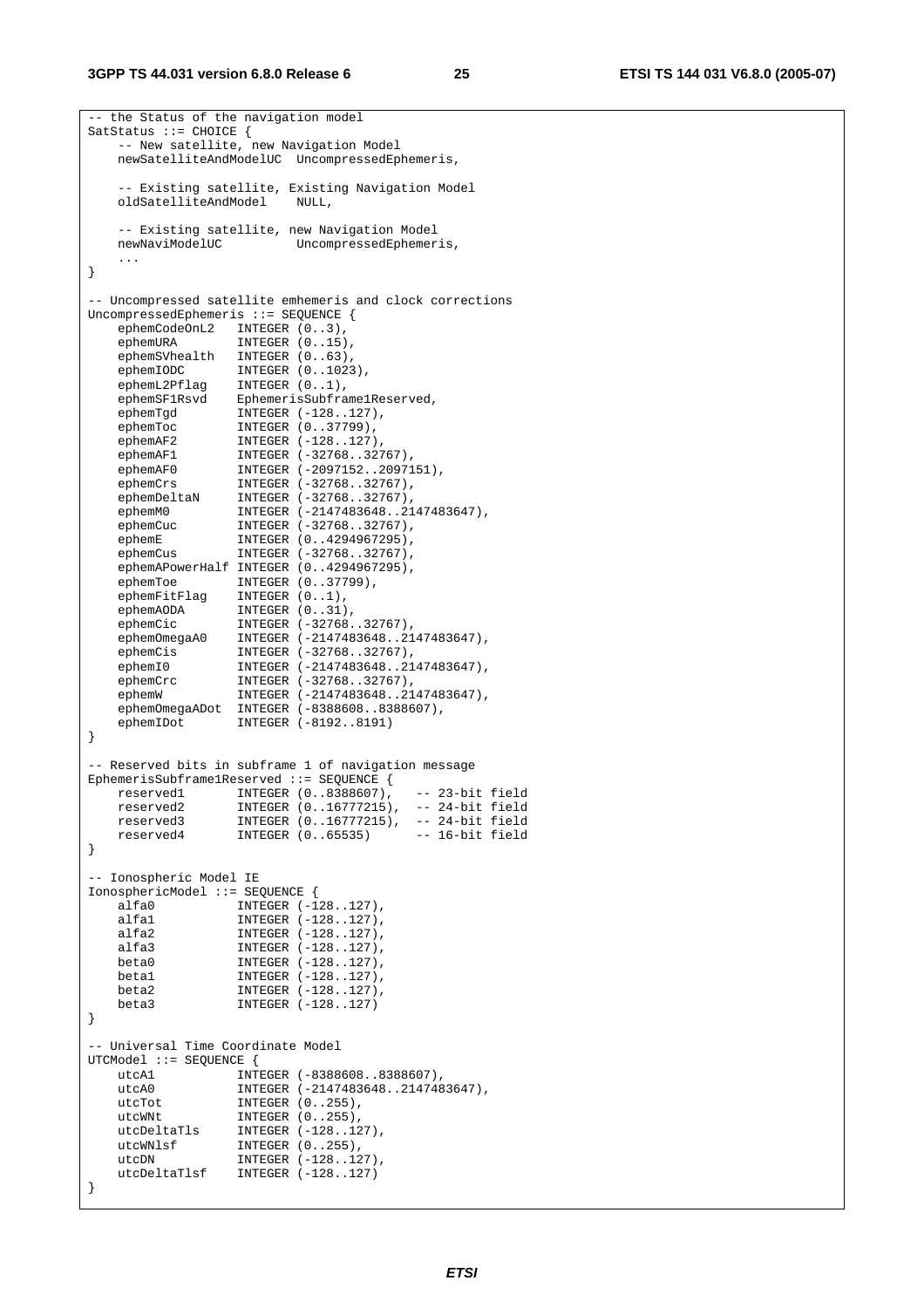#### **3GPP TS 44.031 version 6.8.0 Release 6 26 ETSI TS 144 031 V6.8.0 (2005-07)**

```
-- Almanac, Long term model 
-- NOTE: These are parameters are subset of the ephemeris 
-- NOTE: But with reduced resolution and accuracy 
Almanac ::= SEQUENCE {<br>alamanacWNa    INTEGER (0..255),
    alamanacWNa INTEGER (0..255), -- Once per message 
    -- navigation model satellite list. 
   -- The size of almanacList is actually Nums_Sats_Total field<br>almanacList SeqOfAlmanacElement
                  SeqOfAlmanacElement
} 
SeqOfAlmanacElement ::= SEQUENCE (SIZE(1..64)) OF AlmanacElement 
-- Almanac info once per satellite 
AlmanacElement ::= SEQUENCE { 
   satelliteID SatelliteID,
 almanacE INTEGER (0..65535), 
 alamanacToa INTEGER (0..255), 
 almanacKsii INTEGER (-32768..32767), 
 almanacOmegaDot INTEGER (-32768..32767), 
 almanacSVhealth INTEGER (0..255), 
    almanacAPowerHalf INTEGER (0..16777215), 
 almanacOmega0 INTEGER (-8388608..8388607), 
 almanacW INTEGER (-8388608..8388607), 
 almanacM0 INTEGER (-8388608..8388607), 
 almanacAF0 INTEGER (-1024..1023), 
 almanacAF1 INTEGER (-1024..1023) 
} 
-- Acquisition Assistance 
AcquisAssist ::= SEQUENCE { 
    -- Number of Satellites can be read from acquistList 
    timeRelation TimeRelation, 
    -- Acquisition assistance list 
    -- The size of Number of Satellites is actually Number of Satellites field 
    acquisList SeqOfAcquisElement 
} 
SeqOfAcquisElement ::= SEQUENCE (SIZE(1..16)) OF AcquisElement 
-- the relationship between GPS time and air-interface timing 
TimeRelation ::= SEQUENCE { 
 -- 
    gpsTOW GPSTOW23b, -- 23b presentation 
    gsmTime GSMTime OPTIONAL 
}
```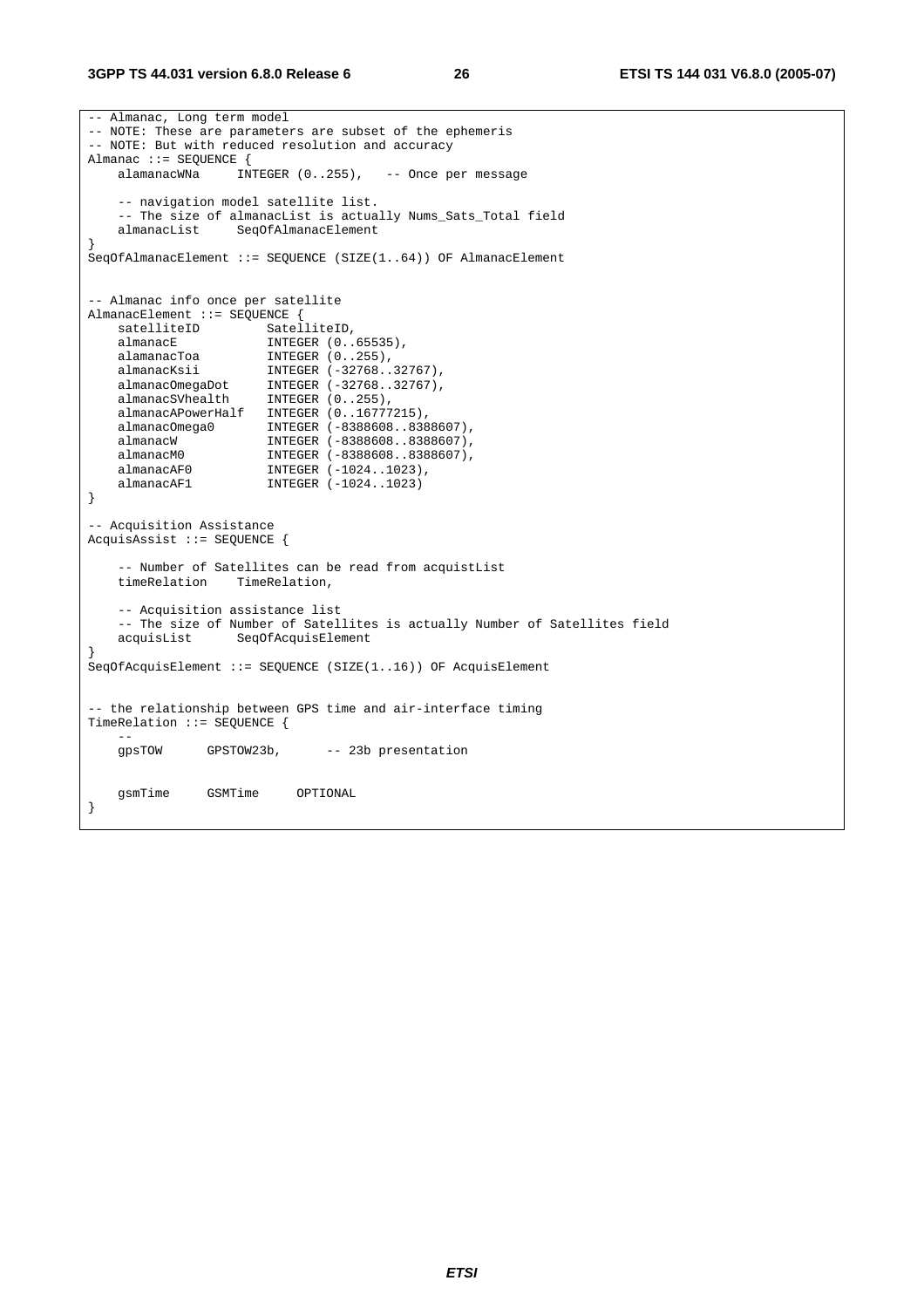```
-- data occuring per number of satellites 
AcquisElement ::= SEQUENCE { 
   svid SatelliteID.
    -- Doppler 0th order term, 
    -- -5120.0 - 5117.5 Hz (= -2048 - 2047 with 2.5 Hz resolution) 
   doppler0 INTEGER (-2048..2047),
    addionalDoppler AddionalDopplerFields OPTIONAL, 
 codePhase INTEGER (0..1022), -- Code Phase 
 intCodePhase INTEGER (0..19), -- Integer Code Phase 
 gpsBitNumber INTEGER (0..3), -- GPS bit number 
 codePhaseSearchWindow INTEGER (0..15), -- Code Phase Search Window 
    addionalAngle AddionalAngleFields OPTIONAL 
} 
AddionalDopplerFields ::= SEQUENCE { 
   -- Doppler 1st order term, -1.0 - +0.5 Hz/sec
   - - (= -42 + (0 \text{ to } 63) with 1/42 Hz/sec. resolution)
doppler1 INTEGER (0..63),
 dopplerUncertainty INTEGER (0..7) 
     -- a sender shall not encode any DopplerUncertainty value in the range 5 to 7 
    -- a receiver shall ignore any value between 5 and 7. 
} 
AddionalAngleFields ::= SEQUENCE { 
   -- azimuth angle, 0 - 348.75 deg (= 0 - 31 with 11.25 deg resolution)
   azimuth INTEGER (0..31),
    -- elevation angle, 0 - 78.75 deg (= 0 - 7 \text{ with } 11.25 deg resolution)
   elevation INTEGER (0..7)
} 
-- Real-Time Integrity 
-- number of bad satellites can be read from this element 
SeqOf-BadSatelliteSet ::= SEQUENCE (SIZE(1..16)) OF SatelliteID 
-- Extension Elements 
 -- Release 98 Extensions here 
Rel98-MsrPosition-Req-Extension ::= SEQUENCE { 
    rel98-Ext-ExpOTD Rel98-Ext-ExpOTD OPTIONAL, -- ExpectedOTD extension 
     ..., 
    gpsTimeAssistanceMeasurementRequest NULL OPTIONAL, 
                                    gpsReferenceTimeUncertainty GPSReferenceTimeUncertainty OPTIONAL 
  -- Further R98 extensions here 
} 
Rel98-AssistanceData-Extension ::= SEQUENCE { 
    rel98-Ext-ExpOTD Rel98-Ext-ExpOTD OPTIONAL, -- ExpectedOTD extension 
 ..., 
    gpsTimeAssistanceMeasurementRequest NULL OPTIONAL, 
    gpsReferenceTimeUncertainty GPSReferenceTimeUncertainty OPTIONAL 
  -- Further R98 extensions here 
} 
 -- Release 98 ExpOTD extension 
Rel98-Ext-ExpOTD ::= SEQUENCE { 
-- If MsrAssistBTS is included in message, msrAssistData-R98-ExpOTD shall be included.<br>msrAssistData-R98-ExpOTD MsrAssistData-R98-ExpOTD OPTIONAL,
                                     <code>MsrAssistData-R98-ExpOTD</code>
-- If SystemInfoAssistaData is included in message, systemInfoAssistData-R98-ExpOTD shall be 
-- included. 
    systemInfoAssistData-R98-ExpOTD SystemInfoAssistData-R98-ExpOTD OPTIONAL 
} 
-- MsrAssistData R98 extension 
MsrAssistData-R98-ExpOTD ::= SEQUENCE { 
    msrAssistList-R98-ExpOTD SeqOfMsrAssistBTS-R98-ExpOTD 
}
```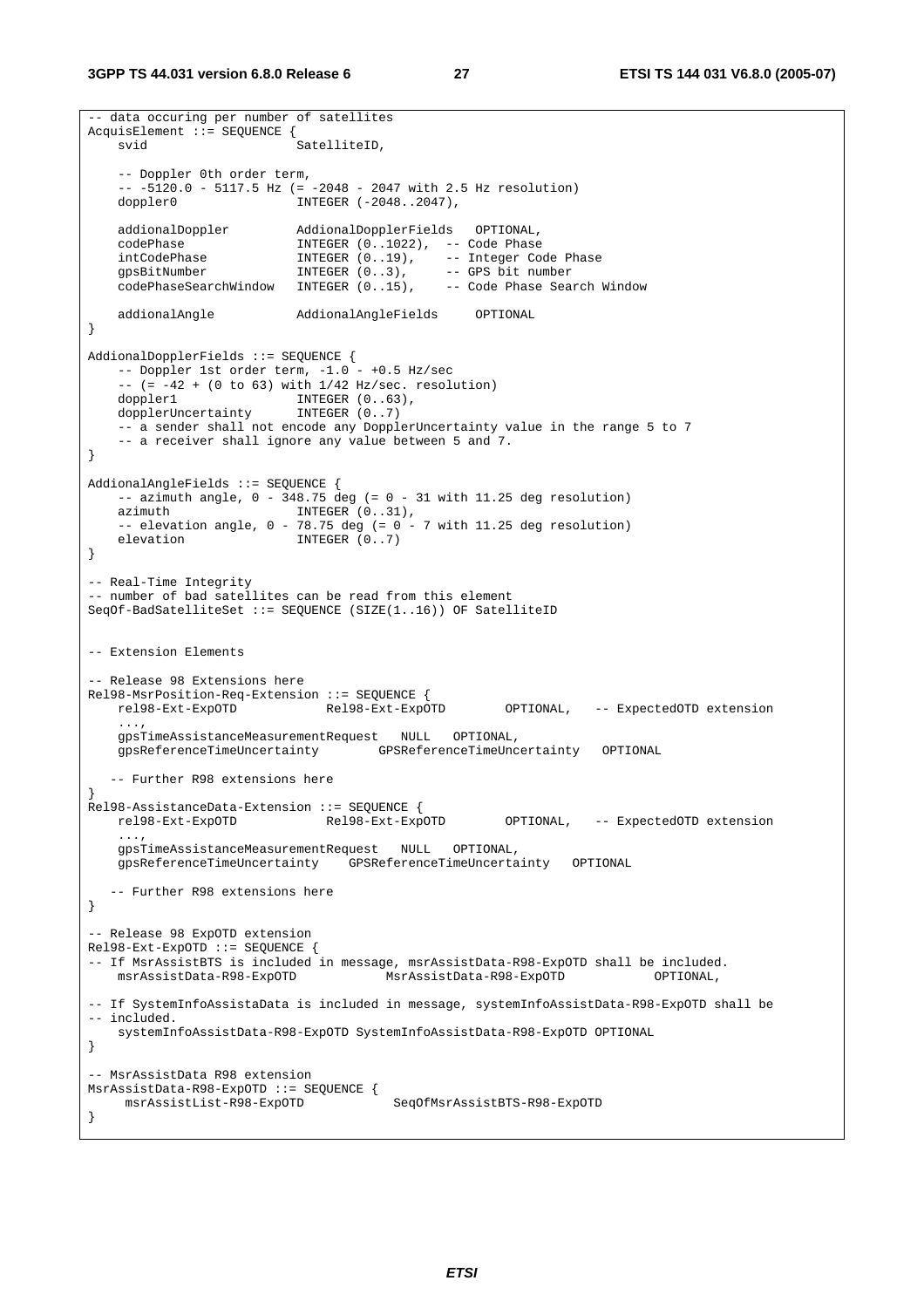#### **3GPP TS 44.031 version 6.8.0 Release 6 28 ETSI TS 144 031 V6.8.0 (2005-07)**

```
-- Indexes in SeqOfMsrAssistBTS-R98-ExpOTD refer to SeqOfMsrAssistBTS 
-- If the index exceeds the SegOfMsrAssistBTS range or if there is other 
-- inconsistencies between the BTS indices, the MS shall apply protocol 
-- error cause incorrectData 
SeqOfMsrAssistBTS-R98-ExpOTD ::= SEQUENCE (SIZE(1..15)) OF MsrAssistBTS-R98-ExpOTD 
-- This element completes MsrAssistBTS IE 
MsrAssistBTS-R98-ExpOTD ::= SEQUENCE { 
   expectedOTD ExpectedOTD,<br>expOTDUncertainty ExpOTDUncertainty
    expOTDUncertainty
} 
-- SystemInfoAssistData R98 extension 
SystemInfoAssistData-R98-ExpOTD ::= SEQUENCE { 
    systemInfoAssistListR98-ExpOTD SeqOfSystemInfoAssistBTS-R98-ExpOTD 
} 
-- SeqOfSystemInfoAssistBTS-R98-ExpOTD index refer to SeqOfSystemInfoAssistBTS 
-- If the index exceeds the SegOfSystemInfoAssistBTS range or if there is other
-- inconsistencies between the BTS indices, the MS shall apply protocol 
-- error cause incorrectData 
SeqOfSystemInfoAssistBTS-R98-ExpOTD ::= SEQUENCE (SIZE(1..32)) OF SystemInfoAssistBTS-R98-ExpOTD 
 -- whether n.th is present or not ? 
SystemInfoAssistBTS-R98-ExpOTD ::= CHOICE { 
 notPresent NULL, 
 present AssistBTSData-R98-ExpOTD 
} 
-- This element completes AssistBTSData IE 
AssistBTSData-R98-ExpOTD ::= SEQUENCE { 
    expectedOTD ExpectedOTD,<br>expOTDuncertainty ExpOTDUncert
                           ExpOTDUncertainty -- Uncertainty of expected OTD
} 
 -- Expected OTD value between nbor base station and reference BTS 
-- at MS's current estimated location. 
ExpectedOTD ::= INTEGER (0..1250) 
-- The ExpectedOTD value 1250 shall not be encoded by the transmitting entity and 
-- shall be treated by the receiving entity as 0.
 -- Uncertainty of Exptected OTD in bits 
ExpOTDUncertainty := INTEGER(0..7)
-- Release 98 extensions 
GPSReferenceTimeUncertainty ::= INTEGER (0 .. 127) -- Coding according to Annex 
GPSTimeAssistanceMeasurements ::= SEQUENCE { 
    referenceFrameMSB INTEGER (0 .. 63), -- MSB of frame number 
     gpsTowSubms INTEGER (0 .. 9999) OPTIONAL, -- in units of 100ns, for MS based AGPS 
    deltaTow INTEGER (0 .. 127) OPTIONAL, -- for MS assisted AGPS
    gpsReferenceTimeUncertainty GPSReferenceTimeUncertainty OPTIONAL 
} 
Rel-98-MsrPosition-Rsp-Extension ::= SEQUENCE { 
      -- First extension to Release 98 
    rel-98-Ext-MeasureInfo SEQUENCE { 
         otd-MeasureInfo-R98-Ext OTD-MeasureInfo-R98-Ext OPTIONAL 
     }, 
 ..., 
     timeAssistanceMeasurements GPSTimeAssistanceMeasurements OPTIONAL 
     -- Further R98 extensions here 
} 
-- This is an addition to OTD-MeasureInfo element defined in original message, 
-- If OTD-MeasureInfo is absent, or if one or more OTD-MsrElementRest are present 
-- OTD-MeasureInfo-R98-Ext shall be absent. 
-- OTD-MeasureInfo-R98-Ext 
OTD-MeasureInfo-R98-Ext ::= SEQUENCE { 
     -- Measurement info elements 
    otdMsrFirstSets-R98-Ext OTD-MsrElementFirst-R98-Ext 
}
```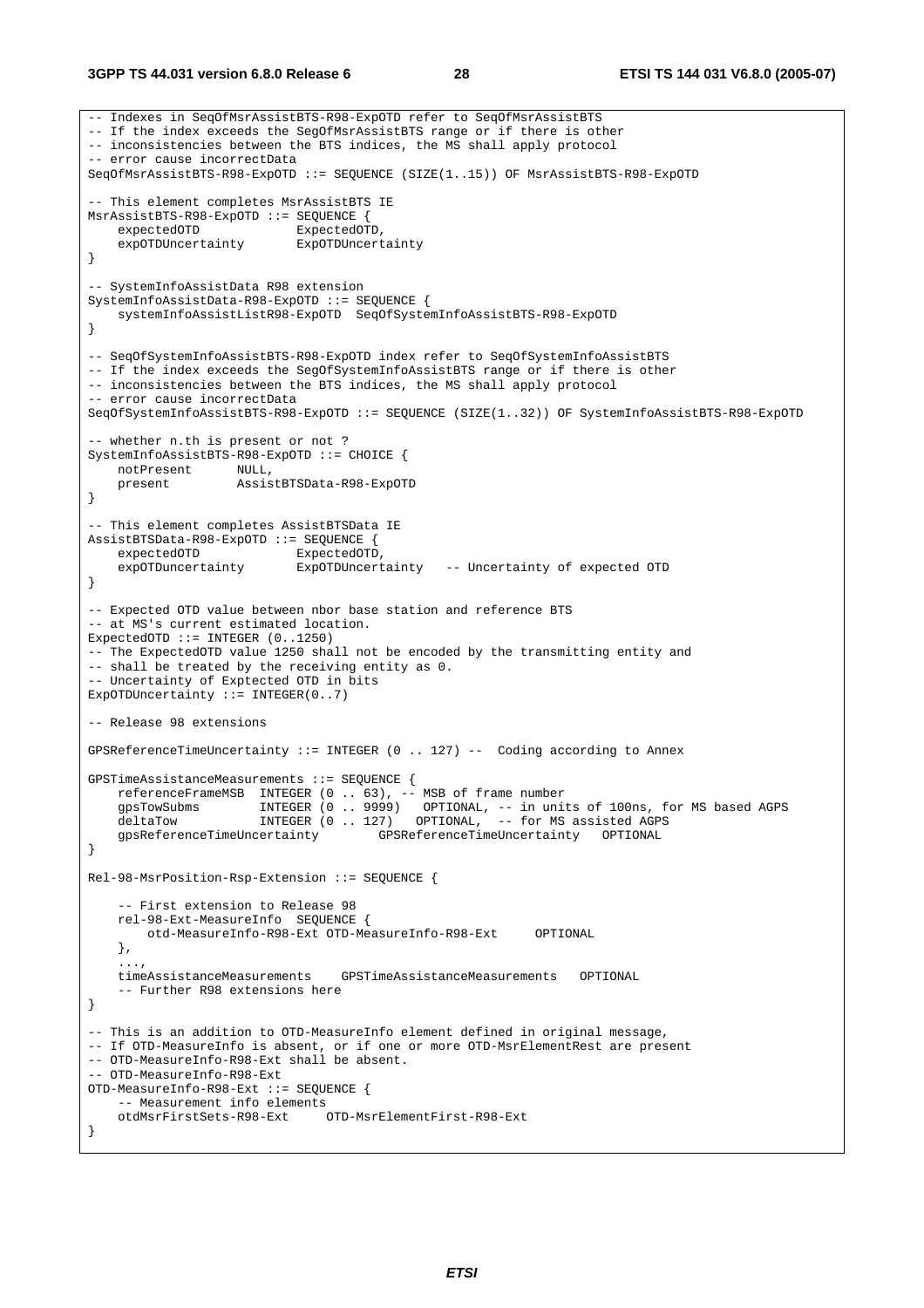```
-- OTD measurement information Ext for the first set only 
OTD-MsrElementFirst-R98-Ext ::= SEQUENCE { 
    -- additional measured neighbors in OTD measurements
     otd-FirstSetMsrs-R98-Ext SeqOfOTD-FirstSetMsrs-R98-Ext OPTIONAL 
} 
SeqOfOTD-FirstSetMsrs-R98-Ext ::= SEQUENCE (SIZE(1..5)) OF OTD-FirstSetMsrs 
Rel-5-MsrPosition-Rsp-Extension ::= SEQUENCE { 
     extended-reference Extended-reference OPTIONAL, 
     -- The extended-reference shall be included by the MS if and only if previously 
     -- received from the SMLC in a Measure Position Request. When included, the value sent 
     -- by the MS shall equal the value received from the SMLC. 
    -- extension to Release 5, for RRLP pseudo-segmentation here<br>otd-MeasureInfo-5-Ext OTD-MeasureInfo-5-Ext OPTIONAL,
    otd-MeasureInfo-5-Ext OTD-MeasureInfo-5-Ext
    ulPseudoSegInd UlPseudoSegInd OPTIONAL, -- Included when uplink RRLP 
     -- Pseudo-segmentation is used, not included when no uplink pseudo-segmentation is used 
     ... 
                     -- Possibly more extensions for Release 5 here later 
} 
Extended-reference ::= SEQUENCE { 
 smlc-code INTEGER (0..63), 
 transaction-ID INTEGER (0..262143) 
} 
OTD-MeasureInfo-5-Ext ::= SeqOfOTD-MsrElementRest 
     -- if more than one measurement sets are present this element is repeated 
     -- NumberOfSets - 1 (-1 = first set) combined in OTD-MeasureInfo-5-Ext and 
    -- OTD-MeasureInfo (e.g. if NumberOfSets is 3, then one otdMsrRestSets may
     -- be sent in OTD-MeasureInfo-5-Ext and one in OTD-MeasureInfo) 
-- First part of Uplink RRLP Pseudo-segmentation indication, possibly more may be defined 
-- in the future for segmentation with more than two segments.
UlPseudoSegInd ::= ENUMERATED { 
     firstOfMany (0), 
     secondOfMany(1) 
} 
Rel5-MsrPosition-Req-Extension ::= SEQUENCE { 
     extended-reference Extended-reference, 
 ... 
     -- Possibly more extensions for Release 5 here later 
} 
Rel5-AssistanceData-Extension ::= SEQUENCE { 
    extended-reference Extended-reference, 
 ... 
   -- Possibly more extensions for Release 5 here later 
} 
Rel-5-ProtocolError-Extension::= SEQUENCE { 
    extended-reference Extended-reference OPTIONAL, 
     -- The extended-reference shall be included by the MS if and only if previously 
     -- received from the SMLC. 
     -- When included, the value sent by the MS shall equal the value received from the SMLC. 
 ... 
     -- Possibly more extensions for Release 5 here later 
}
```
# 6 TOM Protocol Header for RRLP Transport

### 6.1 General

For the specification of the TOM protocol, see 3GPP TS 44.064.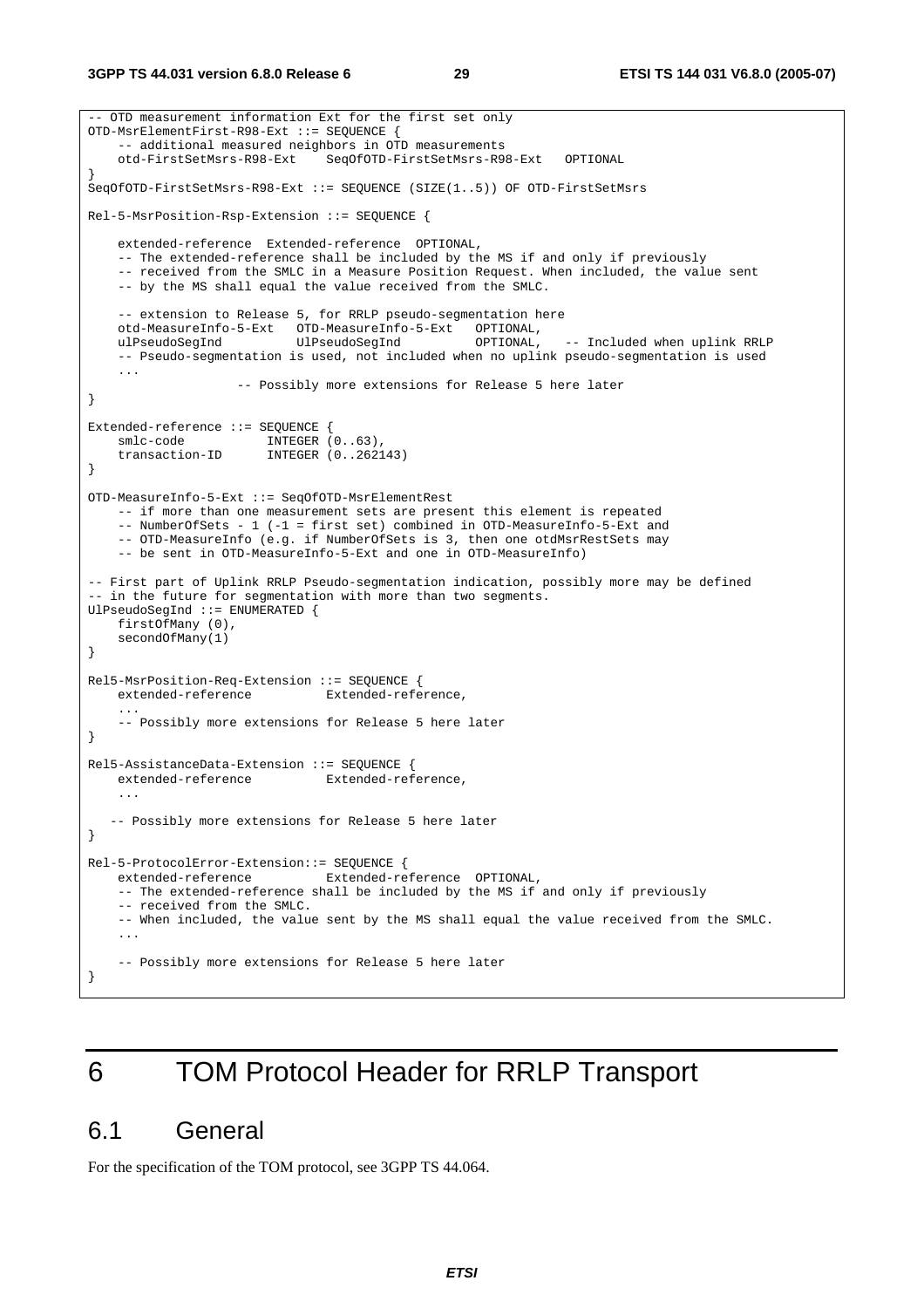# 6.2 Remaining Octets of TOM Protocol Header for RRLP

The number of remaining octet following the first octets of the TOM protocol header for RRLP is one. The encoding of this octet is defined in the figure 6.1 and the table 6.1.



**Figure 6.1: Remaining Octets of TOM Protocol Header for RRLP** 

#### **Table 6.1: C/R bit content**

| C/R | UI frame information field                             |
|-----|--------------------------------------------------------|
|     | Command (SMLC to MS) or Final Response (MS to<br>SMLC) |
|     | Not Command or Final Response                          |

The setting of the C/R flag is provided by the sending RRLP entity, for further details see 3GPP TS 43.059.

The Spare bits shall be ignored by the receiver and set to 0 by the sender. If a protocol header with more than one remaining octet of the TOM protocol header is received, the additional octets after the first remaining octet shall be ignored by the receiver.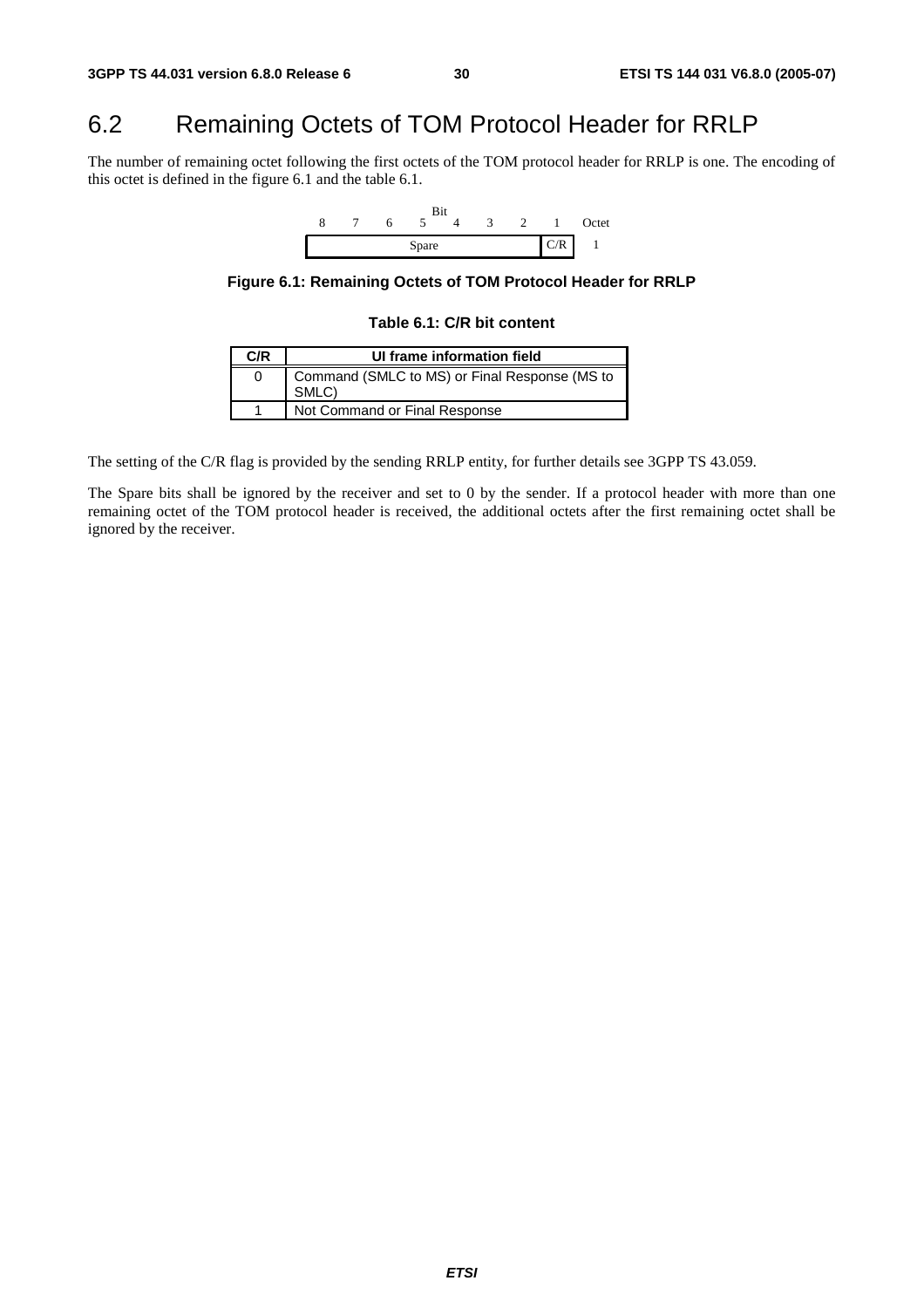# Annex A (informative): Description of Components

# A.1 Introduction

This annex describes the contents of components.

# A.2 Measure Position Request

### A.2.1 General

The Measure Position Request is a RRLP component from the SMLC to the MS. This component is common to both E-OTD and GPS location methods. As a response to this component, the MS performs E-OTD or GPS measurements and possibly calculates its own position, if the MS and/or the network support these options. It contains the following elements.

| <b>Element</b>                                                   | <b>Type/Reference</b>                                                        | <b>Presence</b> |
|------------------------------------------------------------------|------------------------------------------------------------------------------|-----------------|
| Positioning Instructions                                         | Positioning Instructions<br>2.2.1                                            | М               |
| E-OTD Reference BTS for<br>Assistance Data                       | E-OTD Reference BTS<br>for Assistance Data 2.2.2                             | O               |
| E-OTD Measurement Assistance<br>Data                             | E-OTD Measurement<br>Assistance Data 2.2.3                                   | ∩               |
| E-OTD Measurement Assistance<br>Data for System Information List | E-OTD Measurement<br>Assistance Data for<br>System Information List<br>2.2.4 | ∩               |
| <b>GPS Assistance Data</b>                                       | <b>GPS Assistance Data</b><br>4.2.4                                          | റ               |
| <b>GPS Time Assistance Measurement</b><br>Request                | <b>GPS Time Assistance</b><br><b>Measurement Request</b><br>2.2.4a           | ∩               |
| <b>GPS Reference Time Uncertainty</b>                            | <b>GPS Reference Time</b><br>Uncertainty 2.2.4b                              | റ               |
| <b>Extended Reference</b>                                        | <b>Extended Reference</b><br>2.2.5                                           | ∩               |

#### **Table A.1: Measure Position Request component content**

### A.2.2 Elements

### A.2.2.1 Positioning Instructions Element

The purpose of Positioning Instructions element is to express the allowed/required location method(s), and to provide information required QoS. This element is mandatory in the Measure Position Request message, and contains the following fields:

#### **Method Type**

This field indicates whether MS based or assisted version is allowed/requested. If the Methods field includes more than one method, the Method Type applies to all of them. This field is mandatory, and has the following values:

'0': MS assisted;

- '1': MS based;
- '2': MS based is preferred, but MS assisted is allowed;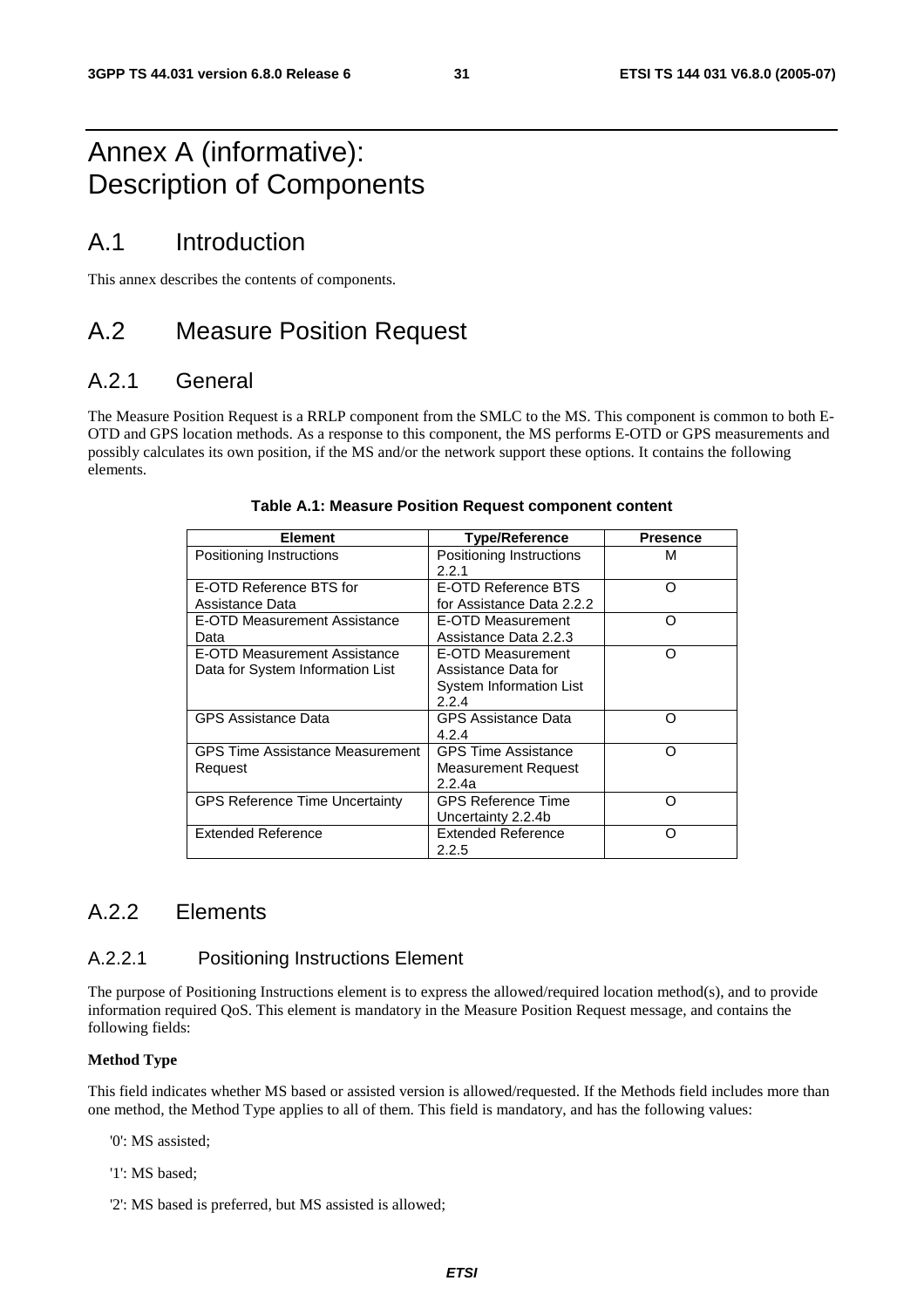'3': MS assisted is preferred, but MS based is allowed.

In GPS positioning methods, "MS based" may indicate either MS Based Assisted GPS method or Conventional GPS method. If "MS based is indicated with no GPS assistance data then the MS may interpret this as either Conventional GPS or MS based A-GPS without assistance data.

#### **Positioning Methods**

This field indicates which location method or methods should be used. This field is mandatory.

'0': E-OTD;

'1': GPS;

'2': E-OTD or GPS (i.e. both can be reported).

#### **Response Time**

This field indicates the desired response time. However, when performing measurements, the desired response time may be exceeded. This field is mandatory.

The response time is  $2^N$  seconds, where N is the value in this field. Thus the desired maximum response time can be 1, 2, 4, 8, 16, 32, 64, or 128 seconds.

Range: 0-7

#### **Accuracy**

This field indicates the required accuracy of the location estimate. This is field is mandatory when Method Type is '1', '2', or '3' and optional when Method Type is '0'.

This field is 7 bit Uncertainty Code as defined in 3GPP TS 23.032.

#### **Multiple Sets**

This field indicates whether MS is requested to send multiple *E-OTD/GPS Measurement Information Sets*. The maximum number of measurement sets is three. This is field is mandatory. MS is expected to include the current measurement set. Additionally MS may include historical measurement sets, or measure new additional sets if the response time allows that:

'0': multiple IEs can be send;

'1': sending of multiple sets is not allowed.

#### **Environment Characterization**

Environment Characterization field provides the MS with information about expected multipath and NLOS in the current area. This field is optional.

'0': possibly heavy multipath and NLOS conditions (e.g. bad urban or urban).

'1': no or light multipath and usually LOS conditions (e.g. suburban or rural).

'2': not defined or mixed environment.

'3': reserved for future use.

### A.2.2.2 E-OTD Reference BTS for Assistance Data Element

The RTD and 51 multiframe offset values in the E-OTD Measurement Assistance Data element and the E-OTD Measurement Assistance Data for System Information List element are calculated relative to the BTS indicated in this element. Also the E-OTD Measurement Assistance data for System Information List element, if present, refers to the System Information Neighbor List of this reference BTS.

Inclusion of this parameter is mandatory for E-OTD since it is not possible to reliably default to the current serving BTS for the target MS, as there is a small chance that the SMLC does not know this. If the E-OTD Measurement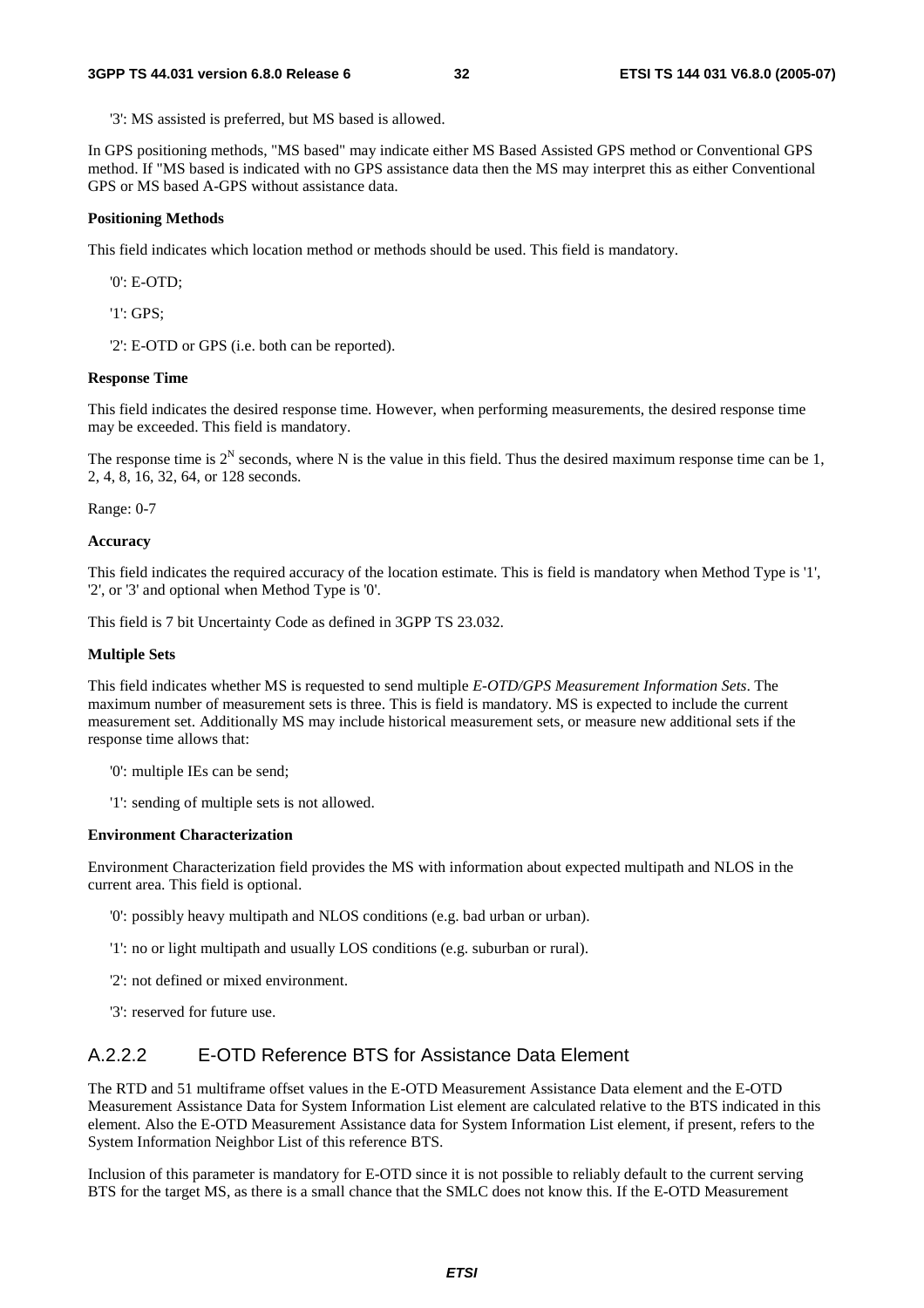#### **3GPP TS 44.031 version 6.8.0 Release 6 33 ETSI TS 144 031 V6.8.0 (2005-07)**

Assistance data for System Information List element is present, the current serving cell must be the same as reference BTS identified in this element.

#### **BCCH Carrier**

This field indicates the absolute RF channel number of BCCH of the reference BTS. This field is mandatory.

Range: 0 – 1023

#### **BSIC**

This field indicates the BSIC (Base Station Identity Code) of the reference BTS. This field is mandatory.

Range: 0 - 63

#### **Time Slot Scheme**

The Time Slot Scheme field indicates the type of transmission scheme the reference BTS is using. If the MS measures BTSs signals from time slots other than 0 or 4, and it is informed about the burst length schemes used by BTSs, then it can compensate for the possible error. (This is necessary if the MS averages bursts from different time slots, and the BTS uses varying lengths of bursts.) This field is mandatory.

 $0'$  = all time slots are 156.25 bits long.

 $'1'$  = time slots 0 and 4 are 157 bits long and other time slots are 156 bits long.

#### **BTS Position**

This field contains the BTS position in the format defined in 3GPP TS 23.032. This field is optional, but should be present for MS based E-OTD positioning. The allowed shapes are:

- ellipsoid point;
- ellipsoid point with altitude and uncertainty ellipsoid.

#### A.2.2.3 E-OTD Measurement Assistance Data Element

This element identifies BTSs that are used for E-OTD measurements. This element helps the MS to make measurements from neighbor BTS (even below decoding level). This element is optional in the Measure Position Request component. The presence of this element means that the MS should try to measure the E-OTD values between the reference BTS and the BTSs identified in this element.

This element is used to deliver E-OTD measurement assistance data for those BTSs, that are not included in the System Information Neighbor List of the reference BTS, if necessary.

The RTD and 51 multiframe offset values are calculated relative to the BTS indicated in the E-OTD Reference BTS for Assistance Data element. This element contains the following fields.

#### **Number of BTSs**

This field indicates how many BTSs are included in this IE. This field is mandatory. The maximum number of BTSs in this message for whom the assistance data can be given is 16 (reference BTS and 15 neigbour BTSs). Thus the sum of **Number of BTSs** field in this IE and total amount of **E-OTD Neighbor present** bits with value '1' in **E-OTD Measurement Assistance Data for System Information List IE** can be at a maximum 15.

Range: 1 to 15.

The following fields are repeated for the number of BTSs included in the Number of BTSs field.

#### **BCCH Carrier**

This field indicates the absolute RF channel number of BCCH of the particular BTS. This field is mandatory.

Range: 0 – 1023

#### **BSIC**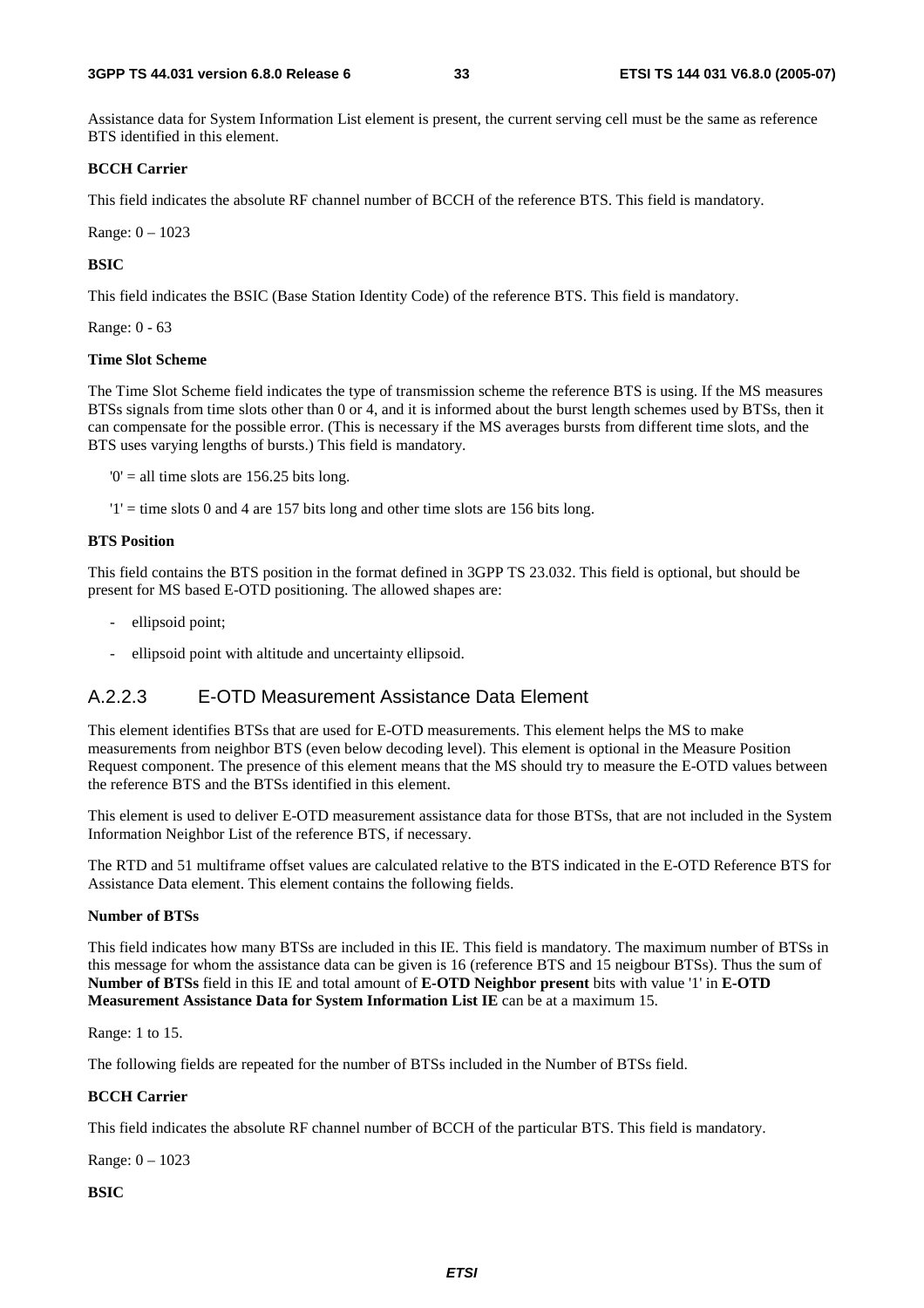This field indicates the BSIC (Base Station Identity Code) of the particular BTS. This field is mandatory.

Range: 0 - 63

#### **Multiframe Offset**

This field indicates the frame difference between the start of the 51 multiframes frames being transmitted from this BTS and the reference BTS. The multiframe offset is defined as  $T_{\text{BTS}}$  -  $T_{\text{Ref}}$ , where  $T_{\text{BTS}}$  is the time of the start of the 51 multiframe in the BTS in question, and  $T_{Ref}$  is the time of the start of the 51 multiframe in the reference BTS. This field is mandatory. Multiframe Offset may be used to calculate the Expected Multiframe Offset (the Multiframe Offset value that MS is expected to measure between this BTS and reference BTS in its current estimated location).

Expected Multiframe Offset = (Multiframe Offset + Adjustment) modulo  $51$ 

Adjustment = 1 if Rough RTD – Expected OTD  $>= 850$ 

Adjustment =  $-1$  if Rough RTD – Expected OTD =  $<-850$ 

Adjustment =  $0$  if  $-400$  =  $<$  Rough RTD – Expected OTD =  $<$  400

If the Rough RTD – Expected OTD is not within any of the ranges above, an error has occurred and the Expected OTD should be ignored and no Expected Multiframe Offset can be calculated.

Range: 0 - 51

Usable range of Multiframe Offset value is  $0 - 50$ . The Multiframe Offset value 51 shall not be encoded by the transmitting entity and shall be treated by the receiving entity as 0.

#### **Time Slot Scheme**

The Time Slot Scheme field indicates the type of transmission scheme the particular BTS is using. If the MS measures BTSs signals from time slots other than 0 or 4, and it is informed about the burst length schemes used by BTSs, then it can compensate for the possible error. (This is necessary if the MS averages bursts from different time slots, and the BTS uses varying lengths of bursts.) This field is mandatory.

 $0'$  = all time slots are 156.25 bits long.

 $'1'$  = time slots 0 and 4 are 157 bits long and other time slots are 156 bits long.

#### **Rough RTD**

This field indicates the rough RTD value between this BTS and reference BTS. The used resolution is 1 bits. This RTD value is the RTD value of TS0s (i.e. the difference in starting of TS0), not only the RTD between starts of bursts. The RTD is defined as  $T_{BTS}$  -  $T_{Ret}$ , where  $T_{BTS}$  is the time of the start of TS0 in the BTS in question, and  $T_{Ref}$  is the time of the start of the TS0 in the reference BTS. This field is mandatory.

Range: 0 - 1250

Usable range of Rough RTD value is 0 - 1249. The Rough RTD value 1250 shall not be encoded by the transmitting entity and shall be treated by the receiving entity as 0.

Accurate RTD values are needed for MS based E-OTD, i.e. when the MS calculates its own position.

#### **Expected OTD**

This field indicates the OTD value that MS is expected to measure between this BTS and reference BTS in its current estimated location. SMLC can estimate MS's location roughly e.g. based on serving BTS coordinates, TA, and possibly some other information. The used resolution is 1 bits. This OTD value is the OTD value of TS0s (i.e. the difference in starting of TS0), not only the OTD between starts of bursts. The OTD is defined as  $T_{BTS}$  -  $T_{Ref}$ , where  $T_{BTS}$  is the time of the start of TS0 in the BTS in question, and  $T_{Ref}$  is the time of the start of the TS0 in the reference BTS. This is element is Release 98 extension and it is an optional element included in Release98-Ext IE. SMLC shall send this element to MS supporting MS Assisted or MS Based E-OTD.

Range: 0 – 1250

Usable range of Expected OTD value is  $0 - 1249$ . The Expected OTD value 1250 shall not be encoded by the transmitting entity and shall be treated by the receiving entity as 0.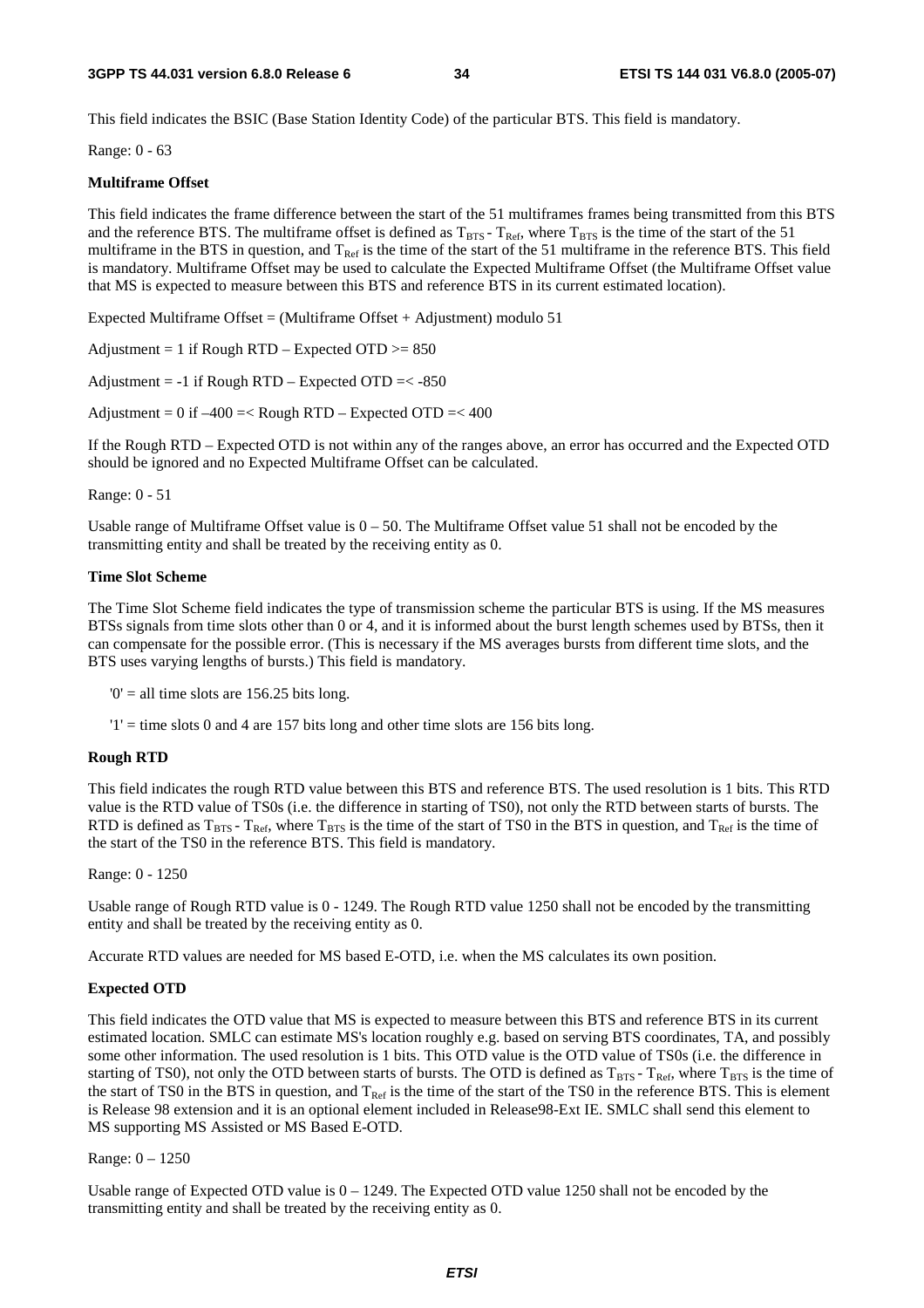#### **Uncertainty Of Expected OTD**

This field indicates the uncertainty in Expected OTD value. The uncertainty is related to SMLC"s estimation of MS"s location. The uncertainty defines following search window for MS, that it can use to speed up the OTD measurements:

Expected OTD – Uncertainty < measured OTD < Expected OTD + Uncertainty.

This is element is Release 98 extension and it is an optional element included in Release98-Ext IE. SMLC shall send this element to MS supporting MS Assisted or MS Based E-OTD.

Range is  $0 - 7$  with following encoding:

| 'O' | $0$ < uncertainty <= 2 bit;      |
|-----|----------------------------------|
| '1' | $2$ < uncertainty $\leq$ 4 bit;  |
| 2'  | $4$ < uncertainty $\leq 8$ bit;  |
| '3' | $8$ < uncertainty $\leq 12$ bit; |
| '4' | $12$ < uncertainty <= 16 bit;    |
| '5' | $16$ < uncertainty <= 22 bit;    |
| '6' | $22$ < uncertainty <= 30 bit;    |
| י7' | uncertainty $>$ 30 bit.          |

NOTE: If uncertainty in MS's location is x bits, uncertainty in Expected OTD is  $2*x$  (in the worst case). When the uncertainty is given with value "7" no upper bound exist for the uncertainty.

The following fields tell the coordinates of neighbor BTSs that are used for E-OTD measurements, and also fine RTD values. This information allows the MS to calculate its own location. These fields (Fine RTD, Relative north, Relative east and Relative altitude) are optional. All of Fine RTD, Relative north, and Relative east fields must be present, if some of them is included.

#### **Fine RTD**

This field indicates the fine RTD value between this BTS and reference BTS. It provides the 1/256 bit duration resolution to the value expressed in the corresponding Rough RTD field. This RTD value is the RTD value of TS0s (i.e. the difference in starting of TS0), not only the RTD between starts of bursts. The RTD is defined as  $T_{BTS}$  -  $T_{Ref}$ , where  $T_{BTS}$  is the time of the start of TS0 in the BTS in question, and  $T_{\text{Ref}}$  is the time of the start of the TS0 in the reference BTS. This field is optional.

Range: 0 - 255

#### **Relative North**

This field indicates the distance of the neighbor BTS from the reference BTS in north- (negative values mean south) direction. This field is optional. The units are 0.03 seconds. The used reference ellipsoid is WGS 84 ellipsoid.

Range: -200000…200000

#### **Relative East**

This field indicates the distance of the neighbor BTS from the reference BTS in east (negative values mean west) direction. This field is optional. The units are 0.03 seconds. The used reference ellipsoid is WGS 84 ellipsoid.

Range: -200000 … 200000

#### **Relative Altitude**

This field indicates the altitude of the neighbor BTS relative to the reference BTS in meters. This field is optional.

Range: -4000 .. 4000 meters

#### A.2.2.4a GPS Time Assistance Measurement Request element

This component does not have any information contents. If this component is present, the MS is requested to return GPS time assistance measurements.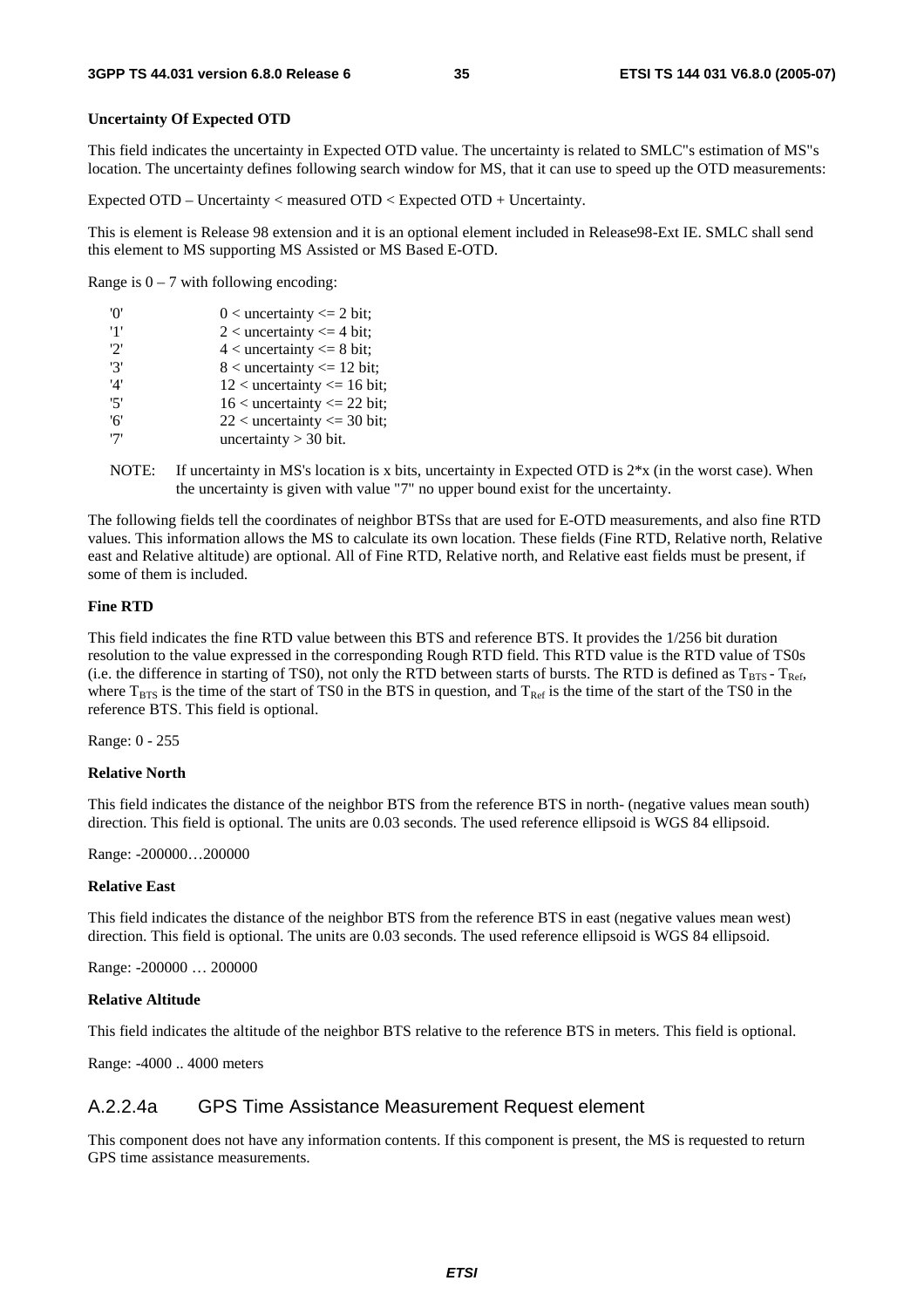### A.2.2.4b GPS Reference Time Uncertainty element

This element provides the accuracy of the relation GPS and GSM time in the Reference Time field in GPS Assistance Data IE. If GPS TOW is the given GPS time, then the true GPS time, corresponding to the provided GSM time as observed at the MS location, lies in the interval (GPS TOW - GPS Reference Time Uncertainty, GPS TOW + GPS Reference Time Uncertainty). An entity that supports this element shall always include it when appropriate. This means that when the element is expected but is not received, lack of support at the sender can be assumed and some implementation dependent default interpretation can then be applied.

The uncertainty *r*, expressed in microseconds, is mapped to a number K, with the following formula:

$$
r = C^*(( (1+x)^K )-1)
$$

with  $C = 0.0022$  and  $x = 0.18$ . With  $0 \le K \le 127$ , a suitably useful range between 0 and 3 second is achieved for the uncertainty, while still being able to code down to values as small as 0.3 nanoseconds. To encode any higher value of uncertainty than that corresponding in the above formula to  $K=127$ , the same value,  $K=127$ , shall also be used. The uncertainty is then coded on 7 bits, as the binary encoding of K.

| Value of K | Value of uncertainty |
|------------|----------------------|
|            | 0 nanoseconds        |
|            | $0.396$ nanoseconds  |
| 2          | 0.863 nanoseconds    |
|            |                      |
| 50         | 8.64 microseconds    |
|            |                      |
| 127        | $\geq$ 2.96 seconds  |

#### **Table A.1a: Example values for the GPS Reference Time Uncertainty Parameter Format**

### A.2.2.4 E-OTD Measurement Assistance Data for System Information List Element

This element identifies those BTSs in the System Information Neighbor List that are used for E-OTD measurements. The System Information Neighbor Lists, to which this assistance data is given, are System Information Neighbor Lists that are sent in the dedicated mode, packet idle mode, packet transfer mode, or dual transfer mode. This element helps the MS to make measurements from those neighbor BTS (even below decoding level). This element is optional in the Measure Position Request component. The presence of this element means that the MS should use the BTSs identified here to the E-OTD measurements.

The RTD and 51 multiframe offset values are calculated relative to the reference BTS. This element contains the following fields.

#### **Number of Neighbors**

This field indicates how many neighbors are included in this IE.

Range: 1-32

The following fields are repeated for the number indicated in the Number of Neighbors field.

#### **E-OTD Neighbor present**

This field indicates whether the information concerning a certain BTS in the Neighbor List is present. Altogether no more than 15 BTS can have the indication "Neighbor is included". The maximum number of BTSs in this message for whom the assistance data can be given is 16 (reference BTS and 15 neigbour BTSs). Thus the sum of total amount of **E-OTD Neighbor present** bits with value '1' in this IE and **Number of BTSs** field in **E-OTD Measurement Assistance Data IE** can be at a maximum 15.

- '0' Neighbor not included;
- '1' Neighbor is included.

The following fields (BSIC, Multiframe Offset, Time Slot Sscheme and Rough RTD) are included if E-OTD neighbor present field is set to '1'.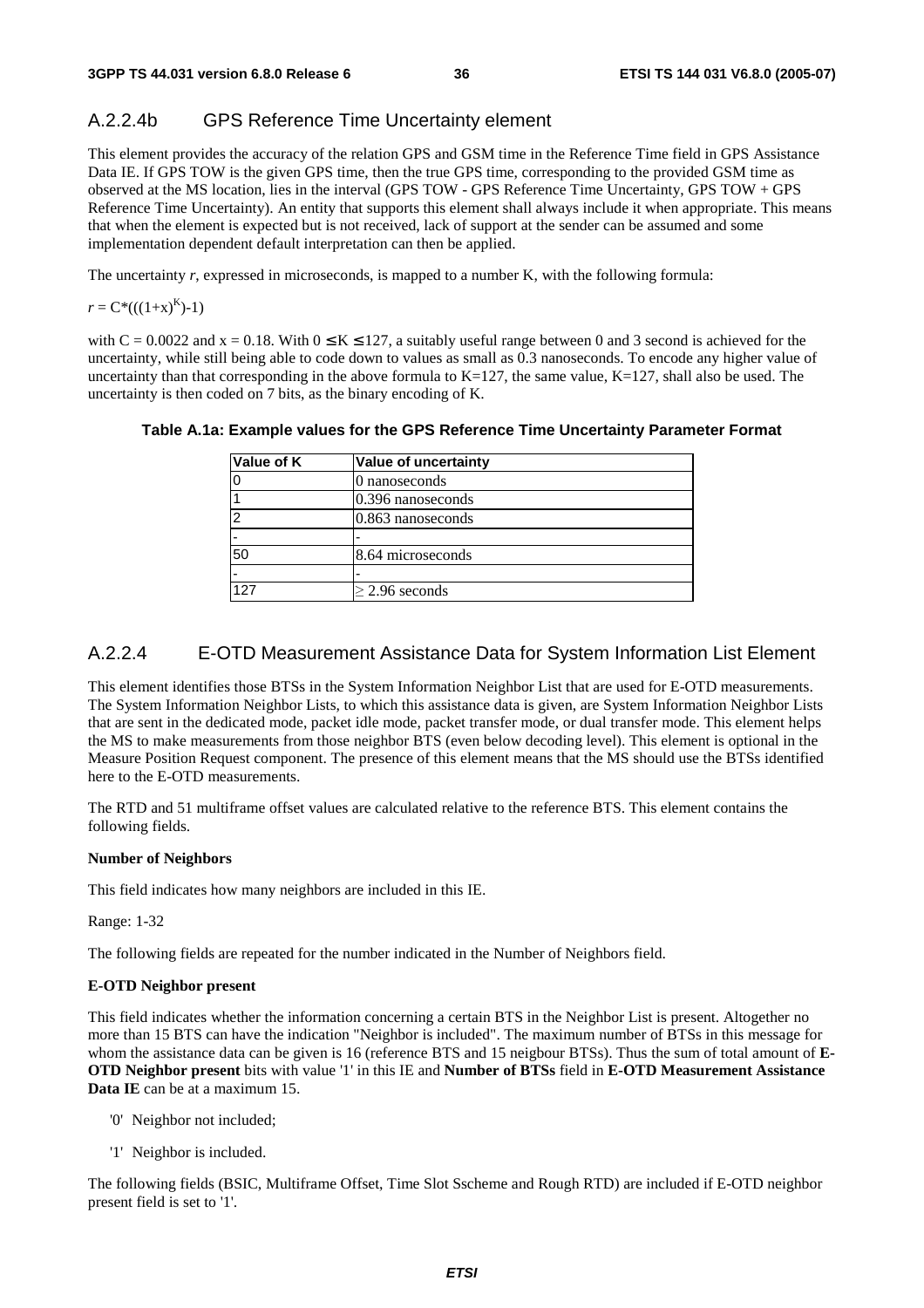#### **BSIC**

This field indicates the BSIC (Base Station Identity Code) of the particular BTS. This field is mandatory.

Range: 0 - 63

#### **Multiframe Offset**

This field indicates the frame difference between the start of the 51 multiframes frames being transmitted from this BTS and the reference BTS. The multiframe offset is defined as  $T_{\text{RFS}}$  -  $T_{\text{Ref}}$ , where  $T_{\text{RTS}}$  is the time of the start of the 51 multiframe in the BTS in question, and  $T_{\text{Ref}}$  is the time of the start of the 51 multiframe in the reference BTS. This field is mandatory. Multiframe Offset may be used to calculate the Expected Multiframe Offset (the Multiframe Offset value that MS is expected to measure between this BTS and reference BTS in its current estimated location).

Expected Multiframe Offset = (Multiframe Offset + Adjustment) modulo 51

Adjustment = 1 if Rough RTD – Expected OTD  $>= 850$ 

Adjustment =  $-1$  if Rough RTD – Expected OTD =  $< -850$ 

Adjustment =  $0$  if  $-400$  =< Rough RTD – Expected OTD =<  $400$ 

Range: 0 - 51

Usable range of Multiframe Offset value is  $0 - 50$ . The Multiframe Offset value 51 shall not be encoded by the transmitting entity and shall be treated by the receiving entity as 0.

#### **Time Slot Scheme**

The Time Slot Scheme field indicates the type of transmission scheme the particular BTS is using. If the MS measures BTSs signals from time slots other than 0 or 4, and it is informed about the burst length schemes used by BTSs, then it can compensate for the possible error. (This is necessary if the MS averages bursts from different time slots, and the BTS uses varying lengths of bursts.) This field is mandatory.

 $0'$  = all time slots are 156.25 bits long;

 $'1'$  = time slots 0 and 4 are 157 bits long and other time slots are 156 bits long.

#### **Rough RTD**

This field indicates the RTD value between this BTS and the reference BTS. The used resolution is 1 bit. This RTD value is the RTD value of TS0s (i.e. the difference in starting of TS0), not only the RTD between starts of bursts. The RTD is defined as  $T_{BTS}$  -  $T_{Ref}$ , where  $T_{BTS}$  is the time of the start of TS0 in the BTS in question, and  $T_{Ref}$  is the time of the start of the TS0 in the reference BTS. This field is mandatory.

#### Range: 0 - 1250

Usable range of Rough RTD value is 0 - 1249. The RoughRTD value 1250 shall not be encoded by the transmitting entity and shall be treated by the receiving entity as 0.

#### **Expected OTD**

This field indicates the OTD value that MS is expected to measure between this BTS and reference BTS in its current estimated location. SMLC can estimate MS's location roughly e.g. based on serving BTS coordinates, TA, and possibly some other information. The used resolution is 1 bits. This OTD value is the OTD value of TS0s (i.e. the difference in starting of TS0), not only the OTD between starts of bursts. The OTD is defined as  $T_{BTS}$ -  $T_{Ref}$ , where  $T_{BTS}$  is the time of the start of TS0 in the BTS in question, and  $T_{\text{Ref}}$  is the time of the start of the TS0 in the reference BTS. This element is Release 98 extension and it is an optional element included in Release98-Ext IE. SMLC shall send this element to MS supporting MS Assisted or MS Based E-OTD.

Range: 0 – 1250

Usable range of Expected OTD value is  $0 - 1249$ . The Expected OTD value 1250 shall not be encoded by the transmitting entity and shall be treated by the receiving entity as 0.

#### **Uncertainty Of Expected OTD**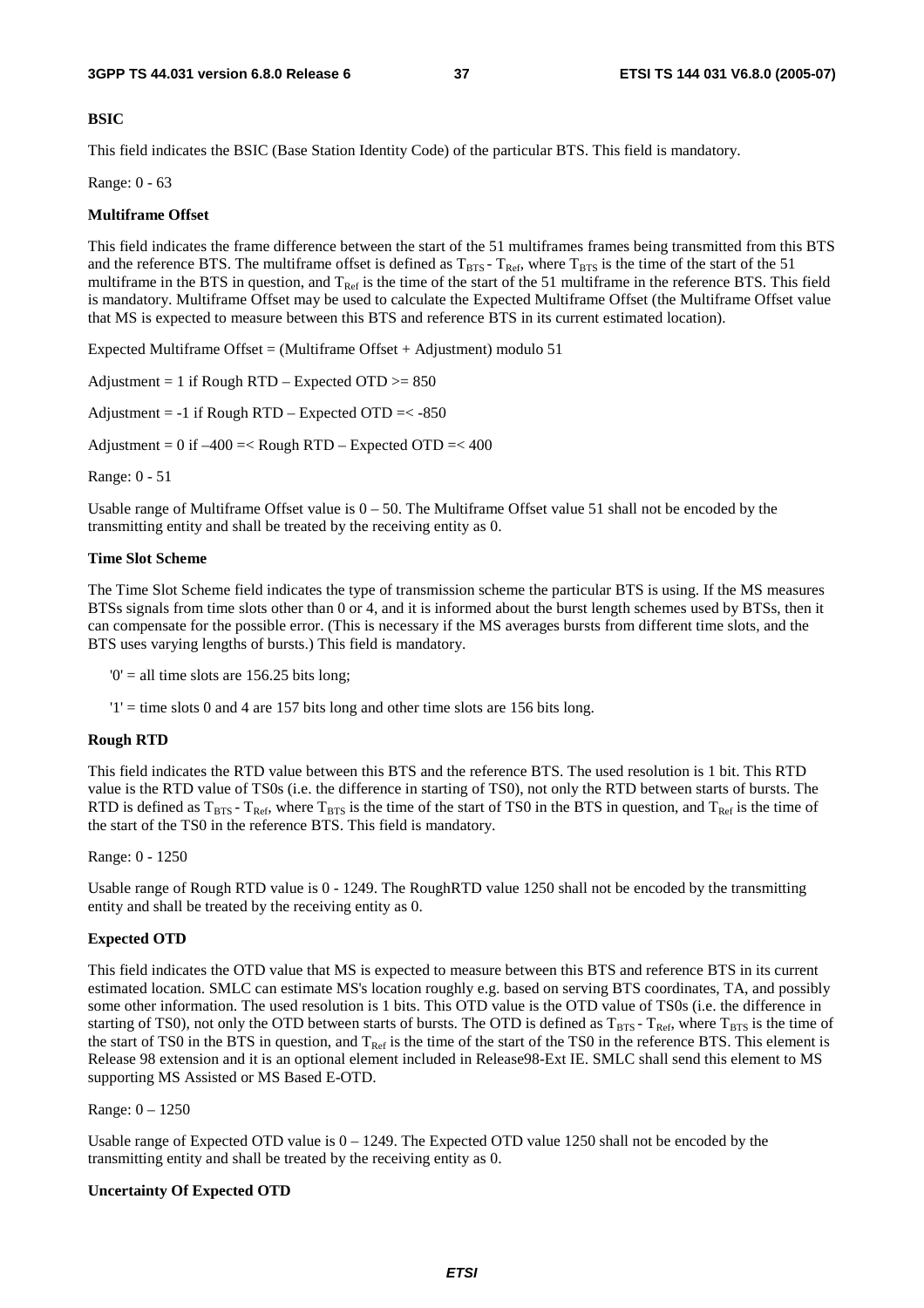This field indicates the uncertainty in Expected OTD value. The uncertainty is related to SMLC"s estimation of MS"s location. The uncertainty defines following search window for MS, that it can use to speed up the OTD measurements:

Expected OTD – Uncertainty < measured OTD < Expected OTD + Uncertainty.

This element is Release 98 extension and it is an optional element included in Release98-Ext IE. SMLC shall send this element to MS supporting MS Assisted or MS Based E-OTD.

Range is  $0 - 7$  with following encoding:

| 'n' | $0$ < uncertainty <= 2 bit;     |
|-----|---------------------------------|
| '1' | 2 < uncertainty $\leq$ 4 bit;   |
| '2' | $4$ < uncertainty $\leq 8$ bit; |
| '3' | $8$ < uncertainty <= 12 bit;    |
| '4' | $12$ < uncertainty <= 16 bit;   |
| 5'  | $16$ < uncertainty <= 22 bit;   |
| '6' | $22$ < uncertainty <= 30 bit;   |
| '7' | uncertainty $>$ 30 bit.         |
|     |                                 |

NOTE: If uncertainty in MS's location is x bits, uncertainty in Expected OTD is  $2*x$  (in the worst case). When the uncertainty is given with value "7" no upper bound exist for the uncertainty.

The following fields tell the coordinates of neighbor BTSs that are used for E-OTD measurements, and also fine RTD values. This information allows the MS to calculate its own location. These fields (Fine RTD, Relative north, Relative east and Relative altitude) are optional. All of Fine RTD, Relative north, and Relative east fields must be present, if some of them is included.

#### **Fine RTD**

This field indicates the fine RTD value between this BTS and reference BTS. It provides the 1/256 bit duration resolution to the value expressed in the corresponding Rough RTD field. This RTD value is the RTD value of TS0s (i.e. the difference in starting of TS0), not only the RTD between starts of bursts. The RTD is defined as  $T_{BTS}$  -  $T_{Ref}$ , where  $T_{\text{BTS}}$  is the time of the start of TS0 in the BTS in question, and  $T_{\text{Ref}}$  is the time of the start of the TS0 in the reference BTS. This field is optional.

Range: 0 - 255

#### **Relative North**

This field indicates the distance of the neighbor BTS from the reference BTS in north- (negative values mean south) direction. This field is optional. The units are 0.03 seconds. The used reference ellipsoid is WGS 84 ellipsoid.

Range: -200000…200000

#### **Relative East**

This field indicates the distance of the neighbor BTS from the reference BTS in east (negative values mean west) direction. This field is optional. The units are 0.03 seconds. The used reference ellipsoid is WGS 84 ellipsoid.

Range: -200000 … 200000

#### **Relative Altitude**

This field indicates the altitude of the neighbor BTS relative to the reference BTS in meters. This field is optional.

Range: -4000 .. 4000 meters

#### A.2.2.5 Extended Reference IE

This element is mandatory in any RRLP Measure Position Request component and in any RRLP Assistance Data component.

NOTE: For reasons of backward compatibility, the IE is not defined for a Release 4 or earlier SMLC and would be ignored, when received, by a Release 4 or earlier MS. Additionally, other requirements associated with this IE would not be supported by a Release 4 or earlier MS or SMLC.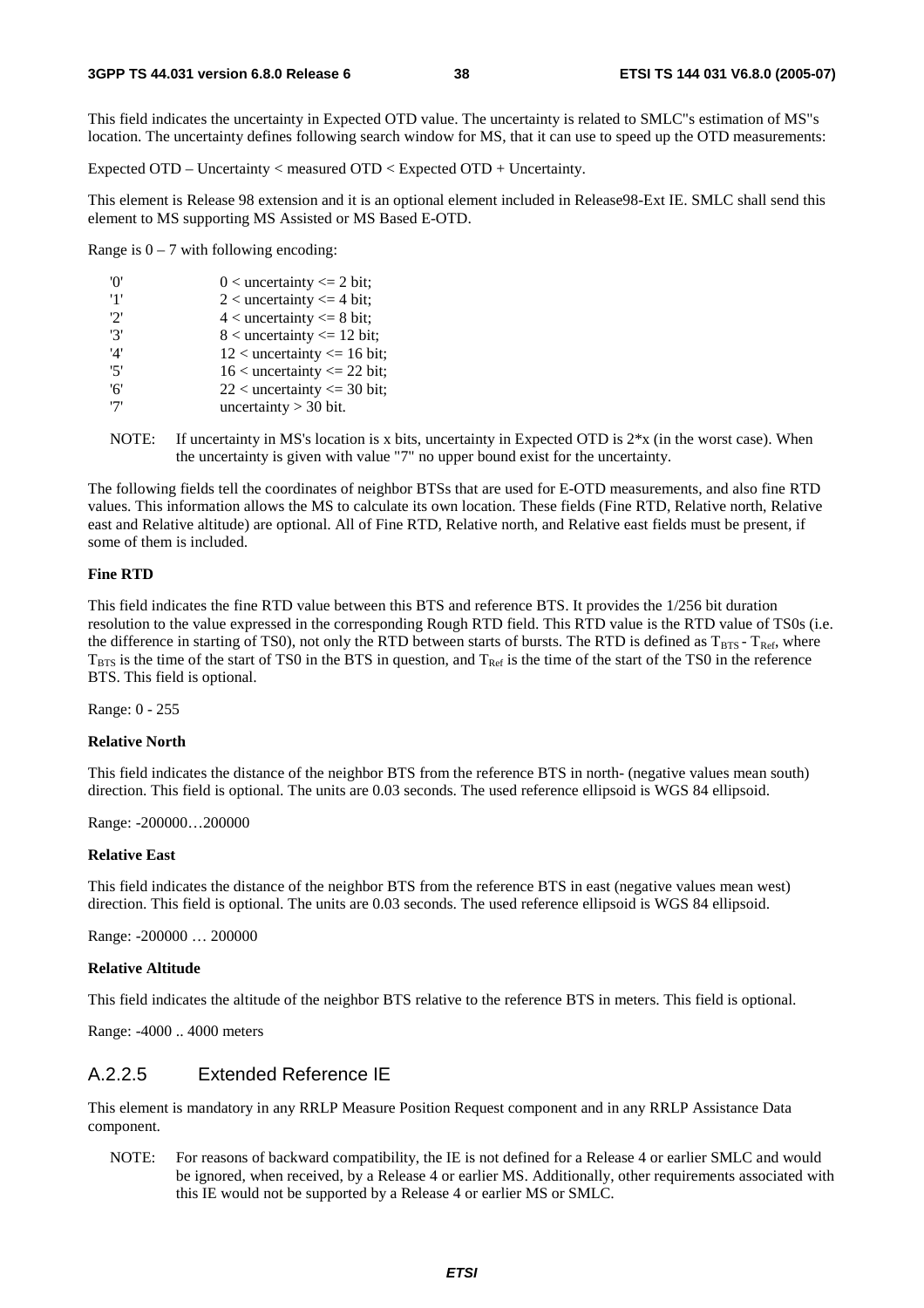The Extended Reference IE contains the following elements:

- SMLC code: an integer in the range 0-63 distinguishing any SMLC from other neighbour SMLCs in the same Routing Area. Each SMLC is assigned a specific SMLC ID value. The values assigned to neighbour SMLCs in the same Routing Area between which inter-NSE cell change is possible should be different.
- Transaction ID: an integer in the range 0-262143 distinguishing different RRLP transactions in different MSs currently being served by the same SMLC. An SMLC shall assign a different transaction ID to each currently open RRLP transaction for positioning and assistance data delivery among all target MSs. When any RRLP transaction for any MS is completed in the SMLC (e.g. the MS has sent a correctly formatted RRLP Measure Position Response or Assistance Data Ack.) or if the transaction is aborted (e.g. SMLC timeout on an RRLP response), the associated transaction ID value shall become free and may be later assigned to a new RRLP transaction by the SMLC. When any transaction ID value becomes free, an SMLC should attempt to wait for at least 128 seconds (the maximum defined RRLP response time from an MS) before reassigning the same value.

# A.3 Measure Position Response

### A.3.1 General

The Measure Position Response is a RRLP component from the MS to the network. It is the response to the Measure Position Request. It contains the following elements. One of the three elements containing measurement data or location estimate (*E-OTD Measurement Information*, *Location Information* or *GPS Measurement Information)* or *Location Information Error element* must be included.

| <b>Element</b>                     | <b>Type/Reference</b>      | <b>Presence</b> |
|------------------------------------|----------------------------|-----------------|
| <b>Multiple Sets</b>               | Multiple Sets 3.2.1        |                 |
| Reference BTS Identity             | Reference BTS Identity     | ∩               |
|                                    | 3.2.2                      |                 |
| E-OTD Measurement Information      | E-OTD Measurement          | ∩               |
|                                    | Information 3.2.3          |                 |
| Location Information               | Location Information       | ∩               |
|                                    | 3.2.4                      |                 |
| <b>GPS Measurement Information</b> | <b>GPS Measurement</b>     | Ω               |
|                                    | Information 3.2.5          |                 |
| <b>Location Information Error</b>  | Location Information       | C               |
|                                    | Error 3.2.6                |                 |
| <b>GPS Time Assistance</b>         | <b>GPS Time Assistance</b> | ∩               |
| Measurements                       | Measurements 3.2.6a        |                 |
| Extended Reference                 | Extended Reference         | C               |
|                                    | 3.2.7                      |                 |
| Uplink RRLP Pseudo Segmentation    | Uplink RRLP Pseudo         | C               |
| Indication                         | Segmentation Indication    |                 |
|                                    | 3.2.8                      |                 |

#### **Table A.2: Measure Position Response component content**

### A.3.2 Elements

#### A.3.2.1 Multiple Sets Element

This element indicates how many E-OTD Measurement Information sets or GPS Measurement Information sets, and Reference BTS Identities are included to this element. This element is optional. If this element is absent, a single measurement set is included.

#### **Number of E-OTD/GPS Measurement Information Sets**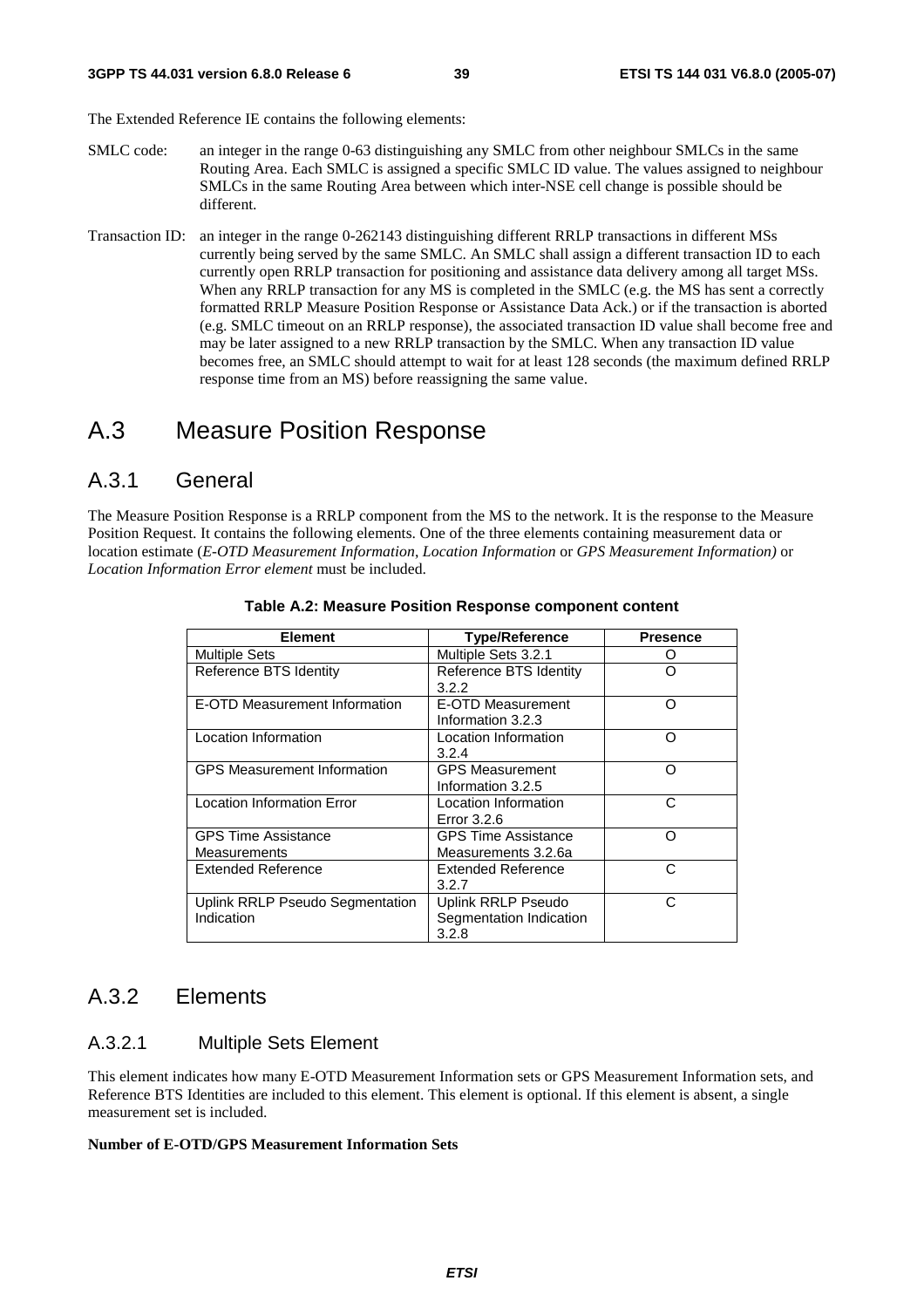This field indicates the number of *Number of E-OTD/GPS Measurement Information* sets included to this component. This field is mandatory. If both types of measurement elements are present, then there are the equal number of them, and each pair has the same reference BTS.

Range: 2 - 3

#### **Number of Reference BTS**

This field indicates the number of reference BTSs used in this component. This field is mandatory.

Range: 1-3

#### **Reference BTS relation to Measurement Elements**

This field indicates how the reference BTSs listed in this element relate to measurement sets later in this component. This field is conditional and included only if Number of E-OTD/GPS Measurement Information Sets is '3' and Number of Reference BTSs is '2'.

- '0' = First reference BTS is related to first and second E-OTD/GPS Measurement Information Sets, and second reference BTS is related to third E-OTD/GPS Measurement Information Sets.
- '1' = First reference BTS is related to first and third E-OTD/GPS Measurement Information Sets, and second reference BTS is related to second E-OTD/GPS Measurement Information Sets.
- '2' = First reference BTS is related to first E-OTD/GPS Measurement Information Sets, and second reference BTS is related to second and third E-OTD/GPS Measurement Information Sets.

If this field is not included, the relation between reference BTS and Number of E-OTD/GPS Measurement Information Sets is as follows:

- if there are three sets and three reference BTSs -> First reference BTS relates to first set, second reference BTS relates to second set, and third reference BTS relates to third set;
- if there are two sets and two reference BTS -> First reference BTS relates to first set, and second reference BTS relates to second set;
- if there is only one reference BTS and 1-3 sets -> this reference BTS relates to all sets.

### A.3.2.2 Reference BTS Identity Element

This element identifies the reference BTS(s). This element is conditional to the number of reference BTSs. It is mandatory, if there is more than one reference BTS, and optional otherwise. If this element is not included, the Reference BTS, used in other elements, is the current serving BTS of MS. If this element is included, the BTSs defined here are used as Reference BTSs in all other elements.

*The following fields are repeated for the number of reference BTSs included in the Number of Reference BTS field.* 

#### **CellIdType**

This field indicates is the identity method of the Reference BTS. This field is mandatory within this element.

- '0' = Cell identity is told using BSIC and BCCH carrier.
- '1' = Cell identity is told using CI, and the LAC is the same as the current serving BTS.
- '2' = Cell identity is told using an index referring to the BTS listed in the Measure Position Request component (the indicated reference BTS is 1)
- '3' = Cell identity is told using an index referring to the BTS listed in the BCCH allocation list (System Information Neighbor Lists) of the serving BTS. This type of reference identity shall not be used by the MS unless it has received the 'E-OTD Measurement Assistance Data for System Information List Element' from the SMLC for this cell.
- $'4' =$  Cell identity is told using CI, and the LAC.

#### **Reference LAC**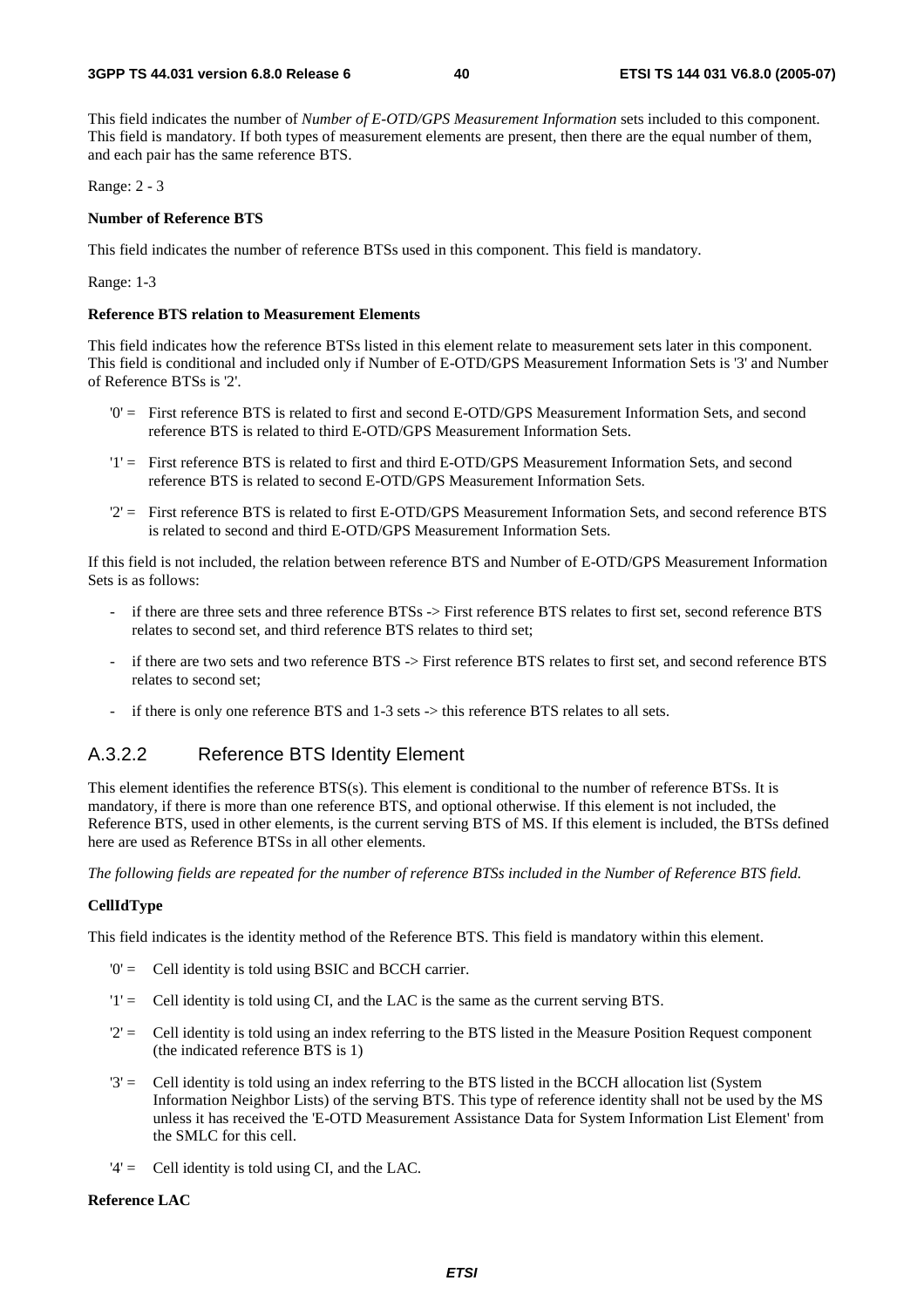This field indicates the Location Area Code of the reference BTS. The purpose of the Location Area Code is to identify a location area. This field is conditional, and included, if CellIDType field is '4'.

Range: 0 - 65535

#### **Reference CI**

This field indicates the Cell Identity value of the reference BTS. The purpose of the Cell Identity value is to identify a cell within a location area. This field is conditional, and included, if CellIDType field is '1' or '4'.

Range:  $0 - 65535$ 

#### **Reference BCCH Carrier**

This field indicates the absolute RF channel number of the BCCH of the reference base station. BCCH carrier field is conditional and is included only if CellIdType is set '0'.

Range: 0 - 1023

#### **Reference BSIC**

This field indicates the BSIC (Base Station Identity Code of the base station).

BSIC field is conditional and is included only if CellIdType is set '0' or '3'.

Range: 0 - 63

#### **Request Index**

This field indicates an index identifying the reference BTS by referring to the BTSs listed in the Measure Position Request component (the indicated reference BTS in the Measure Position Request component has the index value 1, and possible next BTS '2', and so on )

This field is conditional and included only if CellIdType is set to '2'.

Range: 1-16

#### **System Info Index**

This field indicates an index identifying the reference BTS by referring to the BCCH allocation list (System Information Neighbor List) of the serving BTS .

This field is conditional and included only if CellIdType is set to '3'.

Range: 1-32

#### A.3.2.3 E-OTD Measurement Information Element

The purpose of the E-OTD Measurement Information element is to provide OTD measurements of signals sent from the reference and neighbor based stations. The length of this element depends on the number of neighbor cells for which OTD measurements have been collected. This element is optional in the Measure Position Response component. It is included in the Measure Position Response component, if the network has requested the mobile to perform the MS assisted E-OTD method. BTSs which cannot be measured or whose measurements are excessively inaccurate need not be reported. The MS may include measurements for other BTSs not given in the assistance data by the SMLC.

The E-OTD and 51 multiframe offset values are reported relative to the reference BTS as defined in the previous subclauses.

The following fields are repeated for each measurement set.

#### **Reference Frame Number**

This field indicates the frame number of the last measured burst from the reference BTS modulo 42432. This information can be used as a time stamp for the measurements. This field is mandatory.

Range: 0 – 42431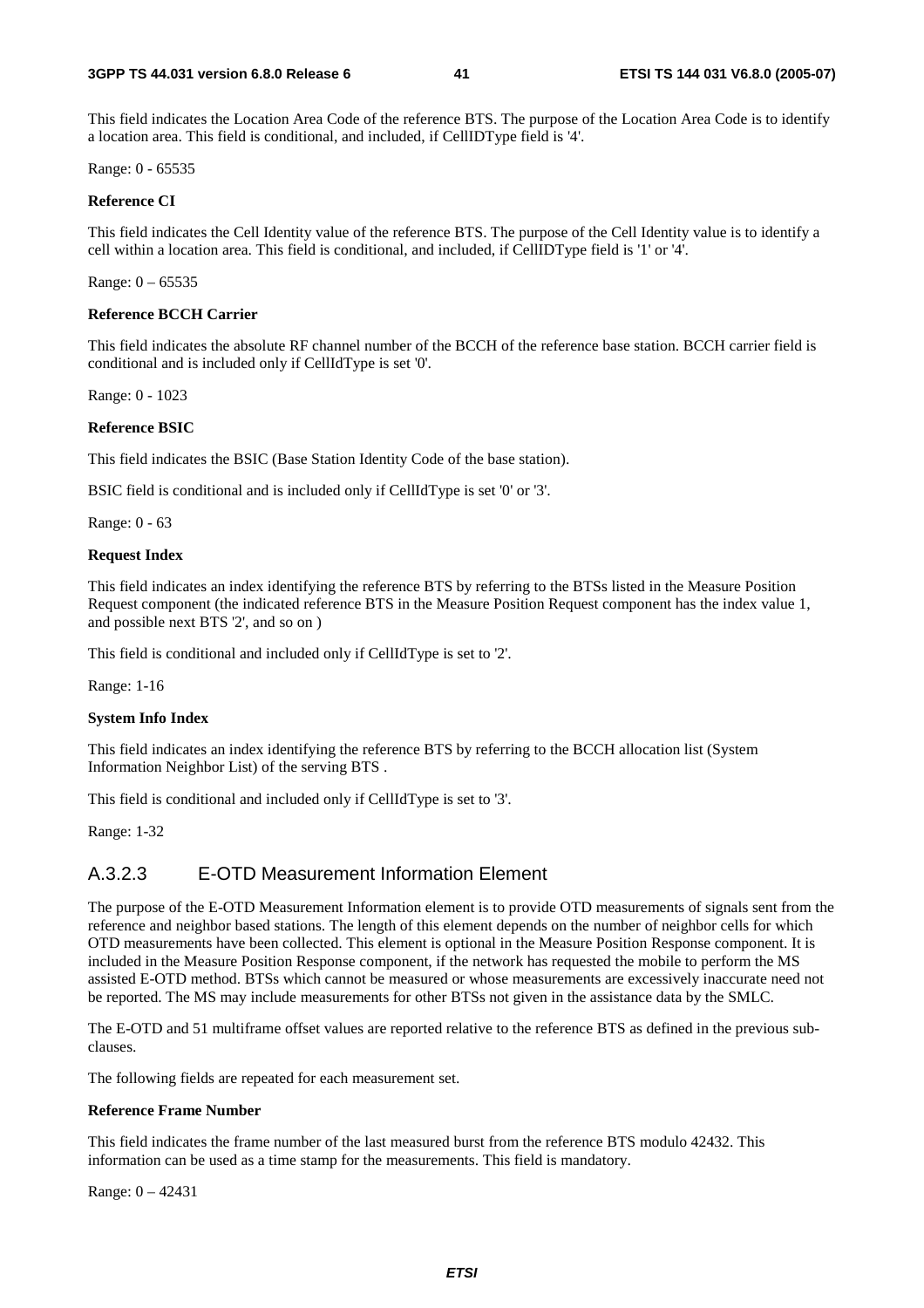#### **Reference Time Slot**

Reference Time Slot indicates the time slot modulo 4 relative to which the MS reports the reference BTS measurements. This field is mandatory.

Range: 0 to 3

NOTE 1: If MS does not know timeslot scheme, the MS reports the used timeslot. MS can only report results based on one time slot  $(N)$  or two time slots  $(N \text{ and } N+4)$ . If the MS knows the timeslot scheme, it can make measurements from several timeslots and reports that the used timeslot is zero (and makes correction).

#### **Reference Quality**

Reference Quality field includes the standard deviation of the TOA measurements from the reference BTS with respect to  $T_{\text{Ref}}$  (where  $T_{\text{Ref}}$  is the time of arrival of signal from the reference BTS used to calculate the OTD values). This field is optional. The Reference Quality field can be used to evaluate the reliability of E-OTD measurements in the SMLC and in weighting of the E-OTD values in the location calculation.

Following linear 5 bit encoding is used:

| '00000' | $0 - (R*1-1)$ meters;   |         |
|---------|-------------------------|---------|
| '00001' | $R*1 - (R*2-1)$ meters; |         |
| '00010' | $R^*2 - (R^*3-1)$       | meters; |
|         |                         |         |
| '11111' | $R*31$ meters or more.  |         |

where R is the resolution defined by Std Resolution field. For example, if  $R=20$  meters, corresponding values are  $0-19$ meters, 20 – 39 meters, 40 – 59 meters, …, 620+ meters.

#### **Number of Measurements**

Number of Measurements for the Reference Quality field is used together with Reference Quality to define quality of the reference base site TOA. The field indicates how many measurements have been used in the MS to define the standard deviation of the measurements. Following 3 bit encoding is used:

| $'000$ .  | $2-4:$      |
|-----------|-------------|
| $'001'$ : | $5-9$ ;     |
| $'010'$ : | $10-14$ ;   |
| $'011'$ : | $15 - 24$ ; |
| $'100'$ : | $25 - 34$ ; |
| $'101'$ : | $35 - 44:$  |
| $'110'$ : | $45 - 54$ ; |
| $'111'$ : | 55 or more. |

This field is optional.

#### **Std Resolution**

Std Resolution field includes the resolution used in Reference Quality field and Std of EOTD Measurements field. Encoding on 2 bits as follows:

| 'OO' | 10 meters; |
|------|------------|
| '01' | 20 meters; |
| '10' | 30 meters; |
| '11' | Reserved.  |

This field is mandatory.

#### **TA Correction**

This field indicates the estimate of the time difference between the moment that the MS uses to adjust its internal timing for reception and transmission (e.g. corresponding to maximum energy) and the estimate of the reception of the first arriving component from the serving BTS. This value can be used as a correction by the SMLC to the Timing Advance (TA) value when the distance between the MS and the serving BTS is estimated based on TA.

The value *TACor* in this field corresponds to the TA Correction in bit periods as follows: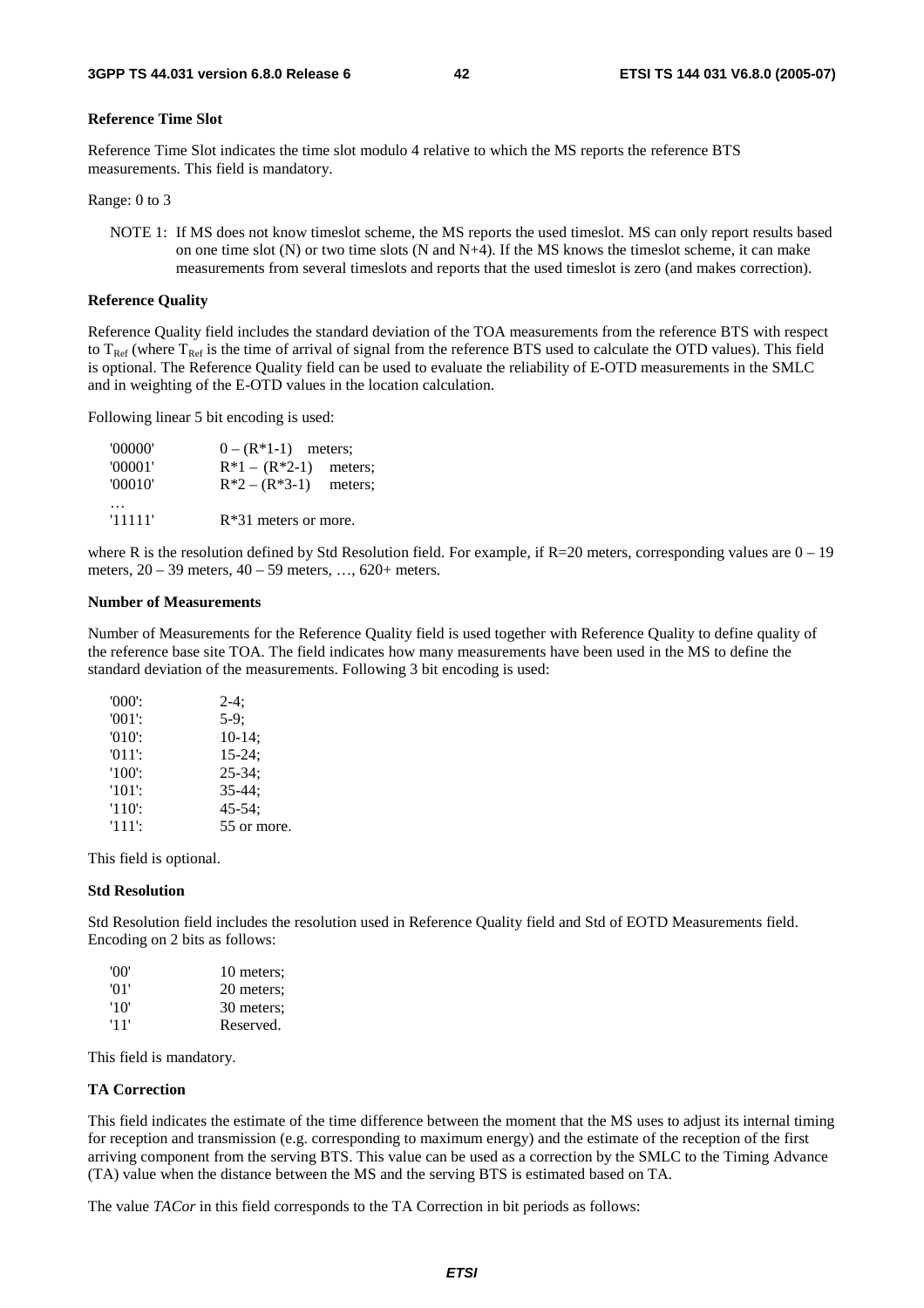- TA Correction in bit periods = *TACor*/64 –8.

TA Correction has the resolution of 1/64 bit period, and the range – 8 … +7 bit periods. Negative TA Correction in bits indicates that the first signal component from the serving BTS is estimated to arrive before the moment used for communication. This field is optional.

Range: 0-960

#### **Number of Measured Neighbors**

This field indicates the number of different neighbor BTSs. This field is mandatory.

Range: 0 - 10

NOTE 2: If the MS can not measure any neighbor BTSs, then this value is set to '0'.

*The following fields are repeated for the number of BTSs included in the Number of Measured Neighbors field.* 

#### **Neighbor Identity Present**

The presence of this field is conditional, it shall not be present in the first set. It is mandatory for the other sets. This field indicates whether the identity information (i.e. CellIDType and possibly Neighbor CI / Neighbor BCCH Carrier / Neighbor BSIC / Neighbor Multiframe Offset / Request Index / System Info Index fields) concerning a certain BTS is present or whether the BTS identity is given as reference to the first measurement set.

- '0' Identity information not included, and identity of this BTS is same as the identity of BTS in first set with same sequence number.
- '1' Identity information is included.

#### **CellIdType**

This field indicates is the identity method of the cell. This field is conditional, and included if Neighbor Identity Present is '1'**.** If CellIdType field is not present, the following fields can not be present either: Neighbor CI, Neighbor BCCH Carrier, Neighbor BSIC, Neighbor Multiframe Offset, Request Index, System Info Index.

- '0' = Cell identity is told using BSIC and BCCH carrier.
- '1' = Cell identity is told using CI, and the LAC is the same as the current serving BTS.
- '2' = Cell identity is told using 51 Multiframe offset and BCCH carrier.
- '3' = Cell identity is told using an index referring to the BTS listed in the Measure Position Request component (the indicated reference BTS is 1).
- '4' = Cell identity is told using an index referring to the BTS listed in the BCCH allocation list (System Information Neighbor Lists) of the serving BTS. This type of neighbor identity shall not be used by the MS unless it has received the 'E-OTD Measurement Assistance Data for System Information List Element' from the SMLC for this cell.
- '5' = Cell identity is told using CI and the LAC.

NOTE: The MS can decide which of these methods to use. The CellIdType '3' and '4' are preferred.

#### **Neighbor LAC**

This field indicates the Location Area Code of the neighbor BTS. The purpose of the Location Area Code is to identify a location area. This field is conditional, and included, if CellIDType field is '5'.

Range: 0 - 65535

#### **Neighbor CI**

This field indicates the Cell Identity of the particular neighbor cell. The purpose of the Cell Identity value is to identify a cell within a location area.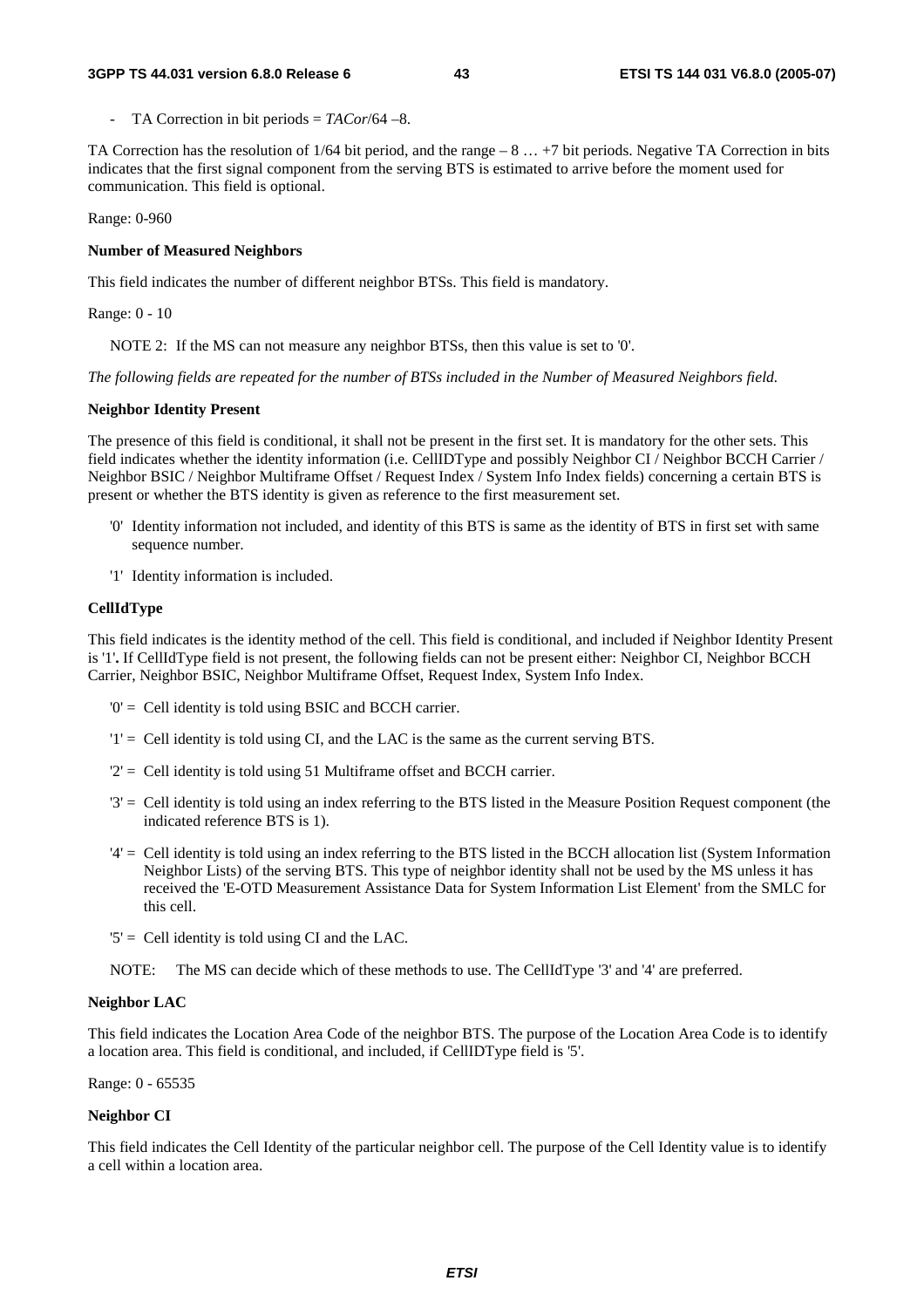#### **3GPP TS 44.031 version 6.8.0 Release 6 44 ETSI TS 144 031 V6.8.0 (2005-07)**

Neighbor CI field is conditional and is included only if CellIdType is set '1' or '5' and the CI value of the given cell is available.

Range: 0 - 65535

#### **Neighbor BCCH Carrier**

This field indicates the absolute RF channel number of the BCCH of the neighbor base station. BCCH carrier field is conditional and is included only if CellIdType is set '0' or '2'.

Range: 0 - 1023

#### **Neighbor BSIC**

This field indicates the BSIC (Base Station Identity Code of the base station).

BSIC field is conditional and is included only if CellIdType is set '0' or '4'.

Range: 0 - 63

#### **Neighbor Multiframe Offset**

This field indicates the frame difference between the start of the 51 multiframes frames arriving from this BTS and the reference BTS. The multiframe offset is defined as  $T_{BTS}$  -  $T_{Ref}$ , where  $T_{BTS}$  is the time of the start of the 51 multiframe in the BTS in question, and  $T_{Ref}$  is the time of the start of the 51 multiframe in the reference BTS. This field is conditional and included only if CellIdType is set to '2'.

Range: 0 - 51

#### **Request Index**

This field indicates an index identifying the reference BTS by referring to the BTSs listed in the Measure Position Request component (the indicated reference BTS in the Measure Position Request component has the index value 1, and possible next BTS '2', and so on).

This field is conditional and included only if CellIdType is set to '3'.

Range: 1-16

#### **System Info Index**

This field indicates an index identifying the reference BTS by referring to the BCCH allocation list (System Information Neighbor List) of the serving BTS.

This field is conditional and included only if CellIdType is set to '4'.

Range: 1-32

#### **Neighbor Time Slot**

Neighbor Time Slot indicates the time slot modulo 4 relative to which the MS reports the neighbor BTS measurements. This field is mandatory.

Range: 0 to 3

NOTE 3: If the MS does not know the timeslot scheme, the MS reports the used timeslot. MS can only report a result based on one time slot (N) or two time slots (N and N+4). If the MS knows the timeslot scheme, the MS can make measurements from several timeslots and reports that the used timeslot is zero (and makes correction).

#### **Number of EOTD Measurements**

Number of Measurements field is used together with Std of EOTD Measurements field to define quality of a reported EOTD measurement. The field indicates how many EOTD measurements have been used in the MS to define the standard deviation of these measurements. Following 3 bit encoding is used.

'000': 2-4;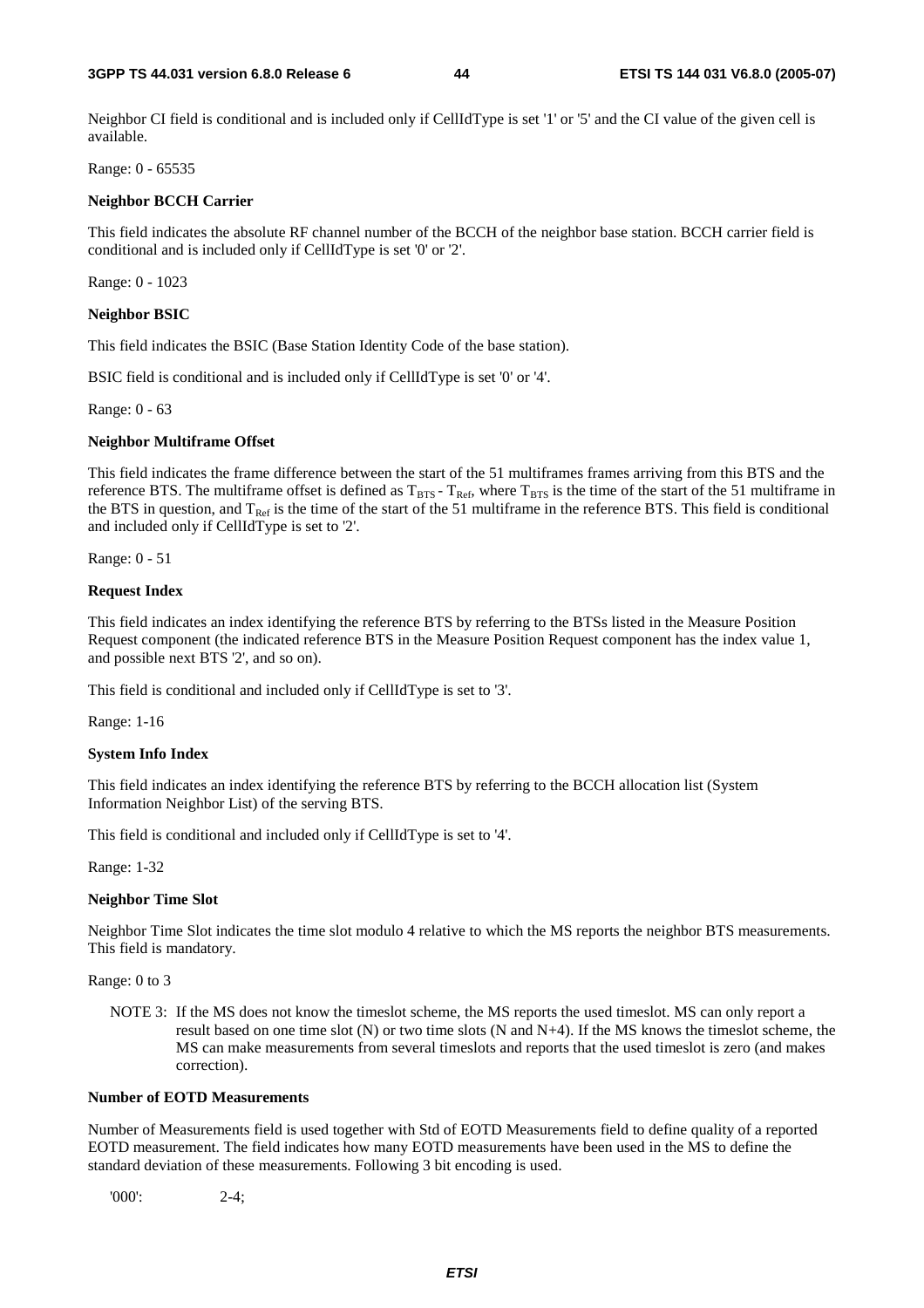| $'001'$ : | $5-9$ :     |
|-----------|-------------|
| $'010'$ : | $10-14$ ;   |
| $'011'$ : | $15-24;$    |
| $'100'$ : | $25 - 34$ : |
| $'101'$ : | $35 - 44:$  |
| $'110'$ : | $45 - 54$ : |
| '111':    | 55 or more. |

This field is mandatory.

#### **Std of EOTD Measurements**

Std of EOTD Measurements field includes standard deviation of EOTD measurements. This field is mandatory. It can be used to evaluate the reliability of EOTD measurements in the SMLC and in weighting of the OTD values in location calculation.

Following linear 5 bit encoding is used:

| '00000' | $0 - (R*1-1)$ meters;   |
|---------|-------------------------|
| '00001' | $R*1 - (R*2-1)$ meters; |
| '00010' | $R*2 - (R*3-1)$ meters; |
| '11111' | $R*31$ meters or more.  |

where R is the resolution defined by Std Resolution field. For example, if  $R=20$  meters, corresponding values are  $0-19$ meters, 20 – 39 meters, 40 – 59 meters, …, 620+ meters.

#### **OTD**

This field indicates the measured OTD value between the receptions of signals from the reference and the neighbor BTS. The OTD is defined as  $T_{Nbor}$  -  $T_{Ref}$  (modulo burst length) where  $T_{Nbor}$  is the time of arrival of signal from the neighbor BTS, and  $T_{Ref}$  is the time of arrival of signal from the reference BTS. The reporting resolution of the OTD value is 1/256 bit. This field is mandatory.

Range: 0 – 39999

#### A.3.2.3a E-OTD Measurement Extended Information Element

The purpose of the E-OTD Measurement Ext Information element is to provide OTD measurements of signals sent from the reference and neighbour base stations. The length of this element depends on the number of neighbour cells for which OTD measurements have been collected. This element is optional in the Measure Position Response component. It is included in the Measure Position Response component, if E-OTD measurements didn"t fit in the E-OTD Measurement Information Element.

The E-OTD and 51 multiframe offset values are reported relative to the reference BTS as defined in the previous subclauses.

The following fields are valid only for the first set of measurements

#### **Number of Measured Neighbors**

This field indicates the number of different neighbor BTSs. This field is mandatory.

Range: 0 - 5

NOTE: If the MS can not measure any neighbor BTSs, then this value is set to '0'.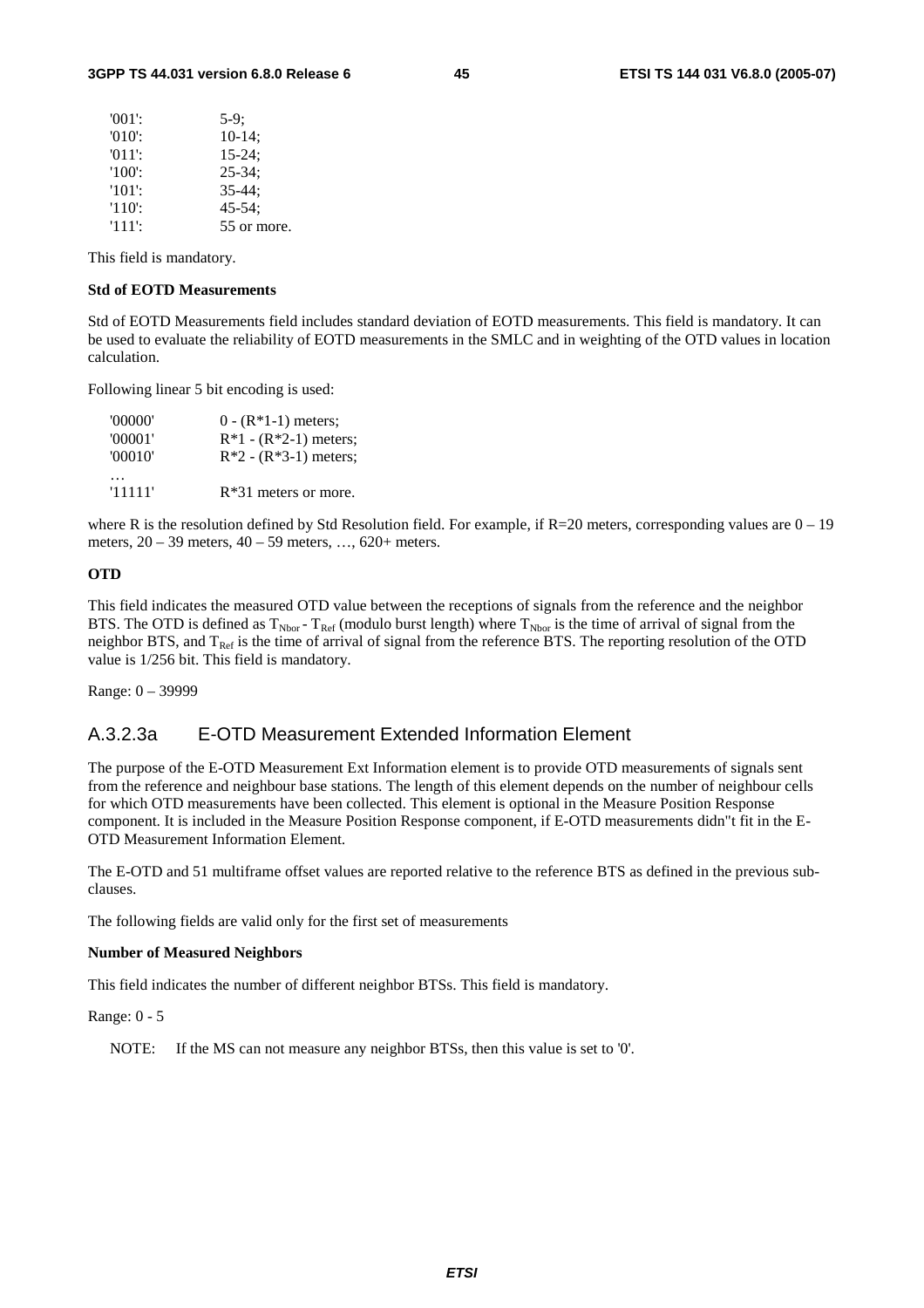*The following fields are repeated for the number of BTSs included in the Number of Measured Neighbors field. They are defined in the previous sub-clause :*

- CellIdType,
- Neighbor LAC,
- Neighbor CI,
- Neighbor BCCH Carrier,
- Neighbor BSIC,
- Neighbor Multiframe Offset,
- Request Index,
- System Info Index,
- Neighbor Time Slot,
- Number of EOTD Measurements,
- Std of EOTD Measurements,
- OTD

### A.3.2.4 Location Information Element

The purpose of Location Information element is to provide the location estimate from the MS to the network, if the MS is capable of determining its own position. Optionally, the element may contain the velocity parameters computed by the MS.

This element is optional. This element contains the following fields.

#### **Reference Frame**

This field specifies the reference BTS Reference Frame number during which the location estimate was measured. The time of the Reference Frame boundary is as observed by the MS, ie without Timing Advance compensation. This field is mandatory. However, if the Reference Frame number is within (42432..65535), the value of this field shall be ignored and in that case the MS should provide GPS TOW if available.

|  | Table A.3: Reference Frame field contents |  |  |
|--|-------------------------------------------|--|--|
|--|-------------------------------------------|--|--|

| Parameter       | # of Bits | <b>Resolution</b> | Range | Jnits  |
|-----------------|-----------|-------------------|-------|--------|
| Reference Frame | 16        | ---               | 65535 | trames |

Note that expected values for Reference Frame are in range 0 – 42431.

#### **GPS TOW**

This field specifies the GPS TOW for which the location estimate is valid , rounded down to the nearest millisecond unit. This field is optional but shall be included if GPS Time Assistance Measurements are included. If GPS Time Assistance Measurements are included in the RRLP Measure Position Response, the MS shall align GPS System time (as defined by the GPS TOW and the GPS TOW Subms fields) with the reported GSM frame boundary observed by the MS at that time.

| Table A.4: GPS TOW field contents |
|-----------------------------------|
|                                   |

| Parameter       | <b># of Bits</b> | <b>Resolution</b> | Range        | Units |
|-----------------|------------------|-------------------|--------------|-------|
| OW<br>⊃טי<br>⊣ت | 24               | ms                | 4399999<br>_ | ms    |

The 24 bits of GPS TOW are the least significant bits. The most significant bits shall be derived by the Serving Mobile Location Center to unambiguously derive the GPS TOW.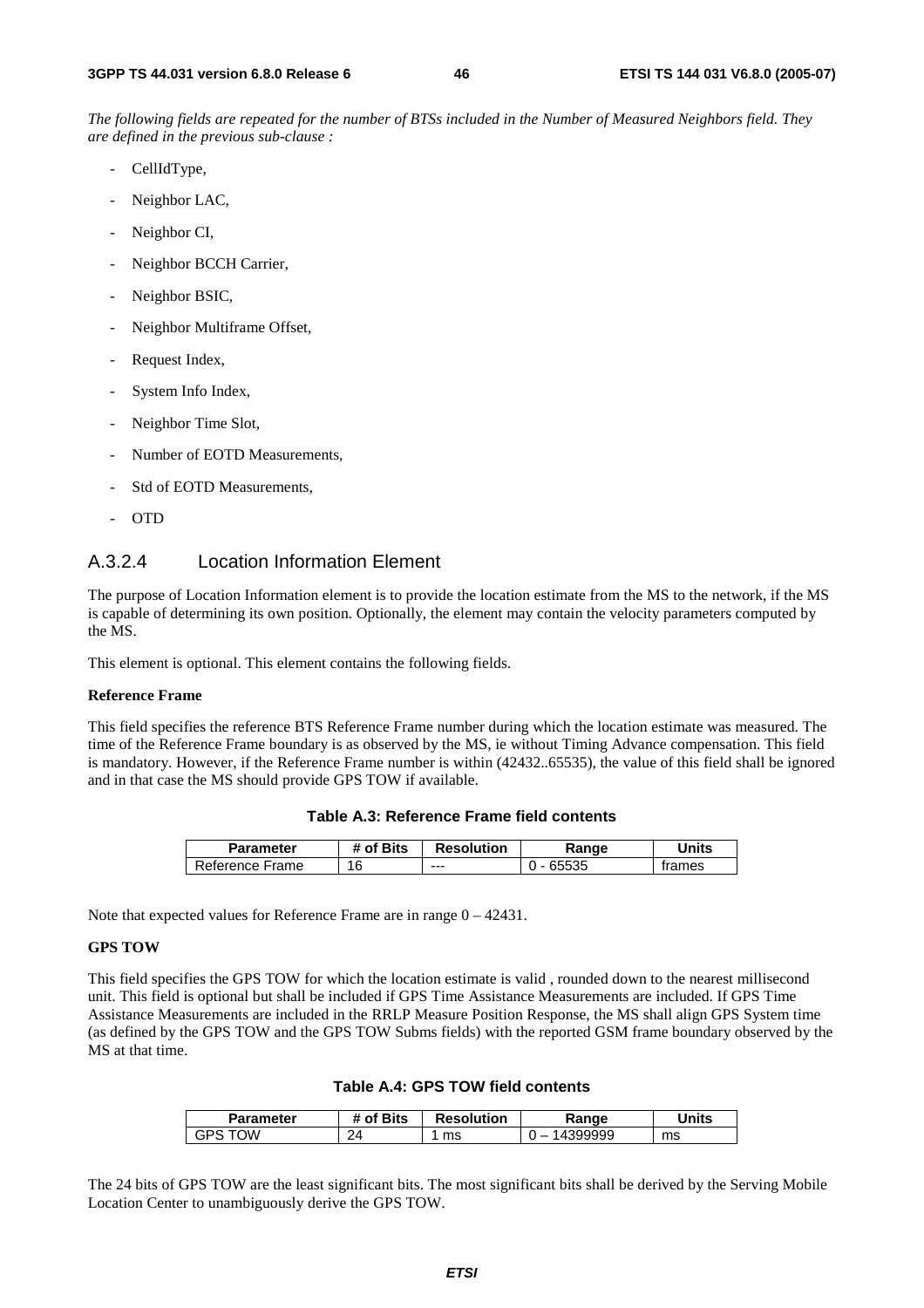#### **Fix Type**

This field contains an indication as to the type of measurements performed by the MS: 2D or 3D. This field is mandatory.

 $0' = 2D$  fix.

 $'1' = 3D$  fix.

#### **Position Estimate**

This field contains the calculated position estimate in the format defined in 3GPP TS 23.032. The allowed shapes are:

- ellipsoid Point;
- ellipsoid point with uncertainty circle;
- ellipsoid point with uncertainty ellipse;
- ellipsoid point with altitude and uncertainty ellipsoid.

### A.3.2.5 GPS Measurement Information Element

The purpose of the GPS Measurement Information element is to provide GPS measurement information from the MS to the SMLC. This information includes the measurements of code phase and Doppler, which enables the network-based GPS method where position is computed in the SMLC. The proposed contents are shown in table A.5, and the individual fields are described subsequently. See also Figure A.1 for an illustration of the relation between some of the fields.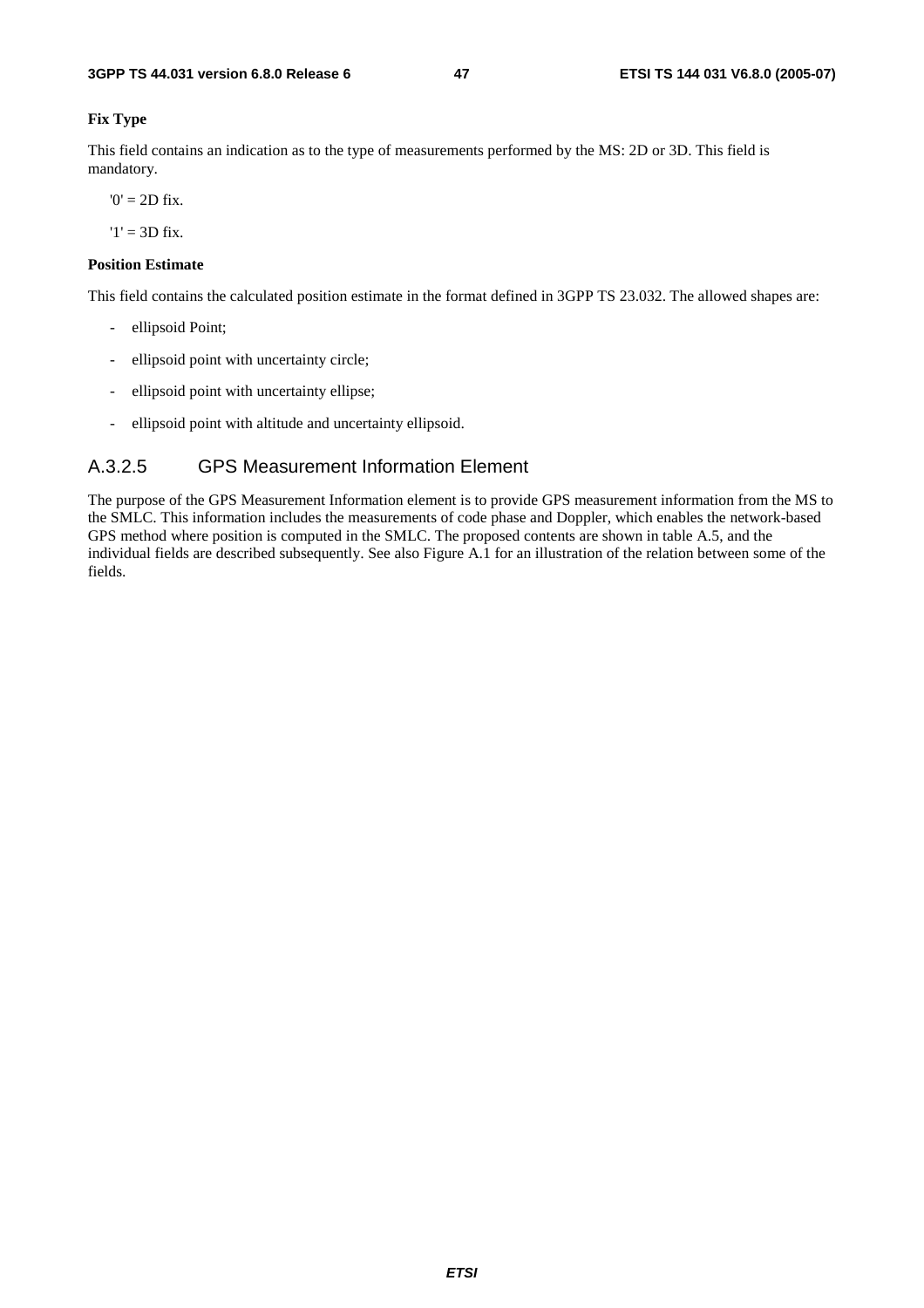

#### **Figure A.1. Exemplary definitions of GPS measurement information fields.**

This element is included in the Measure Position Response component if the network has requested the mobile to perform mobile-assisted location measurements using a GPS location method.

Following fields are repeated a number of times told in Number of E-OTD/GPS Measurement *Sets* field if Multiple Sets element is included. If Multiple Sets element is not included, the default value for sets is one (i.e. the following fields are present only once).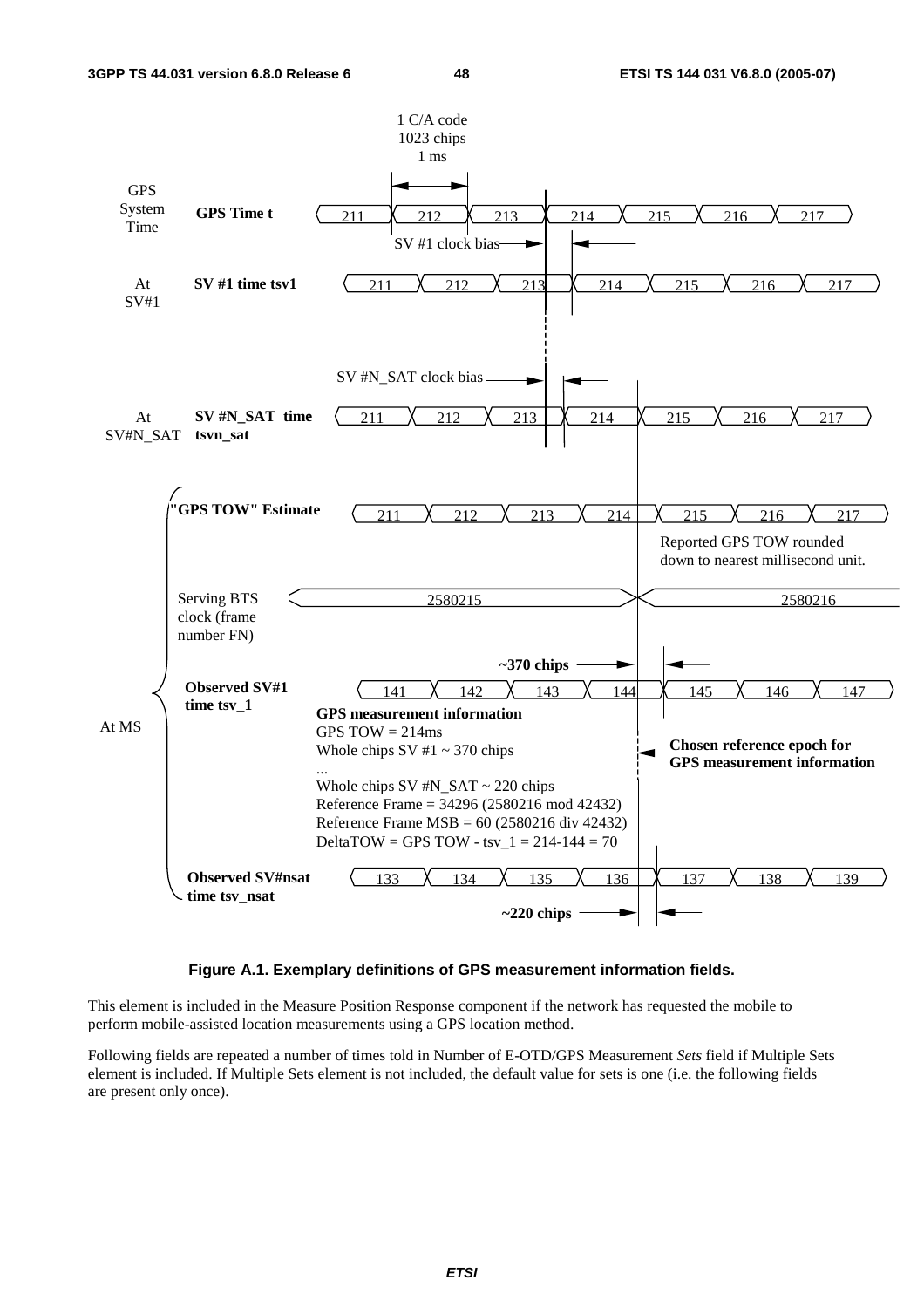| <b>Element fields</b>         | <b>Presence</b> | <b>Occurrences</b> |
|-------------------------------|-----------------|--------------------|
| Reference Frame               |                 |                    |
| <b>GPS TOW</b>                | M               |                    |
| # of Satellites (N SAT)       | M               |                    |
| <b>Measurement Parameters</b> |                 |                    |

**Table A.5: GPS Measurement Information element content** 

The following paragraphs describe the content of each information field of this element.

#### **Reference Frame**

This field is optional.

| Table A.6: Reference Frame field contents |
|-------------------------------------------|
|-------------------------------------------|

| <b>Parameter</b> | of Bits | <b>Resolution</b> | Range | <b>Inits</b> |
|------------------|---------|-------------------|-------|--------------|
| Reference Frame  | 16      | $--$              | 65535 | trames       |

Note that expected values for Reference Frame are in range  $0 - 42431$ . If Reference Frame and GPS Time Assistance Measurements both are included in the RRLP Measure Position Response, the code phase measurements shall be aligned with the reported GSM frame boundary observed by the MS at that time, as indicated in Figure A.1. The time of the Reference Frame boundary is as observed by the MS, ie without Timing Advance compensation.

#### **GPS TOW**

This field specifies the GPS TOW for which the location estimate is valid, rounded down to the nearest millisecond unit.This field is mandatory.

**Table A.7: GPS TOW field contents** 

| Parameter  | of Bits | <b>Resolution</b> | Ranqe                              | <b>Jnits</b> |
|------------|---------|-------------------|------------------------------------|--------------|
| ⊤∩W<br>خ⊬ت | 24      | ms                | 399999<br>$\overline{\phantom{a}}$ | ms           |

The 24 bits of GPS TOW are the least significant bits. The most significant bits shall be derived by the Serving Mobile Location Center to unambiguously derive the GPS TOW.

#### **# of Satellites (***N\_SAT***)**

#### **Number of Measurements**

This field specifies the number of measurements for which measurements satellites are provided in the component. This value represents the number of satellites that were measured by the MS. This value of *N\_SAT* determines the length of the payload portion of the component. Typical range for *N\_SAT* is four to a maximum of 12. This field is mandatory and occurs once per set.

| Table A.7a: # of Satellites field contents |  |  |
|--------------------------------------------|--|--|
|--------------------------------------------|--|--|

| Parameter | <b>Bits</b><br>Οt | <b>Resolution</b> | .⊀anqe | <b>Inits</b> |
|-----------|-------------------|-------------------|--------|--------------|
| N         |                   | $- - -$           | -<br>U | $- - -$      |

#### **Measurement Parameters**

This field contains information about the measurements of code phase and Doppler, which enables the network-based method where position is computed in the SMLC. This field is mandatory and occurs *N\_SAT* times per message.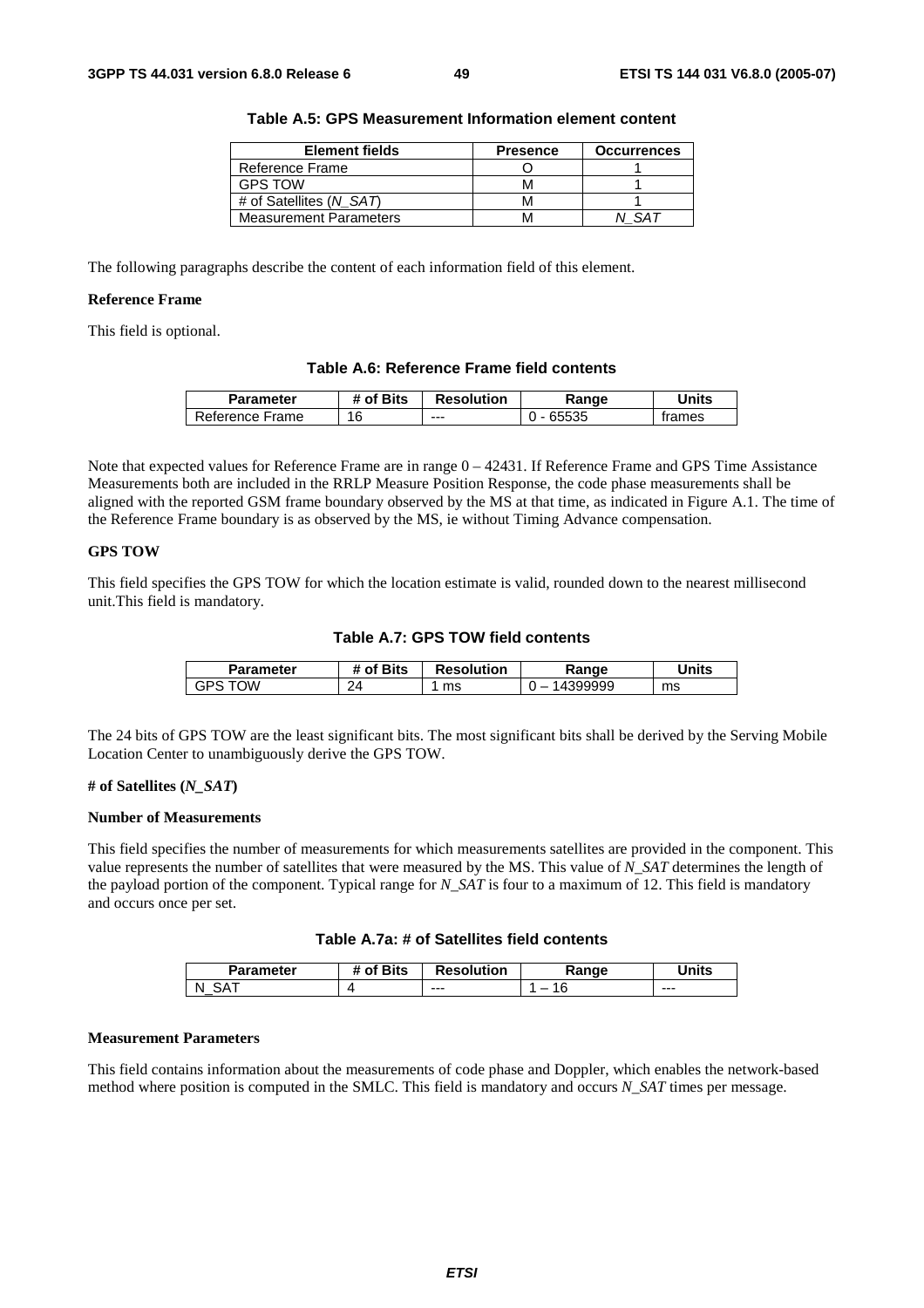| <b>Parameter</b>        | # of Bits      | <b>Resolution</b> | Range               | <b>Units</b> |
|-------------------------|----------------|-------------------|---------------------|--------------|
| Satellite ID            | 6              | $- - -$           | $0 - 63$            | $- - -$      |
| C/N <sub>o</sub>        | 6              |                   | $0 - 63$            | dB-Hz        |
| Doppler                 | 16             | 0.2               | ±6553.6             | Hz           |
| <b>Whole Chips</b>      | 10             |                   | $0 - 1022$          | chips        |
| <b>Fractional Chips</b> | 11             | $2^{-10}$         | $0 - (1 - 2^{-10})$ | chips        |
| Multipath Indicator     | $\overline{2}$ | see Table A.9     | TBD                 | $---$        |
| Pseudorange RMS         | 6              | 3 bit mantissa    | $0.5 - 112$         | m            |
| Error                   |                | 3 bit exp         |                     |              |

**Table A.8: Measurement Parameters field contents** 

#### **Satellite ID**

This field identifies the particular satellite for which the measurement data is valid. This values  $0 - 63$  represent satellite PRNs  $1 - 64$ , respectively.

#### $C/N_0$

This field contains the estimate of the carrier-to-noise ratio of the received signal from the particular satellite used in the measurement. It is given in whole dBs and has a range of 0 to 63. Typical levels observed by MS-based GPS units will be in the range of 20 dB to 50 dB.

#### **Doppler**

This field contains the Doppler measured by the MS for the particular satellite signal. This information can be used to compute the 3-D velocity of the MS. The Doppler range is sufficient to cover the potential range of values measured by the MS.

#### **Whole Chips**

This field contains the whole value of the code-phase measurement made by the MS for the particular satellite signal at the time of measurement, in units of 1 GPS chip in the range from 0 to 1022 chips, where increasing binary values of the field signify increasing measured pseudoranges. The code phase measurement is divided into two fields, 'Whole Chips' and 'Fractional Chips'.

#### **Fractional Chips**

This field contains the fractional value of the code-phase measurement made by the MS for the particular satellite signal at the time of measurement. The resolution of the fractional portion is approximately 0,3 m.

NOTE: The actual ASN.1 coding of this field reserves 11 bits for legacy compatibility. Only the 10 least significant bits are actually required to code the values (0..1023)

#### **Multipath Indicator**

This field contains the Multipath Indicator value. This parameter is specified according to the representation described in table A.9.

|  | Table A.9: Multipath Indicator values and associated indications |
|--|------------------------------------------------------------------|
|--|------------------------------------------------------------------|

| Value | <b>Multipath Indication</b>     |  |  |
|-------|---------------------------------|--|--|
| 00    | Not measured                    |  |  |
| 01    | Low, MP error $<$ 5m            |  |  |
| 10    | Medium, $5m < MP$ error $<$ 43m |  |  |
| 11    | High, MP error $>$ 43m          |  |  |

Range:  $0 - 3$ 

#### **Pseudorange RMS Error**

This field contains a Pseudorange RMS Error value.

Range: 0,5 m to 112 m

NOTE: This parameter is specified according to a floating-point representation as described in Table A.10.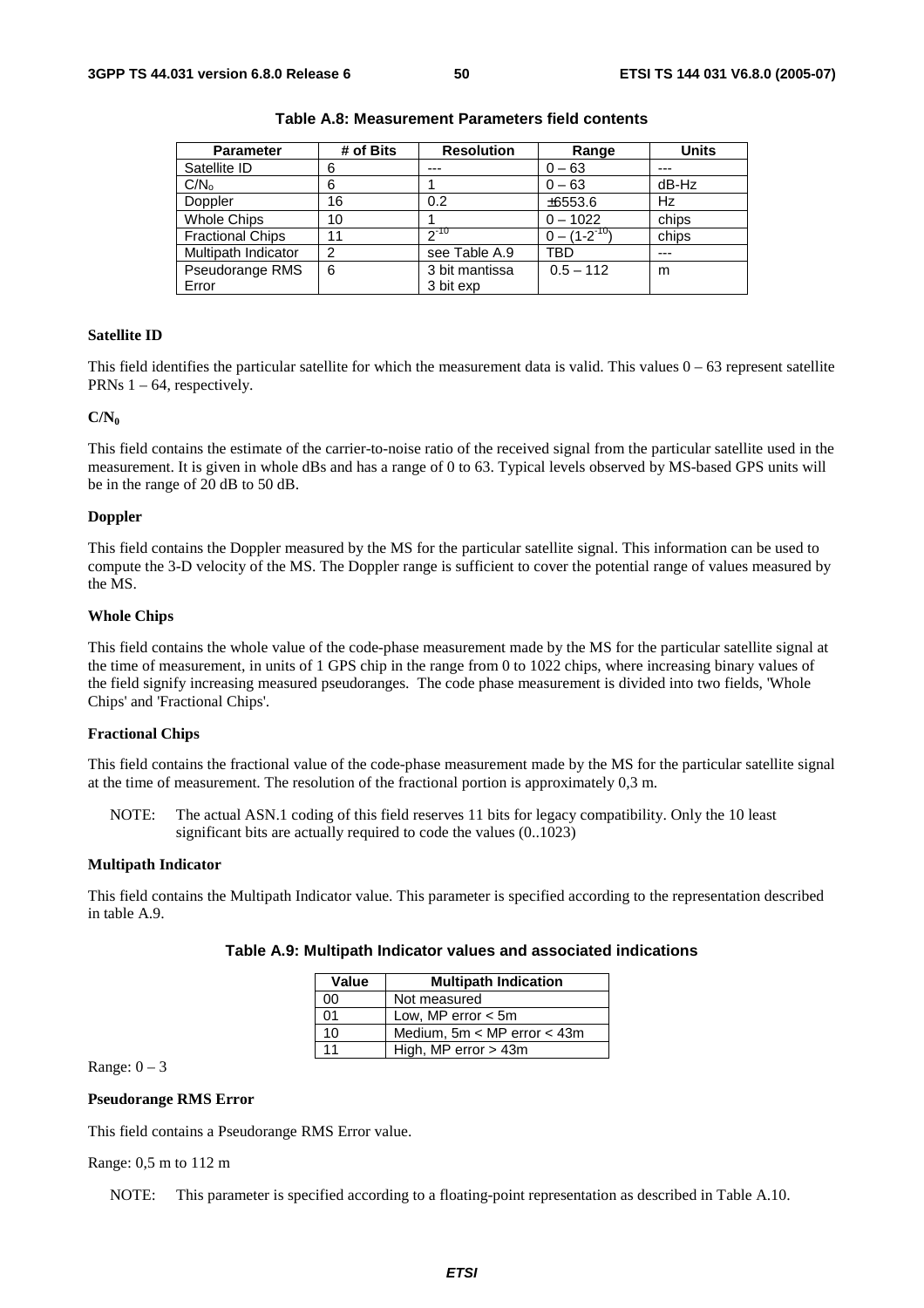| <b>Index</b> | <b>Mantissa</b> | <b>Exponent</b> | Floating-Point value, x <sub>i</sub> | Pseudorange<br>value, P  |
|--------------|-----------------|-----------------|--------------------------------------|--------------------------|
|              | 000             | 000             | 0.5                                  | P < 0.5                  |
|              | 001             | 000             | 0.5625                               | $0.5 \leq P \leq 0.5625$ |
|              |                 |                 | $0.5*(1 + x/8)*2^y$                  | $x_{i-1}$ <= P < $x_i$   |
| 62           | 110             | 111             | 112                                  | $104 \leq P \leq 112$    |
| 63           | 111             | 111             | $- -$                                | $112 \le P$              |

**Table A.10: Pseudorange RMS Error representation** 

### A.3.2.6 Location Information Error Element

The purpose of Location Information Error element is to provide the indication of error and the reason for it, when the MS can not perform the required location or the network can not determine the position estimate. The element may also indicate what further assistance data may be needed by the target MS to produce a successful location estimate or location measurements. This element is optional. This element has the following fields.

#### **Error Reason**

This field indicates the reason for error. This field is mandatory.

| '0'      | Undefined error.                                                                   |
|----------|------------------------------------------------------------------------------------|
| -'1':    | There were not enough BTSs to be received when performing mobile based E-OTD.      |
| $'2$ :   | There were not enough GPS satellites to be received, when performing GPS location. |
| $'3'$ :  | E-OTD location calculation assistance data missing.                                |
| $'4$ :   | E-OTD assistance data missing.                                                     |
| $'5$ :   | GPS location calculation assistance data missing.                                  |
| $'6$ :   | GPS assistance data missing.                                                       |
| $'7$ :   | Requested method not supported.                                                    |
| '8       | Location request not processed.                                                    |
| 'Q':     | Reference BTS for GPS is not the serving BTS.                                      |
| $'10'$ : | Reference BTS for E-OTD is not the serving BTS.                                    |

#### **Additional Assistance Data**

This field is optional. Its presence indicates that the target MS will retain assistance data already sent by the SMLC. The SMLC may send further assistance data for any new location attempt but need not resend previous assistance data. The field may contain the following:

GPS Assistance Data: Necessary additional GPS assistance data (structure and encoding as for the GPS Assistance Data IE in 3GPP TS 49.031 excluding the IEI and length octets)

### A.3.2.6a GPS Time Assistance Measurements Element

This IE contains measurements that are used to define an accurate relation between GSM and GPS time or to provide additional GPS TOW information for MS Assisted A-GPS. The contents are shown in Table A.10a, and the individual fields are described subsequently.

#### **Table A.10a: GPS Time Assistance Measurements Information element content**

| <b>Element fields</b>                 | <b>Presence</b> |
|---------------------------------------|-----------------|
| Reference Frame MSB                   |                 |
| <b>GPS TOW Subms</b>                  |                 |
| Delta TOW                             |                 |
| <b>GPS Reference Time Uncertainty</b> |                 |

#### **Reference Frame MSB**

This field shall be included when GPS-GSM time association is provided for either MS Based A-GPS or MS Assisted A-GPS. It indicates the Most Significant Bits (MSBs) of the frame number of the reference BTS corresponding to the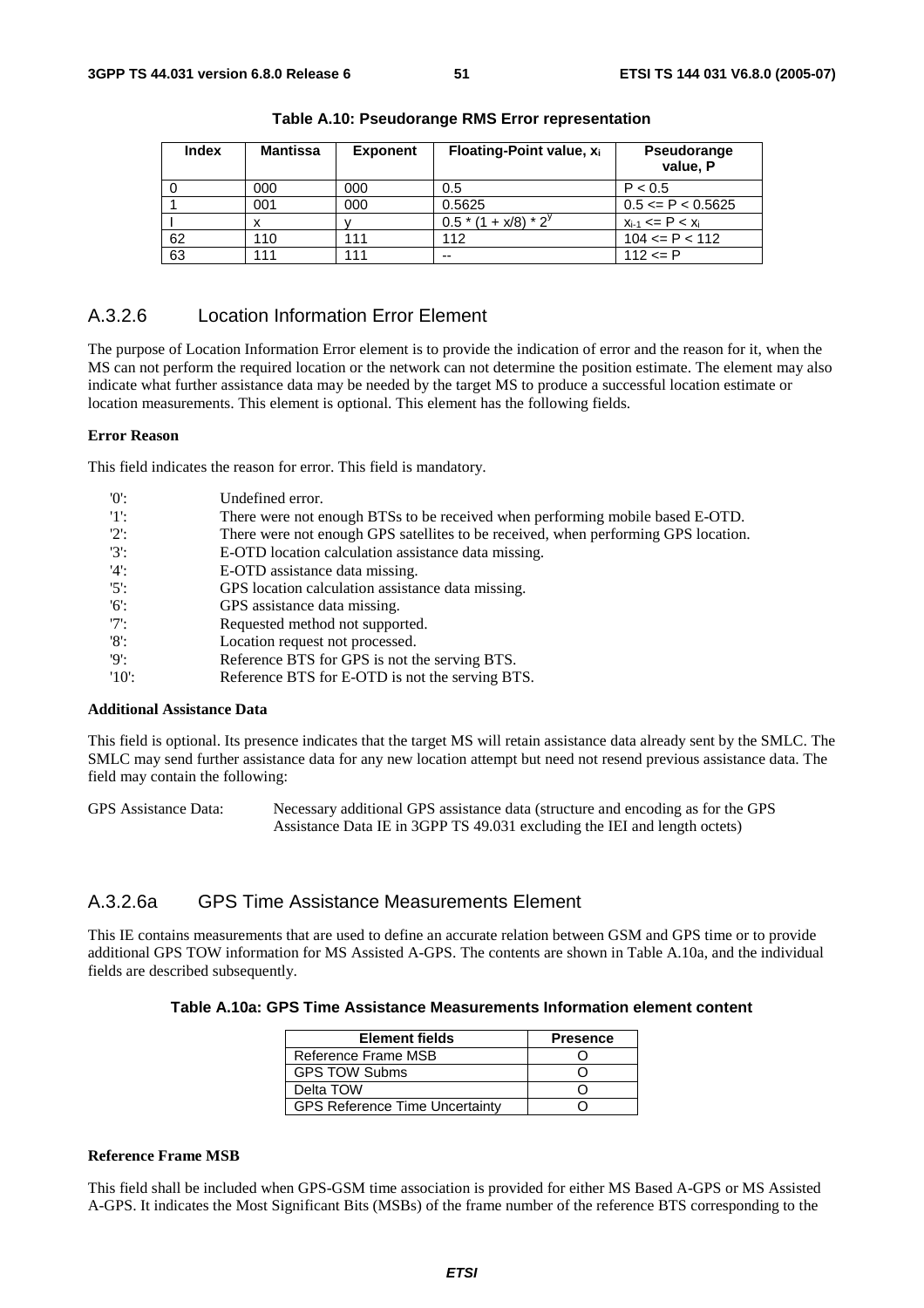#### **3GPP TS 44.031 version 6.8.0 Release 6 52 ETSI TS 144 031 V6.8.0 (2005-07)**

GPS measurement or location estimate. Starting from the complete GSM frame number denoted FN, the MS calculates Reference Frame MSB as

Reference Frame  $MSB = floor(FN/42432)$ 

The complete GSM frame number FN can then be reconstructed in the SMLC by combining the fields Reference Frame with Reference Frame MSB in the following way

FN = Reference Frame MSB\*42432+Reference Frame

Range: 0-63

#### **GPS TOW Subms**

This field is only applicable for MS-Based A-GPS. This field indicates in units of 100ns the submillisecond part of the GPS time of measurement. This field together with the GPS TOW field in the Location Information Element provides a more accurate time stamp of the location estimate for MS based AGPS Expressed in units of microseconds. The precise GPS time of measurements in milliseconds is thus equal to

#### GPS TOW + 0.0001\*GPS TOW Subms

The estimation of precise GPS time of measurement using AGPS is vulnerable to millisecond ambiguities. Therefore the MS shall only report this field when it is confident that any millisecond ambiguities have been avoided.

Range: 0-9999

#### **Delta TOW**

This field is only applicable for MS-Assisted A-GPS. This field specifies the difference in milliseconds between the GPS TOW reported in the GPS Measurement Information Element and the millisecond part of the SV time tsv\_1 of the first SV in the list reported from the MS. Figure A.1 shows an example of Delta TOW calculation. The Delta TOW is defined as Delta  $TOW = GPS$  TOW - fix(tsv\_1)

where fix() denotes rounding to the nearest integer towards zero. The estimation of tsv\_1 which forms the basis for the calculation of Delta TOW is vulnerable to millisecond ambiguities. Therefore the MS shall only report this field when it is confident that the correct millisecond event has been recovered.

Range: 0-127

#### **GPS Reference Time Uncertainty**

This element is optional. It provides the accuracy of the relation GPS and GSM time in the Location Information or GPS Measurement Information Element when GPS-GSM time association is provided. For MS Assisted A-GPS when GPS-GSM time association is not provided, even if GPS Time Assistance Measurement Request is not included in the Measure Position Request, this element can be included to provide the accuracy of the reported GPS TOW. The interval, range and treatment is as described in sub-clause 2.2.4b.

### A.3.2.7 Extended Reference IE

This IE shall be included in any Measure Position Response if and only if an Extended Reference IE was received in the corresponding previous Measure Position Request message.

NOTE: For reasons of backward compatibility, a Release 4 or earlier MS will not include this IE.

The Extended Reference IE contains the following elements.

- SMLC code: an integer in the range 0-63. The value returned by a target MS in a Measure Position Response shall equal the value received from the SMLC in the earlier Measure Position Request.
- Transaction ID: an integer in the range 0-262143 distinguishing different RRLP transactions in different MSs currently being served by the same SMLC. The value returned by a target MS in a Measure Position Response shall equal the value received from the SMLC in the earlier Measure Position Request.

When an MS employs pseudo-segmentation to return an RRLP response, the same Extended Reference IE shall be included in each RRLP Measure Position Response component.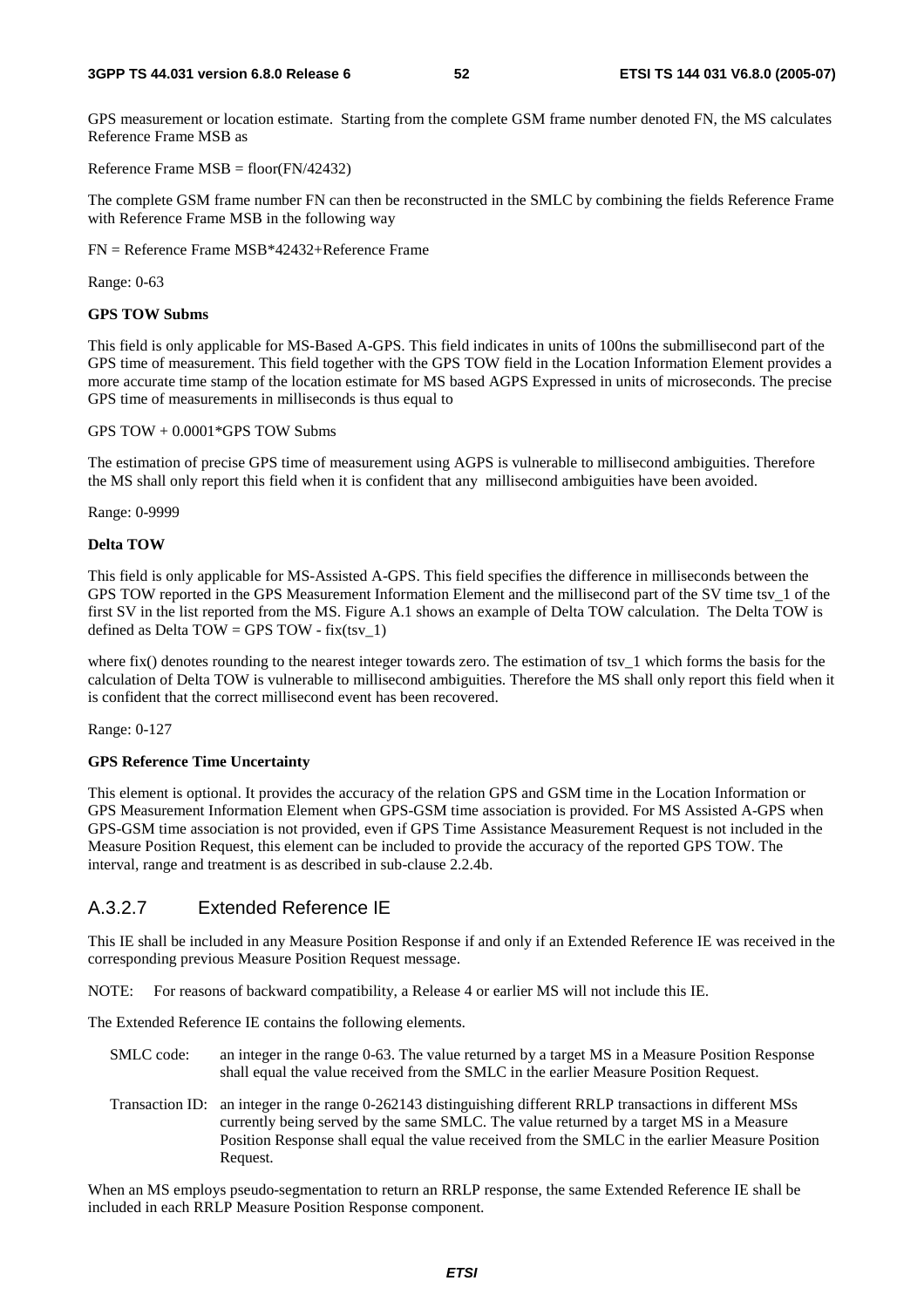### A.3.2.8 Uplink RRLP Pseudo Segmentation Indication

This element is included by the MS when up-link RRLP pseudo-segmentation is used. In the first segment, "first of many" is indicated and in the second "second of many" is indicated. It is not included when up-link pseudosegmentation is not used.

# A.4 Assistance Data

### A.4.1 General

The Assistance Data is a RRLP component from the network to the MS. It is used by the network to provide assistance data to enable MS-based E-OTD or MS-based Assisted GPS capabilities in the MS and may be used to help support MS-assisted E-OTD and MS-assisted Assisted GPS. It contains the following elements.

| <b>Element</b>                        | <b>Type/Reference</b>      | <b>Presence</b> |
|---------------------------------------|----------------------------|-----------------|
| E-OTD Reference BTS for               | E-OTD Reference BTS        | C               |
| Assistance Data                       | for Assistance Data 2.2.3  |                 |
| E-OTD Measurement Assistance          | E-OTD Measurement          | C               |
| Data                                  | Assistance Data 2.2.4      |                 |
| E-OTD Measurement Assistance          | E-OTD Measurement          | C               |
| Data for System Information List      | Assistance Data for        |                 |
|                                       | System Information List    |                 |
|                                       | 2.2.5                      |                 |
| <b>GPS Assistance Data</b>            | <b>GPS Assistance Data</b> | С               |
|                                       | 4.2.4                      |                 |
| GPS Time Assistance Measurement       | <b>GPS Time Assistance</b> | ∩               |
| Request                               | Measurement Request        |                 |
|                                       | 4.2.4a                     |                 |
| <b>GPS Reference Time Uncertainty</b> | <b>GPS Reference Time</b>  | ∩               |
|                                       | Uncertainty 4.2.4b         |                 |
| More Assistance Data To Be Sent       | More Assistance Data To    | C               |
|                                       | Be Sent 4.2.5              |                 |
| <b>Extended Reference</b>             | <b>Extended Reference</b>  | C               |
|                                       | 2.2.5                      |                 |

#### **Table A.11: Assistance Data component content**

### A.4.2 Elements

#### A.4.2.1 E-OTD Reference BTS for Assistance Data Element

This element is conditional. It is as described in sub-clause 2.2.3. If the network can provide assistance data, and data for E-OTD has been requested, this element is included.

#### A.4.2.2 E-OTD Measurement Assistance Data Element

This element is conditional. It is as described in sub-clause 2.2.4. If the network can provide assistance data, and data for E-OTD has been requested, this element is included.

#### A.4.2.3 E-OTD Measurement Assistance Data for System Information List Element

This element is conditional. It is as described in sub-clause 2.2.5. If the network can provide assistance data, and data for E-OTD has been requested, this element is included.

### A.4.2.4 GPS Assistance Data Element

The GPS Assistance Data element contains a single GPS assistance message that supports both MS-assisted and MSbased GPS methods. This element can contain one or more of the fields listed in table A.12 below, which support both MS-assisted and MS-based GPS methods. As table A.12 shows, all fields are optional.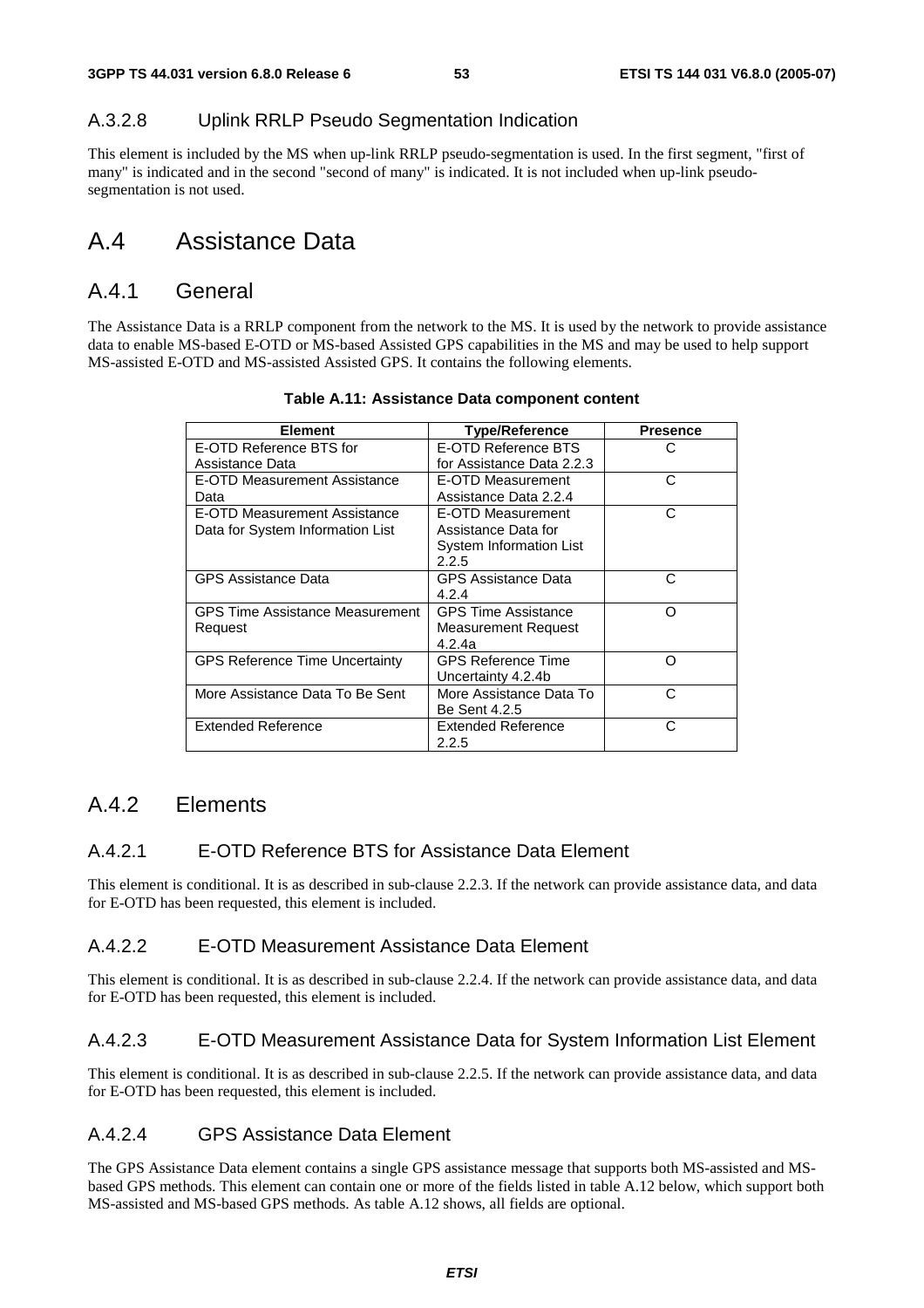Note that certain types of GPS Assistance data may be derived, wholly or partially, from other types of GPS Assistance data.

In addition, an Integrity Monitor (IM) shall detect unhealthy (e.g., failed/failing) satellites and also shall inform users of measurement quality in DGPS modes when satellites are healthy. Excessively large pseudo range errors, as evidenced by the magnitude of the corresponding DGPS correction, shall be used to detect failed satellites. Unhealthy satellites should be detected within 10 seconds of the occurrence of the satellite failure. When unhealthy (e.g., failed/failing) satellites are detected, the assistance and/or DGPS correction data shall not be supplied for these satellites. When the error in the IM computed position is excessive for solutions based upon healthy satellites only, DGPS users shall be informed of measurement quality through the supplied UDRE values. After bad satellites have been indicated in the Real Time Integrity field, if the satellites return to healthy condition for some period of time, the indications for them shall be removed from this field.

| <b>Parameter</b>              | <b>Presence</b> | <b>Repetition</b> |
|-------------------------------|-----------------|-------------------|
| Reference Time                |                 | Yes               |
| Reference Location            |                 | No                |
| <b>DGPS Corrections</b>       |                 | Yes               |
| Navigation Model              |                 | Yes               |
| Ionospheric Model             |                 | No                |
| <b>UTC Model</b>              |                 | No                |
| Almanac                       |                 | Yes               |
| <b>Acquisition Assistance</b> |                 | Yes               |
| Real-Time Integrity           |                 | Yes               |

**Table A.12: Fields in the GPS Assistance Data element** 

When RRLP pseudo-segmentation is used, Table A.12 indicates which parameters may be repeated in more than one RRLP segment in order to provide data for multiple satellites. When any such parameter appears in more than one segment, the following rules shall apply.

- 1. There shall be no repetition of data for the same satellite.
- 2. Optional and conditional elements in the parameter not associated with a particular satellite shall each appear in at most one RRLP segment.
- 3. Any mandatory element not associated with a particular satellite shall assume consistent values in the case of an element related to current GPS time and the same value otherwise.
- 4. The maximum number of satellites defined in sub-clause 5.1 for which data can be included for any parameter in one RRLP segment shall apply also when counted over all RRLP segments.

#### **Reference Time**

These fields specify the relationship between GPS time and air-interface timing of the BTS transmission in the reference cell. These fields occur once per message; some are mandatory and some are conditional, as shown in table A.14. Note that Reference Time may also be present within the Acquisition Assistance parameter. In such a case, the SMLC shall ensure consistency.

| <b>Parameter</b>                                                                         | # Bits   | <b>Scale</b><br><b>Factor</b> | Range              | <b>Units</b> | Incl.         |
|------------------------------------------------------------------------------------------|----------|-------------------------------|--------------------|--------------|---------------|
| <b>GPS Week</b>                                                                          | 10       |                               | $0 - 1023$         | weeks        | M             |
| <b>GPS TOW</b>                                                                           | 23       | 0.08                          | 0-604799.92        | sec          | м             |
| <b>BCCH Carrier</b>                                                                      | 10       |                               | $0 - 1023$         |              | $O$ (note 1)  |
| <b>BSIC</b>                                                                              | 6        |                               | $0 - 63$           | ---          | $O$ (note 1)  |
| <b>FNm</b>                                                                               | 21       |                               | $0 - (2^{27} - 1)$ | frames       | $O$ (note 1)  |
| TN                                                                                       | 3        |                               | $0 - 7$            | timeslots    | $O$ (note 1)  |
| <b>BN</b>                                                                                | 8        |                               | $0 - 156$          | bits         | (note 1)<br>O |
| <b>GPS TOW Assist</b>                                                                    | 24*N SAT | ---                           |                    | ---          | O             |
| NOTE 1: All of these fields shall be present together, or none of them shall be present. |          |                               |                    |              |               |

| Table A.14: Reference Time (Fields occurring once per message) |  |  |
|----------------------------------------------------------------|--|--|
|----------------------------------------------------------------|--|--|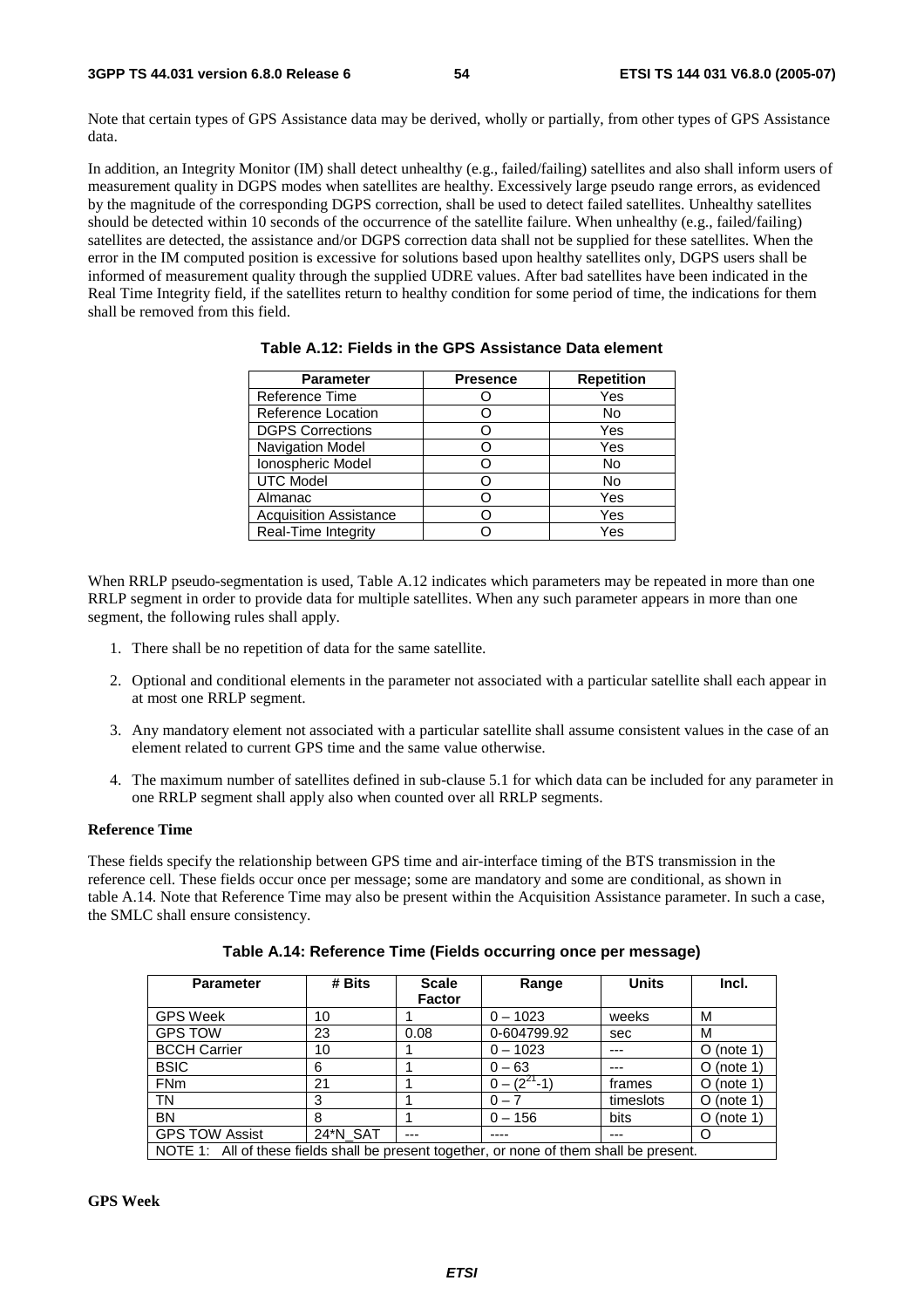This field specifies the GPS week number of the assistance being provided. GPS Week eliminates one-week ambiguities from the time of the GPS assistance. This field is mandatory.

#### **GPS TOW**

The GPS TOW (time-of-week) is a mandatory field and is specified with 80 msec resolution. When GSM Time Present is "1", GPS TOW and BCCH/BSIC/FNm/TN/BN IEs provide a valid relationship between GPS and GSM time, as seen at the approximate location of the MS, ie the propagation delay from BTS to MS shall be compensated for by the SMLC. Depending on implementation, the relation between GPS and GSM time may have varying accuracy. Therefore, the uncertainty of the timing relation may be provided in the optional field GPS Reference Time Uncertainty. If the propagation delay from BTS to MS is not accurately known, the SMLC shall use the best available approximation of the propagation delay and take the corresponding delay uncertainty into account in the calculation of the field GPS Reference Time Uncertainty. When GSM Time Present is "0", GPS TOW is an estimate of current GPS time of week at time of reception of the RRLP segment containing this data by the MS. The SMLC should achieve an accuracy of +/- 3 seconds for this estimate including allowing for the transmission delay between SMLC and MS of the RRLP segment containing GPS TOW. Note that the MS should further compensate GPS TOW for the time between the reception of the segment containing GPS TOW and the time when the GPS TOW field is used.

#### **BCCH Carrier/BSIC/FNm/TN/BN**

These fields specify the state of the GSM frame number, timeslot number, and bit number, respectively, of the reference BTS with the specified BCCH carrier and BSIC at the time that correspond to GPS TOW. The SMLC shall use the current serving BTS as the reference BTS. The frame number field is given modulo  $2^{21}$ , i.e., the MSB of the GSM frame number is truncated. The MS shall interpret FNm as the most recent of the two possible frame numbers that FNm could represent. The target MS has the option of rejecting a GPS position request or GPS assistance data if the reference BTS is not the serving BTS.

#### **GPS TOW Assist**

This field contains several fields in the Telemetry (TLM) Word and Handover Word (HOW) that are currently being broadcast by the respective GPS satellites. Combining this information with GPS TOW enables the MS to know the entire 1.2-second (60-bit) pattern of TLM and HOW that is transmitted at the start of each six-second subframe by the particular GPS satellite. This field contains information for each of N\_SAT satellites, and optional. The individual fields for each satellite in the message are shown in table A.15a.

| <b>Parameter</b>    | # Bits | <b>Scale</b><br><b>Factor</b> | Range                        | <b>Units</b>     | Incl. |
|---------------------|--------|-------------------------------|------------------------------|------------------|-------|
| SatID               |        | $---$                         | $0 - 63$                     | ---              | M     |
| <b>TLM Message</b>  | 14     | $- - -$                       | $0 - 16383$                  | <b>Bit field</b> | M     |
| Anti-Spoof          |        |                               | $0 - 1$                      | <b>Bit field</b> | M     |
| Alert               |        |                               | $\qquad \qquad \blacksquare$ | <b>Bit field</b> | M     |
| <b>TLM Reserved</b> |        | $--$                          | $0 - 3$                      | <b>Bit field</b> | M     |

**Table A.15a: GPS TOW Assist (Fields occurring N\_SAT times per message)** 

#### **SatID**

This field identifies the satellite for which the corrections are applicable. The values ranging from 0 to 63 represent satellite PRNs ranging from 1 to 64, respectively.

#### **TLM Message**

This field contains a 14-bit value representing the Telemetry Message (TLM) being broadcast by the GPS satellite identified by the particular SatID, with the MSB occurring first in the satellite transmission.

#### **Anti-Spoof/Alert**

These fields contain the Anti-Spoof and Alert flags that are being broadcast by the GPS satellite identified by SatID.

#### **TLM Reserved**

These fields contain the two reserved bits in the TLM Word being broadcast by the GPS satellite identified by SatID, with the MSB occurring first in the satellite transmission.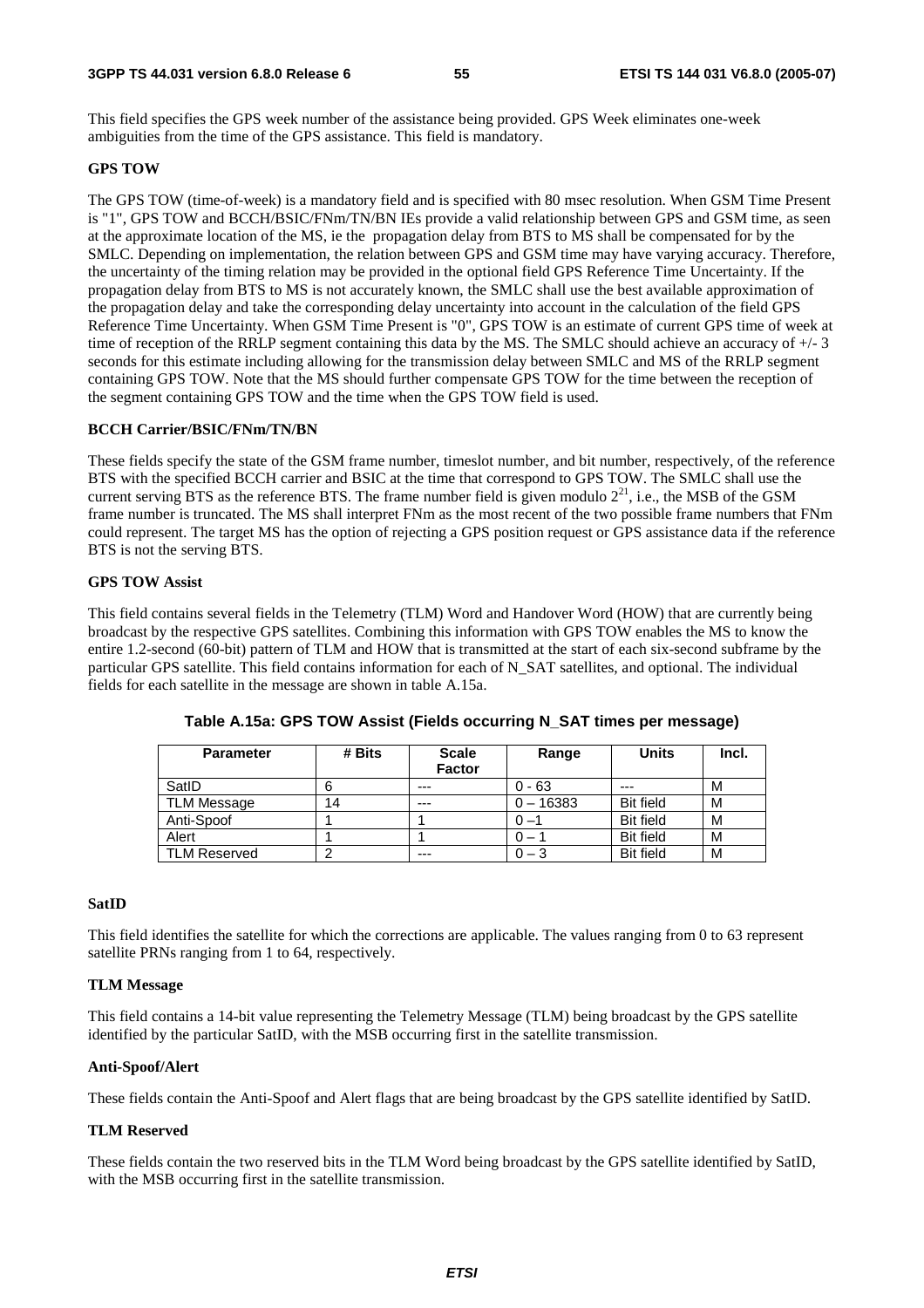#### **Reference Location**

The Reference Location field contains a 3-D location (with uncertainty) specified as per 3GPP TS 23.032. The purpose of this field is to provide the MS with a priori knowledge of its location in order to improve GPS receiver performance. The allowed shape is 3-D location with uncertainty (ellipsoid point with altitude and uncertainty ellipsoid).

#### **DGPS Corrections**

These fields specify the DGPS corrections to be used by the MS. All fields are mandatory when DGPS Corrections are present in the GPS Assistance Data.

| <b>Parameter</b> | # Bits                                      | <b>Scale Factor</b>                                         | Range        | <b>Units</b> | Incl. |  |  |  |
|------------------|---------------------------------------------|-------------------------------------------------------------|--------------|--------------|-------|--|--|--|
|                  | The following fields occur once per message |                                                             |              |              |       |  |  |  |
| <b>GPS TOW</b>   | 20                                          |                                                             | $0 - 604799$ | sec          | M     |  |  |  |
| Status/Health    | 3                                           |                                                             | $0 - 7$      | ---          | М     |  |  |  |
| N SAT            | 4                                           |                                                             | $1 - 16$     |              | M     |  |  |  |
|                  |                                             | The following fields occur once per satellite (N_SAT times) |              |              |       |  |  |  |
| SatID            | 6                                           |                                                             | $0 - 63$     | ---          | М     |  |  |  |
| <b>IODE</b>      | 8                                           |                                                             | $0 - 255$    | ---          | М     |  |  |  |
| <b>UDRE</b>      | 2                                           |                                                             | $0 - 3$      |              | м     |  |  |  |
| <b>PRC</b>       | 12                                          | 0.32                                                        | ±655.04      | meters       | М     |  |  |  |
| <b>RRC</b>       | 8                                           | 0.032                                                       | ±4.064       | meters/sec   | M     |  |  |  |
| Delta PRC2       | 8                                           |                                                             |              |              | M     |  |  |  |
| Delta RRC2       | 4                                           |                                                             |              |              | М     |  |  |  |
| Delta PRC3       | 8                                           |                                                             |              |              | М     |  |  |  |
| Delta RRC3       | 4                                           |                                                             |              |              | М     |  |  |  |

**Table A.15: DGPS Corrections** 

#### **GPS TOW**

This field indicates the baseline time for which the corrections are valid.

#### **Status/Health**

This field indicates the status of the differential corrections contained in the broadcast message. The values of this field and their respective meanings are shown below in table A.16.

| Code | <b>Indication</b>                  |
|------|------------------------------------|
| 000  | UDRE Scale Factor = $1.0$          |
| 001  | UDRE Scale Factor = $0.75$         |
| 010  | UDRE Scale Factor = $0.5$          |
| 011  | UDRE Scale Factor = $0.3$          |
| 100  | UDRE Scale Factor = $0.2$          |
| 101  | UDRE Scale Factor = $0.1$          |
| 110  | Reference Station Transmission Not |
|      | Monitored                          |
| 111  | Data is invalid - disregard        |

|  |  |  | Table A.16: Values of Status/Health IE |  |
|--|--|--|----------------------------------------|--|
|--|--|--|----------------------------------------|--|

The first six values in this field indicate valid differential corrections. When using the values described below, the "UDRE Scale Factor" value is applied to the UDRE values contained in the message. The purpose is to indicate an estimate in the amount of error in the corrections.

The value "110" indicates that the source of the differential corrections (e.g., reference station or external DGPS network) is currently not being monitored. The value "111" indicates that the corrections provided by the source are invalid, as judged by the source. In the later case, the message shall contain no corrections for individual satellites. Any MS that receives DGPS Corrections in a GPS Assistance Data IE shall contain the appropriate logic to properly interpret this condition and look for the next IE.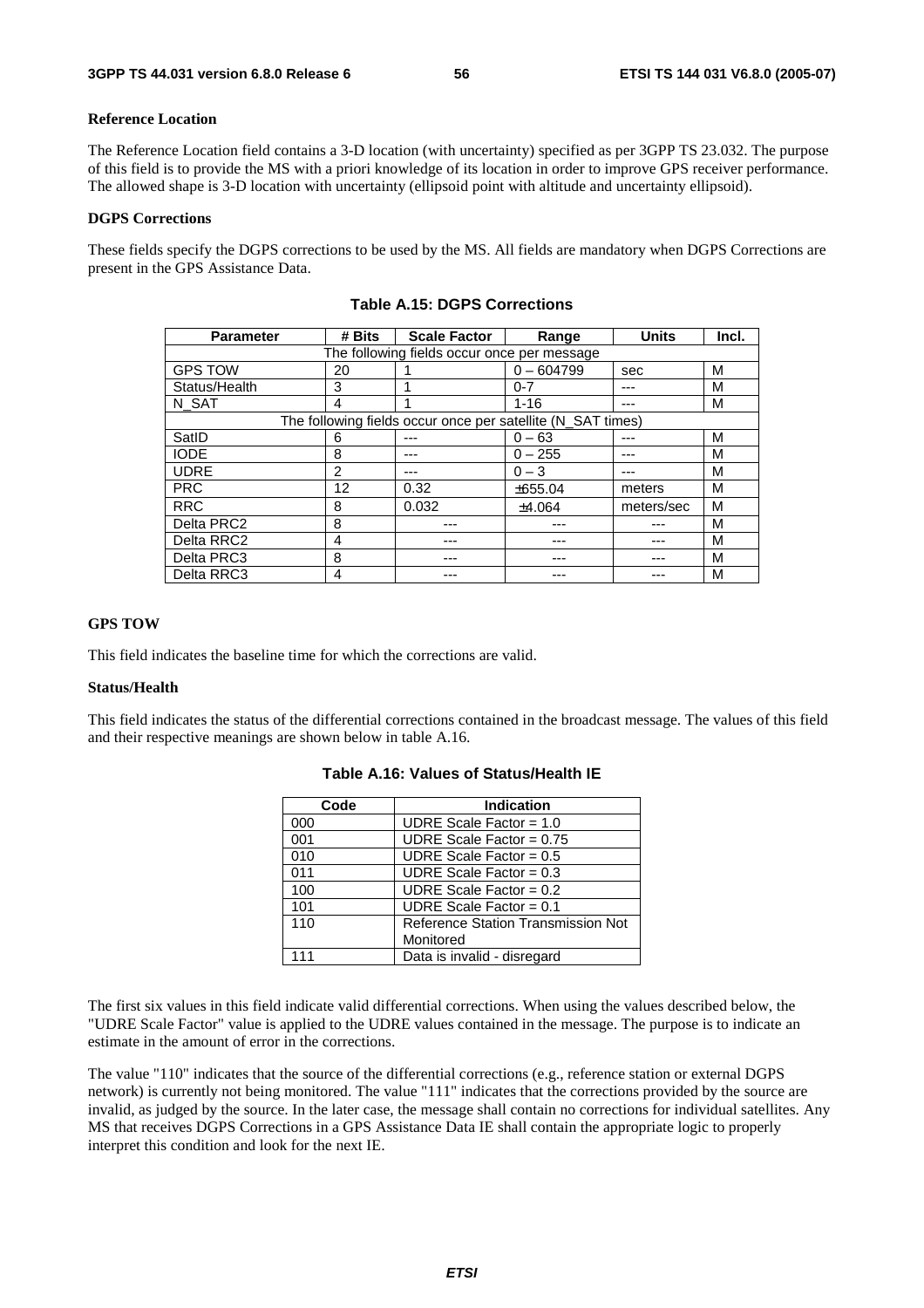#### **N\_SAT**

This field indicates the number of satellites for which differential corrections are available. Corrections for up to 16 satellites.

#### **SatID**

This field identifies the satellite for which the corrections are applicable. The values ranging from 0 to 63 represent satellite PRNs ranging from 1 to 64, respectively.

#### **IODE**

This IE is the sequence number for the ephemeris for the particular satellite. The MS can use this IE to determine if new ephemeris is used for calculating the corrections that are provided in the broadcast message. This eight-bit IE identifies a particular set of ephemeris data for a GPS satellite and may occupy the numerical range of [0, 255]. The transmitted IODE value will be different from any value transmitted by the GPS satellite during the preceding six hours. For more information about this field can be found from RTCM-SC104.

#### **User Differential Range Error (UDRE)**

This field provides an estimate of the uncertainty  $(1-\sigma)$  in the corrections for the particular satellite. The value in this field shall be multiplied by the UDRE Scale Factor in the common Corrections Status/Health field to determine the final UDRE estimate for the particular satellite. The meanings of the values for this field are described in table A.18.

| Value | <b>Indication</b>           |
|-------|-----------------------------|
| 00    | UDRE $\leq 1.0$ m           |
| 01    | 1.0 m $<$ UDRE $\leq$ 4.0 m |
| 10    | 4.0 m $<$ UDRE $\leq$ 8.0 m |
|       | $8.0 m <$ UDRE              |

**Table A.18: Values of UDRE IE** 

Each UDRE value shall be adjusted based on the operation of an Integrity Monitor (IM) function which exists at the network (SMLC, GPS server, or reference GPS receiver itself). Positioning errors derived at the IM which are excessive relative to DGPS expected accuracy levels shall be used to scale the UDRE values to produce consistency.

#### **Pseudo-Range Correction (PRC)**

This field indicates the correction to the pseudorange for the particular satellite at the GPS Reference Time, *t*0. The value of this field is given in meters (m) and the resolution is 0.32, as shown in table A.15 above. The method of calculating this field is described in 3GPP TS 29.002.

If the SMLC has received a request for GPS assistance data from an MS which included a request for the navigation models and DGPS (i.e., bit D and E are set to one in "Requested GPS Assistance Data, see 3GPP TS 49.031), the SMLC shall determine, for each satellite, if the navigation model stored by the MS is still suitable for use with DGPS corrections (also see navigation model update conditions right before Table A.19) and if so and if DGPS corrections are supported the SMLC should send DGPS corrections without including the navigation model.

The IODE value sent for a satellite shall always be the IODE value that corresponds to the navigation model for which the pseudo-range corrections are applicable.

The pseudo-range correction shall correspond to the available navigation model (the one already stored in and identified by the MS or the one included in the same procedure as the pseudo-range correction). The MS shall only use the PRC value when the IODE value received matches its available navigation model.

#### **Pseudo-Range Rate Correction (RRC)**

This field indicates the rate-of-change of the pseudorange correction for the particular satellite, using the satellite ephemeris identified by the IODE IE. The value of this field is given in meters per second (m/sec) and the resolution is 0.032, as shown in table A.15 above. For some time  $t_1 > t_0$ , the corrections for IODE are estimated by

 $PRC(t_{1, \text{IODE}}) = PRC(t_{0, \text{IODE}}) + RRC(t_{0, \text{IODE}}) \cdot (t_1 - t_0)$ ,

and the MS uses this to correct the pseudorange it measures at  $t_1$ ,  $PR_m(t_1 \text{ IODE})$ , by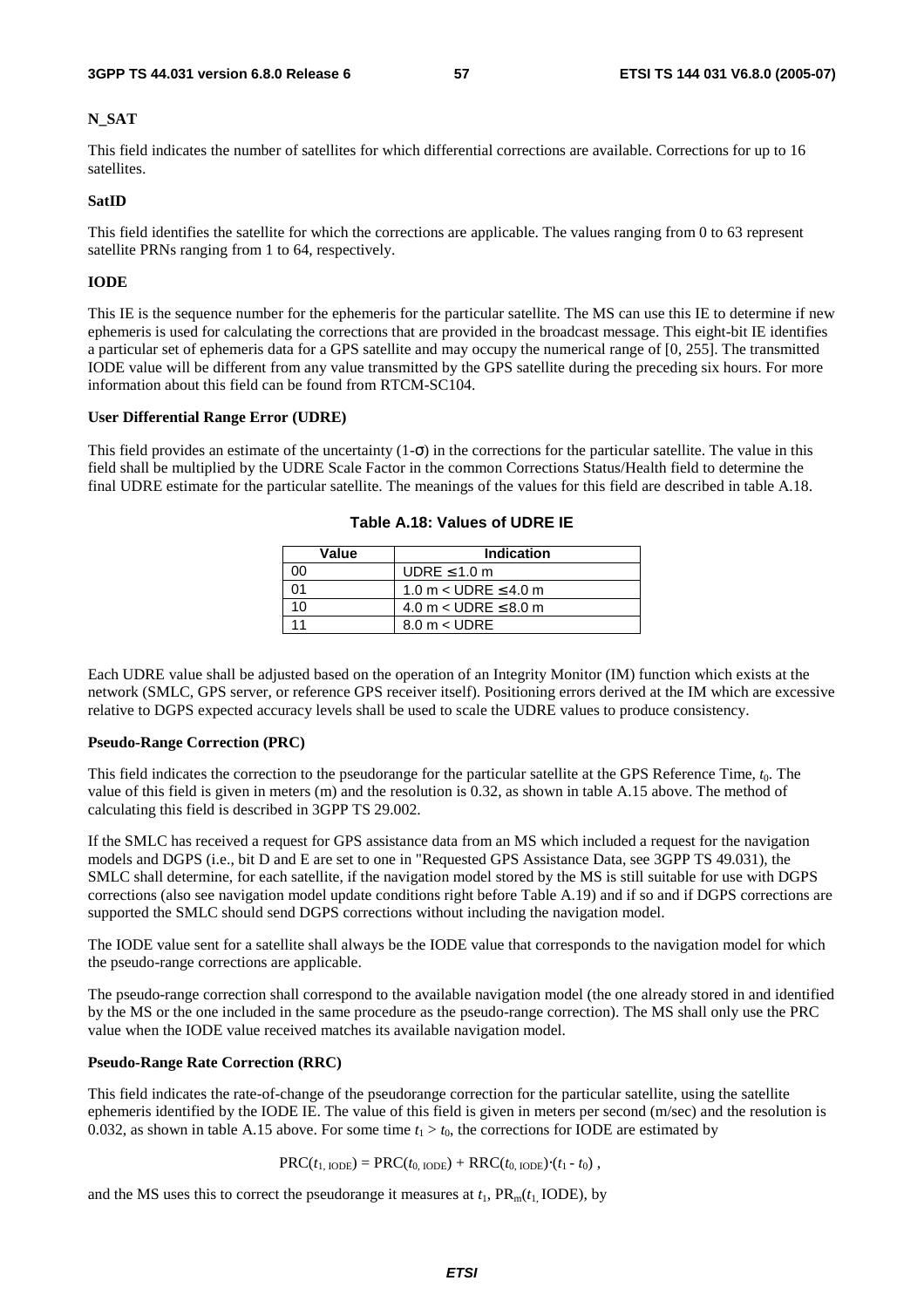$$
PR(t_{1,\text{IODE}}) = PR_{m}(t_{1,\text{IODE}}) + PRC(t_{1,\text{IODE}}).
$$

The SMLC shall always send the RRC value that corresponds to the PRC value that it sends (see above for details). The MS shall only use the RRC value when the IODE value received matches its available navigation model.

#### **Delta Pseudo-Range Correction 2 (Delta PRC2)**

This IE is not used. The sender shall set it to zero and the receiver shall ignore it.

#### **Delta Pseudo-Range Rate Correction 2 (Delta RRC2)**

This IE is not used. The sender shall set it to zero and the receiver shall ignore it.

#### **Delta Pseudo-Range Correction 3 (Delta PRC3)**

This IE is not used. The sender shall set it to zero and the receiver shall ignore it.

#### **Delta Pseudo-Range Rate Correction 3 (Delta RRC3)**

This IE is not used. The sender shall set it to zero and the receiver shall ignore it.

#### **Navigation Model**

This set of fields contains information required to manage the transfer of precise navigation data to the GPS-capable MS. In response to a request from an MS for GPS assistance data, the SMLC shall determine whether to send the navigation model for a particular satellite to an MS based upon factors like the T-Toe limit specified by the MS and any request from the MS for DGPS (also see above). This information includes control bit fields as well as satellite ephemeris and clock corrections. The individual fields are given in Table A.19 below, and the conditions for their presence is discussed below.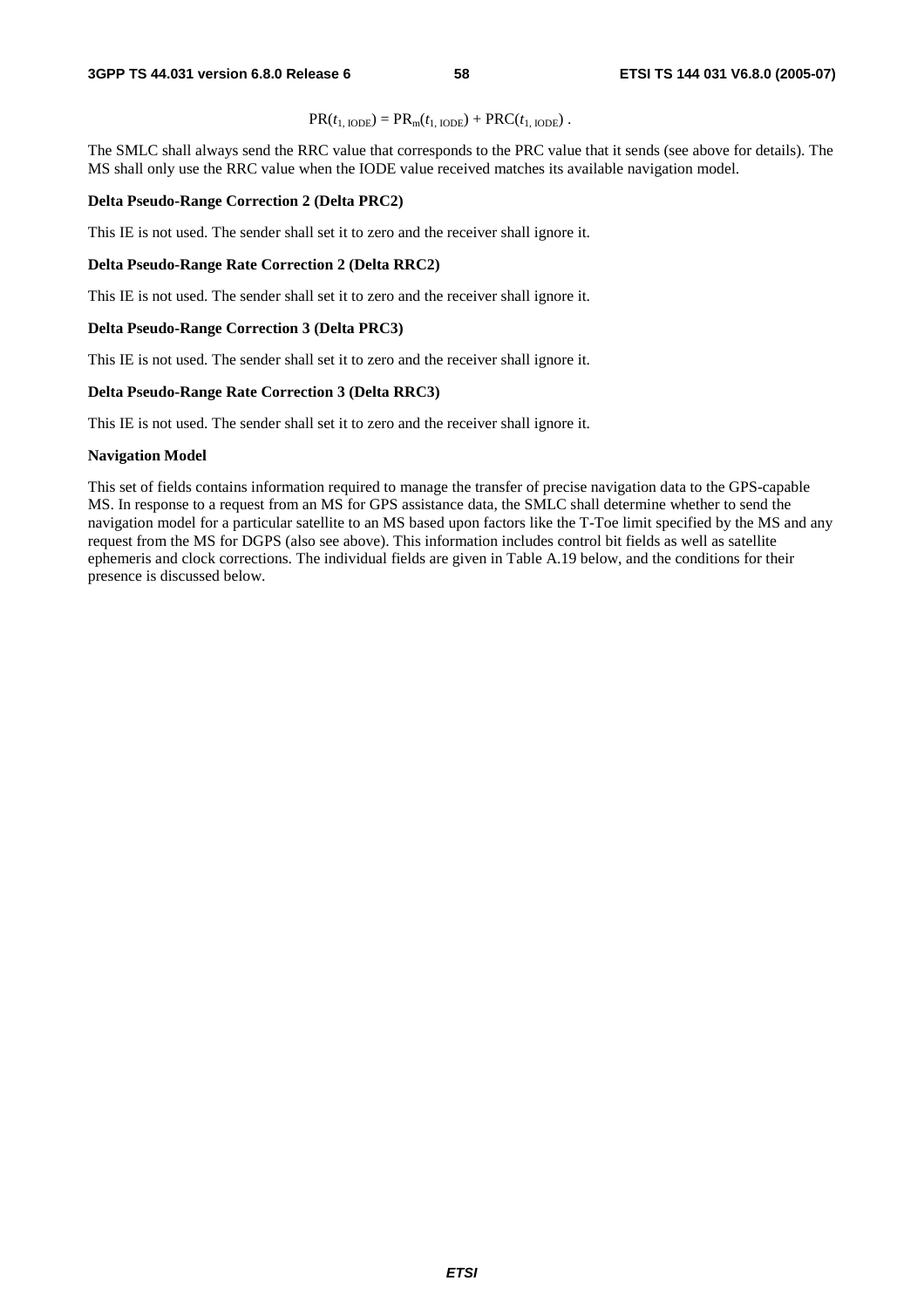| <b>Parameter</b>                      | # Bits          | <b>Scale</b><br><b>Factor</b>                  | <b>Units</b>                                                        | Incl.                            |
|---------------------------------------|-----------------|------------------------------------------------|---------------------------------------------------------------------|----------------------------------|
|                                       |                 |                                                | Navigation Model Flow Control (once per message)                    |                                  |
| Num_Sats_Total                        | $4^{(1)}$       | 1                                              |                                                                     | М                                |
|                                       |                 |                                                | Satellite and Format Identification (once per satellite)            |                                  |
| SatID                                 | $6^{(1)}$       | $---$                                          |                                                                     | М                                |
| <b>Satellite Status</b>               | $\overline{2}$  | $---$                                          | Boolean                                                             | M                                |
|                                       |                 |                                                | Satellite Navigation Model and Associated Bits (once per satellite) |                                  |
| C/A or P on L2                        | 2               | ---                                            | Boolean                                                             | C                                |
| <b>URA Index</b>                      | 4               | ---                                            | Boolean                                                             | Ć                                |
| SV Health                             | 6               | ---                                            | <b>Boolean</b>                                                      | $\overline{\text{c}}$            |
| <b>IODC</b>                           | $10^{(1)}$      | ---                                            | $---$                                                               | $\overline{\text{c}}$            |
| L <sub>2</sub> P Data Flag            | 1               | ---                                            | Boolean                                                             | $\overline{\text{c}}$            |
| SF 1 Reserved                         | 87              | ---                                            | $---$                                                               | $\overline{\text{c}}$            |
| $T_{GD}$                              | 8               |                                                | sec                                                                 | $\overline{\overline{\text{c}}}$ |
| $t_{\rm oc}$                          | $16^{(1)}$      |                                                | sec                                                                 | $\overline{C}$                   |
| af <sub>2</sub>                       | $\overline{8}$  | $\frac{2^{37}}{2^4}$<br>$\frac{2^{4}}{2^{55}}$ | sec/sec <sup>2</sup>                                                | $\overline{\rm c}$               |
| af <sub>1</sub>                       | 16              | $2^{-43}$                                      | sec/sec                                                             | $\overline{\rm c}$               |
| $af_0$                                | $\overline{22}$ | $\frac{1}{2}$ <sup>-31</sup>                   | sec                                                                 | $\overline{\text{c}}$            |
| $C_{rs}$                              | 16              | $\frac{1}{2}$ <sup>-5</sup>                    | meters                                                              | $\overline{\text{c}}$            |
| $\Delta n$                            | 16              | $\frac{1}{2}$ <sup>-43</sup>                   | semi-circles/sec                                                    | $\overline{\text{c}}$            |
| $M_0$                                 | $\overline{32}$ | $2^{-31}$                                      | semi-circles                                                        | $\overline{\text{c}}$            |
| $C_{\underline{\mathsf{uc}}}$         | 16              | $2^{-29}$                                      | radians                                                             | $\overline{\text{c}}$            |
| е                                     | $32^{(1)}$      | $2^{-33}$                                      | ---                                                                 | $\overline{\text{c}}$            |
| $C_{us}$                              | $\overline{16}$ | $2^{-29}$                                      | radians                                                             | $\overline{\text{c}}$            |
| $\overrightarrow{(\mathbf{A})}^{1/2}$ | $32^{(1)}$      | $2^{-19}$                                      | meters <sup>1/2</sup>                                               | $\overline{\text{c}}$            |
| $t_{oe}$                              | $16^{(1)}$      | 2 <sup>4</sup>                                 | sec                                                                 | $\overline{\rm c}$               |
| Fit Interval Flag                     | $\overline{1}$  | $\overline{a}$                                 | Boolean                                                             | $\overline{\text{c}}$            |
| <b>AODO</b>                           | $\overline{5}$  | 900                                            | sec                                                                 | $\overline{\text{c}}$            |
| $C_{ic}$                              | 16              | $2^{-29}$                                      | radians                                                             | $\overline{\text{c}}$            |
| OMEGA <sub>0</sub>                    | 32              | $2^{31}$                                       | semi-circles                                                        | $\overline{\text{c}}$            |
| $C_{is}$                              | 16              | $2^{-29}$                                      | radians                                                             | $\overline{\text{c}}$            |
| $i_0$                                 | 32              | $2^{-31}$                                      | semi-circles                                                        | C                                |
| $C_{rc}$                              | 16              | $2^{5}$                                        | meters                                                              | $\overline{\text{c}}$            |
| $\omega$                              | 32              | $2^{31}$                                       | semi-circles                                                        | $\overline{\rm c}$               |
| <b>OMEGAdot</b>                       | 24              | $2^{-43}$                                      | semi-circles/sec                                                    | $\overline{C}$                   |
| Idot                                  | 14              | $2^{-43}$                                      | semi-circles/sec                                                    | $\overline{\text{c}}$            |

**Table A.19: Navigation Model (per-satellite fields - (1) = Positive range only)** 

#### **Num\_Sats\_Total**

This field specifies the number of satellites that are included in the provided Navigation Model. A range of 1-16 is available. This field is mandatory when the Navigation Model field is included in the message.

#### **SatID**

This field identifies the satellite for which the assistance is applicable. This value is the same as the PRN number provided in the navigation message transmitted by the particular satellite. The range is 0 to 63, with 0-31 indicating GPS satellites 1-32, respectively, and 32-63 indicating satellites in future augmentation systems (e.g., WAAS or EGNOS). This field is mandatory for each included satellite.

#### **Satellite Status**

This field is a two-bit value that indicates the status of the Navigation Model for the particular satellite specified by SatID. This field is mandatory for each included satellite. The MS shall interpret the combinations of the two bits as follows.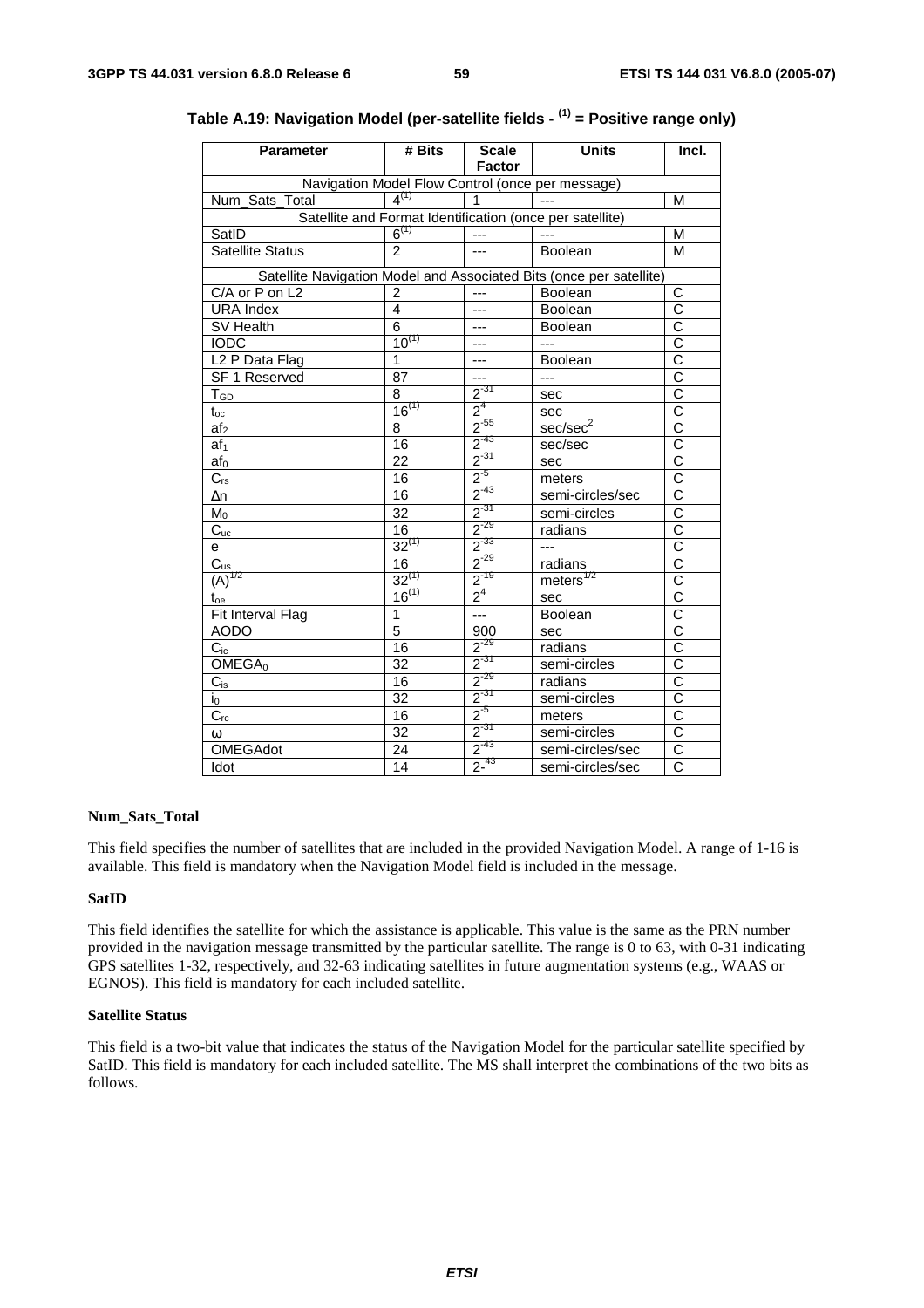| <b>MSB</b> | LSB | Interpretation                            |
|------------|-----|-------------------------------------------|
|            |     | New satellite, new Navigation Model       |
|            |     | Existing satellite, same Navigation Model |
|            |     | Existing satellite, new Navigation Model  |
|            |     | Reserved                                  |

**Table A.20: Satellite Status (per-satellite field)** 

This Satellite Navigation Model and associated bit fields include the parameters that accurately model the orbit and clock state of the particular satellite. For the particular satellite, these fields are conditional based on the value of Satellite Status for that satellite. The fields are absent when Satellite Status is "01", and present for all other values. The format for the ephemeris, clock corrections, and associate bits are specified in ICD-GPS-200.

#### **Ionospheric Model**

The Ionospheric Model contains fields needed to model the propagation delays of the GPS signals through the ionosphere. The information elements in this field are shown in table A.21. Proper use of these fields allows a single-frequency GPS receiver to remove approximately 50 % of the ionospheric delay from the range measurements. The Ionospheric Model is valid for the entire constellation and changes slowly relative to the Navigation Model. All of the fields must be included when Ionospheric Model is present.

| <b>Parameter</b> | # Bits | <b>Scale Factor</b> | <b>Units</b>                   | Incl. |
|------------------|--------|---------------------|--------------------------------|-------|
| $\alpha_0$       |        | $2^{-30}$           | seconds                        |       |
| $\alpha_1$       |        | $2^{27}$            | sec/semi-circle                |       |
| $\alpha_2$       |        | $2^{24}$            | sec/(semi-circle) <sup>4</sup> |       |
| $\alpha_3$       |        | $2^{-24}$           | sec/(semi-circle) <sup>®</sup> |       |
| $\beta_0$        |        |                     | seconds                        |       |
| $\beta_1$        | 8      | $2^{14}$            | sec/semi-circle                |       |
| $\beta_2$        | 8      | $7^{16}$            | $sec/(semi-circle)^2$          |       |
| $\beta_3$        |        | $2^{16}$            | $sec/(semi-circle)3$           |       |

**Table A.21: Ionospheric Model (occurs once per message, when present)** 

#### **UTC Model**

The UTC Model field contains a set of parameters needed to relate GPS time to Universal Time Coordinate (UTC). All of the fields in the UTC Model are mandatory when the field is present.

| <b>Parameter</b>          | # Bits | <b>Scale Factor</b> | <b>Units</b> | Incl. |
|---------------------------|--------|---------------------|--------------|-------|
| $A_1$                     | 24     | $2^{-50}$           | sec/sec      | C     |
| A <sub>0</sub>            | 32     | $2^{-30}$           | seconds      | C     |
| $t_{ot}$ <sup>(1)</sup>   | 8      | $2^{12}$            | seconds      | C     |
| $WN_t^{(1)}$              | 8      |                     | weeks        |       |
| $\Delta t_{LS}$           | 8      |                     | seconds      |       |
| $WN_{LSF}$ <sup>(1)</sup> | 8      |                     | weeks        |       |
| DN                        | 8      |                     | days         |       |
| $\Delta t_{\text{LSF}}$   | 8      |                     | seconds      |       |

#### **Table A.22: UTC Model (occurs once per message, when present per-satellite fields - (1) = Positive range only)**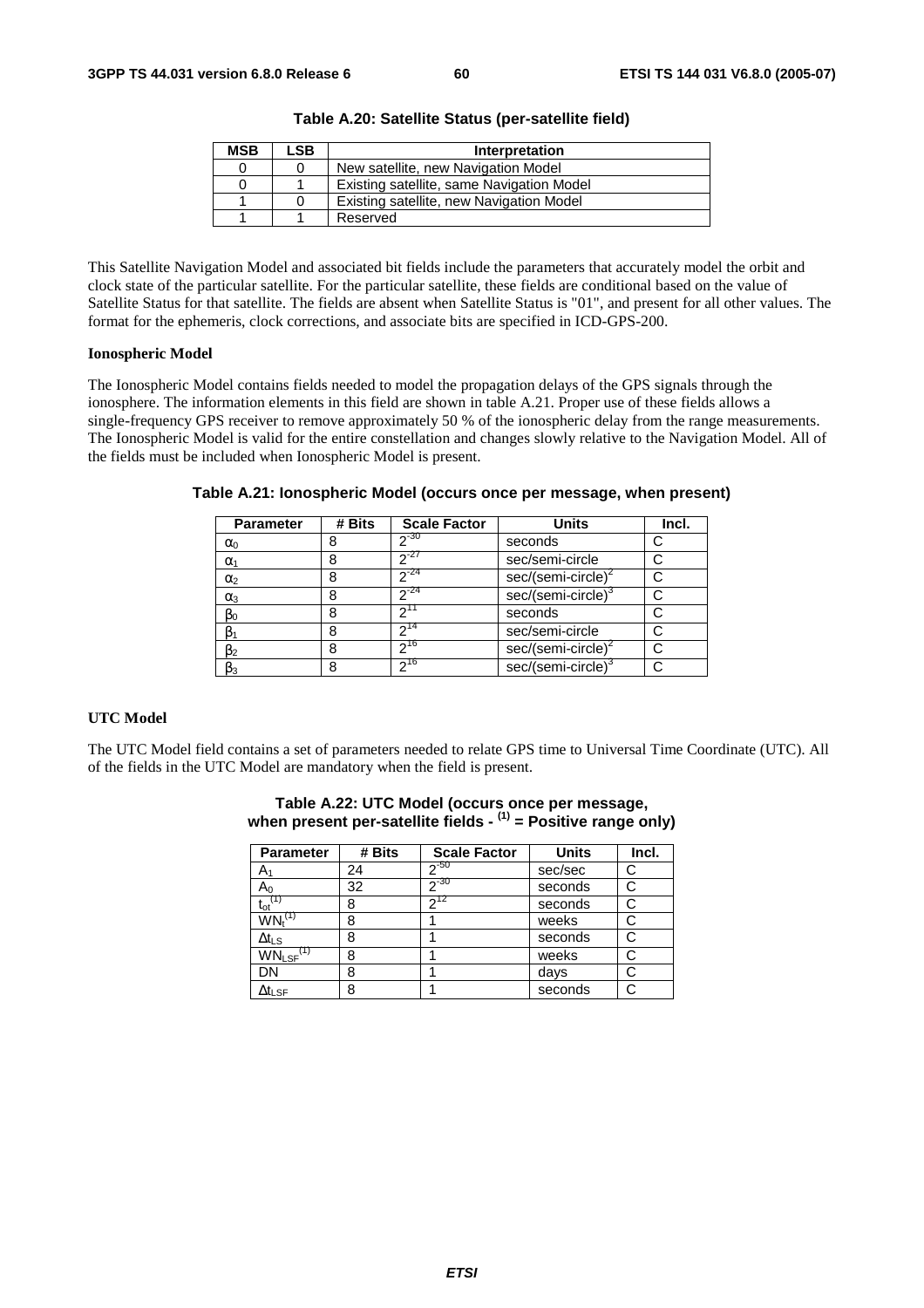#### **Almanac**

These fields specify the coarse, long-term model of the satellite positions and clocks. These fields are given in table A.23. With one exception (δi), these parameters are a subset of the ephemeris and clock correction parameters in the Navigation Model, although with reduced resolution and accuracy. The almanac model is useful for receiver tasks that require coarse accuracy, such as determining satellite visibility. The model is valid for up to one year, typically. Since it is a long-term model, the field should be provided for all satellites in the GPS constellation. All fields in the Almanac are mandatory when the Almanac is present. The fields  $t_{oa}$  and  $WN_a$  specify the GPS time-of-week and week number, respectively, that are the reference points for the Almanac parameters.

The Almanac also is useful as an acquisition aid for network-based GPS methods. Given a recent Almanac (< 3-4 weeks old), the MS only needs Reference Time and Reference Location information to quickly acquire the signals and return measurements to the network.

The Almanac also contains information about the health of that satellite as described in ICD-GPS-200. If this Alamanc has been captured from the satellite signal, the SV Health field represents the predicted satellite health at the time the GPS control segment uploaded the Almanac to the satellite. According to ICD-GPS-200, this health information may differ from the SV Health field in the Navigation Model (table A.19) due to different upload times.

The parameters Num Sats Total and SatID shall be interpreted in the same manner as described under table A19.

| <b>Parameter</b>                 | # Bits    | <b>Scale Factor</b>                           | <b>Units</b>     | Incl. |
|----------------------------------|-----------|-----------------------------------------------|------------------|-------|
|                                  |           | The following fields occur once per message   |                  |       |
| Num_Sats_Total                   | $6^{(1)}$ |                                               |                  | M     |
| WN <sub>a</sub>                  | $8^{(1)}$ |                                               | weeks            | М     |
|                                  |           | The following fields occur once per satellite |                  |       |
| SatID                            | $6^{(1)}$ |                                               |                  | M     |
| $e^{(1)}$                        | 16        | $2^{-21}$                                     | dimensionless    | M     |
| $\mathfrak{t}_{\text{oa}}^{(1)}$ | 8         | $2^{12}$                                      | sec              | M     |
| δi                               | 16        | $2^{-19}$                                     | semi-circles     | M     |
| <b>OMEGADOT</b>                  | 16        | $2^{-38}$                                     | semi-circles/sec | M     |
| SV Health                        | 8         |                                               | <b>Boolean</b>   | M     |
| $A^{1/2(1)}$                     | 24        | $2^{-11}$                                     | meters $^{1/2}$  | М     |
| OMEGA <sub>0</sub>               | 24        | $2^{-23}$                                     | semi-circles     | М     |
| ω                                | 24        | $2^{-23}$                                     | semi-circles     | M     |
| $M_0$                            | 24        | $2^{-23}$                                     | semi-circles     | M     |
| af <sub>0</sub>                  | 11        | $2^{-20}$                                     | seconds          | M     |
| af <sub>1</sub>                  | 11        | $2^{-38}$                                     | sec/sec          | M     |

#### **Table A.23: Almanac (per-satellite fields - (1) = Positive range only)**

#### **Acquisition Assistance**

The Acquisition Assistance field of the GPS Assistance Data Information Element contains parameters that enable fast acquisition of the GPS signals in network-based GPS positioning. Essentially, these parameters describe the range and derivatives from respective satellites to the Reference Location at the Reference Time. Table A.24 illustrates the assistance data occurring once per message and table A.25 illustrates the assistance data occurring per number of satellites for which acquisition assistance is being provided. Figure A.2 illustrates the relation between some of the fields.

This field is optional. The field would probably appear when the Method Type field of the Positioning Instructions IE is set to 0 (MS-Assisted) and the Positioning Methods field of the Position Instructions IE is set to 1 (GPS) or 2 (GPS or E-OTD).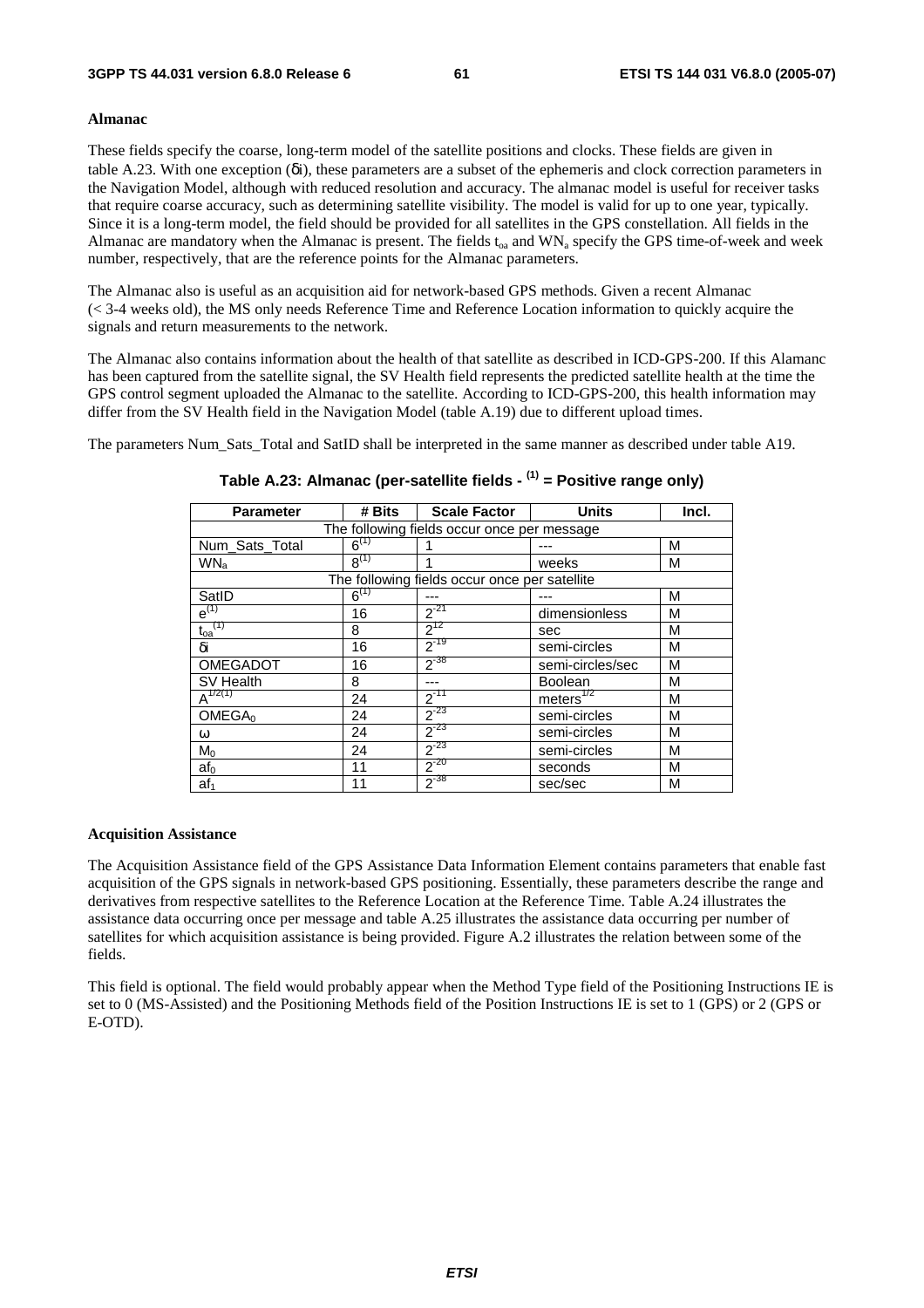| <b>Parameter</b>            |                     | Range                                                                           | <b>Bits</b> | <b>Resolution</b> | Incl. | <b>Notes</b> |
|-----------------------------|---------------------|---------------------------------------------------------------------------------|-------------|-------------------|-------|--------------|
| <b>Number of Satellites</b> |                     | $0 - 15$                                                                        |             |                   | М     |              |
| Reference Time              | <b>GPS TOW</b>      | $0 - 604799.92$ sec                                                             | 23          | $0.08$ sec        | M     |              |
|                             | <b>BCCH Carrier</b> | $0 - 1023$                                                                      | 10          |                   |       |              |
|                             | <b>BSIC</b>         | $0 - 63$                                                                        | 6           |                   |       |              |
|                             | Frame #             | $0 - 2097151$                                                                   | 21          |                   |       |              |
|                             | Timeslots #         | $0 - 7$                                                                         |             |                   |       |              |
|                             | Bit #               | $0 - 156$                                                                       |             |                   |       |              |
| NOTE:                       |                     | All of these field shall be present together, or none of them shall be present. |             |                   |       |              |

**Table A.24: GPS Acquisition Assist - Parameters appearing once per message** 

### **Table A.25: GPS Acquisition Assist - Parameters appearing [number of satellites] times per message**

| <b>Parameter</b>                                                                          | Range                      | <b>Bits</b> | <b>Resolution</b> | Incl.                 | <b>Notes</b> |
|-------------------------------------------------------------------------------------------|----------------------------|-------------|-------------------|-----------------------|--------------|
| SVID/PRNID                                                                                | $1 - 64(0 - 63)$           | 6           |                   | м                     |              |
| Doppler (0 <sup>th</sup> order term)                                                      | -5,120 Hz to 5,117.5 Hz    | 12          | $2.5$ Hz          | M                     |              |
| Doppler (1 <sup>st</sup> order term)                                                      | $-1.0 - 0.5$ Hz/sec.       | 6           | $1/42$ Hz/sec.    | Ω                     |              |
| <b>Doppler Uncertainty</b>                                                                | $12.5$ Hz $-$ 200 Hz       | 3           |                   | O                     |              |
|                                                                                           | $[2-n(200) Hz, n = 0 - 4]$ |             |                   |                       |              |
| Code Phase                                                                                | $0 - 1022$ chips           | 10          | 1 chip            | M                     |              |
| Integer Code Phase                                                                        | $0 - 19$                   | 5           | 1 C/A period      | м                     |              |
| <b>GPS Bit number</b>                                                                     | $0 - 3$                    | 2           |                   | м                     |              |
| Code Phase Search Window                                                                  | $1 - 192$ chips            | 4           |                   | м                     |              |
| Azimuth                                                                                   | $0 - 348.75$ deg           | 5           | 11.25 deg         | $\Omega$ <sup>2</sup> |              |
| Elevation                                                                                 | $0 - 78.75$ deg            | з           | 11.25 dea         | $\Omega^2$            |              |
| NOTE 1: Both of these fields shall be present together, or none of them shall be present. |                            |             |                   |                       |              |
| NOTE 2: Both of these fields shall be present together, or none of them shall be present. |                            |             |                   |                       |              |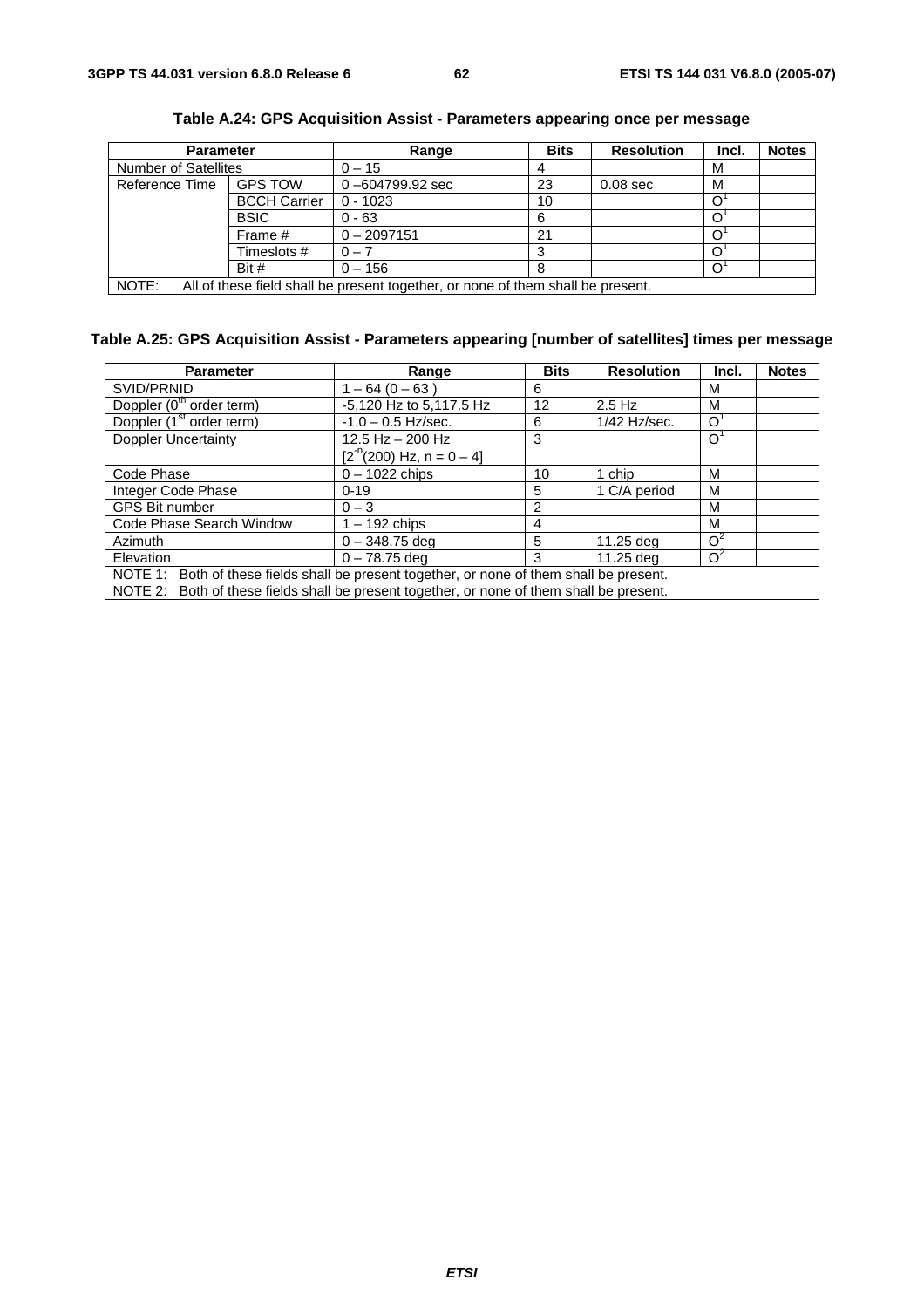

#### **Figure A.2. Exemplary calculations of Acquisition Assistance fields.**

This field indicates whether or not angle information is present in this message. The MS shall interpret a value of "1" to mean that angle (Azimuth and Elevation) information is present, and "0" to mean that it is not provided. This field is mandatory.

#### **Number of Satellites**

This field contains the number of satellites identified in this information element. This field is mandatory.

Range: 0 – 15

#### **Reference Time**

The Reference Time field of the GPS Acquisition Assistance Data IE specifies the relationship between GPS time and air-interface timing of the BTS transmission in the reference cell.

**GPS TOW** subfield specifies the GPS TOW for which the location estimate is valid. When the parameters BCCH Carrier/BSIC/Frame #/Timeslots #/Bit # are present, together with GPSTOW they provide a valid relationship between GPS and GSM time, as seen at the approximate location of the MS, ie the propagation delay from BTS to MS shall be compensated for by the SMLC. Depending on implementation, the relation between GPS and GSM time may have varying accuracy. The uncertainty of the timing relation may be provided in the optional field GPS Reference Time Uncertainty. If the propagation delay from BTS to MS is not accurately known, the SMLC shall use the best available approximation of the propagation delay and take the corresponding delay uncertainty into account in the calculation of the field GPS Reference Time Uncertainty. GPS TOW is mandatory when the GPS Acquisition Assistance Data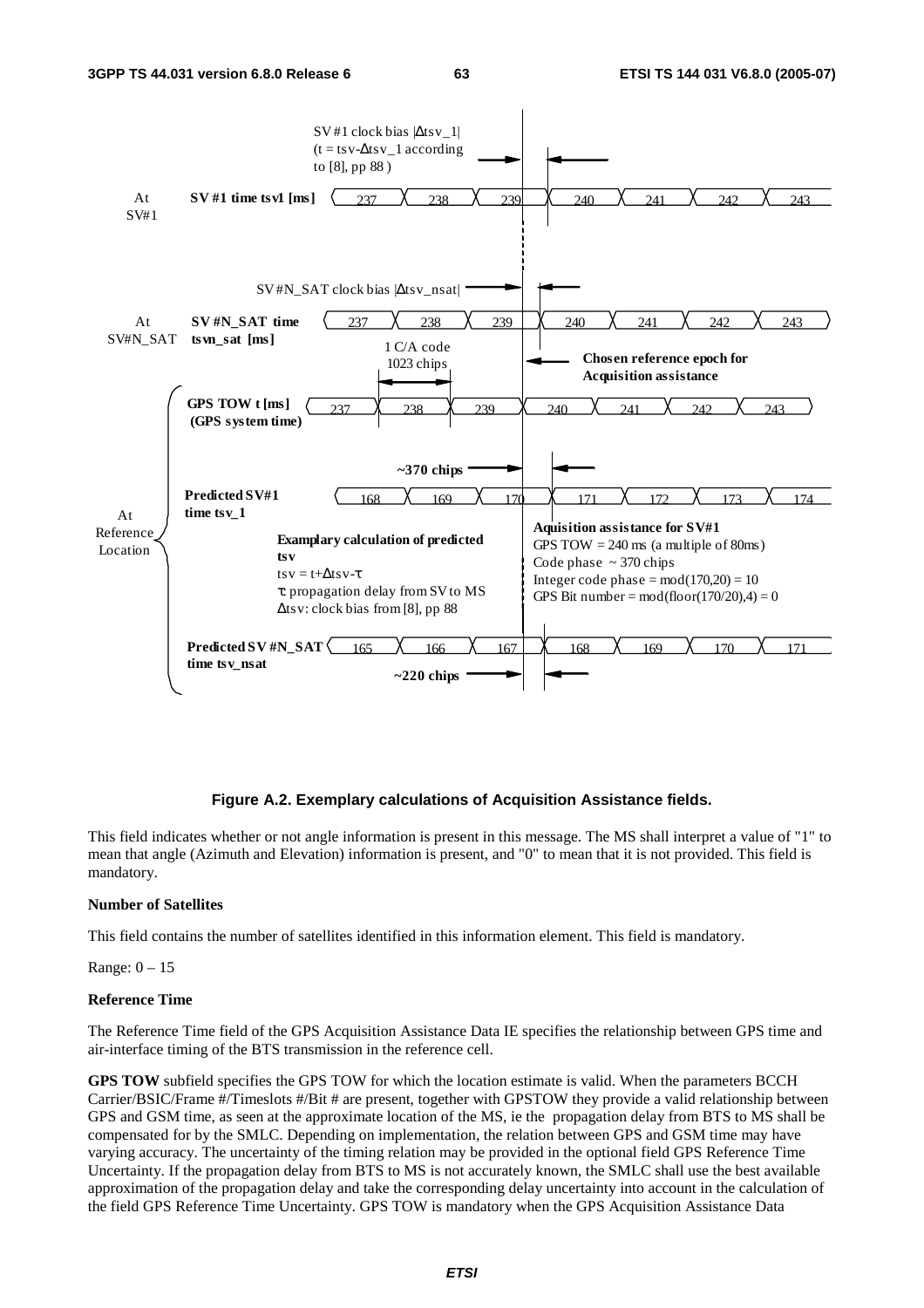Information Element is included. When the GSM time parameters are not present the GPS TOW is an estimate of current GPS time of week at time of reception of the RRLP segment containing the GPS TOW by the MS. The SMLC should achieve an accuracy of +/- 3 seconds for this estimate including allowing for the transmission delay between SMLC and MS of the RRLP segment containing GPS TOW. Note that the MS should further compensate GPS TOW for the time between the reception of the segment containing GPS TOW and the time when the GPS TOW field is used.

Range: 0 – 604799.92 sec

The **BCCH Carrier** # and **BSIC** subfields specify the reference cell for which GSM timing is provided. These subfields are optional when the GPS Acquisition Assistance Data Information Element is included. If included, the SMLC shall set the reference cell to the current serving cell. A target MS has the option of rejecting a GPS position request or GPS assistance data if the reference cell is not the serving cell.

The **Frame #** subfield specifies the GSM frame number of the BTS transmissions for the reference cell that occur at the given GPS TOW. This subfield is optional when the GPS Acquisition Assistance Data Information Element is included.

Range: 0 – 2097151

The **Timeslots #** subfield specifies the GSM timeslot of the BTS transmissions for the reference cell that occur at the given GPS TOW. This subfield is optional when the GPS Acquisition Assistance Data Information Element is included.

Range:  $0 - 7$ 

The **Bit #** subfield specifies the GSM and bit number of the BTS transmissions for the reference cell that occur at the given GPS TOW. This subfield is optional when the GPS Acquisition Assistance Data Information Element is included.

Range: 0 – 156

#### **SVID/PRNID**

This field identifies the particular satellite for which the measurement data is supplied. This value is the same as the PRN number provided in the navigation message transmitted by the particular satellite.

The range is 0 to 63, where  $SVID = PRNID - 1$ 

#### **Doppler (0th order term)**

This field contains the Doppler  $(0<sup>th</sup>$  order term) value. A positive value defines the increase in satellite signal frequency due to velocity towards the MS. A negative value defines the decrease in satellite signal frequency due to velocity away from the MS. This field is mandatory.

Range: 5,120 Hz to 5,117.5 Hz

#### **Doppler (1st order term**)

This field contains the Doppler  $(1<sup>st</sup>$  order term) value. A positive value defines the rate of increase in satellite signal frequency due to acceleration towards the MS. A negative value defines the rate of decrease in satellite signal frequency due to acceleration away from the MS. This field is optional.

Range: -1,0 Hz to 0,5 Hz / s

#### **Doppler Uncertainty**

This field contains the Doppler uncertainty value. It is defined such that the Doppler experienced by a stationary MS is in the range 'Doppler − Doppler Uncertainty' to 'Doppler + Doppler Uncertainty'. This field is optional. If Doppler Uncertainty (together with Doppler  $1<sup>st</sup>$  order term) is omitted, the terminal shall interpret Doppler Uncertainty as greater than +/-200 Hz.

Permitted Values: 12.5 Hz, 25 Hz, 50 Hz, 100 Hz, 200 Hz as encoded by an integer n in the range 0-4 according to the formula in Table A.25

#### **Code Phase**

This field contains code phase, in units of 1 GPS chip, in the range from 0 to 1022 GPS chips, where increasing binary values of the field signify increasing predicted pseudoranges, as seen by a receiver at the Reference Location at the time GPS TOW. The Reference Location would typically be an apriori estimate of the MS location. This field is mandatory.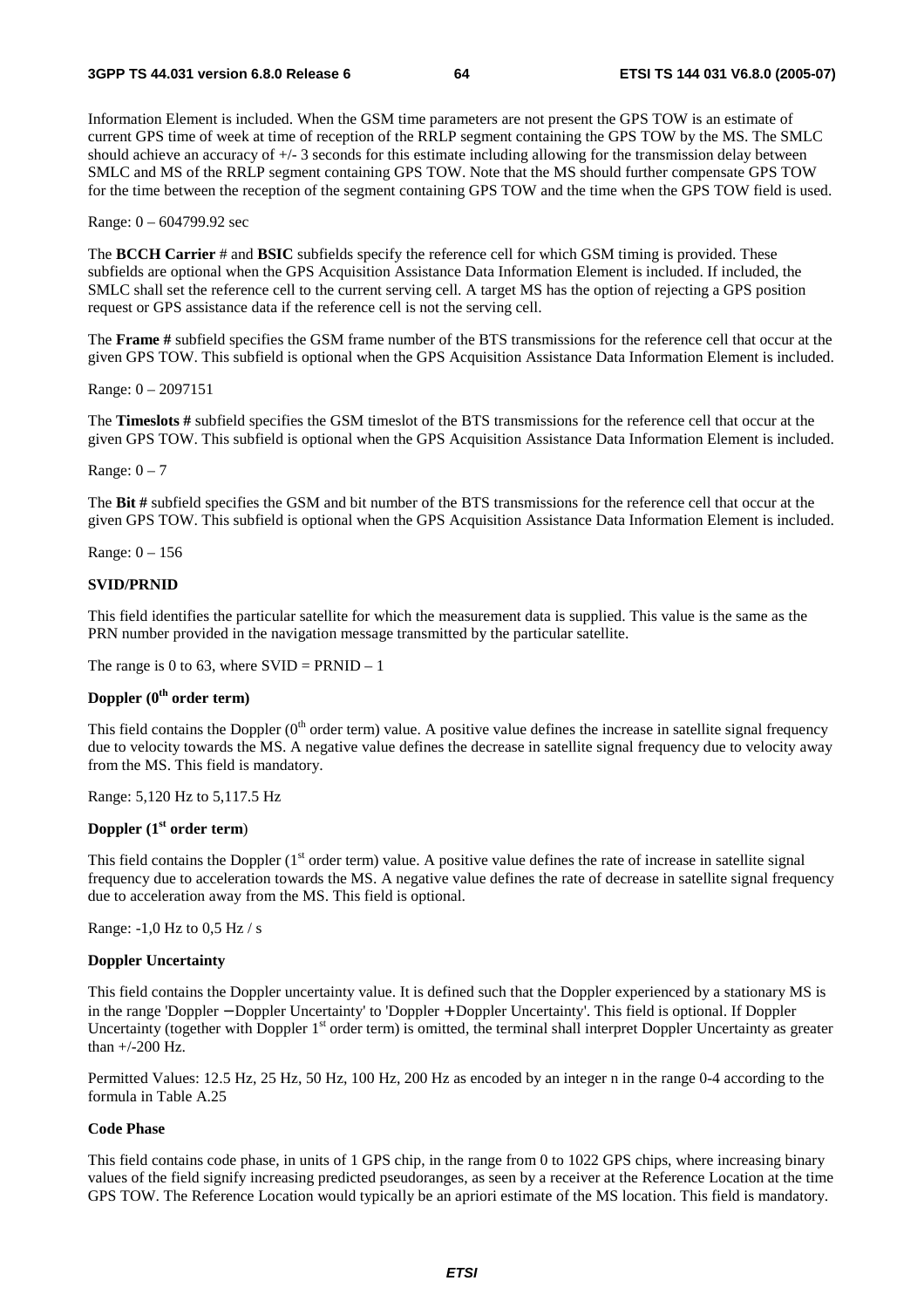Range. 0-1022 chips

#### **Integer Code Phase**

This field contains integer code phase, i.e. the number of the code periods that have elapsed since the latest GPS bit boundary, in units of C/A code period, as seen by a receiver at the Reference Location at the time GPS TOW. This field is mandatory.

Range: 0-19

#### **GPS Bit Number**

This field contains GPS bit number (expressed modulo 4) currently being transmitted at the time GPS TOW, as seen by a receiver at the Reference Location. This field is mandatory.

#### Range: 0-3

#### **Code Phase Search Window**

This field contains the code phase search window. The code phase search window accounts for the uncertainty in the estimated MS location but not any uncertainty in GPS TOW. It is defined such that the expected code phase is in the range 'Code Phase - Code Phase Search Window' to 'Code Phase + Code Phase Search Window'. This field is mandatory.

Range: 0-15 (i.e. 1-512chips according to following table)

#### **Table A.26: Code Phase Search Window Parameter Format**

| <b>CODE PHASE WIN</b> | <b>Code Phase Search</b><br><b>Window (GPS chips)</b> |
|-----------------------|-------------------------------------------------------|
| '0000'                | 512                                                   |
| '0001'                | 1                                                     |
| '0010'                | 2                                                     |
| '0011'                | 3                                                     |
| '0100'                | 4                                                     |
| '0101'                | 6                                                     |
| '0110'                | 8                                                     |
| '0111'                | 12                                                    |
| '1000'                | 16                                                    |
| '1001'                | 24                                                    |
| '1010'                | 32                                                    |
| '1011'                | 48                                                    |
| '1100'                | 64                                                    |
| '1101'                | 96                                                    |
| '1110'                | 128                                                   |
| '1111'                | 192                                                   |

#### **Azimuth**

This field contains the azimuth angle. An angle of x degrees means the satellite azimuth a is in the range ( $x \le a$  < x+11.25) degrees. This field is optional.

Range: 0 – 348.75 degrees.

#### **Elevation**

This field contains the elevation angle. An angle of y degrees means the satellite elevation e is in the range ( $y \le e$  $y+11.25$ ) degrees except for  $y = 78.75$  where the range is extended to include 90 degrees. This field is optional.

Range:  $0 - 78.75$  degrees

#### **Real-Time Integrity**

The Real-Time Integrity field of the GPS Assistance Data Information Element contains parameters that describe the real-time status of the GPS constellation. Primarily intended for non-differential applications, the real-time integrity of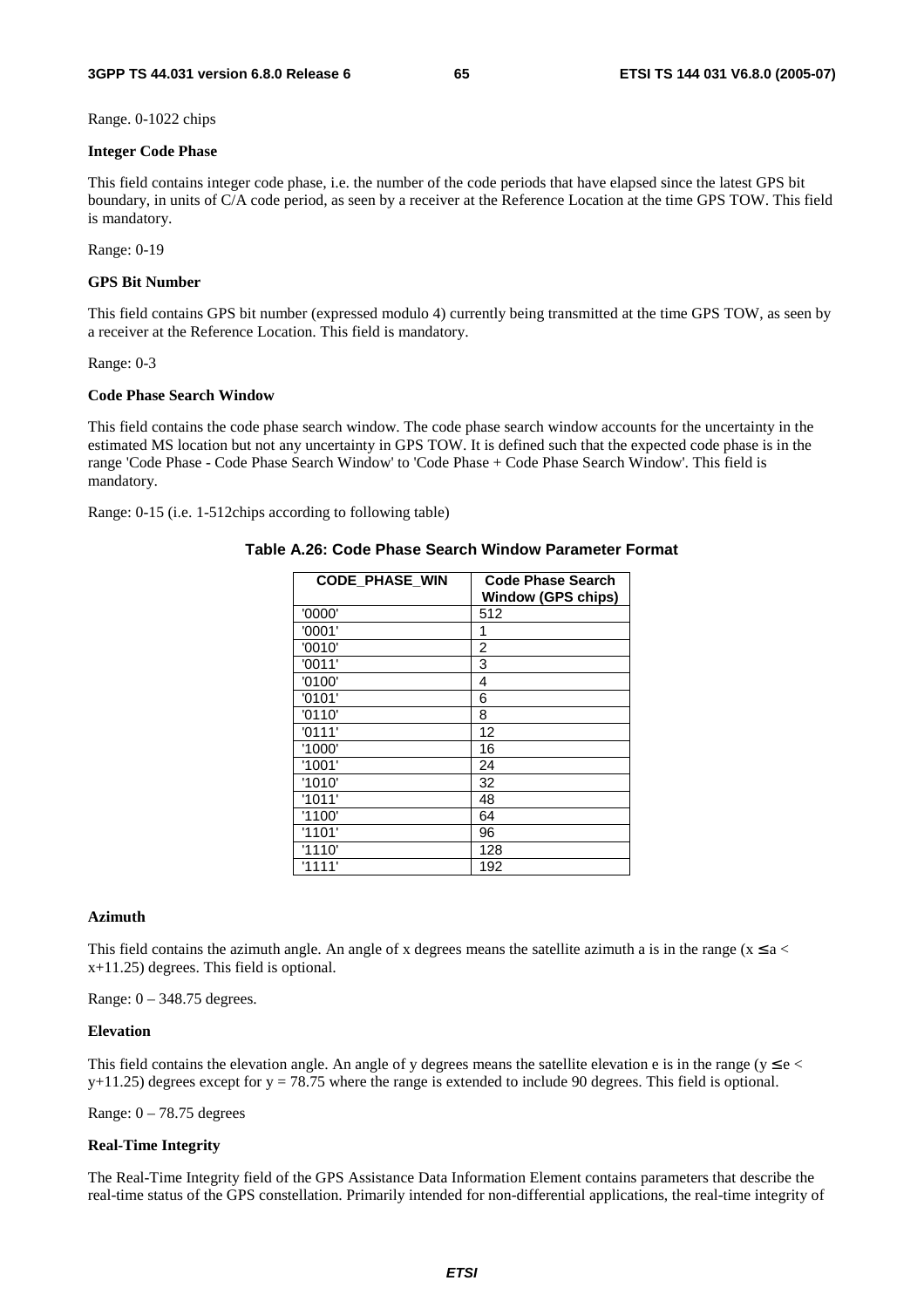#### **3GPP TS 44.031 version 6.8.0 Release 6 66 ETSI TS 144 031 V6.8.0 (2005-07)**

the satellite constellation is of importance as there is no differential correction data by which the mobile can determine the soundness of each satellite signal. The Real-Time GPS Satellite Integrity data communicates the health of the constellation to the mobile in real-time. The format is shown in table A.29. The SMLC shall always transmit the Real Time Integrity field with the current list of unhealthy satellites, for any A-GPS positioning attempt and whenever A-GPS assistance data is sent. If the number of bad satellites (NBS) is zero, then the Real Time Integrity field shall be omitted. When the Extended Reference IE is included in the RRLP Measure Position Request message or in the RRLP Assistance Data message, then the MS shall interpret the absence of a Real Time Integrity field in the assistance data provided by the SMLC to mean that NBS is zero. If the Extended Reference IE is not present, this interpretation applies when the assistance data is provided by the SMLC following a previous request of the MS for Real Time Integrity data.

#### **Table A.29: Real-Time Integrity - Parameters appearing NBS times**

| <b>Parameter</b> | <b><i>*</i></b> Bits | <b>Scale Factor</b> | Range | <b>Units</b> | lncl. |
|------------------|----------------------|---------------------|-------|--------------|-------|
| SVID<br>Bad      |                      |                     | Ე-63  | $- - -$      |       |

#### **NBS (Number of Bad Satellites)**

The NBS value indicates the number of satellite ID's that follow that the user should not use at this time in a fix. This NBS value is determined from the Bad\_SVID list.

#### **Bad\_SVID**

This six bit field appears NBS times, and indicates the SVID of satellites that should not be used for fix by the user at this time. The values ranging from 0 to 63 represent satellite PRNs ranging from 1 to 64, respectively.

#### A.4.2.4a GPS Time Assistance Measurement Request Element

This element is optional and controls if the MS should return GPS time assistance measurements or not to the SMLC. The inclusion of this parameter implies use of measure Position Request The description is found in sub-chapter 2.2.4a.

### A.4.2.4b GPS Reference Time Uncertainty Element

This element is conditional and provides the accuracy of the relation GPS and GSM time in the Acquisition Assistance in GPS Assistance Data Element. The interval, range and treatment is as described in sub-clause 2.2.4b.

#### A.4.2.5 More Assistance Data To Be Sent Element

This element is set by the SMLC to indicate to the MS if more Assistance Data components or a the final RRLP Measure Position Request component will be sent in the current procedure in order to deliver the entire set of assistance data.

# A.5 Assistance Data Acknowledgement

### A.5.1 General

The MS sends the Assistance Data Acknowledgement component to the SMLC to indicate that it has received the whole Assistance Data component.

# A.6 Protocol Error

### A.6.1 General

This component is used by the receiving entity (SMLC or MS) to indicate to the sending entity, that there is a problem that prevents the receiving entity to receive a complete and understandable component.

This component has the following values:

'0': Undefined;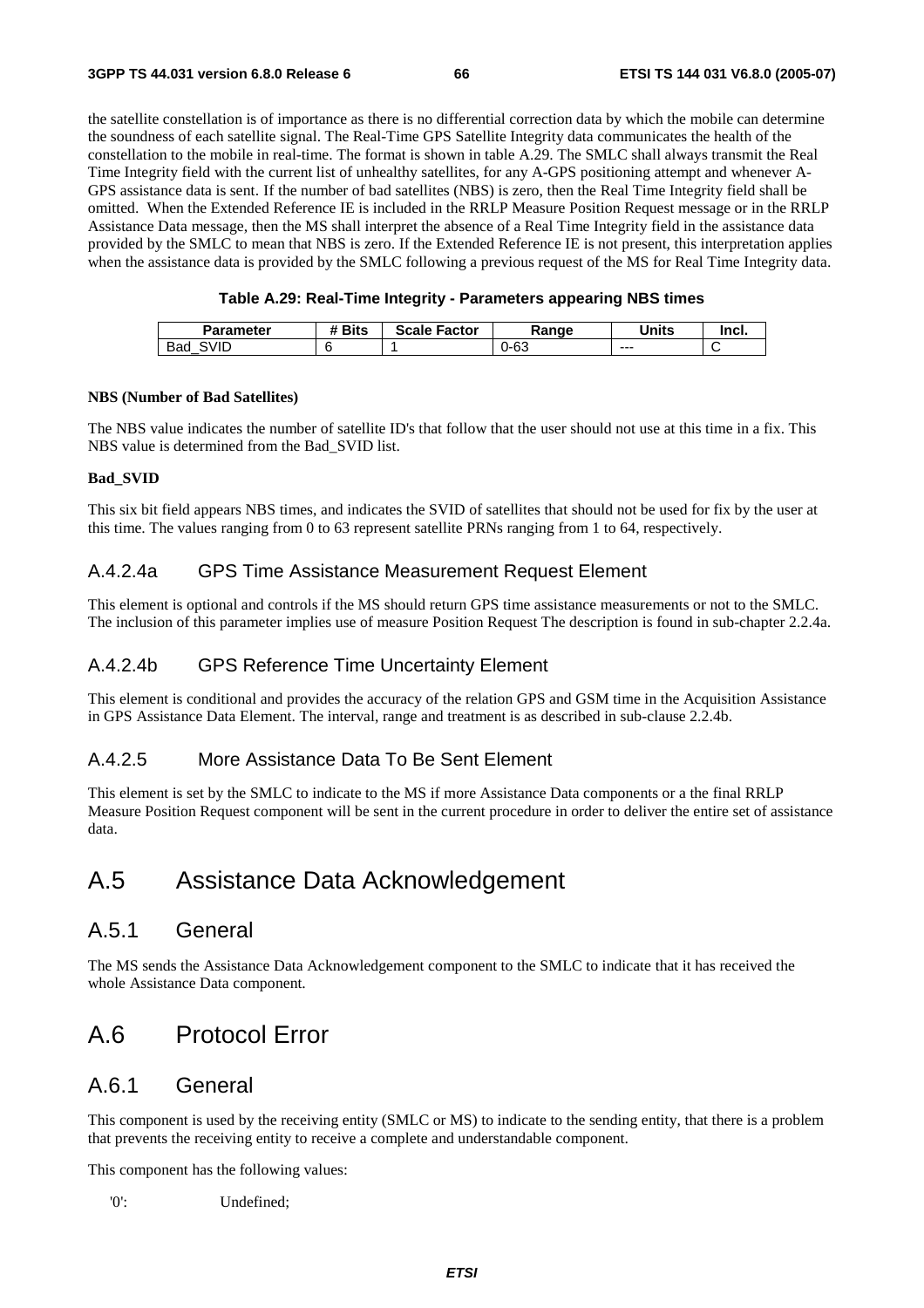| -115    | Missing Component;                                |
|---------|---------------------------------------------------|
| '2      | Incorrect Data;                                   |
| $'3'$ : | Missing Information Element or Component Element; |
| '4'     | Message Too Short:                                |
| $'5'$ : | Unknown Reference Number.                         |

### A.6.2 Extended Reference IE

This IE shall be included in any Protocol Error message if and only if an Extended Reference IE was received in the corresponding previous Measure Position Request or Assistance Data message.

NOTE: For reasons of backward compatibility, a Release 4 or earlier MS will not include this IE.

The Extended Reference IE contains the following elements.

- SMLC code: an integer in the range 0-63. The value returned by a target MS in a Protocol Error message shall equal the value received from the SMLC in the earlier Measure Position Request or Assistance Data message.
- Transaction ID: an integer in the range 0-262143 distinguishing different RRLP transactions in different MSs currently being served by the same SMLC. The value returned by a target MS in a Protocol Error message shall equal the value received from the SMLC in the earlier Measure Position Request or Assistance Data message.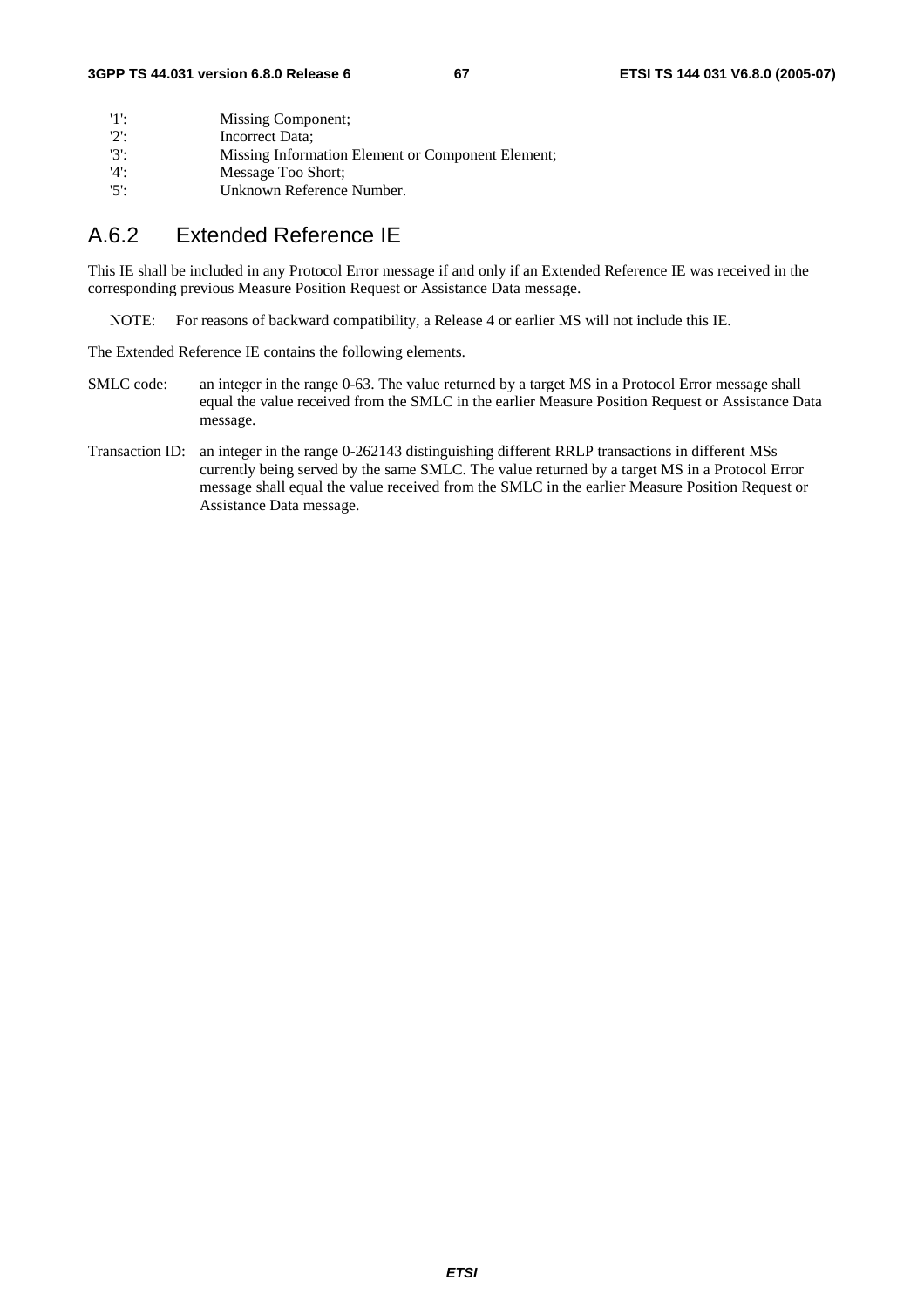# Annex B (informative): Change History

| Meeting#       | <b>Tdoc</b>                 | <b>CR</b> | Rev                              | Subject/Comment                                                                                          | <b>New</b>         |
|----------------|-----------------------------|-----------|----------------------------------|----------------------------------------------------------------------------------------------------------|--------------------|
|                |                             |           |                                  |                                                                                                          | <b>Version</b>     |
| GP-06          | GP-011880                   | 008       | 1                                | Rel-5 version based on 4.2.0.                                                                            | 5.0.0              |
|                |                             |           |                                  | Introduction of LCS for GPRS to RRLP (Rel-5)                                                             |                    |
| GP-07          | GP-012170                   | 024       |                                  | <b>Editorial Corrections</b>                                                                             | 5.1.0              |
| GP-07          | GP-012309 028               |           |                                  | 'Expected' Multiframe Offset                                                                             | $\overline{5.1.0}$ |
| $GP-07$        | GP-011983 014               |           | 1                                | Corrections to Rough RTD, Multiframe Offset and Expected OTD                                             | 5.1.0              |
|                |                             |           |                                  | ranges.                                                                                                  |                    |
| GP-07          | GP-012031                   | 018       |                                  | Correction to Toc and Toe ephemeris parameters                                                           | 5.1.0              |
| GP-07          | GP-012029 016               |           |                                  | Addition of extension field to assistance data component and some                                        | 5.1.0              |
|                |                             |           |                                  | ASN.1 corrections.                                                                                       |                    |
| GP-07          | GP-012220 026               |           |                                  | RRLP - Remove references to NSS based SMLC                                                               | 5.1.0              |
| $GP-07$        | GP-012032                   | 019       |                                  | RRLP - Incomplete interpretation of Assistance Data                                                      | 5.1.0              |
| GP-07          | GP-012847                   | 030       | $\overline{c}$                   | Correction of Reference Frame in Location Information Element                                            | $\overline{5}.1.0$ |
| GP-07          | GP-012033 022               |           |                                  | RRLP - Correction of Error Handling Procedures                                                           | 5.1.0              |
| GP-07          |                             |           |                                  | Missing table headings included                                                                          | 5.1.0              |
| GP-08          | GP-020071                   | 031       | 1                                | TOM Protocol Header Definition for LCS for GPRS                                                          | $\overline{5.2.0}$ |
| GP-08          | GP-020434 033               |           | 3                                | Addition of an extended Reference ID to LCS RRLP Messages                                                | 5.2.0              |
| GP-08          | GP-020490 047               |           | 4                                | Correction to OTD Measurement Response                                                                   | 5.2.0              |
| GP-09          | GP-020547                   | 057       |                                  | Usage of "SystemInfoIndex" by the MS in E-OTD measurement                                                | $\overline{5.3.0}$ |
|                |                             |           |                                  | reporting                                                                                                |                    |
| GP-09          | GP-020677                   | 052       |                                  | Removing condition to Control Header parameter                                                           | 5.3.0              |
| GP-09          | GP-020709 035               |           | 3                                | Clarification and Correction of DGPS Data Fields                                                         | 5.3.0              |
| GP-09          | GP-021224 032               |           | 3                                | Final Response Indication in RRLP for Uplink Pseudo-segmentation                                         | 5.3.0              |
| GP-09          | GP-021266 055               |           | 2                                | Correction of syntax faults in the ASN.1                                                                 | 5.3.0              |
| GP-10          | GP-021351                   | 062       |                                  | ASN.1 Faults in GPS Assistance Data                                                                      | 5.4.0              |
| GP-10          | GP-021355 064               |           |                                  | <b>ASN.1 Faults in GPS Measurement Parameters</b>                                                        | 5.4.0              |
| GP-10          | GP-021708 060               |           |                                  | Correction to Extended Reference IE sub-clause                                                           | 5.4.0              |
| GP-10          | GP-021917                   | 066       | 1                                | Clean up of downlink segmentation concept                                                                | $\overline{5.4.0}$ |
| GP-10          | GP-022107                   | 055       | 6                                | Correction of syntax faults in the ASN.1                                                                 | 5.4.0              |
| GP-11          | GP-022600 068               |           |                                  | Correction of Pseudo Range Correction range                                                              | 5.5.0              |
| GP-11          | GP-022647                   | 069       |                                  | Corrections to GPS Assistance Data Element                                                               | 5.5.0              |
| GP-15          | GP-031160 072               |           | 1                                | Correction of the definition of the Real Time Integrity Field for A-GPS                                  | 6.0.0              |
| GP-16          | GP-032272                   | 075       | 3                                | Correction of RRLP Pseudo-Segmentation Description                                                       | 6.1.0              |
| GP-18          | GP-040424 083               |           | 1                                | Definition of code and Doppler search windows for MS assisted A-GPS 6.2.0                                |                    |
| GP-18          | GP-040434 089               |           | $\mathbf{1}$                     | Clarification to signalling for conventional GPS location method                                         | 6.2.0              |
| $GP-19$        | GP-040842 086               |           | $\overline{c}$                   | Definition of code and Doppler search windows for MS assisted A-GPS                                      | 6.3.0              |
| GP-19          | GP-040821                   | 094       |                                  | Correction to encoding of A-GPS Doppler Uncertainty                                                      | 6.3.0              |
| GP-19          | GP-040822                   | 095       |                                  | Correction and Clarification of A-GPS Doppler Uncertainty                                                | 6.3.0              |
| GP-20          | GP-041673 100               |           | 4                                | Clarification of GPSTOW in Reference Time                                                                | 6.4.0              |
| GP-20          | GP-041294 103               |           | 3                                | Correction of inconsistencies between RRLP and MAP specification                                         | 6.4.0              |
| $GP-20$        | GP-041297 106               |           |                                  | Correction of A-GPS Doppler0, Doppler1, Azimuth, Elevation                                               | 6.4.0              |
| GP-21          | GP-042126 117               |           | 1                                | Define rules for pseudo-segmentation of A-GPS Assistance Data                                            | 6.5.0              |
| GP-22          | GP-042578                   | 120       | 3                                | Correction of relation between GSM Reference Frame and GPS TOW                                           | 6.6.0              |
|                |                             |           |                                  | to achieve high-accuracy timing assistance for AGPS                                                      |                    |
| GP-22          | GP-042691                   | 123       | $\overline{a}$<br>$\overline{1}$ | Correction of the Real-Time Integrity field                                                              | 6.6.0              |
| GP-22          | GP-042321 127               |           |                                  | Correction of allowed RRLP GPS reference location shapes for                                             | 6.6.0              |
|                |                             |           |                                  | compatibility and consistent operation                                                                   |                    |
| GP-23          | GP-050414 131               |           | 1                                | Correction of the ASN.1 code<br>Corrections to units in Navigation Model                                 | 6.7.0              |
| GP-23          | GP-050372 132               |           |                                  |                                                                                                          | 6.7.0              |
| GP-25<br>GP-25 | GP-051406 0135<br>GP-051531 | 0137      | $\mathbf{1}$                     | Fractional Chips definition contradiction<br>Specification of MS Assisted A-GPS assistance data use when | 6.8.0<br>6.8.0     |
|                |                             |           |                                  | Reference Location uncertainty is large                                                                  |                    |